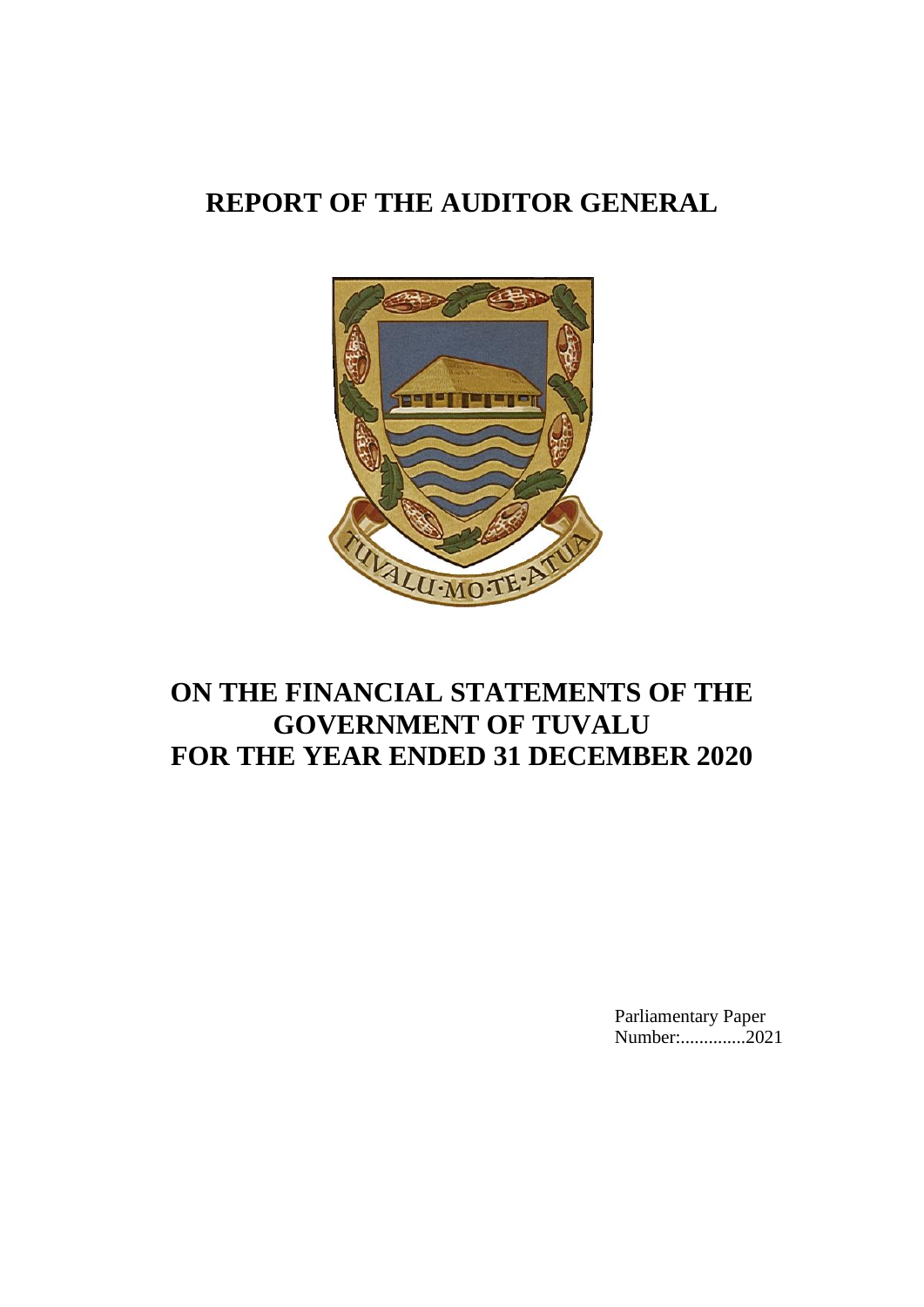**The Office of the Auditor General is responsible for expressing an independent opinion on the Financial Statements and reporting that opinion to Parliament. This responsibility arises from Section 32 of the Public Finance Act.**

**Our audit has been carried out in accordance with the International Standards of Supreme Audit Institutions. The audit cannot and should not be relied upon to detect every instance of misstatement, fraud, irregularity or inefficiency that is not material in terms of the Government of Tuvalu's Financial Statements.**

**The implementation and maintenance of the Government of Tuvalu's systems of controls for the detection of these matters remains the responsibility of the Minister for Finance and management.**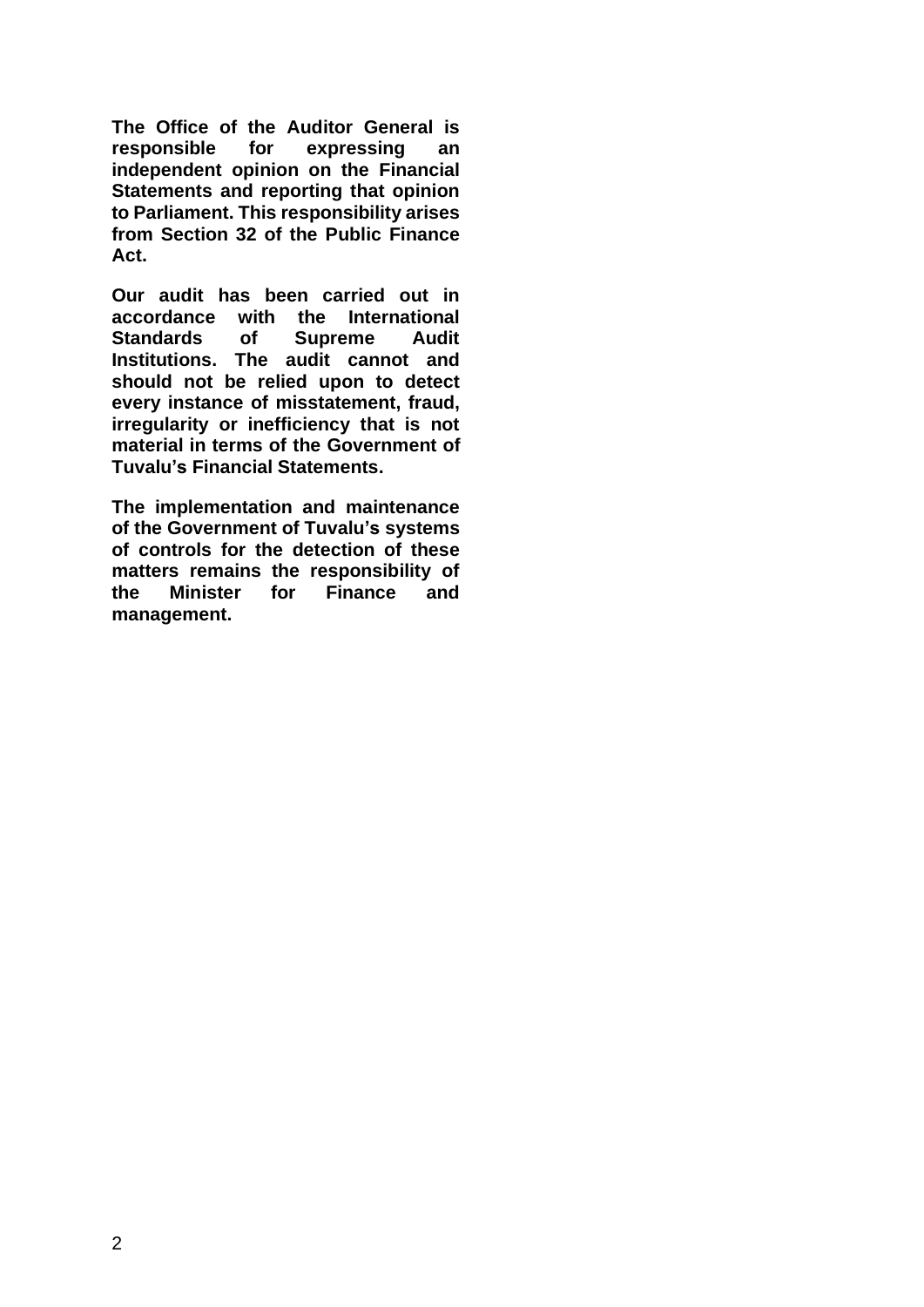# <span id="page-2-0"></span>**Statutory Audit Report**

### Government of Tuvalu Audit For the year ended 31 December 2020

To: Honourable Members of the Tuvalu Parliament

Dear Members

I have audited the financial report and transactions of the Government of Tuvalu as required by the Public Finance Act. This Statutory Audit Report outlines the results of my audit for the year ended 31 December 2020 and details any significant matters that in my opinion is essential for special notice. The Public Finance Act requires that I send this report to Parliament.

The audit approach used to audit the TWOG financial statements for the year ended  $31<sup>st</sup>$ December 2020 has been changed due to the transition from elementary accrual basis to full cash basis as proposed by the Ministry of Finance and as detailed in the Foreword of the Financial Statements. This transition was supported by Cabinet as a result of material issues raised in previous audit reports which are all directed towards the inability of government to meet the full accrual accounting requirements.

This report is not the Independent Audit Report, which expresses my opinion on the Government of Tuvalu's financial report. **I have enclosed the Independent Audit Report for the year ended 31 December 2020, together with the Government of Tuvalu's financial reports in Appendix 4.**

### Audit Result 2020

I expressed a qualified audit opinion on the Government of Tuvalu's financial report for the year ended 31 December 2020. There are discrepancies in regards to figures disclosed in the financial statements which are, significant but not pervasive.

### Basis for Qualified Audit Opinion

**Cash balance as per the Financial Statement unable to be reconciled to Bank Statements.** The Cash balance of the General Account as per the Bank Statements (taking into account unpresented cheques and deposits) was unable to be reconciled to the Cash balance in the Financial Statements. The Cash balance as per the financial statements is overstated by \$530,410. There are mis-posting errors or incomplete receipts balances or incorrect accounting for expenditure.

I have not been able to satisfy myself surrounding the completeness and existence of the Cash balance in the Financial Statements due to the inability to obtain sufficient and appropriate audit evidence to support the Cash balance.

### **Non-inclusion of Account Receivables and Revenues in the Financial Statements**

The Account Receivable balance is understated in the Financial Statements. This is due to outstanding Taxation, Customs, Marine and Wharfage and Public Works revenues not being recognised as Receivables in the Financial Statements. The Account Receivable balance recorded on the books of the above-mentioned departments was not reflected in the Government of Tuvalu's Financial Management Information System.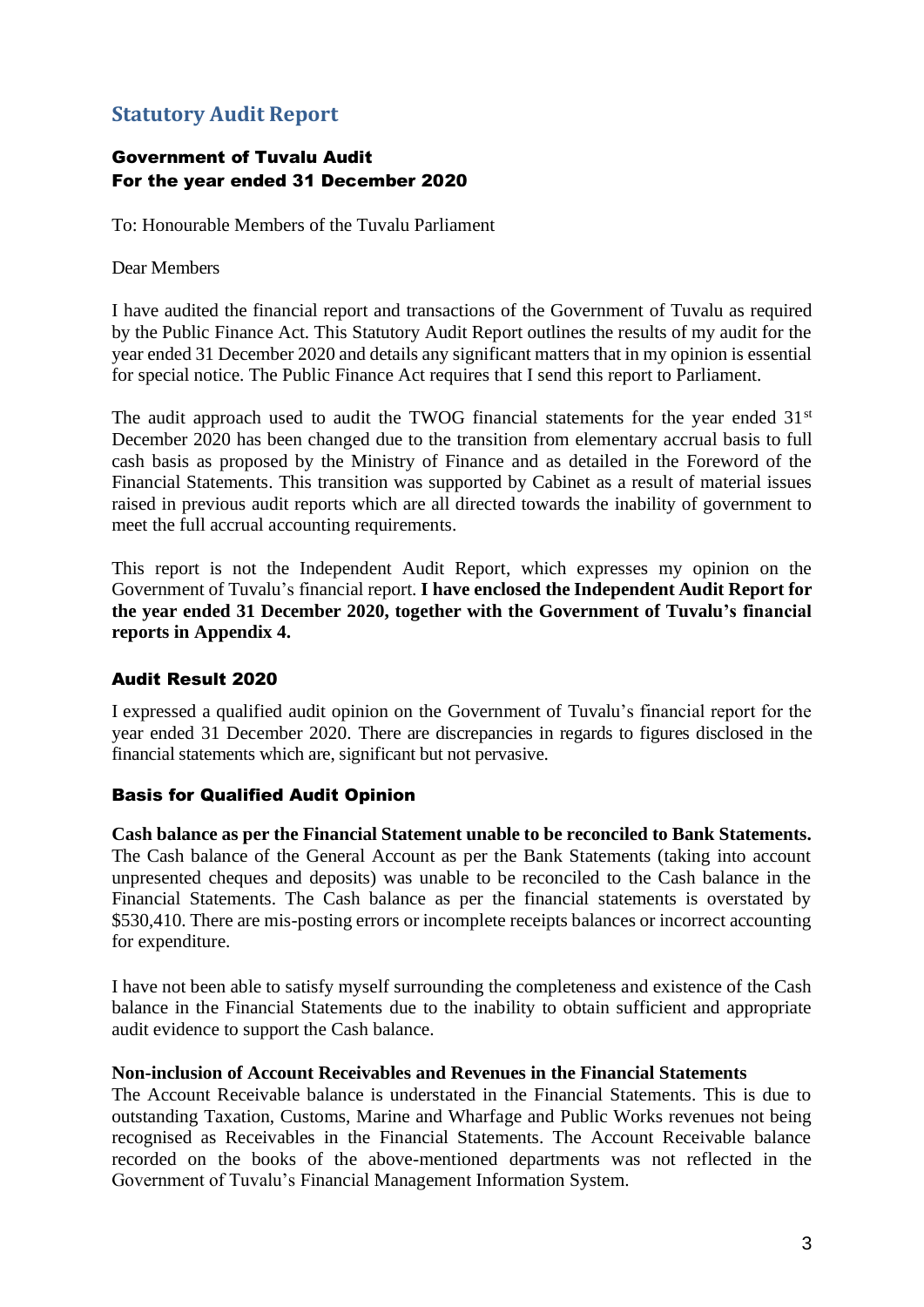I was unable to satisfy myself surrounding the completeness of the Account Receivable balance and corresponding Revenue balances in the Financial Statements. The lack of evidence to support the completeness of the Account Receivable balance and the completeness of the corresponding Revenue transactions in the Financial Statements constitutes a limitation of scope of the audit which is significant.

**The Tuvalu Development Fund Cash balance as per the Financial Statement unable to be reconciled to Bank Statements and the movement in the Tuvalu Development Fund for the year not reconciled to the movement in the Tuvalu Development Fund bank account** The Cash balance of the Tuvalu Development Fund (TDF) Account as per the Bank Statements, (taking into account unpresented cheques and outstanding deposits) was unable to be Reconciled to the Cash balance in the Financial Statements. The Cash balance as per the financial statements is understated by **\$55,219**.

The TDF opening balances (for projects) for the year 2020 does not agree with TDF closing balance for 2019. A variance of **\$32,723** was found of which the 2020 opening balance amount is greater. Accounting for this variance will increase TDF unreconciled cash amount to **\$36,389**. This is an issue that affects the level of assurance placed on TDF balances in the Financial Statements.

I have not been able to obtain sufficient appropriate audit evidence to support the unreconciled movement in the TDF for the year to the movement in the TDF bank account. This constitutes a limitation of scope which is significant.

#### **Limitation of scope surrounding Cabinet minutes and decisions**

Copies of cabinet minutes for the year 2020 was requested during the audit to enable us review if decisions made which could have an effect on the financial position of the Government of Tuvalu, were actually reflected in the financial statements. Not all of the cabinet minutes and decision were not provided to audit.

The inability for Audit to review all Cabinet minutes and Decisions constitutes a limitation of scope which is significant. It is uncertain which areas if any of the Financial Statements were affected.

### Report on Other Legal and Regulatory Requirements

In auditing the Financial Statements of the Government of Tuvalu for the year ended 31 December 2020, due to the matters in the Basis for Qualified Audit Opinion above and the matters raised in the Statutory Audit report below, it is considered that the requirement of Section 23 of the Audit Act has not been completely complied with.

#### Scope of the Audit

My audit procedures are targeted specifically towards forming an opinion, on the Government of Tuvalu's financial report. This includes testing whether the Government of Tuvalu has complied with key legislation that may materially impact on the financial report. The results of the audit are reported in this context.

#### Acknowledgment

I thank the Treasury and other Government Ministries staffs' for their courtesy and assistance during the audit process. I again acknowledge improvement made in the preparation of the 2020 financial statements following the decision to shift from the accrual basis of accounting to the cash basis of accounting and now transitioned again to the modified cash basis or elementary accrual. I hope that these improvements continue into the future.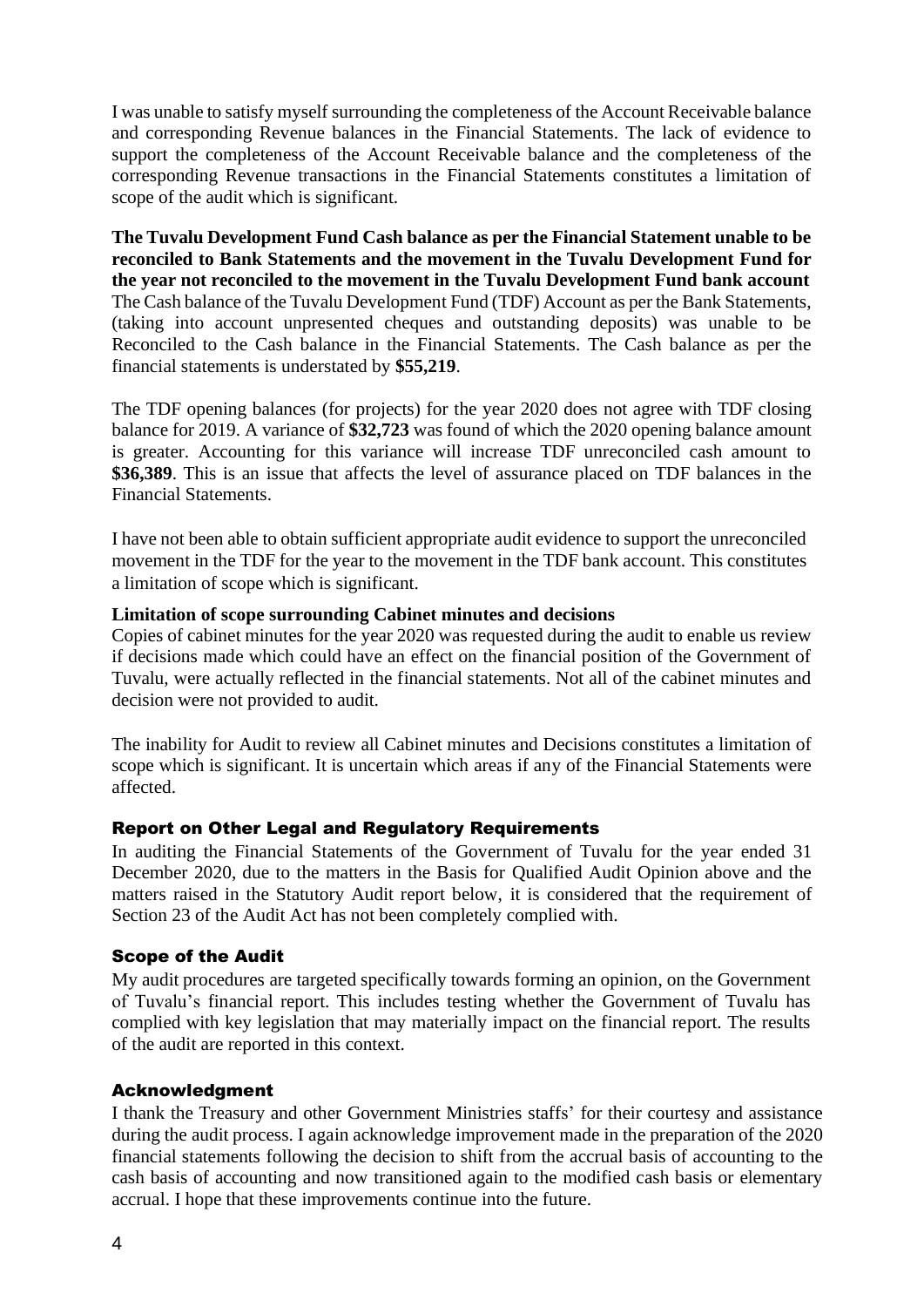Yours sincerely

 $\tilde{L}$ alwath

Imase Kaunatu (Mrs) **Auditor General for Tuvalu**  Funafuti Tuvalu 10th December 2021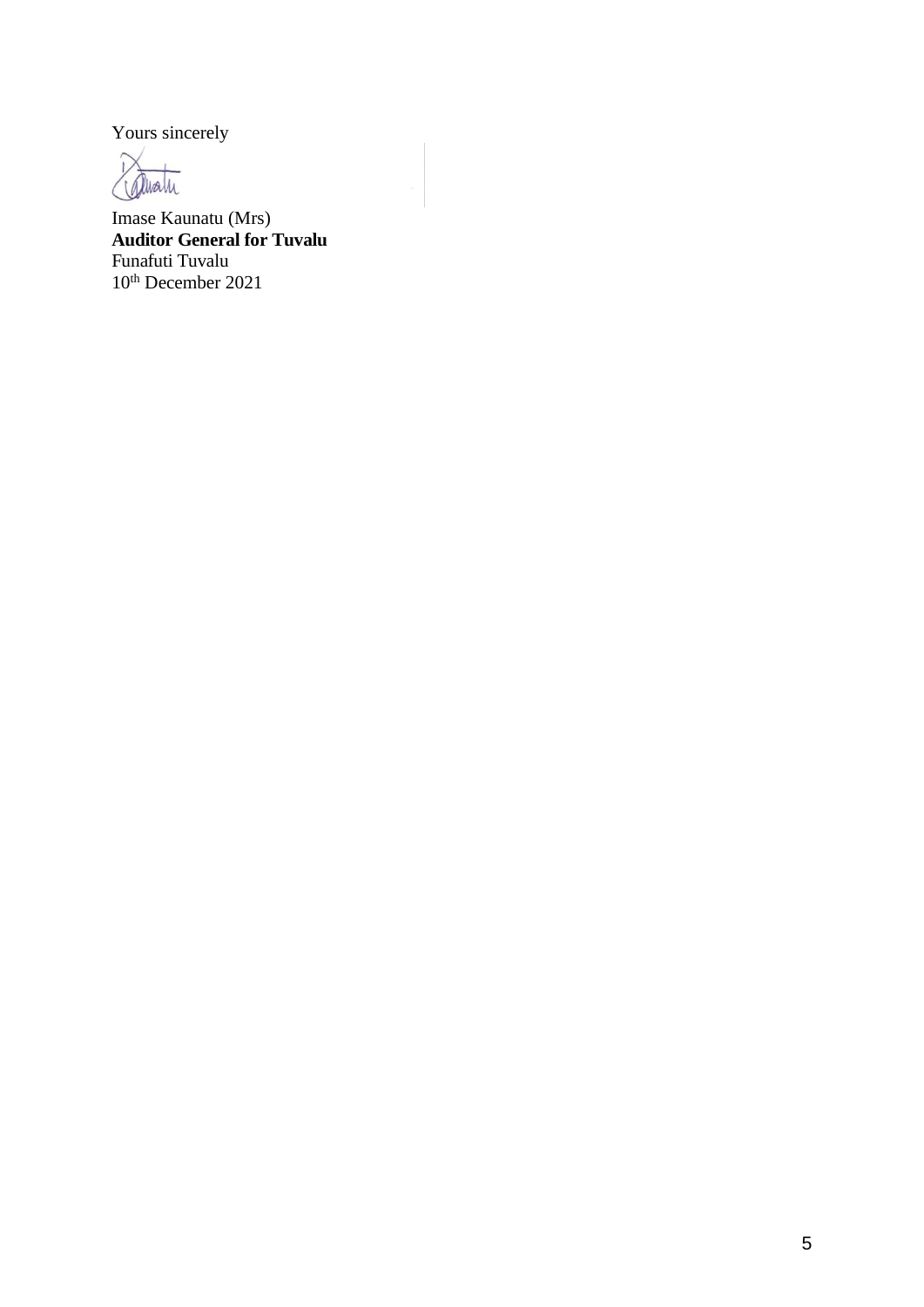# <span id="page-5-0"></span>**Executive Summary**

### **Audit Opinion**

I expressed a qualified audit opinion on the Government of Tuvalu's financial report for the year ended 31 December 2020. This was due to issues identified during the audit which were considered material and significant however not pervasive which are mentioned as follows;

- Cash balance as per the Financial Statement unable to be reconciled to Bank Statements
- Non-inclusion of Account Receivable and Revenues in the Financial Statements
- The Tuvalu Development Fund Cash balance as per the Financial Statement unable to be Reconciled to Bank Statements and the movement in the Tuvalu Development Fund for the year not reconciled to the movement in the Tuvalu Development Fund bank account
- Limitation of scope surrounding Cabinet minutes and decisions

The Independent Audit Report is attached to the Financial Statements in **Appendix 4** of this report.

### **Introduction**

I have performed this audit in accordance with the International Standards for Supreme Audit **Institutions** 

The key issues identified in the audit are lack of evidence, breaches of legislation and some noncompliance with generally accepted accounting principles.

We confirm that we are independent. There are no unresolved disagreements at year end. Now that there is a significant change to the preparation of the Financial Statement from the elementary accrual to full cash basis as approved by Cabinet, some of the issues raised in the previous reports will be disregarded as they were related to the full accrual accounting system. We will focus only on matters that are related to our new audit approach, considering cash basis audit approach.

### **Areas of Audit Emphasis**

We note in respect of the areas of audit emphasis that:

- the 2019 Qualification issues which remain unresolved are:
	- o Statement of Cash Receipts and Payments / Cashflow
	- o Non-Existence of an Accounting Framework (Tuvalu GAAP)

#### **Legislative Compliance**

There were breaches of significant legislation noted. The most significant breaches were:

- Late submission of the Tuvalu Whole of Government 2019 Final Accounts
- Special Infrastructure Overspent account balances
- Overspent of account balances in the Tuvalu Development Fund

### **Significant Matters Arising from the Audit**

The most significant matter for attention is the qualification of the Financial Statements and the issues causing the qualification. There has been an improvement in the quality of the Financial Statements, however, we recommend that efforts are continued to ensure the Financial Statements are in compliance with GAAP, the Public Finance Act and that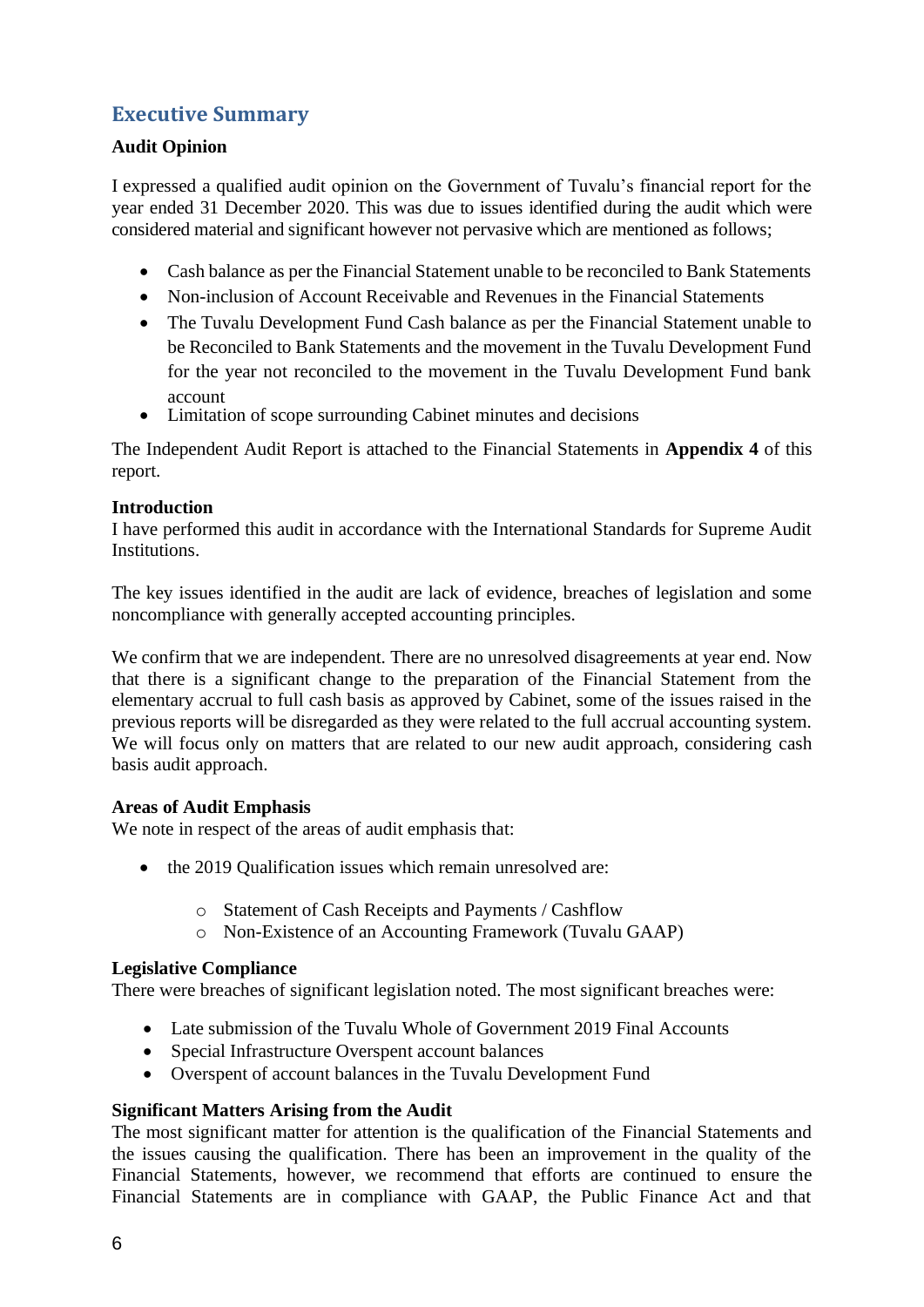appropriate supporting documentation is provided to audit. The following significant matters were raised in our report for the 2020 TWOG audit;

- Late submission of the financial statements
- Overspent account balances identified in the Special Infrastructure and Tuvalu Development Fund
- Presentation of the Financial Statement
- Asset Management Plan for Public Works
- Unreconciled movement in the Tuvalu Development Fund and Special Infrastructure cash balances in the financial statement to the movement in the said accounts bank balances.
- Non-inclusion of line ministries account receivables and revenues in the financial statements.
- Civil servants' engagement in other income generating services
- Submission and monitoring of Ministries and Departments staff attendance registers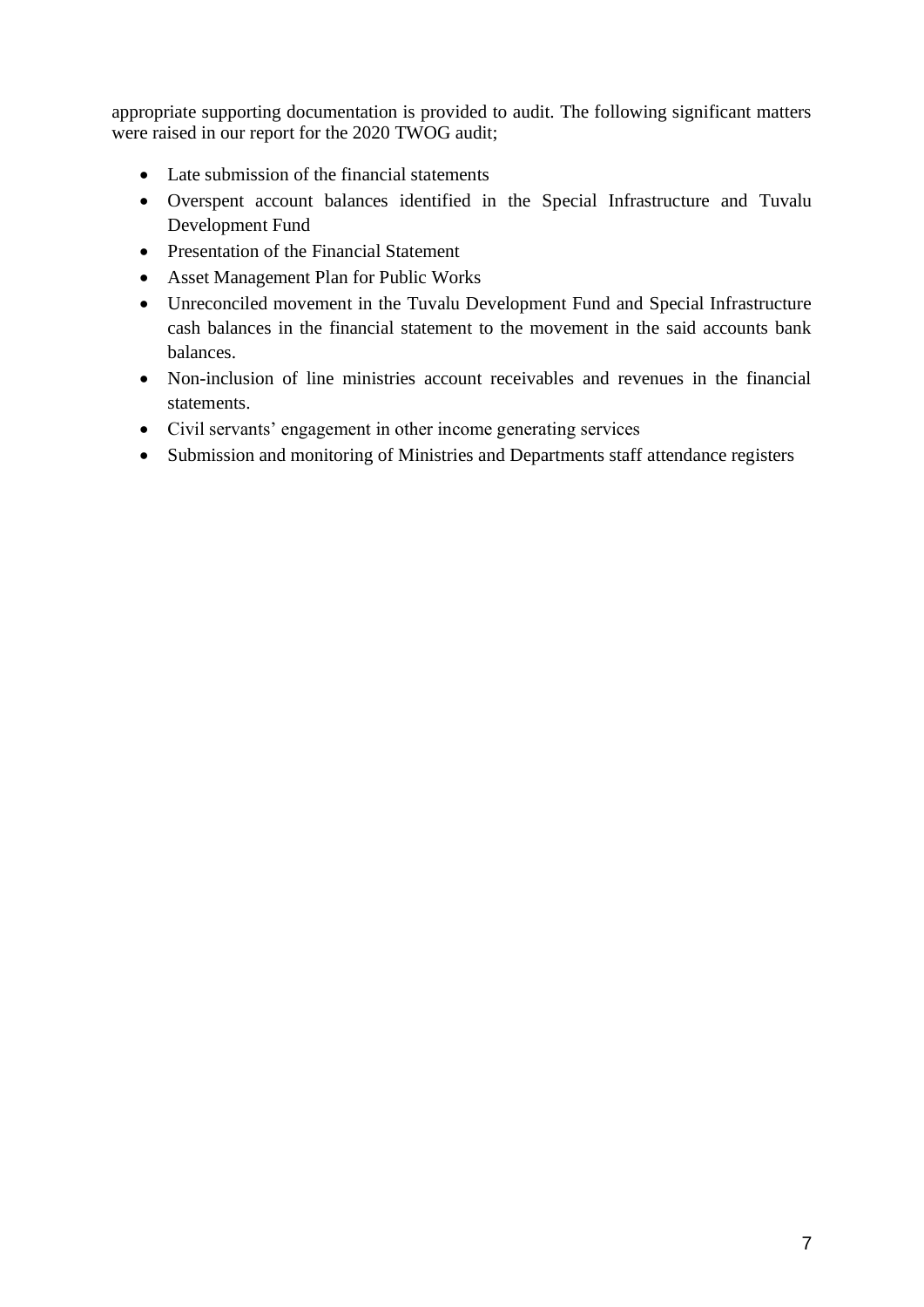### <span id="page-7-0"></span>**Content**

The Tuvalu Office of the Auditor General has completed the financial audit of the Government of Tuvalu for the year ended 31 December 2020. This report summarises our findings from the audit and draws attention to areas where the Government of Tuvalu is doing well or could improve.

| Issues Surrounding the Prior Year (31 December 2019) Qualification  13                                                                                                                                                                                                                                                                                                                                                                  |  |
|-----------------------------------------------------------------------------------------------------------------------------------------------------------------------------------------------------------------------------------------------------------------------------------------------------------------------------------------------------------------------------------------------------------------------------------------|--|
|                                                                                                                                                                                                                                                                                                                                                                                                                                         |  |
|                                                                                                                                                                                                                                                                                                                                                                                                                                         |  |
|                                                                                                                                                                                                                                                                                                                                                                                                                                         |  |
| . 17                                                                                                                                                                                                                                                                                                                                                                                                                                    |  |
| 1.2020 Late submission of the Government of Tuvalu Financial Statements  19<br>2.2020 Non-inclusion of line ministries account receivable in the Financial Statements. 19<br>5.2020 Submission and monitoring of Ministries and Departments staff attendance register<br>6.2020 TDF cash unable to be reconciled to TDF bank statements, and movement in TDF<br>8.2020 Civil servants engagement in other income generating services 23 |  |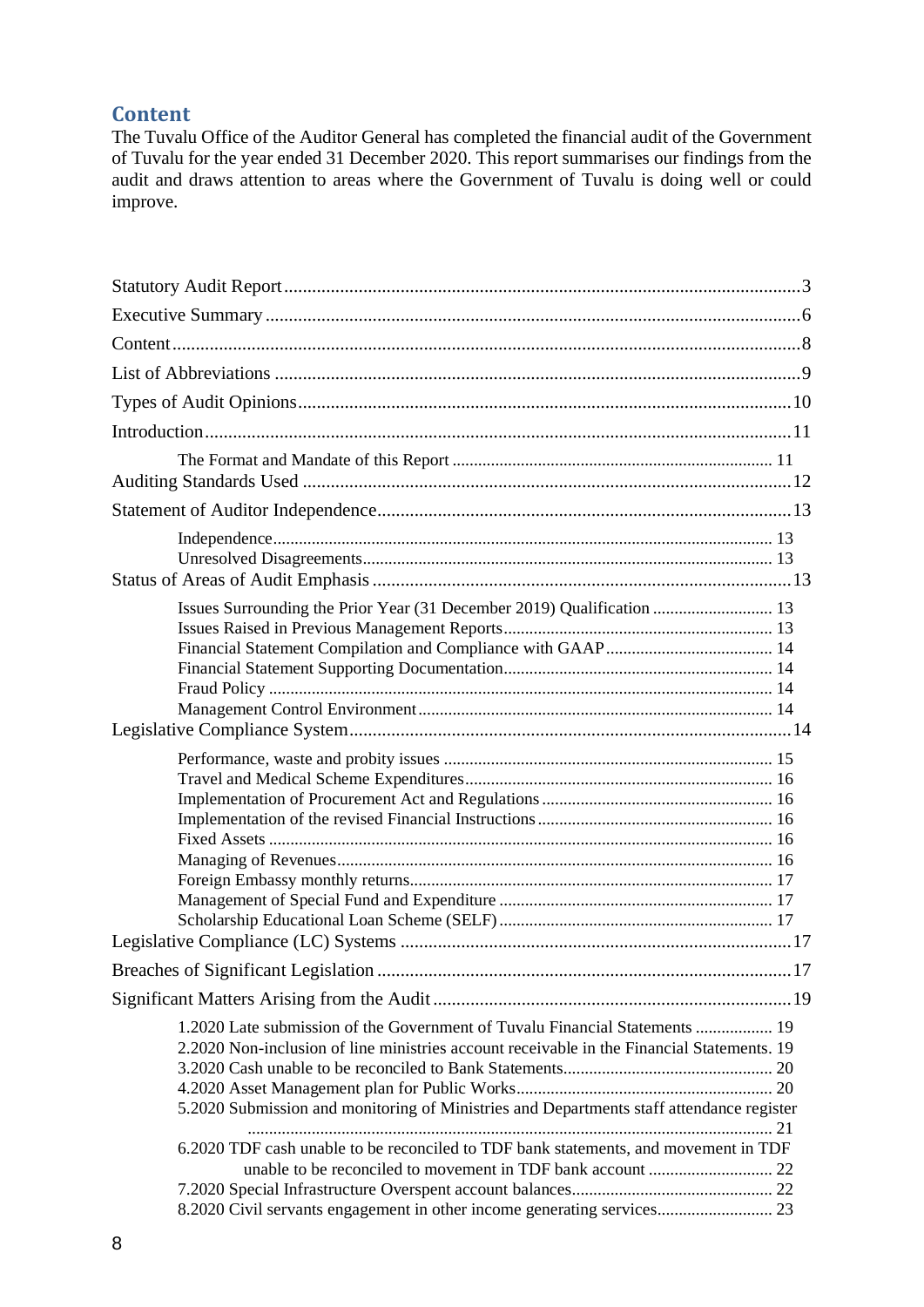| 10.2020 Overspent projects balances in the Tuvalu Development Fund  24               |  |
|--------------------------------------------------------------------------------------|--|
|                                                                                      |  |
| 12.2020 Reconciliation of registered collecting departments revenues 25              |  |
|                                                                                      |  |
|                                                                                      |  |
|                                                                                      |  |
| Appendix 1: Prior Year Audit Issues Which Remain Unresolved as at 31 December 201928 |  |
|                                                                                      |  |
|                                                                                      |  |
|                                                                                      |  |
|                                                                                      |  |
|                                                                                      |  |
|                                                                                      |  |

### <span id="page-8-0"></span>**List of Abbreviations**

ACCPAC: the Tuvaluan Government's Accounting Software GAAP: Generally Accepted Accounting Principles IBD: Interest Bearing Deposit IFRS: International Financial Reporting Standards IPSAS: International Public Sector Accounting Standards IRD: Internal Revenue Department ISSAI: International Standards of Supreme Audit Institutions MCE: Management Control Environment NAFICOT: National Fishing Corporation of Tuvalu NBT: National Bank of Tuvalu OAG: Office of the Auditor General Tuvalu PE Act: The Public Enterprises (Performance and Accountability) Act. PE: Public Enterprise RSE: Recognised Seasonal Employer SELF: Student Education Loan Fund TC: Tropical Cyclone TDF: Tuvalu Development Fund TMTI: Tuvalu Maritime Training Institute TMTS: Tuvalu Medical Treatment Scheme TPL: Tuvalu Post Limited Government of Tuvalu: Government of Tuvalu UCL: Undelivered Cargo List SSL: Safety and Security Levy MOH: Ministry of Health SI: Special Infrastructure PWD: Public Works Department SOE: State of Public Health Emergency FMIS: Financial Management Information System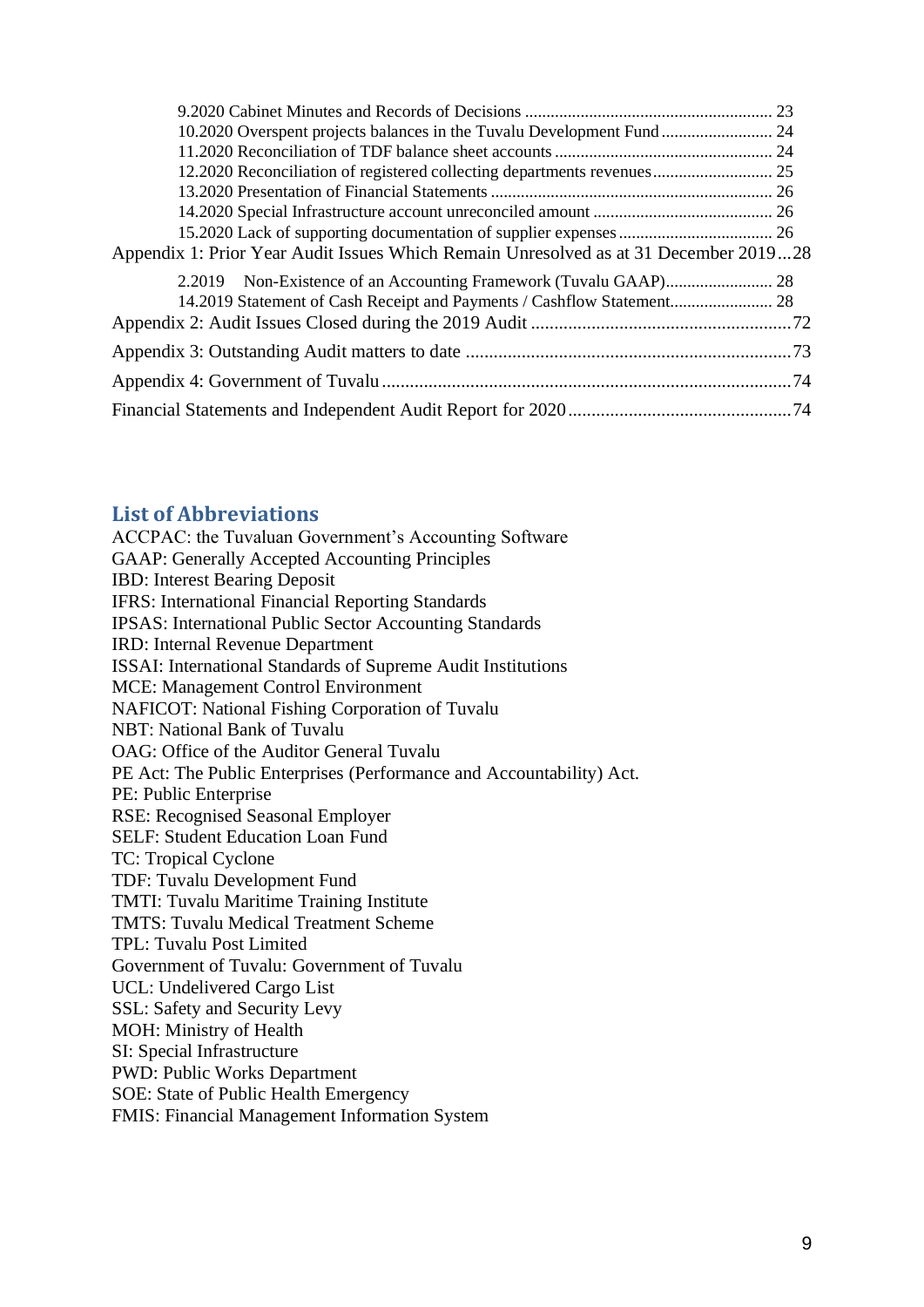# <span id="page-9-0"></span>**Types of Audit Opinions**

The following are the types of audit opinions issued by the Tuvalu Office of the Auditor-General;

- Unqualified: In our opinion the Financial Statements present a true and fair view.
- Oualified except for: In our opinion except for the matters noted in the qualification paragraph the Financial Statements present a true and fair view.
- Qualified adverse: In our opinion the Financial Statements do not present a true and fair view.
- Qualified disclaimer: We are unable to form an opinion whether the Financial Statements present a true and fair view.
- Unqualified with an emphasis of matter paragraph: In our opinion the Financial Statements do present a true and fair view, however, emphasis which we consider important to the user is drawn to a certain disclosure within the Financial Statements.
- Unqualified with another matter paragraph: In our opinion the Financial Statements do present a true and fair view, however, users' attention is drawn to a matter relevant to their understanding of the audit of the Financial Statements or the audit report.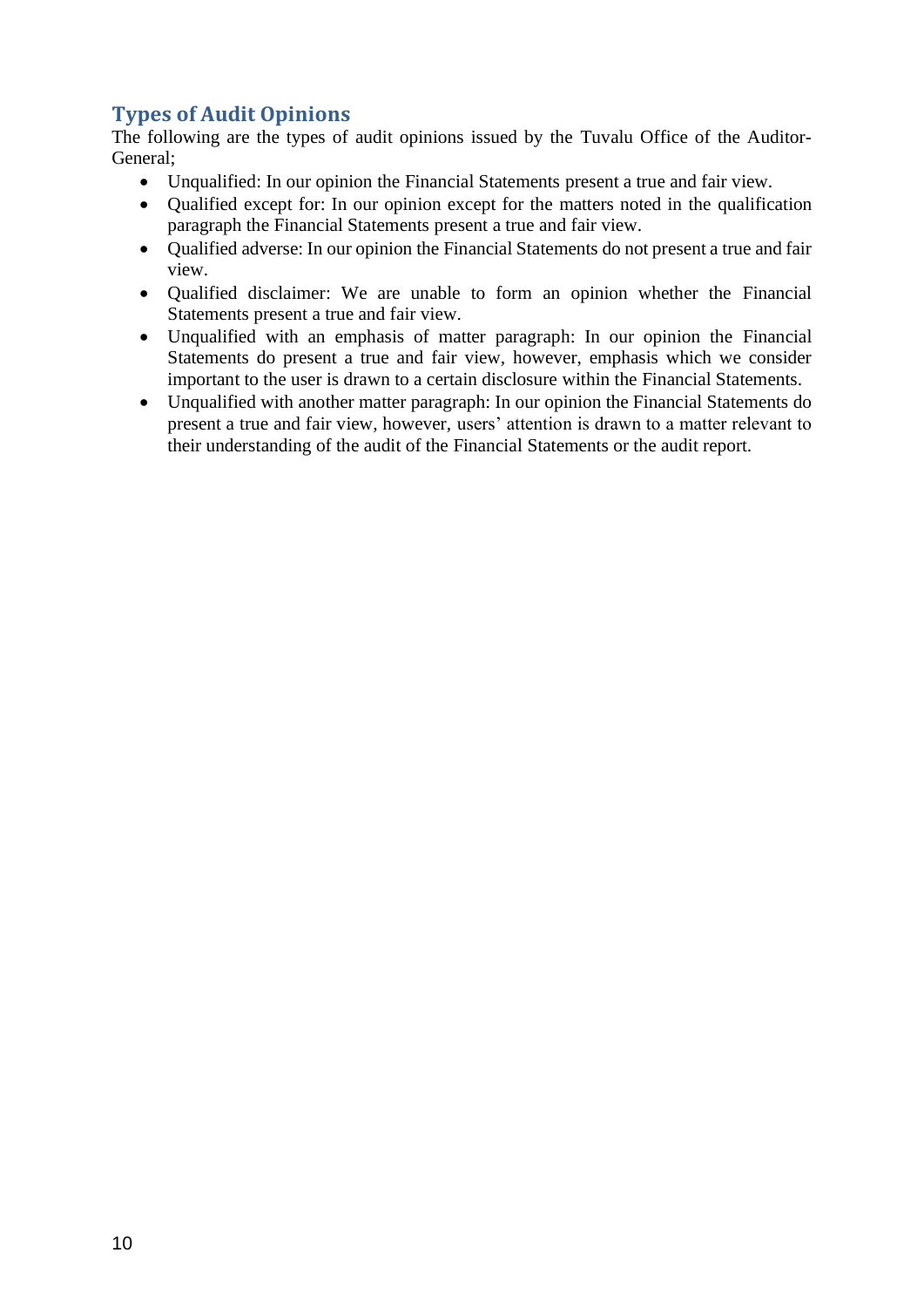# <span id="page-10-0"></span>**Introduction**

### <span id="page-10-1"></span>**The Format and Mandate of this Report**

This report is tabled under Section 36 of the Audit Act. The Auditor-General's mandate for this report comes from Section 32 of the Public Finance Act. This report contains the results of the audit of the Financial Statements of the Government of Tuvalu for the year ended 31 December 2020 including:

- auditing standards used;
- compliance with ISSAI auditing standards;
- performance, waste and probity;
- subsequent events;
- changes in accounting policy;
- unusual accounting policies;
- statement of auditor independence;
- unresolved disagreements;
- status of areas of audit emphasis;
- legislative compliance systems;
- legislative compliance;
- breaches of significant legislation;
- significant matters arising from the audit;
- status of prior year audit issues; and
- audit issues closed in 2020.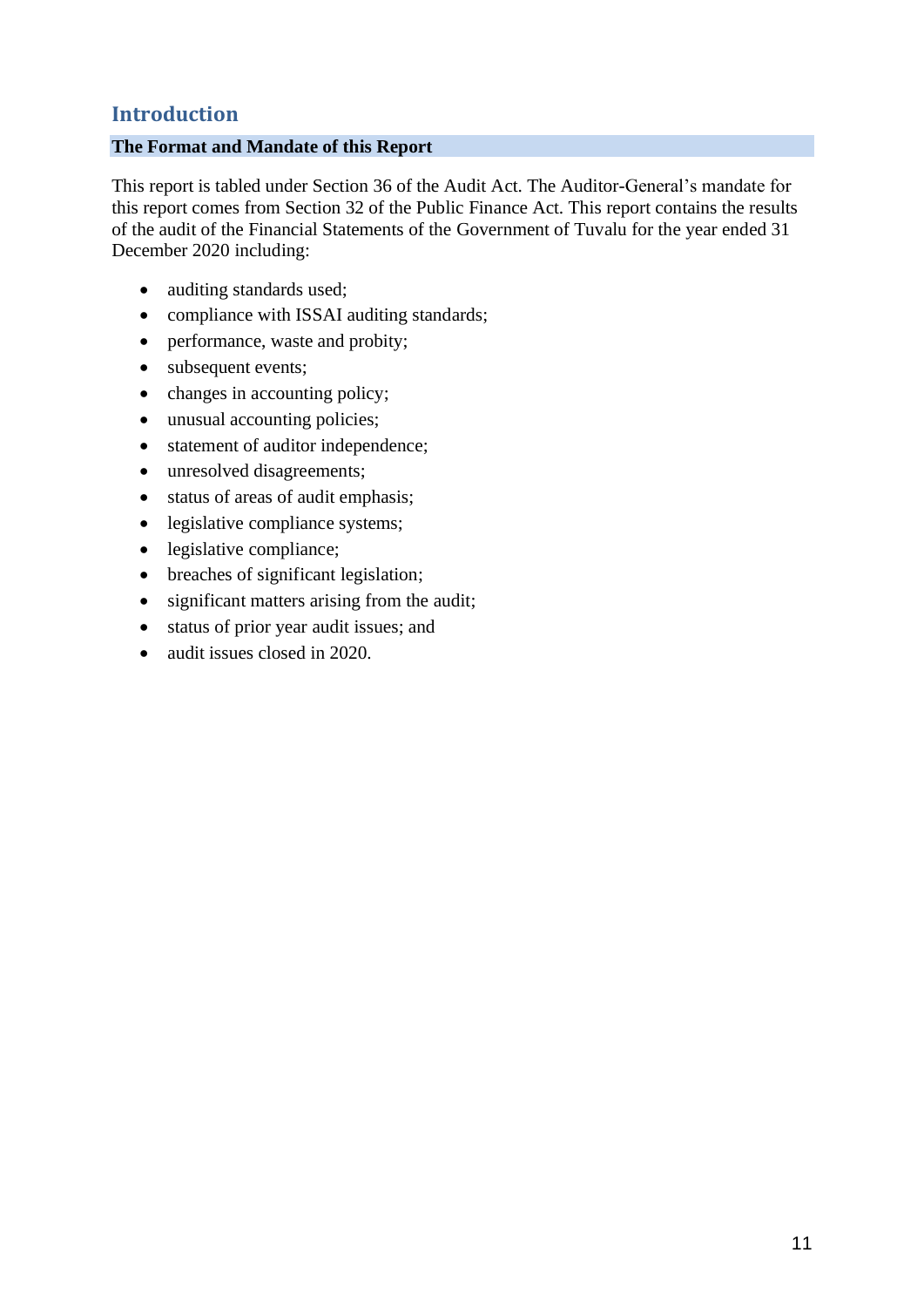## <span id="page-11-0"></span>**Auditing Standards Used**

The auditing standards used in the performance of the financial statement audits were the International Standards for Supreme Audit Institutions (ISSAI). The audit approach is a riskbased approach and is compliant with ISSAIs.

### **Compliance with ISSAI auditing standards**

Our audit is considered to be in compliance with the requirements of ISSAI auditing standards.

### **Performance, Waste and Probity**

During the planning and fieldwork stages of this audit, the Auditor-General briefed the team on the need to maintain awareness for performance, waste, probity, and fraud issues.

Performance, waste and probity issues were noted as part of the financial statement audit and are detailed in the Status of Areas of Audit Emphasis. Commentary regarding efficiency and effectiveness has been made in the significant matters arising from the audit and where appropriate.

### **Subsequent Events**

During the year, Tuvalu declared the State of Public Health Emergency (SOE) due to the Covid19 outbreak that has affected the Global economy. This may have an impact on the Financial Statements of the Government of Tuvalu.

### **Changes in Accounting Policy**

In the preparation of the TWOG Financial Statements for the year ending 31 December 2020, the modified cash basis of accounting was used.

### **Unusual Accounting Policy**

The following accounting policy was considered unusual by the Auditor-General:

• not accounting for errors made in prior years and changes in accounting policies retrospectively, but they are accounted for in the current year.

This issue does not form part of our audit qualification as the FMIS currently used by the Government of Tuvalu ended its usage in 2021 before we actually completed the audit.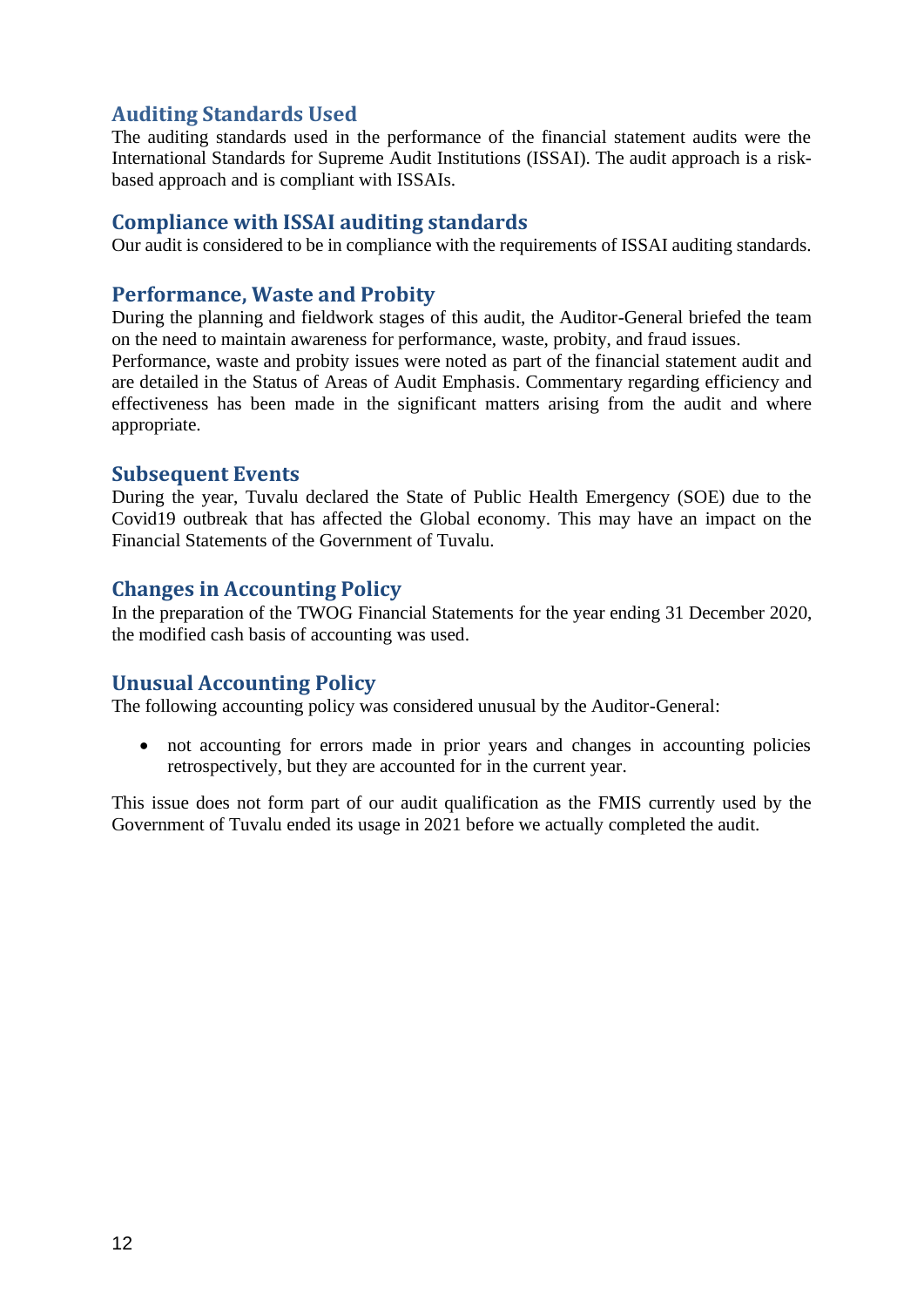# <span id="page-12-0"></span>**Statement of Auditor Independence**

### <span id="page-12-1"></span>**Independence**

We confirm that, for the audit of the Financial Statements of the Government of Tuvalu for the year ended 31 December 2020 we have maintained our independence in accordance with the requirements of the Constitution of Tuvalu, the Audit Act and the International Organisation of Supreme Audit Institutions.

Other than the audit, we have not provided any engagements for the Government of Tuvalu during the year ended 31 December 2020. In addition, we confirm that we have no relationships with, or interests in, Government of Tuvalu.

#### <span id="page-12-2"></span>**Unresolved Disagreements**

<span id="page-12-3"></span>We have no unresolved disagreements with management. Management has not sought to influence our views on matters relevant to our audit opinion.

### **Status of Areas of Audit Emphasis**

In the audit arrangements letter issued to the Government of Tuvalu, we identified areas of audit emphasis that we would pay attention to during the audit. Our response to these areas of audit emphasis is outlined below:

#### <span id="page-12-4"></span>**Issues Surrounding the Prior Year (31 December 2019) Qualification**

A qualified adverse opinion was issued for the year ended 31 December 2019 Government of Tuvalu accounts. A qualified adverse opinion means that because of the significance of the matter discussed in the *Basis for Adverse Opinion* the accompanying financial statements do not present fairly the financial position of the Government of Tuvalu.

The 2019 audit opinion is a qualification opinion. We acknowledge there has been considerable improvement in the presentation of the Financial Statements and the resolving of issues within the qualification. The further evolution to a set of Financial Statements which is approaching compliance with general accepted accounting practice (GAAP) was the major improvement in the financial statement. However further improvement is required to align the format currently used in the presentation of the financial statements of the Government of Tuvalu to the format required under IPSAS 1.

The 2019 issues which are considered to be unresolved following the adoption of the modified cash basis are:

- Statement of Cash Receipts and Payments / Cashflow
- Non-Existence of an Accounting Framework (Tuvalu GAAP)

We recommend that the Government of Tuvalu continue its efforts to improve the financial statement preparation and reporting process.

#### <span id="page-12-5"></span>**Issues Raised in Previous Management Reports**

The progress that the Government of Tuvalu has made in addressing the issues raised in previous years management report has been commented on in the Appendices to this report.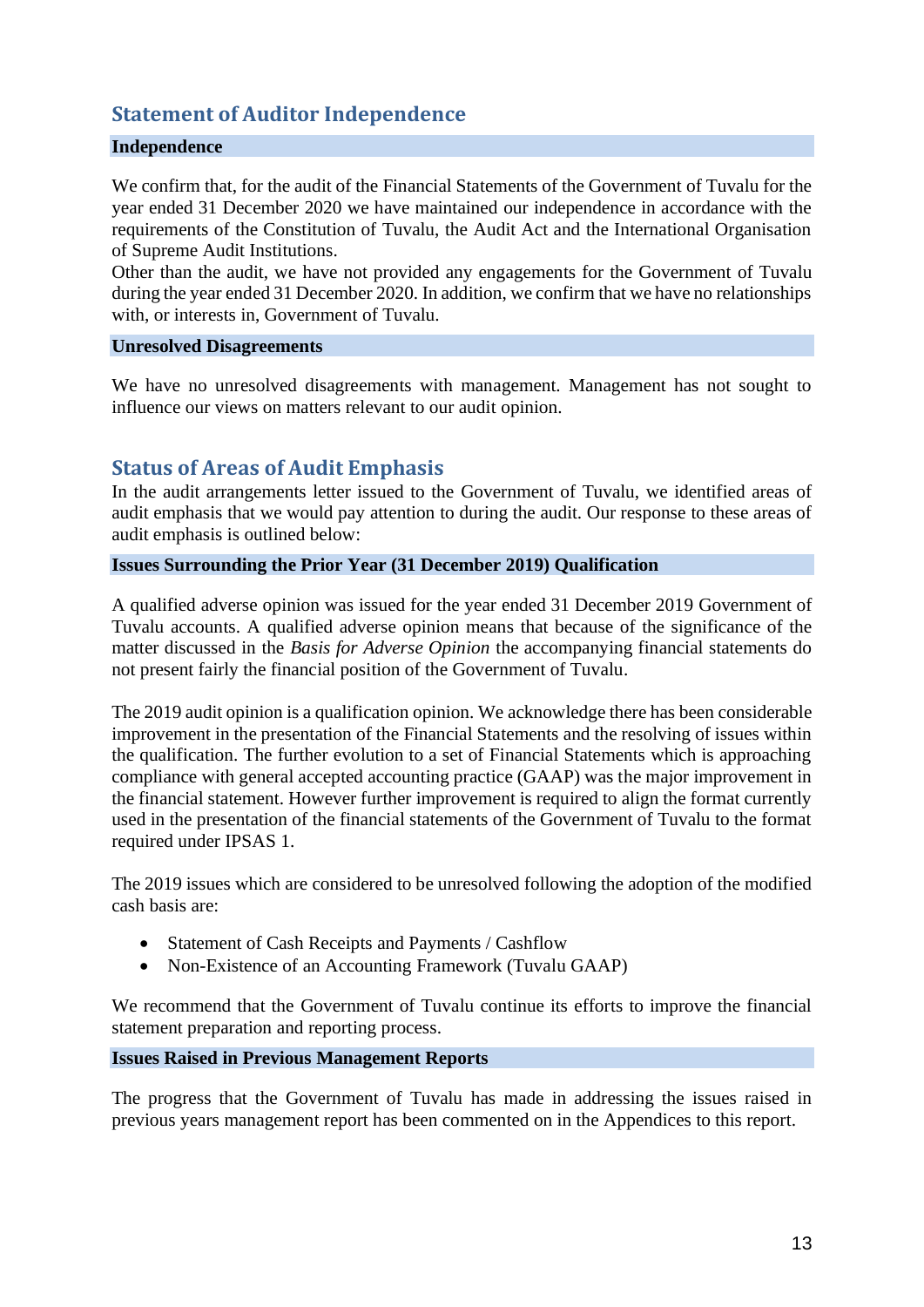#### <span id="page-13-0"></span>**Financial Statement Compilation and Compliance with GAAP**

Since the shift in the basis of accounting from accrual to cash, the presentation of the financial statement was aligned with the accrual method under GAAP. This format is not in line with the required format for the presentation of the financial statements under IPSAS 1 cash basis. It is acknowledge that the Treasury is currently revising the format and layout for the presentation of the financial statements of the Government of Tuvalu to be in accordance with IPSAS 1.

The following is an instance where there has been a departure from GAAP in the Financial Statements:

• GAAP requires that changes in accounting policy and errors are applied retrospectively (i.e. by updating comparative figures and the opening balances) rather than accounting for these changes in the current year.

#### <span id="page-13-1"></span>**Financial Statement Supporting Documentation**

Financial statement supporting documentation was presented to audit with the Financial Statements.

While acknowledging the improvements made to the supporting documentation, further work could be performed by Treasury in reviewing the accounts, performing variance explanations surrounding the movements in the Financial Statements and attaching additional supporting documentation.

#### <span id="page-13-2"></span>**Fraud Policy**

The Auditor-General expects that every public entity should formally address the matter of fraud and formulate an appropriate policy on how to minimise it and (if it occurs) how it will be dealt with.

The Government of Tuvalu has in place a Finance Circular covering the Fraud, Misuse and Loss Policy however the implementation and progress of awareness made on the Policy will continue to be an area of audit emphasis in future audits.

#### <span id="page-13-3"></span>**Management Control Environment**

The control environment of an entity co-ordinates all systems used to safeguard the entity's assets, check the accuracy of the accounting information, promote efficiency, encourage staff to be productive and assist management to adhere to the policies of the entity.

The purpose of the control environment is to monitor how the entity is performing and to implement plans that will help the entity perform. Controls also deter and prevent people from doing things their own way, and from committing fraud.

With a strong control environment in place, it is possible to carry out effective controls over the assets, accounting for liabilities, income and expenses of the entity. We have completed a management control environment (MCE) assessment of the Government of Tuvalu and overall, we have concluded that the MCE is "Ineffective".

<span id="page-13-4"></span>We will continue to review the MCE in the future to assess if further improvement has been made.

### **Legislative Compliance System**

Legislation breaches were noted during the audit. These are explained in the legislative compliance Section below.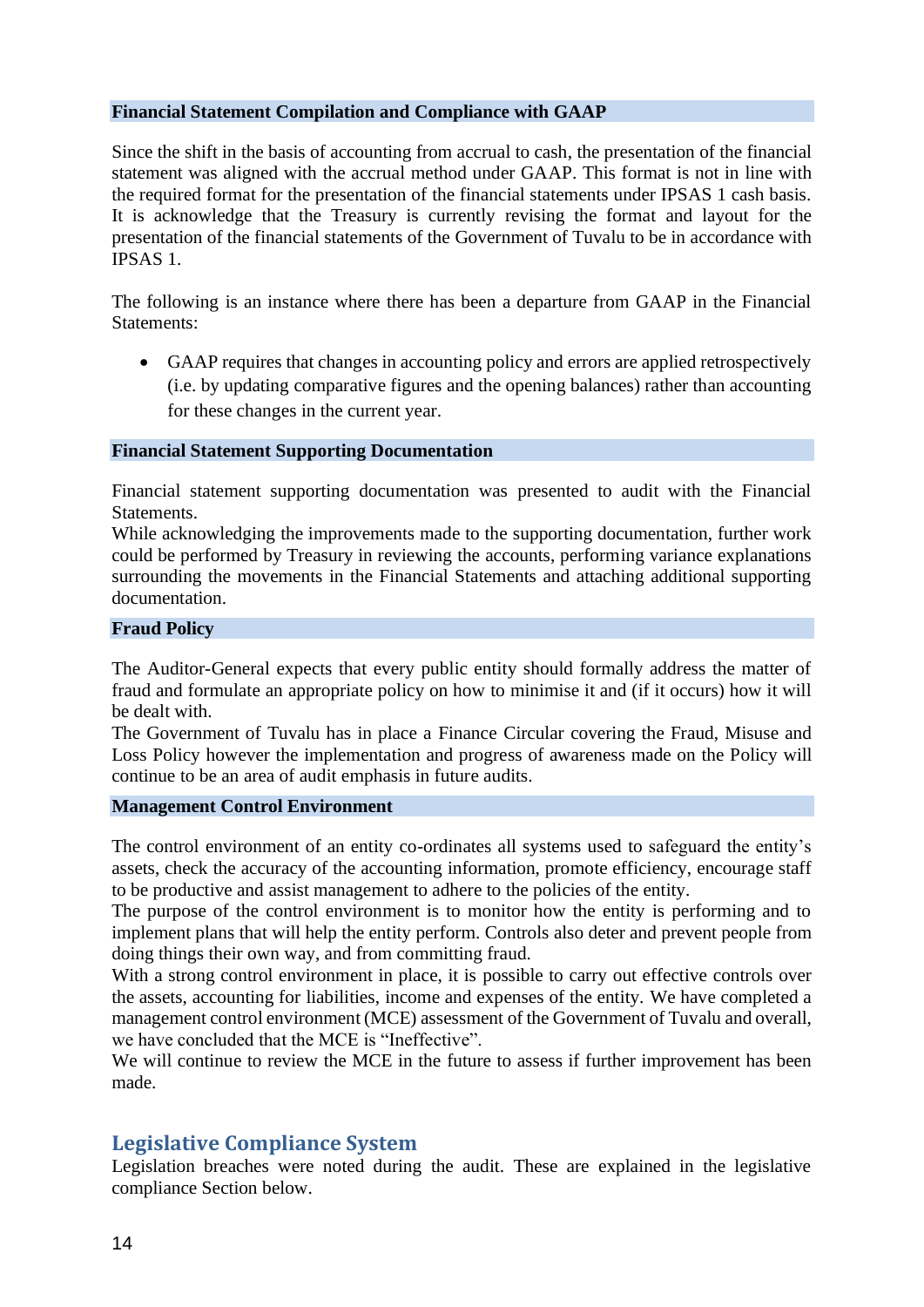### <span id="page-14-0"></span>**Performance, waste and probity issues**

The following issues raised in 2020 and in the past have recommendations which related to performance waste and probity. See the issues for more detail.

- 1.2020 Late submission of the Government of Tuvalu Financial Statements
- 5.2020 Submission and monitoring of Ministries and Departments staff attendance register
- 8.2020 Civil servants' engagement in other income generating services
- 3.2018 Final Budget Expenditure Figures in Financial Statements and General Ledger not reconciling with the Appropriation Acts
- 4.2018 Budget Appropriations
- 6.2018 Non-submission of asset registers and a summary of changes in asset to Treasury
- 9.2018 Poor record keeping and lack of TMTS Database
- 8.2017 Communication and Transport payables
- 9.2017 Member of Parliament privilege under the TMTS
- 14.2017 Poor record keeping and lack of TMTS database
- 16.2017 Lack of reconciliation of TMTS outstanding bills
- 8.2016 No acquittal reports submitted to the Aid Coordination Unit upon completion of projects.
- 9.2016 No proper closure of project after completion.
- 14.2016 TDF vote ledgers were not updated and the non-performance of vote ledger reconciliations.
- 3.2015 Unpaid pledges from Development Partners for TC Pam assistance are followed up and system to track pledges, payments, conditions and reporting requirements is developed.
- 7.2014 Strategic Planning for the Government of Tuvalu.
- 10.2014 No recording of annual leave and sick leave balances by Government of Tuvalu.
- 13.2014 Information and Communication Technology weaknesses.
- 18.2014 Creation of Special Fund and rules for maintenance and replacement of assets funding.
- 20.2014 Monitoring of upper airspace revenue.
- 26.2014 Grants and Subsidies weaknesses.
- 5.2013 Lack of Assets Management Plan.
- 4.2012 Tuvalu Development Fund accountability.
- 17.2011 Fisheries to keep minutes of negotiations on file.
- 1.2008 Guarantees and Commitments Issued by Government.
- 5.2008 Debt Management Policy.
- 9.2008 Employee Entitlements.
- 18.2007 Government Policy Register.
- 19.2007 Government Contracts Register.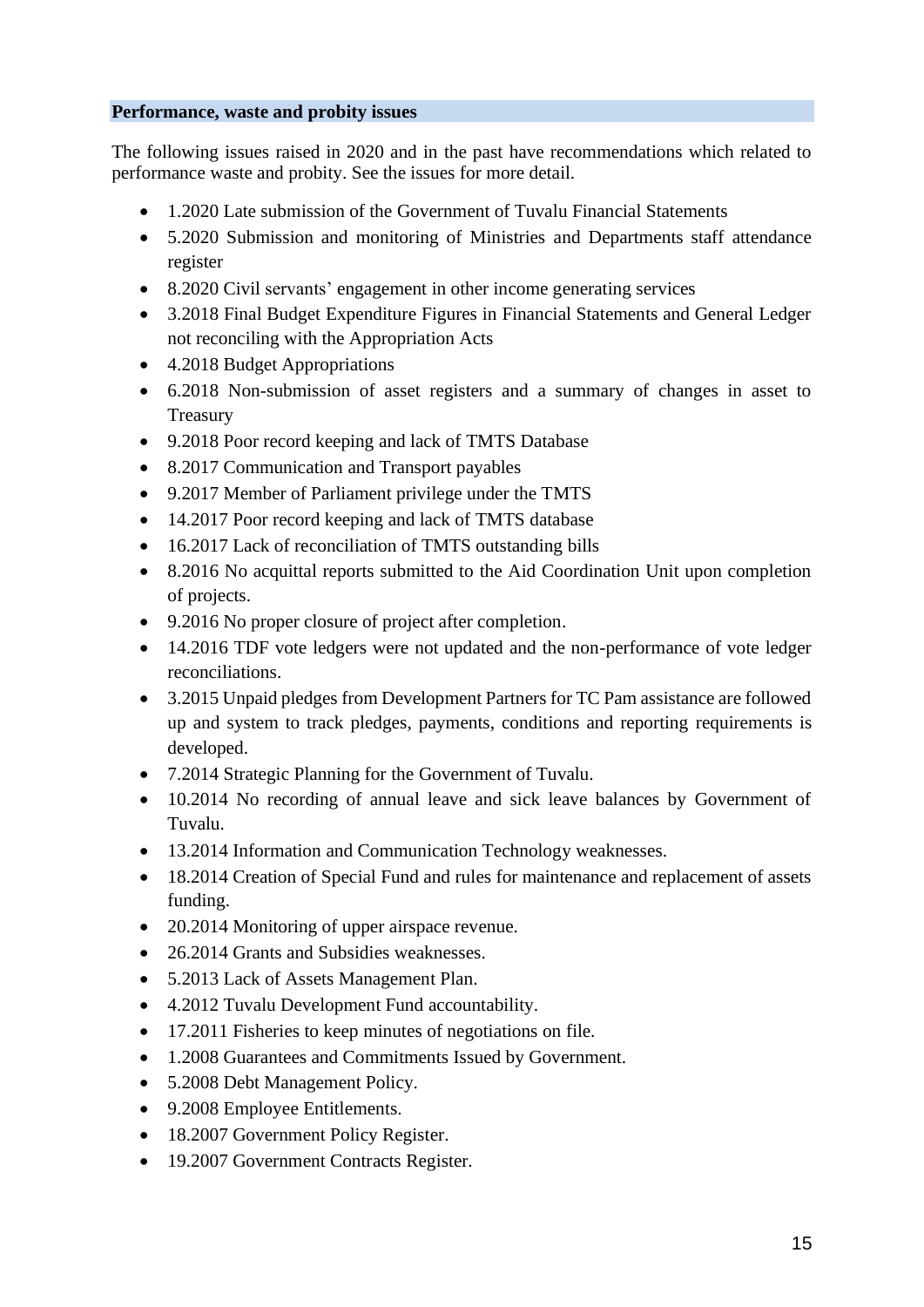#### <span id="page-15-0"></span>**Travel and Medical Scheme Expenditures**

The process surrounding Travel and Medical Scheme expenditures was reviewed and audit testing were performed. There were minor issues noted which were considered immaterial therefore were not raised in the audit report.

#### <span id="page-15-1"></span>**Implementation of Procurement Act and Regulations**

We have gained an understanding of the procurement process and have performed sample testing to ensure that the Government of Tuvalu is in compliance with the procurement legislation. Some issues which were noted in prior years surrounding the non-compliance with the Procurement Act and Regulations were still have not been addressed in 2020.

#### <span id="page-15-2"></span>**Implementation of the revised Financial Instructions**

The revised Financial Instructions came into effect on 1 January 2015. We reviewed the changes to the Financial Instructions and enquired regarding compliance with the Financial Instructions.

Some breaches of the revised Financial Instructions were noted, these have been raised in the following audit issues:

- 6.2018 Non-submission of asset registers and a summary of changes in asset to Treasury
- 2.2017 Final Budget Expenditure Figures in Financial Statements and General Ledger not reconciling with Appropriation Acts and Estimates of Statutory Expenditure
- 15.2017 Monthly submission on receivables not prepared and submitted to Treasury by departments
- 8.2016 No acquittal reports submitted to the Aid Coordination Unit upon completion of projects
- 9.2016 No proper closure of project after completion
- 15.2016 Preparation of monthly reports not in compliance with the Financial **Instructions**
- 18.2014 Bank accounts not controlled by the Chief Accountant
- 22.2014 Goods receipting process not being followed

The majority of Finance Circulars which provide additional guidance to the Financial Instructions remained in draft form in 2020. The approved Finance Circulars are yet to be fully implemented. Limited public awareness of the Financial Instructions has been carried out.

#### <span id="page-15-3"></span>**Fixed Assets**

Audit focused its attention on Public Works as the bulk of high value and important assets are managed by the said department. There was an issue raised in the audit report relating to the lack of asset management plan maintain by the department.

#### <span id="page-15-4"></span>**Managing of Revenues**

The process surrounding revenue was reviewed and audit testing were performed.

There were material misstatements noted surrounding receivables not being recognised in the Financial Statements which also affects the revenue and expense balances in the Financial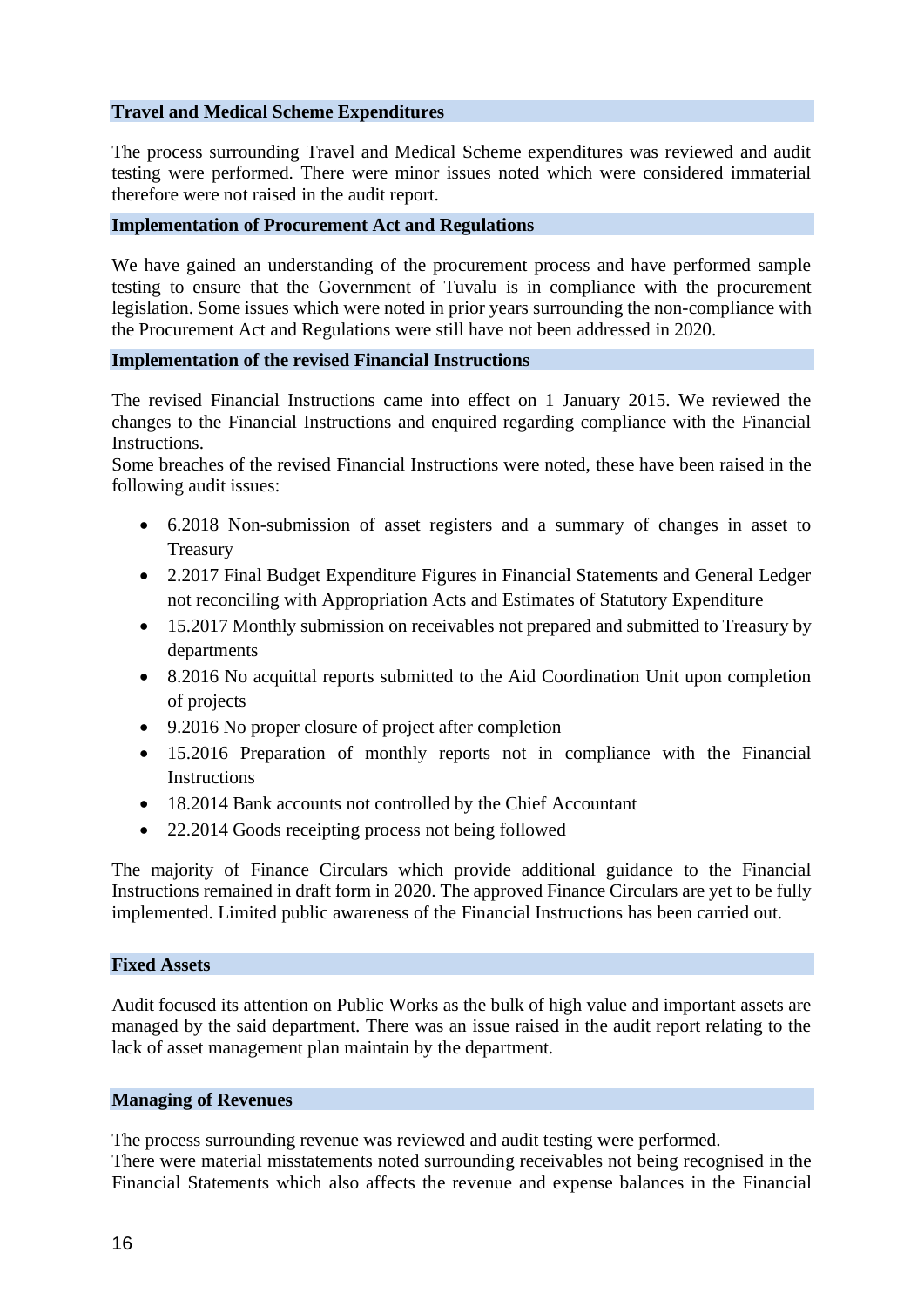Statement. This has formed part of the basis for qualification of the Financial Statements for 2020.

#### <span id="page-16-0"></span>**Foreign Embassy monthly returns**

Documentation of the management of Foreign Embassy returns was reviewed and limited audit testing was performed. An issue regarding the lack of documentation surrounding the benefits received by the staff was noted and raised as audit issue 7.2016.

Audit will review the management of Foreign Embassy returns as part of the 2021 audit.

### <span id="page-16-1"></span>**Management of Special Fund and Expenditure**

Audit reviewed the Special Funds currently exist in the Government of Tuvalu financial statements. There were special funds identified which no approval has been sought from the Minister of Finance for the said fund to be established. We will review the management of special funds in 2021 particularly surrounding Special Infrastructure spending.

### <span id="page-16-2"></span>**Scholarship Educational Loan Scheme (SELF)**

Audit performed documentation of the process surrounding SELF however limited audit testing were performed. We will review the SELF process and expenditures in 2021.

### <span id="page-16-3"></span>**Legislative Compliance (LC) Systems**

We reviewed the systems and procedures the Government of Tuvalu uses to identify and comply with legislative requirements. There is no formal system in place for monitoring, compliance and reporting.

We recommend that the Government of Tuvalu put in place a system to monitor compliance of key legislation and ensure processes are in place to report breaches in legislation to the governing body.

### <span id="page-16-4"></span>**Breaches of Significant Legislation**

During the audit, our main focus has been on the Government of Tuvalu's financial reporting obligations. As part of our planning we identified the Public Finance Act and the Financial Instructions as key legislation and regulations that government officers should comply with. While our focus is on financial reporting obligations, we do maintain an awareness of other legislation that impacts on the entity. We noted the following breaches of legislation which are detailed in our audit issues:

- Constitution of Tuvalu, Public Finance Act:
	- o 14.2020 Special Infrastructure Overspent account balances
	- o 10.2020 Overspent project balances in the Tuvalu Development Fund
	- o 7.2020 Special Infrastructure Overspent account balances
- Financial Instructions Section 20
	- o 13.2015 Written delegations register to be created and submitted to Auditor General
- Financial Instructions Section 193
	- o 9.2015 Advances improperly accounted for
- Financial Instructions Section 235
	- o 18.2014 Bank accounts not controlled by the Chief Accountant
- Financial Instruction Section 184
	- o Monthly submission on receivables not prepared and submitted to Treasury department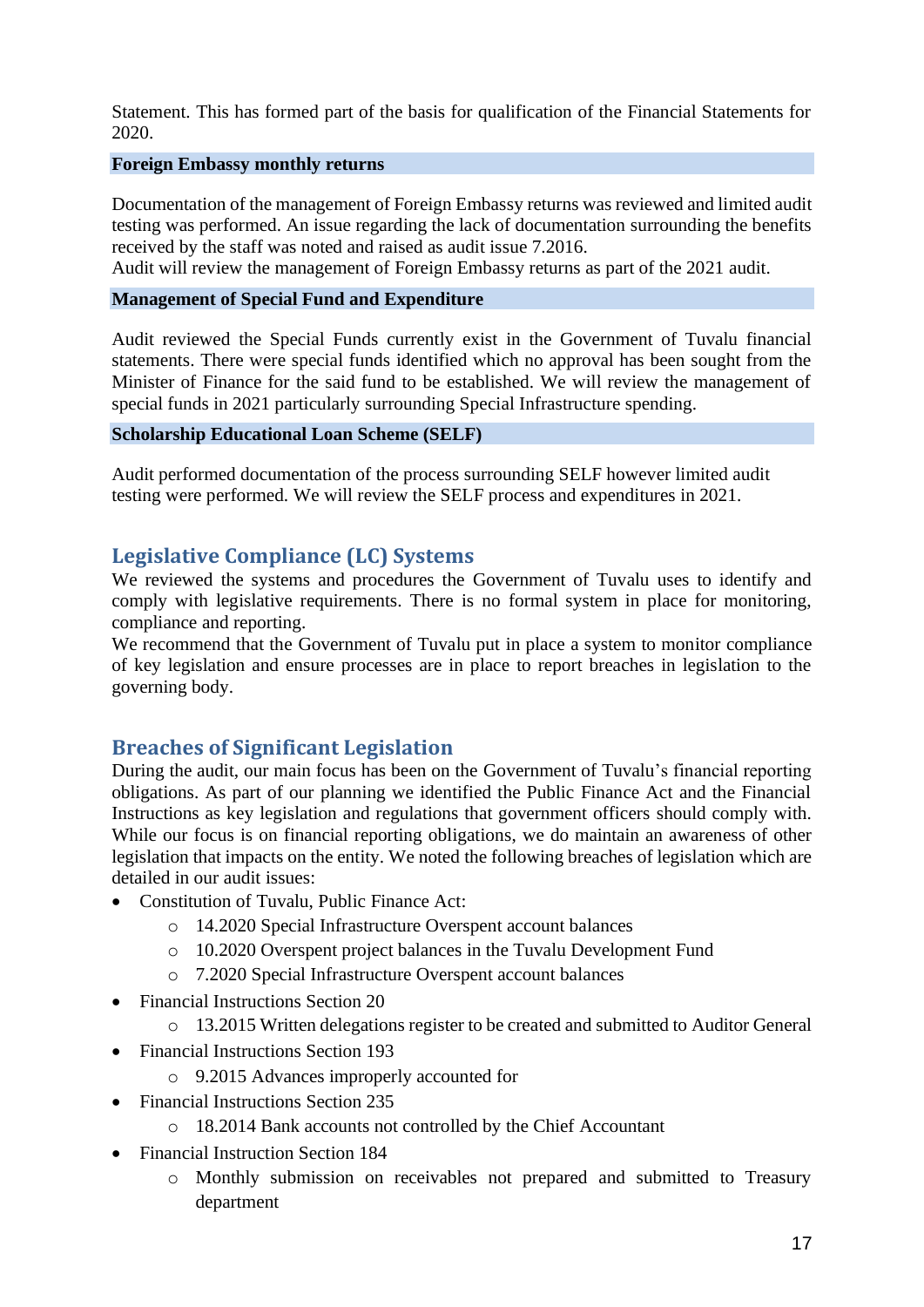- Financial Instructions Section 259
	- o 8.2016 No acquittal reports submitted to the Aid Coordination Unit
	- o 9.2016 No proper closure of project after completion
- Financial Instruction Section 285
	- o 6.2018 Non-submission of asset registers and summary of changes in asset to Treasury
- Financial Instruction Section 301
	- o 17.2017 Non-performance and reporting of asset and inventory stocktake by departments
- Student Education Loan Fund Policy and Student Education Loan Fund Manual
	- o 8.2014 Loan to SELF (Student Educational Loan Fund) awardees and RSE workers being treated as expense and repayments treated as revenue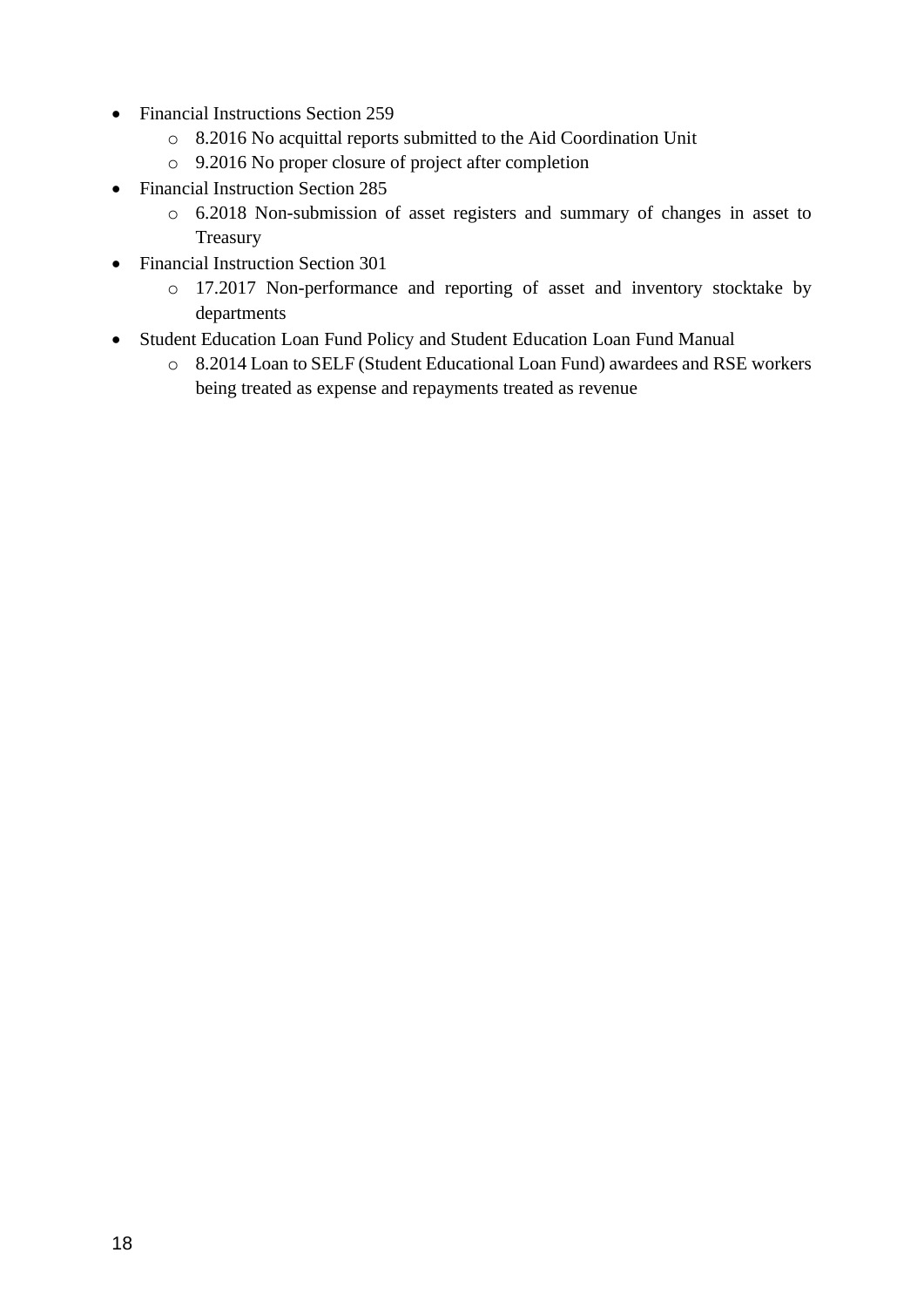# <span id="page-18-0"></span>**Significant Matters Arising from the Audit**

#### <span id="page-18-1"></span>**1.2020 Late submission of the Government of Tuvalu Financial Statements**

#### **Findings and Analysis**

The Public Finance Act section 31(2) stated that the Government of Tuvalu financial statements shall be prepared and submitted to the Auditor General within a period of six months after the end of the financial year. The Government of Tuvalu's financial statement was required to be submitted for audit by the 30 June 2020. However, it was submitted for audit in September, a period of 9 months after the end of the financial year which is not in compliance with the Public Finance Act.

#### **Implication**

The delayed in the submission of the financial statements will shorten the time available for the Office of the Auditor General to complete the audit within the timeframe provided in the Public Finance Act, delay the overall audit process, the tabling of the audit report to Parliament and will lead to untimely decision making on the audited report.

#### **Implication**

- Ministry of Finance to submit the Government of Tuvalu financial statements to the Office of the Auditor General within six months after the end of the financial year.
- The Ministry of Finance is encouraged to submit the financial statements to the Office of the Auditor General earlier than or by the end of June. This will allow ample time for the audit to carry out the examination of the accounts effectively.

#### **Management Comments**

This was noted for future reports. However, for this financial year the major factor that contributes to the delay was a decision to make some reallocation of Covid-19 related spending to be charge under the ADB grant. This is a very significant amount which the Government need to expend within a period of 6 month, hence the reason to make these reallocation or otherwise the funds will be returned to the donor.

#### <span id="page-18-2"></span>**2.2020 Non-inclusion of line ministries account receivable in the Financial Statements**

#### **Findings and Analysis**

Audit noted significant amount of receivables maintained by registered revenue collecting departments such as Marine and wharfage, Tax, Customs, Fisheries and Public Works. These receivables were not included in the Government of Tuvalu Financial Statements, however as per the modified cash basis of accounting should be recognised in the accounts. These receivables should have been included to correctly reflect revenue earned by the government.

The Financial Instructions section 184 states that *"The Treasury department shall maintain and actively manage a register of all the accounts receivable invoices of government in the FMIS to support the collection of monies owed to Government..". The Government of Tuvalu's* modified cash basis of accounting recognise receivables in the financial statements thus the Treasury should maintain and actively manage a register of all the account receivable invoices of government in FMIS.

#### **Implication**

Account receivables and its related revenues are understated in the financial statements.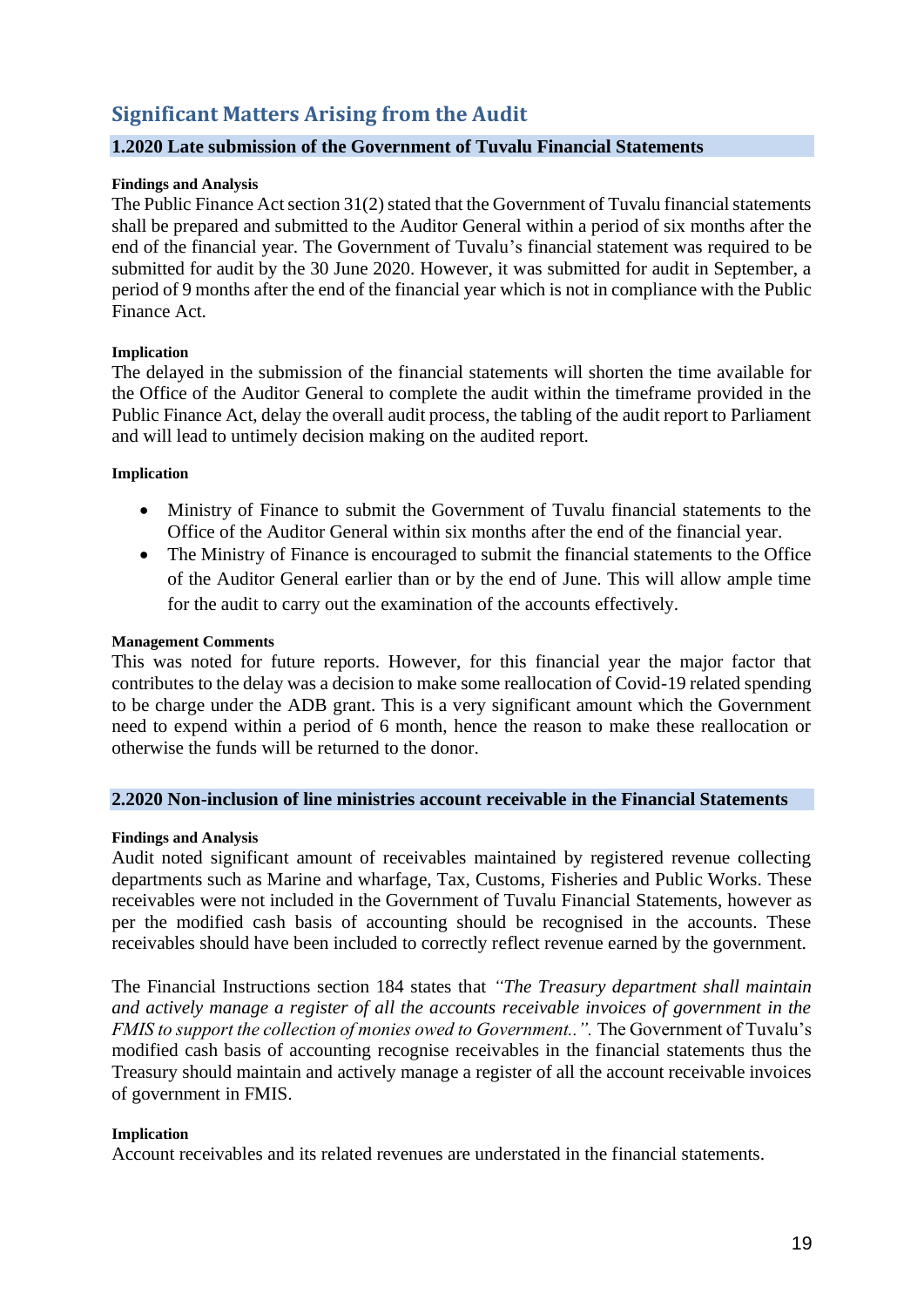#### **Recommendation**

- Accounting Officers must report to treasury department any amount receivable at the end of every month.
- The treasury shall check these receivables to supporting documentation to ensure they are valid and with the correct amounts before entering into the register and the ACCPAC.
- Follow up actions should be made by the treasury department with the assistance of the ministry/department concern on all overdue receivables.

#### **Management Comments**

Given the adopted accounting basis, receivables are not recognised since cash are yet to be received. However recommendation is supported to ensure these receivable are well monitored and recovered within the same financial year.

#### <span id="page-19-0"></span>**3.2020 Cash unable to be reconciled to Bank Statements**

#### **Findings and Analysis**

During our review of the cash balance as in the financial statements, we noted that the cash balance of the General Current Account as per the Bank Statements (taking into account unpresented cheques and outstanding deposits) was unable to be reconciled to the balance in the Financial Statements. The variance was \$530,410.16.

#### **Implication**

The Cash balance presented in the Financial Statements is misstated by the above-mentioned variance.

#### **Recommendation**

Reconciliation of the Bank module to the General Ledger should be performed regularly with any variance investigated promptly.

#### **Management Comments**

Agree to the recommendation. This is an ongoing issue that require urgent action by the department going forward.

### <span id="page-19-1"></span>**4.2020 Asset Management plan for Public Works**

#### **Findings and Analysis**

The Public Works is one of the departments which controls and manages significant amount of high value and important assets as well as inventories of the Government of Tuvalu. It was noted during the audit that the department does not have in place a fixed asset register, inventory listing and an asset management plan despite the requirements for the proper usage and management of assets as per the Financial Instructions chapter 15.

There is also no evidence of regular stock takes being done to ensure assets and inventories are managed appropriately. Asset and inventory utilisation and management is important for determining the requirement for future capital investment or maintenance and for maximising returns and ensuring efficient utilisation of resources.

#### **Implication**

Without the existence of a proper asset management plan, the risk of fraud and theft would increase. There is a high risk that assets will become impaired quickly than anticipated if not being repaired and maintained regularly. This would cause disruption to the services provides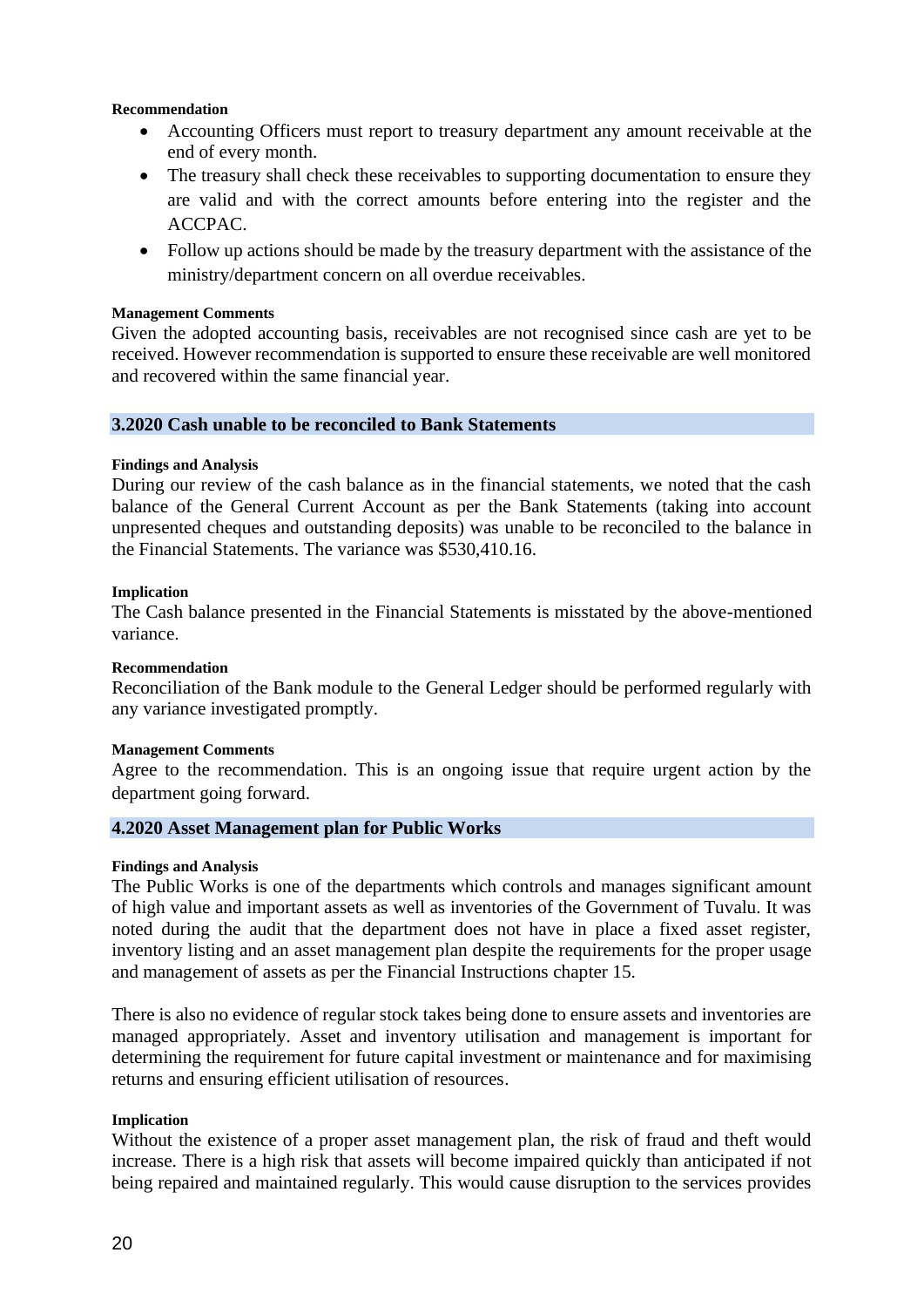by PWD and also create significant costs to the Government of Tuvalu to overhaul or replace these assets.

#### **Recommendation**

- The department concern to develop an asset management plan to ensure assets are properly managed and monitored.
- There should be a fixed asset register and an inventory listing maintained by the department to ensure the movement of assets and inventories are closely monitored.
- Regular stock takes must also be performed to detect and prevent misused of public assets and inventories for personal gain.

#### **Management Comments**

This is noted with recommendation. This year the Ministry of Finance through the Treasury department has taken the leading role of ensuring that all departments (including PWD) asset register and inventories are maintain and updated on a timely basis.

#### <span id="page-20-0"></span>**5.2020 Submission and monitoring of Ministries and Departments staff attendance register**

#### **Findings and Analysis**

The submission of attendance register is a requirement prescribed under the General Administrative Order (GAO) section 5.1.11 whereby a designated person from each department authorised by the Head of Department shall prepare an attendance report and submitted to the Secretary responsible for the Ministry on a monthly basis. To improve the monitoring of attendance registers the Human Resource (HR) unit requested the submission of all ministries and departments register to be directed to them for their review.

Audit took a sample of ministries and departments attendance registers and review and assess whether they have been complying with the above requirement. We noted that some ministries and departments do not have attendance register in place and also have not submitted any attendance report to the secretaries or the HR.

#### **Implication**

There is a high probability that civil servants will not adhere to the prescribed working hours provided in the GAO. This will have a significant financial impact on the Government and to the accomplishment of national targets and priorities.

#### **Recommendation**

- Management in all ministries and departments must ensure that staff are well informed of their respective duties under the GAO
- Ensure staff responsible for the attendance register within ministries or departments are effectively monitoring staff attendance and make appropriate actions to address issues if any identified.

#### **Management Comments**

No response received from Management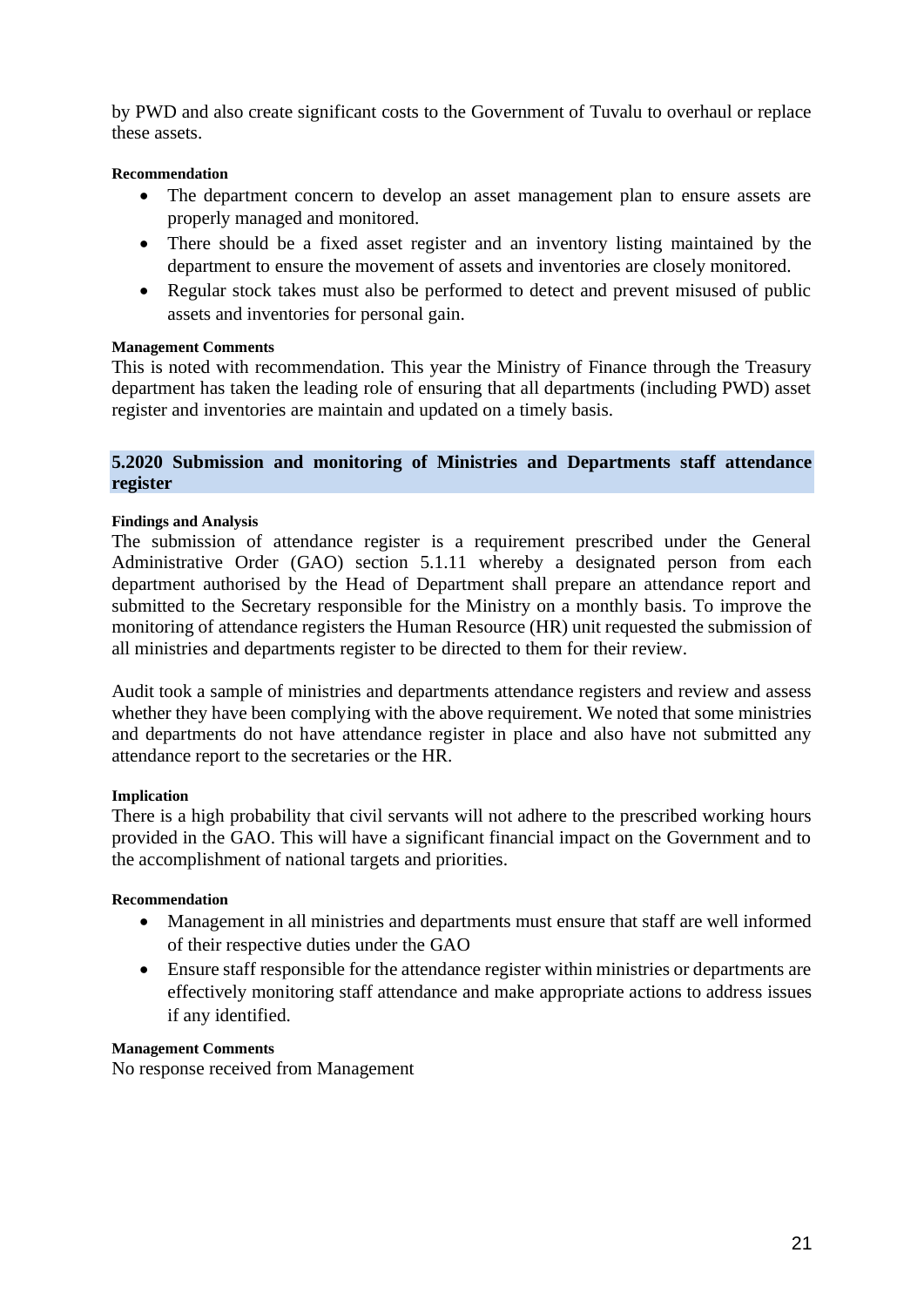#### <span id="page-21-0"></span>**6.2020 TDF cash unable to be reconciled to TDF bank statements, and movement in TDF unable to be reconciled to movement in TDF bank account**

#### **Findings and Analysis**

The TDF cash balance as per the Bank Statements (taking into account unpresented cheques and outstanding deposits) was unable to be reconciled to the balance in the Financial Statements. The variance was \$55,219.

The movement in cash in the Tuvalu Development Fund for the year was unable to be reconciled to the movement in the Tuvalu Development Fund bank account. The variance of \$36,389 was noted.

#### **Implication**

The TDF cash balance presented in the Financial Statements is misstated by \$55,219.

#### **Recommendation**

- Going forward additional effort is placed in reconciling the movement in the Tuvalu Development Fund for the year.
- Reconciliation of the Bank module to the General Ledger should be performed regularly with any variance investigated promptly.

#### **Management Comments**

Agree to the recommendation. This is an ongoing issue that require urgent action by the department going forward.

#### <span id="page-21-1"></span>**7.2020 Special Infrastructure Overspent account balances**

#### **Findings and Analysis**

During the audit, an analysis was performed on closing balances of projects under the special infrastructure account . Negative balances were noted on closing balances of numerous projects under the account. In total, the negative balances amounted to (\$203,215.29). These negative amounts resulted from overspending of amounts approved to be expended from the fund for each project. This indicates poor initial cost estimates by management of line ministries prior submission of their projects to the infrastructure budget committee.

#### **Implication**

Overspending of approved amounts could affect government's financial stability.

Poor initial cost estimates could cause projects to take more time and money than initially planned.

#### **Recommendation**

- Initial forecasting on projects under special infrastructure fund to be improved.
- Track project budget on a monthly basis to keep informed of all project's financial status.
- Proper scrutiny of project cost estimates to be carried out by the infrastructure budget committee.
- Special Infrastructure Regulation to clearly specify timeframes for completion of projects, for instance two to three years to avoid inactive projects.

#### **Management Comments**

There are quite a number of PIF related votes under the SI account of which some are overspending and some have remaining balance. Hence votes with remaining balance need to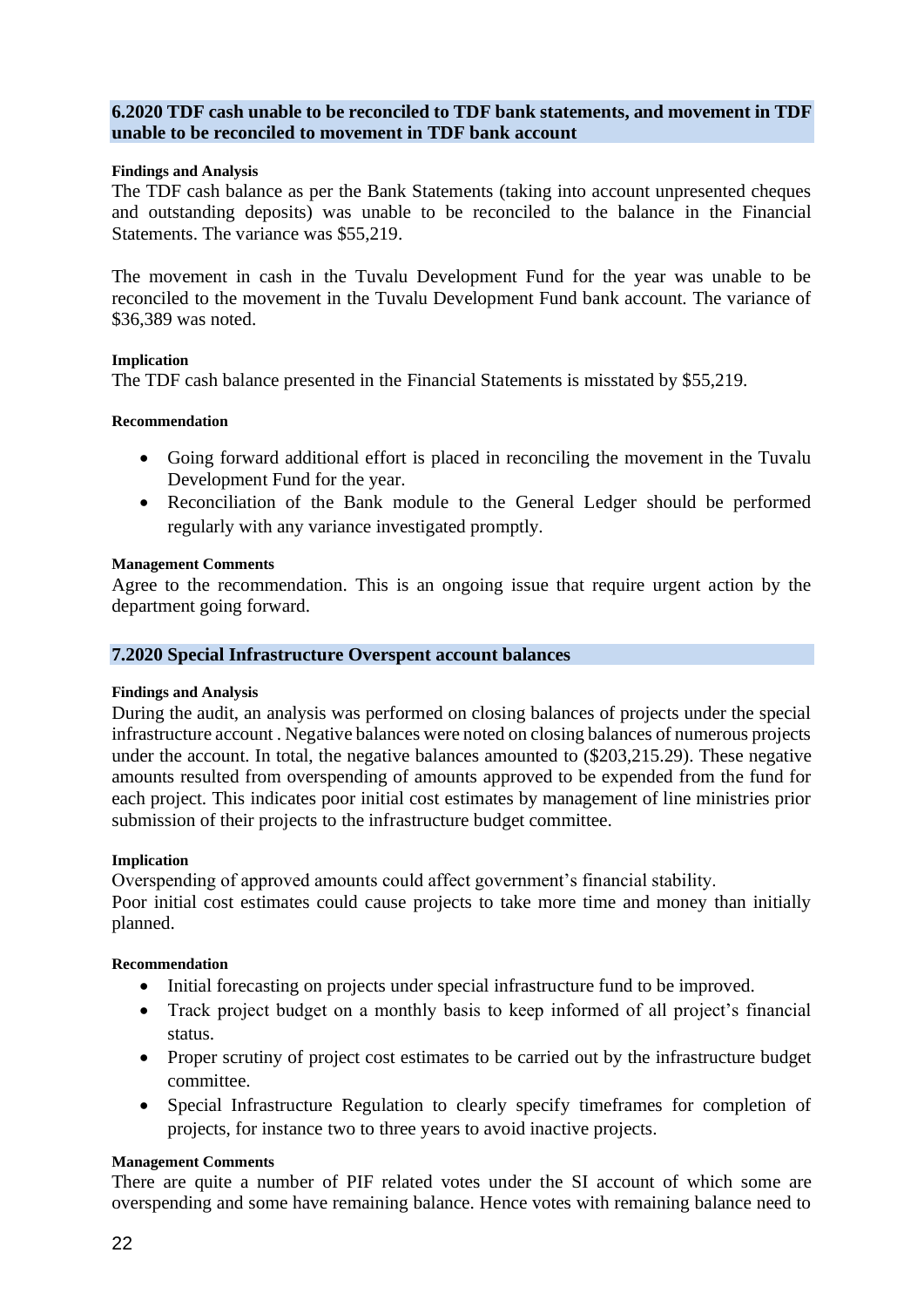apply against these overspending votes. Additionally there is an incorrect virement made from the recurrent to the SI and later on reversed resulting in a negative balance for that vote.

#### <span id="page-22-0"></span>**8.2020 Civil servants engagement in other income generating services**

#### **Findings and Analysis**

We performed audit testing surrounding payment vouchers and came across a number of payments made for catering services for workshops or meetings organised by ministries and departments within the Government. It was identified that there were payments for catering services made to civil servants. In most instances, catering for workshops or meetings were being catered by civil servants within the respective Ministries and Departments.

This is a breach of the General Administrative Order section 5.2.1 and 5.2.2 which states that civil servants are prohibited from engaging in trade or private practices without the permission of the Secretary to Government.

#### **Implication**

- The probability of collusion among staff within a particular ministry or department is high increasing the risk of fraud and theft to occur.
- Civil servants may be distracted and not be able to dedicate their whole time performing their normal duties as required thereby affecting the productivity of the ministry or department.

#### **Recommendation**

- Civil servants to refrain from engaging in catering services or any other services that will allow them to earn additional income apart from their normal salary.
- The HR department to provide awareness on the GAO to all civil servants to ensure they are well informed of the rules and regulations pertaining to their conducts.
- Secretaries and Head of departments to ensure staff under their supervision do not engage in catering and any other practices that are not in line with the GAO, PSC Rules etc.
- Any Payment Voucher requesting catering payments to civil servants should be rejected by the Secretary for Finance.

#### **Management Comments**

For point number 4, the Ministry of Finance has already put in place a control measure that restrict civil servants to receive cheque payments for any services provided to the Government.

#### <span id="page-22-1"></span>**9.2020 Cabinet Minutes and Records of Decisions**

#### **Findings and Analysis**

Audit requested copies of cabinet minutes to review if there were decisions made in 2020 which could affect the financial position of the Government of Tuvalu. Not all cabinet minutes and decisions were presented to audit for review. Therefore, we were unable to verify whether the effect of the key decisions made (if any) have been well reflected in the financial statements.

#### **Implication**

Without documentation of the decisions made by Cabinet, the Government is less able to enforce and make the changes to programs which are required. If an approved program is not performed or there is disagreement on the outcomes of the meeting, than there will be no evidence to demonstrate what should have been done.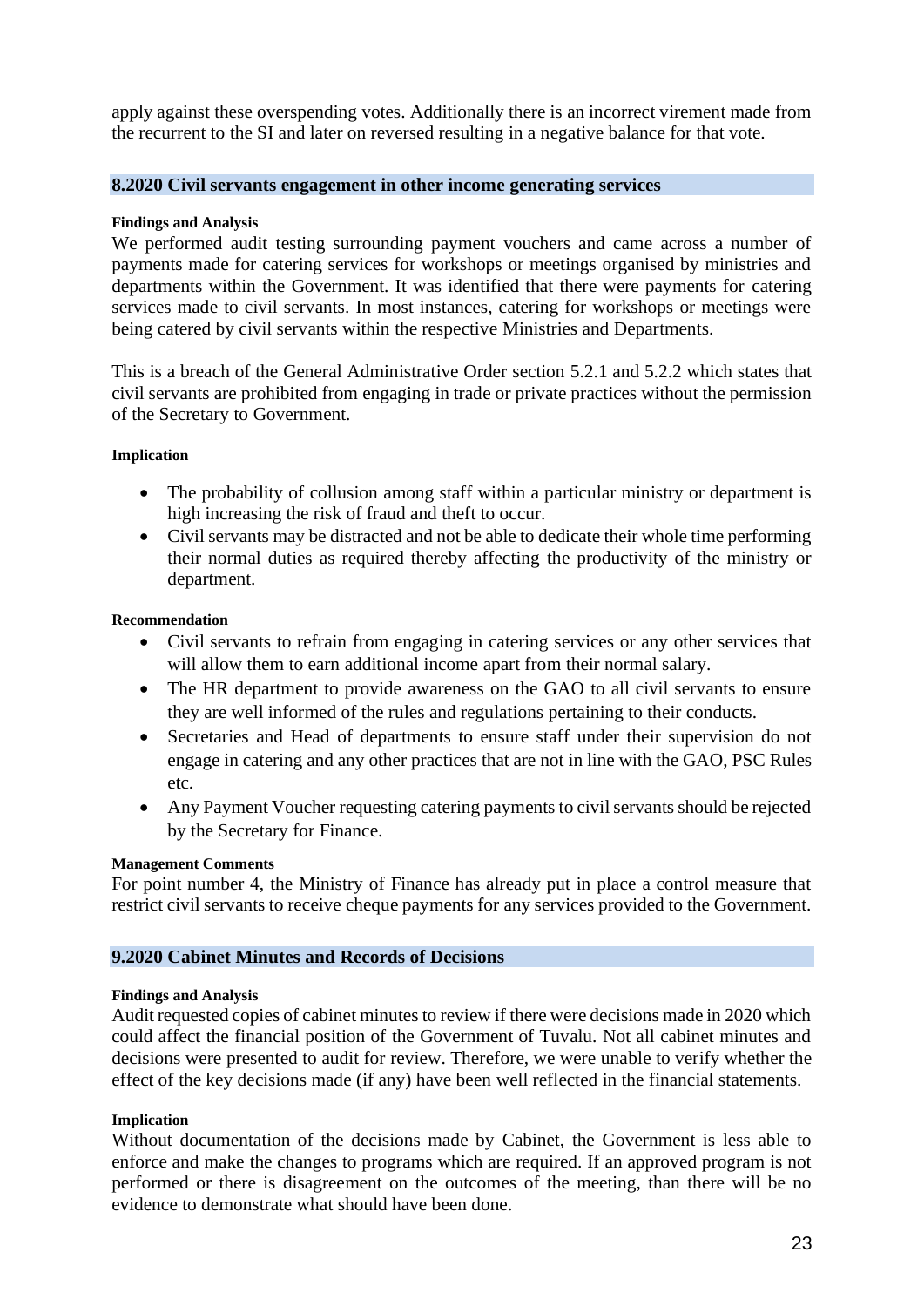#### **Recommendation**

Cabinet minutes to be updated and properly filed and should be easily accessible by the Office of the Auditor General during the audit of the Government of Tuvalu's accounts.

#### **Management Comments**

No response received from Management

#### <span id="page-23-0"></span>**10.2020 Overspent projects balances in the Tuvalu Development Fund**

#### **Findings and Analysis**

Within the Tuvalu Development Fund, it was noted that there were 57 projects with negative closing balances totalling \$1.4m, implying they have been overspent. This amount has increased significantly compared to the last 5 years. This may have resulted from:

- a lack of monitoring of balances of projects by vote keepers,
- a lack of reconciliation of projects vote ledgers balances to the balances in the Accpac and
- approved payments for an individual project located and processed after the remaining fund balances were returned to the donor.

#### **Implication**

- The spending controls out of the Tuvalu Development Fund are weak, increasing the risk of overspending of projects continuing to occur.
- These projects were actually using funds allocated to other projects without seeking proper approval to authorize the spending of funds on these overspent projects.

#### **Recommendation**

- The interest earned on the Tuvalu Development Fund since its establishment is used to clear as many of the projects with negative balances as possible;
- A payment from the Consolidated Fund is made to clear the remaining negative balance projects;
- Controls are put in place to ensure that overspending of projects is prevented; and
- Monitoring is conducted in the future on balances of projects, to ensure that projects are not overspent.

#### **Management Comments**

During PIFs there are some project votes being exhausted due to the delay of funds from donor partners. Funds was received at a later date but it require to apply against these overspending project

#### <span id="page-23-1"></span>**11.2020 Reconciliation of TDF balance sheet accounts**

#### **Findings and Analysis**

Audit reviewed the TDF trial balance and general ledger and noted the following account balances increased over the years with the following balances; Allocation error \$1,216,023.78, Unidentified Inward Payments (IP) \$5,500,487.66, Account payables \$133,627.81 and Purchase order clearing \$29,770.22.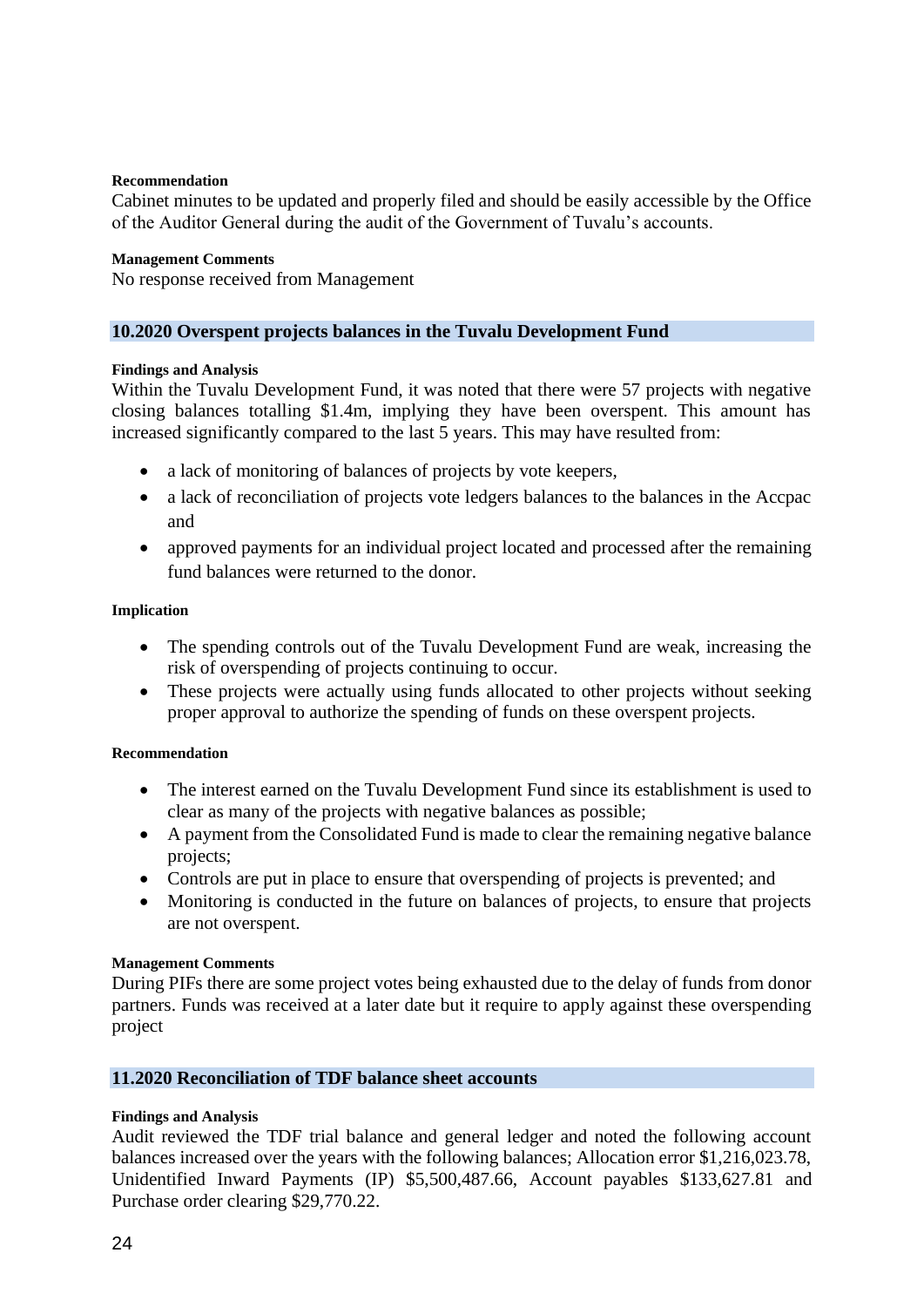There were no documentation of reconciliations performed on these accounts. Therefore, we are uncertain that the transactions recorded in each of these accounts have been correctly journalized. The TDF used the cash basis of accounting to recognise revenue and expenses hence there should not be any account payable balance in the accounts.

#### **Implication**

- Without the reconciliation of allocation error and unidentified Ips, expenses and revenues may be understated in the TDF account.
- Purchase order clearing and account payable balances may be misstated in the accounts.

#### **Recommendation**

- Reconciliation of TDF balance sheet accounts is performed at the end of the year to ensure incorrectly posted transactions are corrected and each account reconciled.
- Follow ups with ministries and departments to be made for unidentified inward payments (IP) to ensure they are correctly recognised as revenue.

#### **Management Comments**

Identifying inward payments (IPs) is outside the control of treasury and so the reason for accumulation of funds in the unclaimed IP (allocation error) account. The Ministry of Finance is working on devising a system within the Government that enable treasury to locate and identify the appropriate Ministry/Department that the IP relates to.

### <span id="page-24-0"></span>**12.2020 Reconciliation of registered collecting departments revenues**

#### **Findings and Analysis**

We performed audit testing of revenue mainly the Government registered collecting departments such as the Marine, Public Works, Customs, Tax, fisheries. It was noted that the records of revenue maintained by these collecting departments do not matched to the revenues recorded in ACCPAC.

#### **Implication**

Revenues from these collecting departments may be incorrectly allocated by the treasury to other revenue allocations thus understating their balances in the financial statements.

These registered collecting departments revenues might not be correctly reflected in the financial statements.

#### **Recommendation**

Reconciliations are performed between the revenue collecting departments and treasury to make sure both records matched. Any variances noted to be updated accordingly.

#### **Management Comments**

There were instance which revenue are paid directly to the main cashier at treasury which may result in discrepancy in records held by the revenue collector department and ACCPAC. For the case of fishing license, the department record revenue once they received the IP from treasury. However treasury does record the revenue when the IP is received but until the funds have appeared on the bank account with NBT.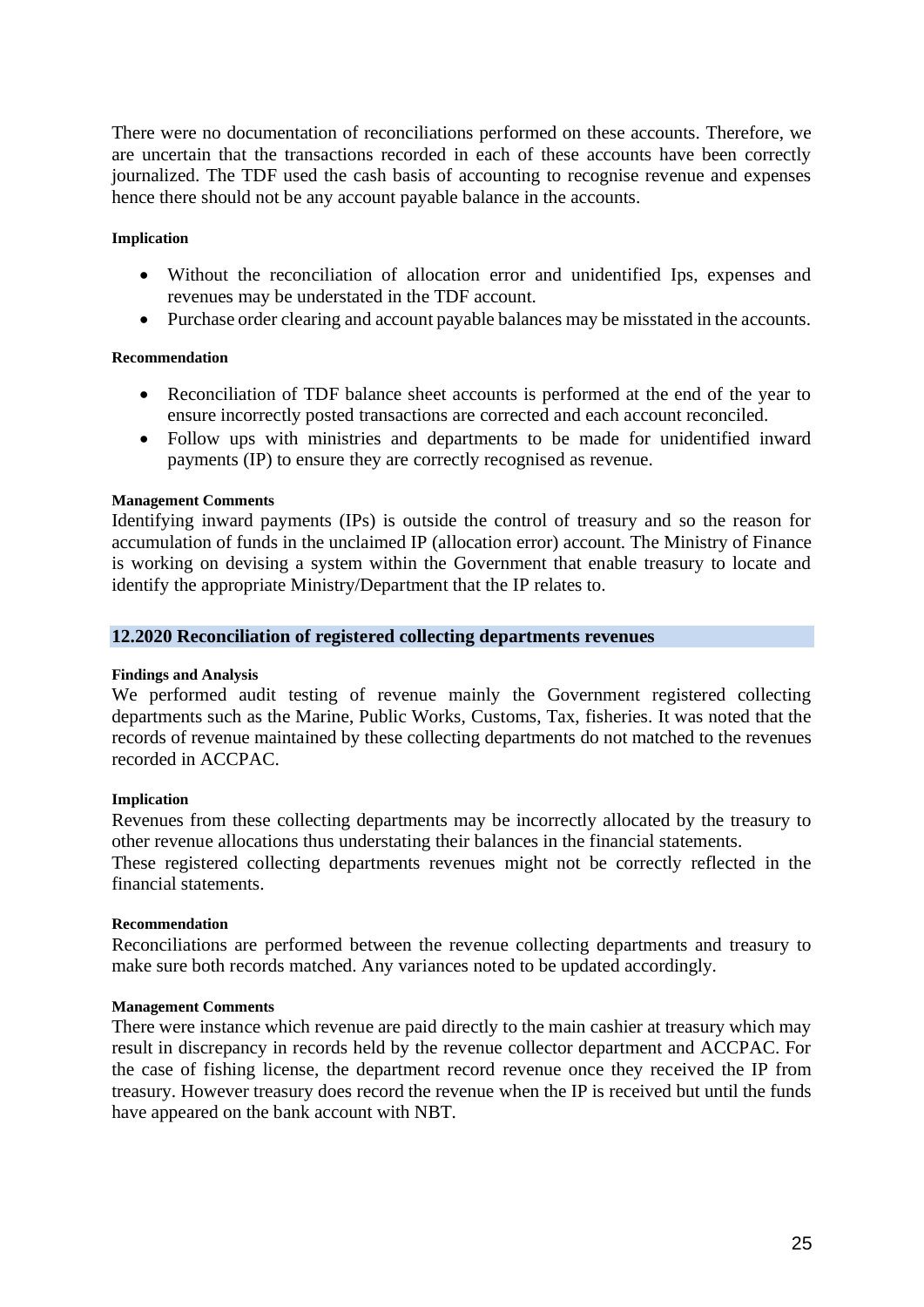#### <span id="page-25-0"></span>**13.2020 Presentation of Financial Statements**

#### **Findings and Analysis**

The Government of Tuvalu uses the modified cash basis of accounting as per the International Public Sector Accounting Standards (IPSAS) to recognise revenues and expense as well as assets and liabilities. Audit note that the format used for the presentation and disclosures of significant information in the financial statements was not in line with the presentation format recommended by IPSAS 1. The current format used for the presentation of financial statement was adopted from IFRS 1 which is applicable for public enterprises.

#### **Implication**

The format currently used by the Government to present financial information in a given financial year is not in compliance with IPSAS 1.

#### **Recommendation**

The Treasury to ensure the format used for the fair presentation of the Government of Tuvalu's financial statements is in line with the IPSAS 1 prescribed format.

#### **Management Comments**

The treasury is currently working with development partners and consultants on revising the format and layout of TWOG financial statements to ensure it aligns with the adopted accounting standard (IPSAS).

#### <span id="page-25-1"></span>**14.2020 Special Infrastructure account unreconciled amount**

#### **Findings and Analysis**

Audit review of the Significant Infrastructure account revealed an *unreconciled amount* of \$13,294.32. Transactions that make up these unreconciled amounts is unknown and it is a concern whether they are SI related economic activities and transactions. Contrariwise, if these balances relate to human posting errors, what practices are considered by the department to mitigate it from re-occurring in future.

#### **Implication**

- High risk to increase in future if not dealt with
- Can be assumed as a balancing item for the SI account

#### **Recommendation**

- Treasury department to provide more disclosure on the transactions associated with the unreconciled amounts.
- Necessary reconciliations are performed to ensure that SI unreconciled amounts are reconciled before financial year end.
- Appropriate internal controls are put in place if the unreconciled amounts are caused by human posting errors.

#### **Management Comments**

Support the recommendation to avoid repetition of such unreconciled amount going forward

#### <span id="page-25-2"></span>**15.2020 Lack of supporting documentation of supplier expenses**

#### **Findings and Analysis**

During the 2020 audit a random sample of expense transactions was selected, excluding payroll to control test. A total of 19 payment vouchers were unable to be located hence testing was unable to be performed. The total amount of these payment vouchers is \$329k. Such amount is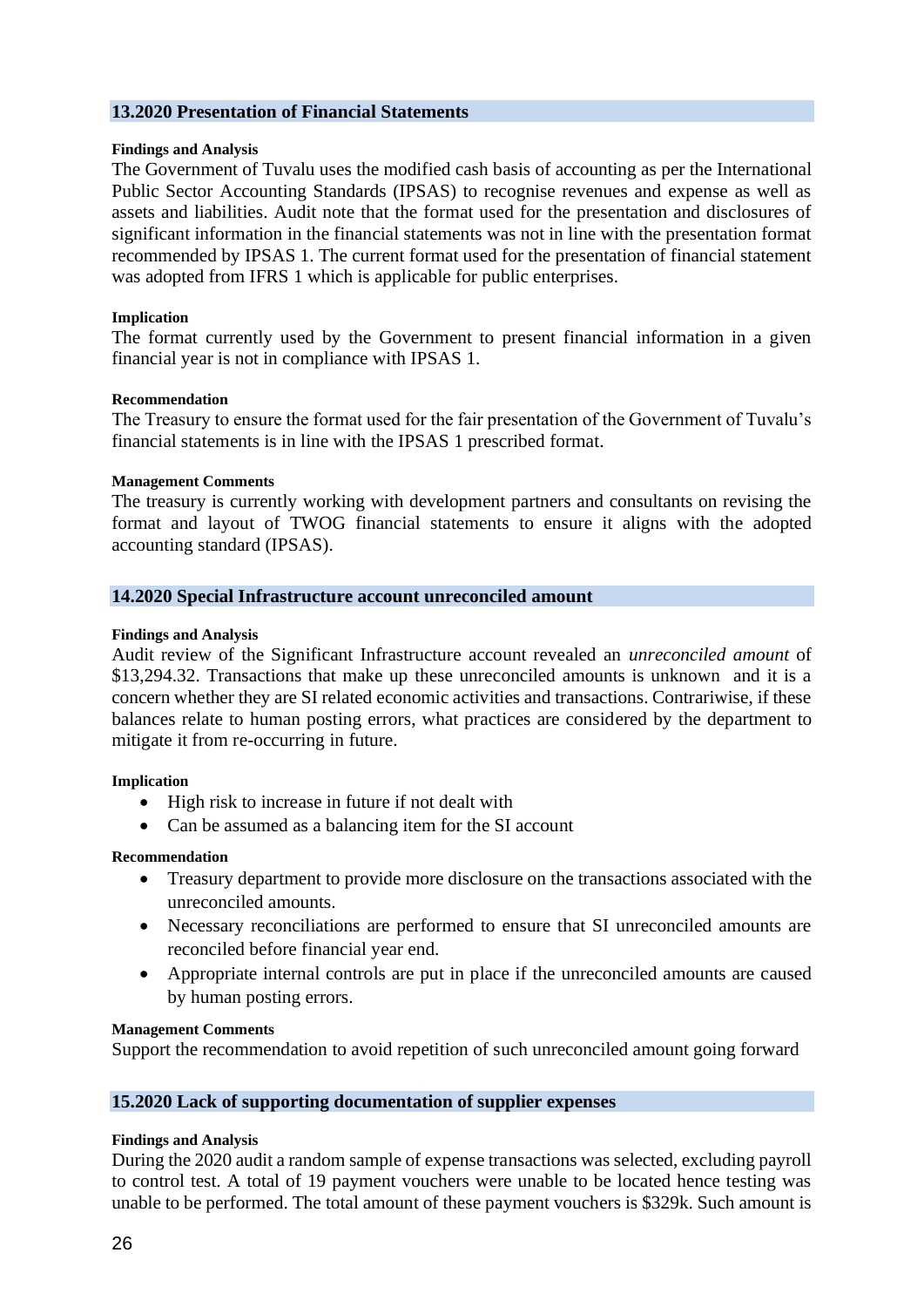considered significant and without proper supporting documentation we were unable to ascertain if the payments made were valid and appropriate.

#### **Implication**

- Unauthorised payments may be made without the knowledge of the TWOG
- Without the approved PVs it is unknown if the financial instructions chapter 6 sections 155 to 162 were followed surrounding the approval process of PVs.
- Payments could be made without proper authorization. The risk of fraud occurring is increased.

### **Recommendation**

- Additional attention is paid to the filing of payments.
- Desktop instructions are written and updated for the process surrounding the payment of PVs as well as procedures surrounding the safe filing of all PVs
- Multiple staff members are trained on the process of filing PVs

#### **Management Comments**

It is not clear whether this value of missing PV is significant or not as if it is compare to the value of total PV selected in the sample.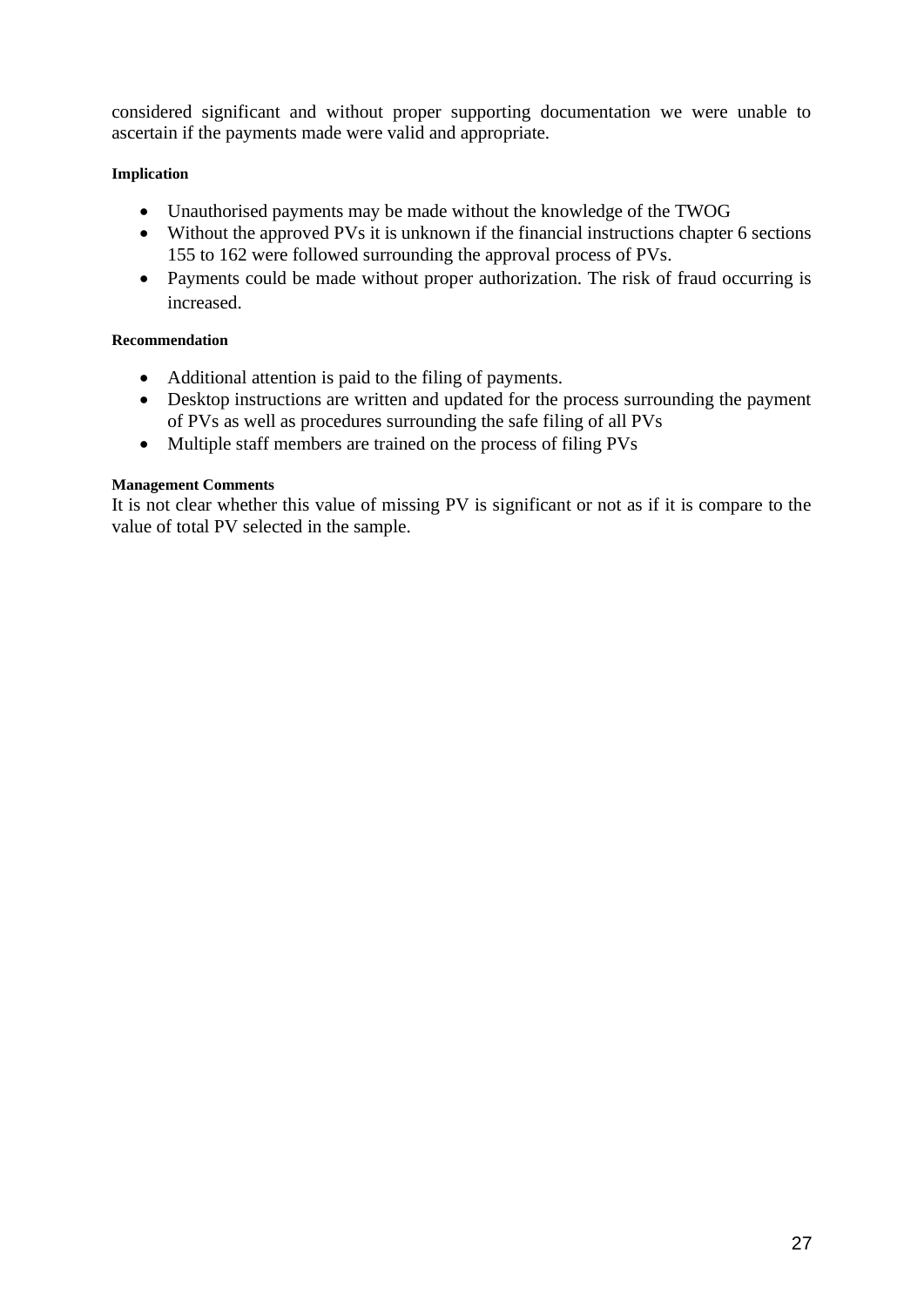# <span id="page-27-0"></span>**Appendix 1: Prior Year Audit Issues Which Remain Unresolved as at 31 December 2019**

#### <span id="page-27-1"></span>**2.2019 Non-Existence of an Accounting Framework (Tuvalu GAAP)**

#### **Findings and Analysis**

In the preparation of Financial Statements, it is very important to make references to an Accounting Framework as it sets out the criteria that is used to measure, recognize, present and disclose the information appearing in an entity's financial statements. The TWOG Financial Statements were prepared in accordance with General Accepted Accounting Practice in Tuvalu (Tuvalu GAAP) and Tuvalu GAAP looks to the international Public Sector Accounting Standards (IPSAS) and International Financial Reporting Standards (IFRS) as guidance where necessary. However, it was noted during the TWOG audit for the year 2019 that a written document referred to as the Tuvalu GAAP does not exist.

#### **Implication**

- Inconsistency surrounding the reporting and disclosures of financial statements items
- Inconsistency in the adoption of accounting policies and estimates.

#### **Recommendation**

• TWOG to ensure that a written document such as the Tuvalu GAAP to be developed to accommodate reporting and disclosure requirements that are applicable to Tuvalu's financial context.

#### **Management Comments**

No response received from Management

#### <span id="page-27-2"></span>**14.2019 Statement of Cash Receipt and Payments / Cashflow Statement**

#### **Findings and Analysis**

Under the Cash Basis of accounting and as per Cash Basis IPSAS, it is very important for a Statement of Cash Receipt and Payment or a Cashflow Statement to form part of the Financial Statements. Audit requested for the abovementioned statements to be prepared and provided to audit, however these were not being provided to audit during the course of the audit.

These statements will ensure that the financial statements provide a comprehensive information about the cash balances of the TWOG, and also the cash changes (receipts and payments) that have occurred are disclosed in a format that is understandable to users. More importantly enhance transparency and accountability on matters like TWOG cash is generated from which source of income, or expended on what sort of expenditures.

#### **Implication**

- Confusion amongst users of the Financial Statements as to what extent is the cash basis of accounting being used in the preparation of the TWOG financial statement
- Inability for TWOG to see its current cash resources, and the likely sources towards sustainability of future cash inflows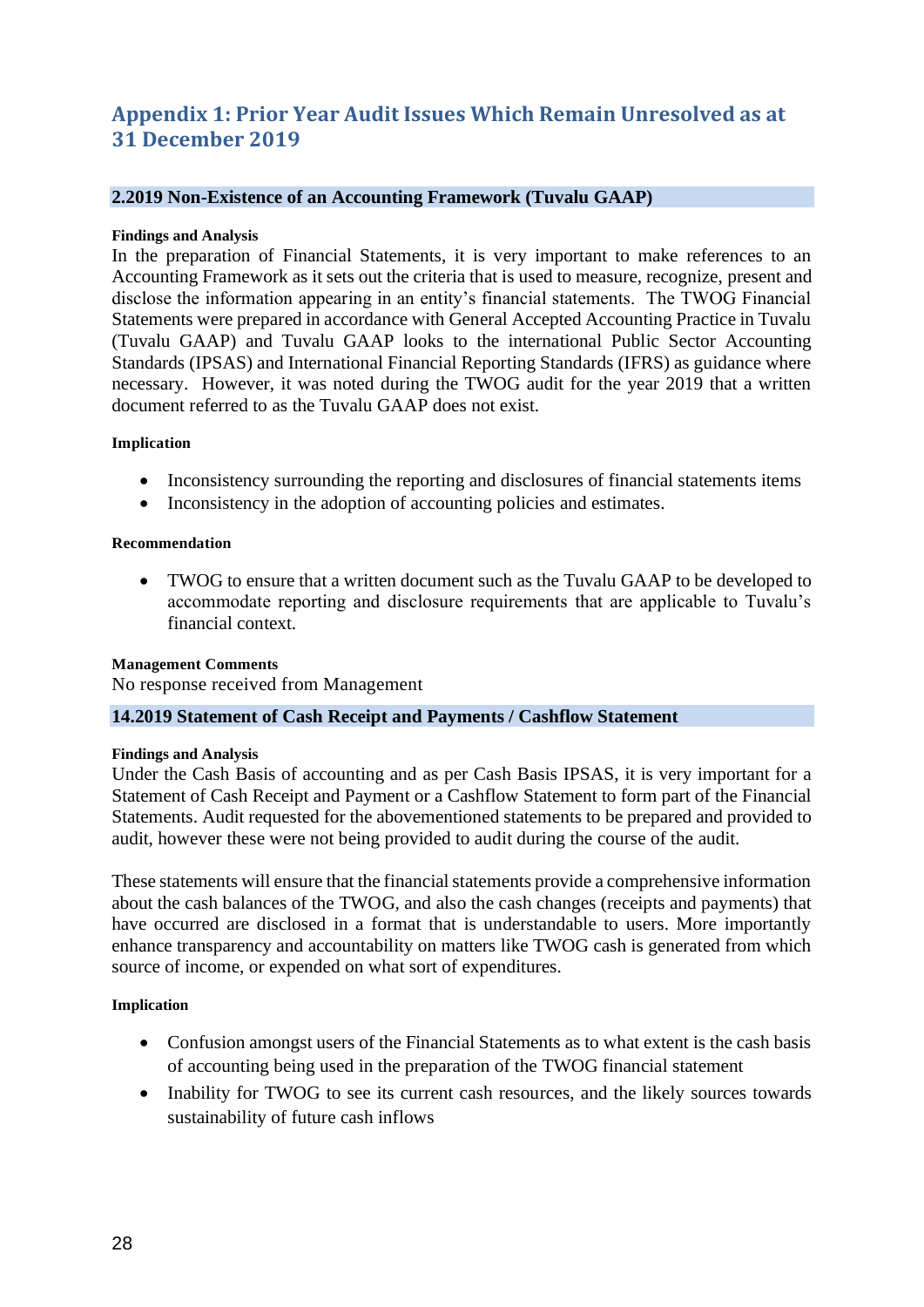#### **Recommendation**

- Audit recommends that these statements (Statement of Receipts and Payments or Cashflow Statements) are being prepared to form part of the Financial Statements
- TWOG to be more cognisant on what type of Financial Statements that are required under IPSAS cash basis of accounting.

#### **Management Comments**

No response received from Management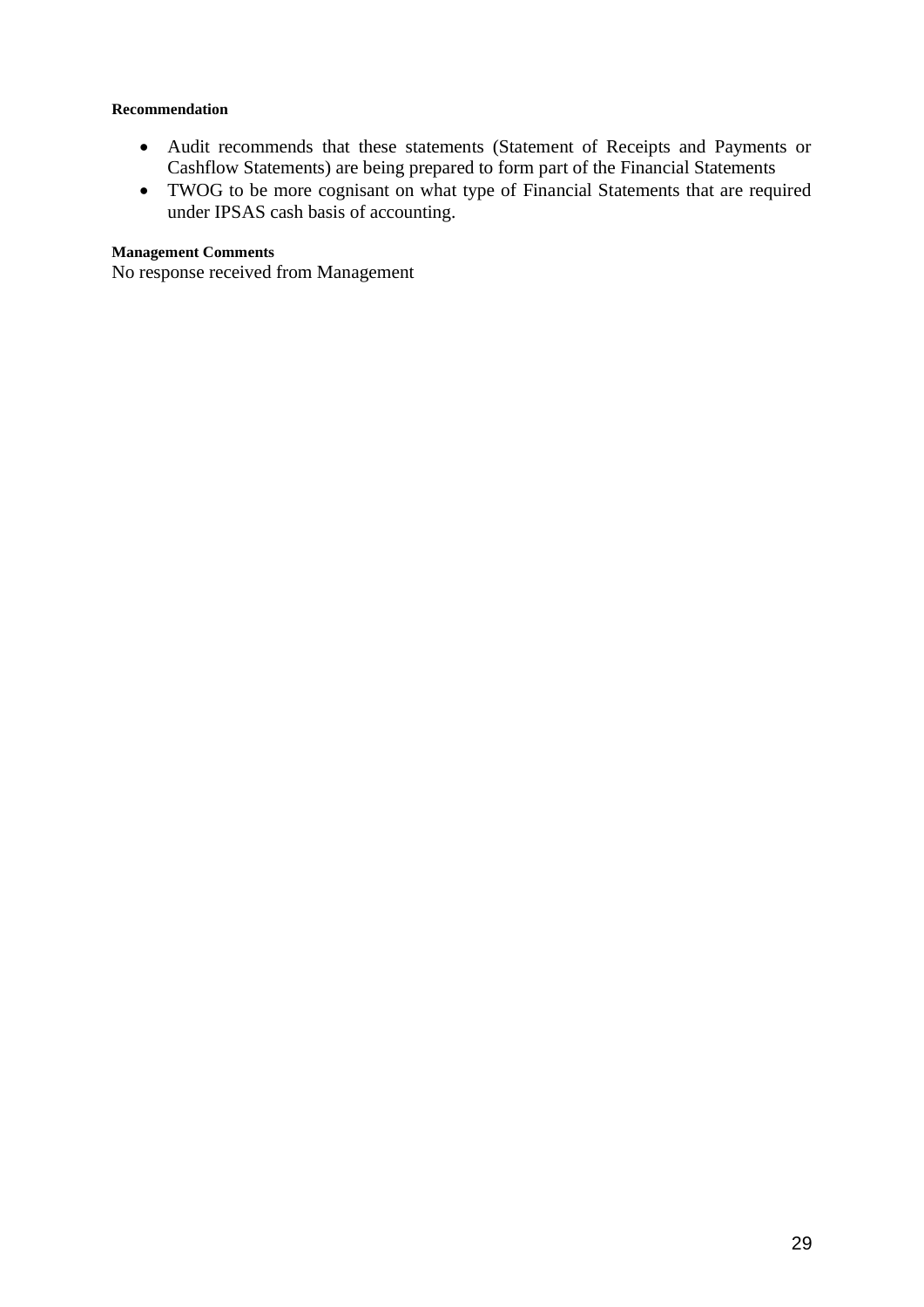| <b>Recommendation</b>                                                                                                                                      | <b>Risk</b>               |                                                                                                                                                                                                                                                                                                                                                                                                                                                                                                       |                    |                     |                 | <b>Management response</b> |
|------------------------------------------------------------------------------------------------------------------------------------------------------------|---------------------------|-------------------------------------------------------------------------------------------------------------------------------------------------------------------------------------------------------------------------------------------------------------------------------------------------------------------------------------------------------------------------------------------------------------------------------------------------------------------------------------------------------|--------------------|---------------------|-----------------|----------------------------|
| 4.2018 Budget Appropriations not<br>Utilized<br>It is recommended that Accounting<br>officers should be more specific on<br>forecasting how much fund they |                           | Audit perform an analysis on Actual Expenditure against Final Budget Appropriation Act<br>and found that there are 2 Ministries that have utilized funds that exceeded their budget<br>appropriation according to the Appropriation Acts.<br>The table below justifies Actual Expenditure against the Final Budget Provisions by Heads;                                                                                                                                                               |                    |                     |                 |                            |
| should<br>acquire<br>from<br>the                                                                                                                           | Head                      | <b>Ministry</b>                                                                                                                                                                                                                                                                                                                                                                                                                                                                                       | <b>Actual</b>      | <b>Final Budget</b> | <b>Variance</b> |                            |
| Consolidated<br>Fund<br>for<br>the                                                                                                                         |                           |                                                                                                                                                                                                                                                                                                                                                                                                                                                                                                       | <b>Expenditure</b> | <b>Provision</b>    |                 |                            |
| continuation of their operations to                                                                                                                        | A                         | Office of the Governor General                                                                                                                                                                                                                                                                                                                                                                                                                                                                        | 243,672            | 249,368             | 5,696           |                            |
| ensure this current situation is not                                                                                                                       | $\, {\bf B}$              | Office of the Prime Minister                                                                                                                                                                                                                                                                                                                                                                                                                                                                          | 7,736,981          | 8,549,692           | 812,711         |                            |
| repeated in future.                                                                                                                                        | ${\bf C}$                 | <b>Legal Services</b>                                                                                                                                                                                                                                                                                                                                                                                                                                                                                 | 895,953            | 972,339             | 76,386          |                            |
|                                                                                                                                                            | $\mathbf D$               | Parliament                                                                                                                                                                                                                                                                                                                                                                                                                                                                                            | 1,431,500          | 1,445,015           | 13,515          |                            |
|                                                                                                                                                            | ${\bf E}$                 | Office of the Auditor General                                                                                                                                                                                                                                                                                                                                                                                                                                                                         | 323,804            | 432,126             | 108,322         |                            |
|                                                                                                                                                            | ${\bf F}$                 | Finance and Economic Development                                                                                                                                                                                                                                                                                                                                                                                                                                                                      | 12,268,405         | 12,887,187          | 618,782         |                            |
|                                                                                                                                                            | G                         | <b>Public Utilities</b>                                                                                                                                                                                                                                                                                                                                                                                                                                                                               | 16,821,250         | 17,122,576          | 301,326         |                            |
|                                                                                                                                                            | $\boldsymbol{\mathrm{H}}$ | Health                                                                                                                                                                                                                                                                                                                                                                                                                                                                                                | 10,147,239         | 11,558,951          | 1,411,712       |                            |
|                                                                                                                                                            | I                         | <b>Natural Resources</b>                                                                                                                                                                                                                                                                                                                                                                                                                                                                              | 3,504,074          | 3,866,046           | 361,972         |                            |
|                                                                                                                                                            | J                         | Home Affairs                                                                                                                                                                                                                                                                                                                                                                                                                                                                                          | 6,528,251          | 7,983,513           | 1,455,262       |                            |
|                                                                                                                                                            | $\bf K$                   | Police and Prison Services                                                                                                                                                                                                                                                                                                                                                                                                                                                                            | 1,922,240          | 2,117,401           | 195,161         |                            |
|                                                                                                                                                            | L                         | <b>Transport and Communication</b>                                                                                                                                                                                                                                                                                                                                                                                                                                                                    | 6,681,005          | 6,596,801           | (84,204)        |                            |
|                                                                                                                                                            | M                         | <b>Education. Youth and Sports</b>                                                                                                                                                                                                                                                                                                                                                                                                                                                                    | 13,618,354         | 14,039,698          | 421,344         |                            |
|                                                                                                                                                            | ${\bf N}$                 | Judiciary                                                                                                                                                                                                                                                                                                                                                                                                                                                                                             | 613,396            | 604,765             | (8,631)         |                            |
|                                                                                                                                                            | $\Omega$                  | Foreign Affairs, Trade, Tourism,<br>Environment & Labour                                                                                                                                                                                                                                                                                                                                                                                                                                              | 4,370,438          | 4,619,587           | 249,149         |                            |
|                                                                                                                                                            |                           | <b>TOTAL</b>                                                                                                                                                                                                                                                                                                                                                                                                                                                                                          | 87,106,563         | 93,045,065          | 5,938,502       |                            |
|                                                                                                                                                            |                           | According to the table above, the Ministry of Transport and Communication exceeded its<br>budget by \$84,204 while the Judiciary by \$8,631. These amounts are below the material<br>level in which we do not acquire any clarifications.<br>The only matter here is that, it is very unusual to apply for supplementary for additional<br>fund from the consolidated fund and they are not fully utilized. If the total Appropriation<br>Acts was \$12,368,183, only 51% of this total was utilized. |                    |                     |                 |                            |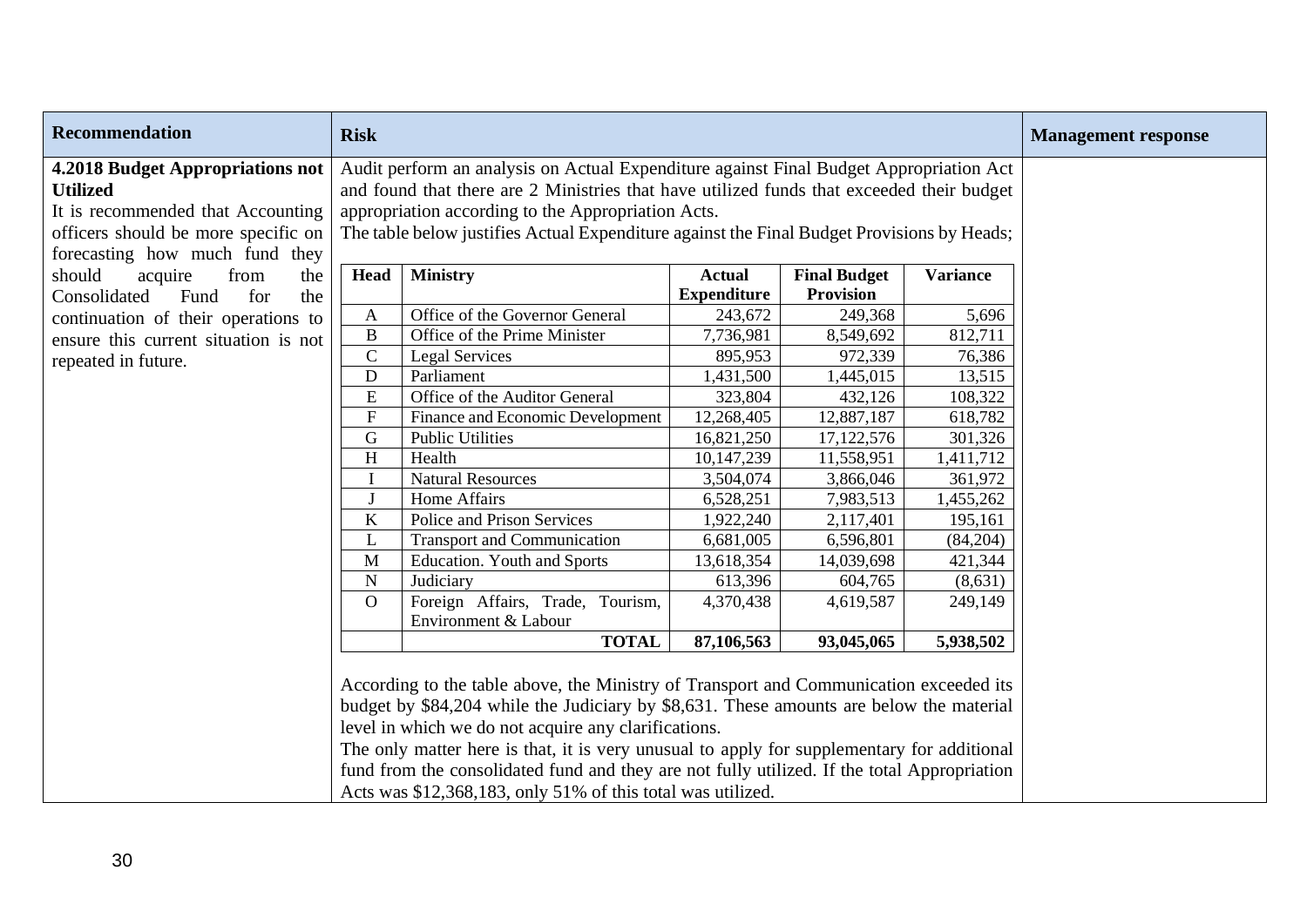| 9. 2018 Poor record keeping and                                                                                                                                                                                                                                                              | The Ministry of Health operates the Tuvalu Medical Treatment Scheme (TMTS) which                                                                                                                                                                                                                                                                                                                                                                                                                                                                                                                                                                                                                                                                                                                                                                                                           |  |
|----------------------------------------------------------------------------------------------------------------------------------------------------------------------------------------------------------------------------------------------------------------------------------------------|--------------------------------------------------------------------------------------------------------------------------------------------------------------------------------------------------------------------------------------------------------------------------------------------------------------------------------------------------------------------------------------------------------------------------------------------------------------------------------------------------------------------------------------------------------------------------------------------------------------------------------------------------------------------------------------------------------------------------------------------------------------------------------------------------------------------------------------------------------------------------------------------|--|
| lack of TMTS Database                                                                                                                                                                                                                                                                        | aims at providing healthcare services that are not available at the Princess Margaret                                                                                                                                                                                                                                                                                                                                                                                                                                                                                                                                                                                                                                                                                                                                                                                                      |  |
| The Ministry of Health to<br>ensure that TMTS records<br>are filed properly and stored<br>in a safe place.<br>The Ministry of Health to<br>recruit a TMTS officer to<br>record and analyse TMTS<br>data and to produce reports<br>that will assist management<br>with their decision making. | Hospital and medical centres on the outer-island to citizens of Tuvalu.<br>All information relating to TMTS expenses are recorded in ACCPAC as well as the<br>supporting documentation are stored at the treasury. This information will not assist<br>management to make better decision making and better management of TMTS resources.<br>The Ministry of Health need someone with analysis skills to analyse data retrieved from<br>ACCPAC and be able to provide reports that are relevant to enable management to make<br>better decision making.<br>Audit noted that there has been not as much improvements made on records of the TMTS<br>during this year.<br>We have the understanding that there is now a TMTS officer that have been established<br>within this sector in late 2019. Audit will continue to assess records and functions of this<br>sector in the 2019 audit. |  |
|                                                                                                                                                                                                                                                                                              |                                                                                                                                                                                                                                                                                                                                                                                                                                                                                                                                                                                                                                                                                                                                                                                                                                                                                            |  |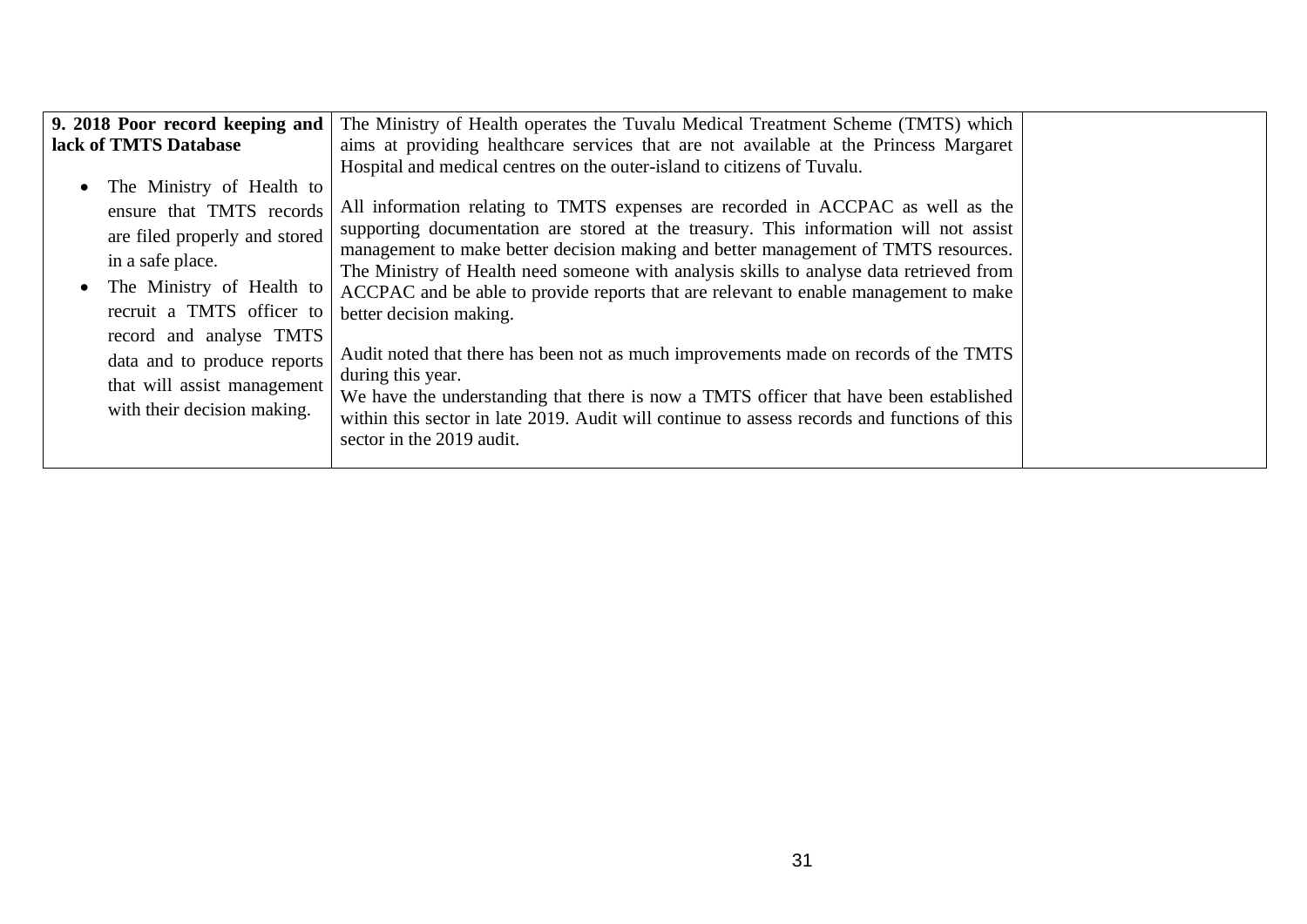| 11. 2017 Non-submission of asset<br>register and a summary of<br>changes in asset to Treasury<br>Accounting officer to ensure<br>all assets purchased under<br>their heads of expenditure<br>and asset funded by donors as<br>well as donated assets are<br>included in the asset register<br>and submitted to treasury<br>during monthly | The Accounting Officer is responsible for the maintenance of both the asset and the<br>inventory register for their expenditure heads and shall maintain these registers in line<br>with the format provided by the treasury department. Audit noted that most line ministries<br>and departments have not submitted their asset registers to treasury.<br>The Financial Instructions section 285 stated that "an updated register summarizing any<br>changes to asset (such as addition of purchased or donated assets, removal for the disposal<br>of existing assets and recording of the status of existing assets which are no longer in a<br>serviceable state) must be provided to the treasury department during the monthly vote<br>keeper reconciliation process". |  |
|-------------------------------------------------------------------------------------------------------------------------------------------------------------------------------------------------------------------------------------------------------------------------------------------------------------------------------------------|------------------------------------------------------------------------------------------------------------------------------------------------------------------------------------------------------------------------------------------------------------------------------------------------------------------------------------------------------------------------------------------------------------------------------------------------------------------------------------------------------------------------------------------------------------------------------------------------------------------------------------------------------------------------------------------------------------------------------------------------------------------------------|--|
| reconciliation.<br>Any change to asset as<br>mentioned above must be<br>reported to treasury<br>immediately.<br>17.2017 Non-performance and<br>reporting of asset and inventory<br>stocktake by departments                                                                                                                               | The Financial instructions section 301 states that "During June each year, and again<br>in the final two weeks of the financial year, all Vote keepers and Accounting Officers<br>must ensure that all assets on the Government asset register are identified, counted,                                                                                                                                                                                                                                                                                                                                                                                                                                                                                                      |  |
| The Accounting Officer must<br>$\bullet$<br>ensure that asset and<br>inventory stock-takes are<br>performed during June each<br>financial year and again in<br>the final two weeks of the<br>financial year. An updated<br>signed asset register must<br>then be provided to the<br>treasury department.                                  | and a copy of the expenditure head's asset register signed by the Accounting Officer<br>and provided to the Treasury Department."<br>Audit noted that there were no stock-take of asset and inventory been performed by<br>the departments. We acknowledge that the financial instructions were reviewed<br>recently in 2014 and therefore its implementation is slowly underway.                                                                                                                                                                                                                                                                                                                                                                                            |  |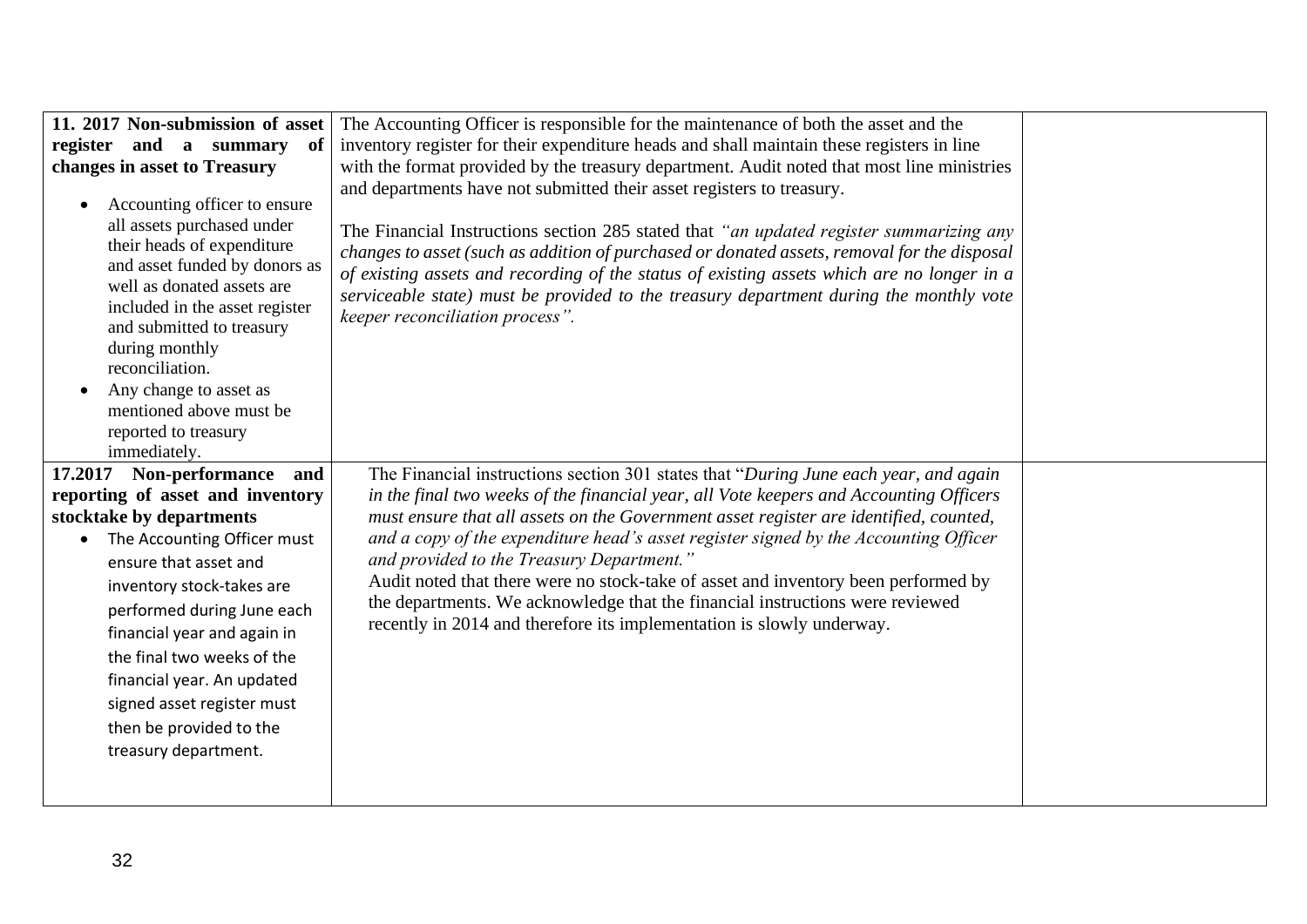| <b>Recommendation</b>                                                                                                                                                                                                                                                                                                                                                                                     | <b>Risk</b>                                                                                                                                                                                                                                                                                                                                                                                                                                                                                                                                                                                                                                                                                                                                                                                                                                                                                                    | <b>Management response</b>                                                                                                                                                                                                                                                                                                 |
|-----------------------------------------------------------------------------------------------------------------------------------------------------------------------------------------------------------------------------------------------------------------------------------------------------------------------------------------------------------------------------------------------------------|----------------------------------------------------------------------------------------------------------------------------------------------------------------------------------------------------------------------------------------------------------------------------------------------------------------------------------------------------------------------------------------------------------------------------------------------------------------------------------------------------------------------------------------------------------------------------------------------------------------------------------------------------------------------------------------------------------------------------------------------------------------------------------------------------------------------------------------------------------------------------------------------------------------|----------------------------------------------------------------------------------------------------------------------------------------------------------------------------------------------------------------------------------------------------------------------------------------------------------------------------|
| 6.2016 Reconciliation of Asset and Liability<br>Accounts to the Sub-ledger or Third-Party<br><b>Evidence is performed</b><br>The reconciliations are performed for all<br>asset and liability accounts. Any variances<br>identified are explained and amended.<br>Depending on the level of variance (if any)<br>$\bullet$<br>and complexity, more frequent than annual<br>reconciliations are completed. | Treasury in 2017 provided some reconciliation of the assets<br>and liabilities General Ledger Accounts to the Sub ledger or<br>third-party evidence, however, not all were provided. Those<br>not provided included:<br>All Accounts Payable General Ledger Accounts to the<br>Accounts Payable Sub-Ledger.<br>Government Current Account General Ledger to the<br>Bank module balance.<br>Tax Debtors General Ledger Account to the Accounts<br>Receivable Sub-Ledger.<br>Purchase Order Clearing General Ledger Account to<br>the Accounts Payable Sub-Ledger.<br>Tuvalu Development Fund Bank Account General<br>Ledger Account to the Bank Module Balance.<br>Without these reconciliations, variances cannot be identified<br>and addressed before the audit. This increases the risk of<br>variances between the source information and the General<br>Ledger, which are considered to be misstatements. | Reconciliation has improved significantly<br>from 2018 todate. For liability accounts,<br>Government managed to extract $3rd$ party<br>statements from Lenders and this provide an<br>accurate position of the Government. Similarly<br>in asset, the provision of bank accounts<br>statements has improved significantly. |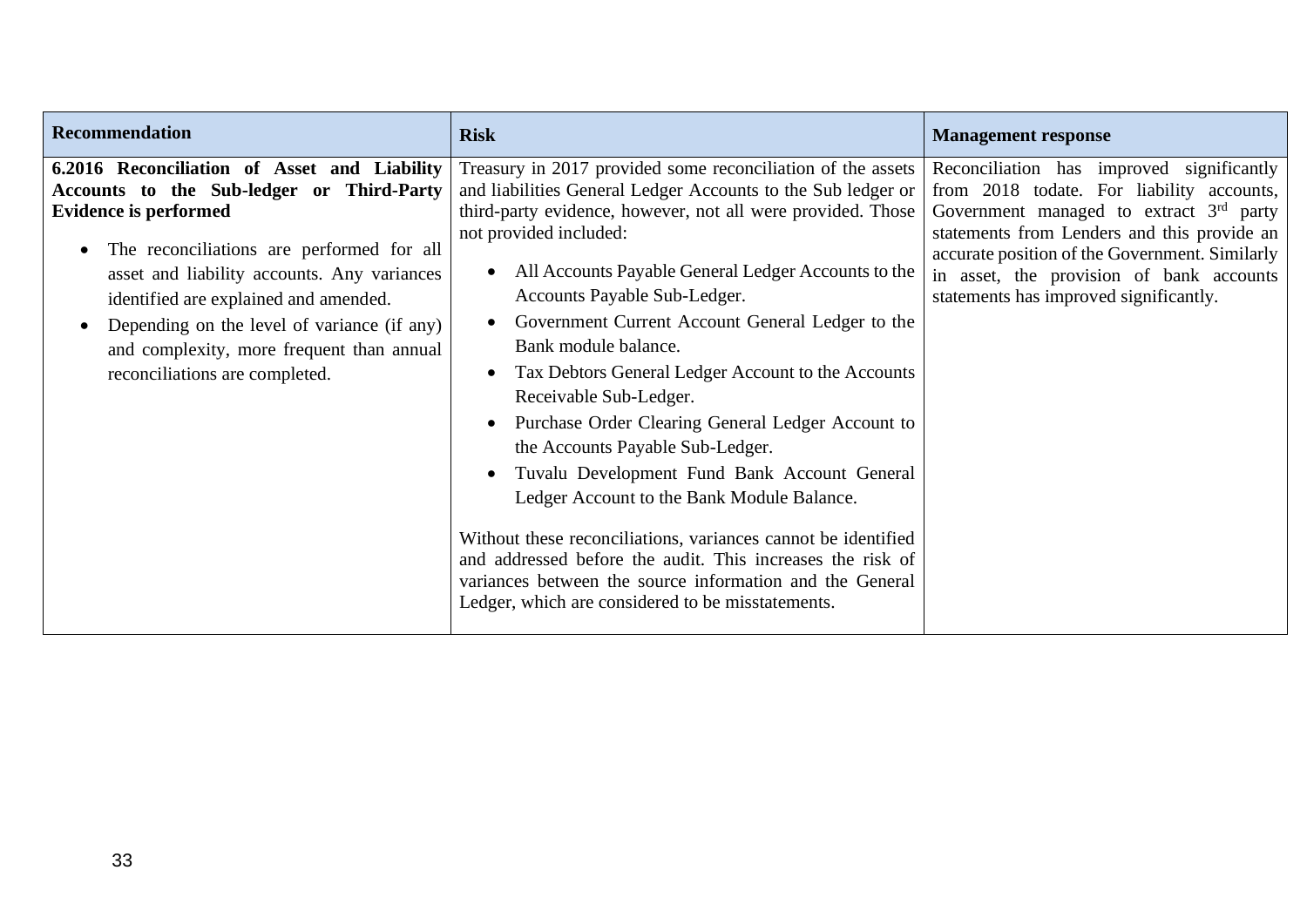| <b>Recommendation</b>                                                                                                                                                                                                                                                                                                                                                                                                                                                                                                                                                              | <b>Risk</b>                                                                                                                                                                                                                                                                                                                                                                                                                                                                                                                                                                                                                                                                                                                                               | <b>Management response</b>            |
|------------------------------------------------------------------------------------------------------------------------------------------------------------------------------------------------------------------------------------------------------------------------------------------------------------------------------------------------------------------------------------------------------------------------------------------------------------------------------------------------------------------------------------------------------------------------------------|-----------------------------------------------------------------------------------------------------------------------------------------------------------------------------------------------------------------------------------------------------------------------------------------------------------------------------------------------------------------------------------------------------------------------------------------------------------------------------------------------------------------------------------------------------------------------------------------------------------------------------------------------------------------------------------------------------------------------------------------------------------|---------------------------------------|
| 7.2016 Lack of Documentation Detailing the<br>Benefits Entitled by the Overseas Missions Top<br><b>Management</b><br>The<br>Ministry/department<br>responsible<br>concern to investigate the benefits received<br>by the Overseas Missions to ensure they are<br>appropriate and valid. Discontinue payment<br>if payments are not valid.<br>Documentation of all the entitlements of<br>Overseas Mission staff benefits is performed<br>to ensure consistency.<br>that these benefits<br>well<br>Ensure<br>are<br>documented and reflected in their signed<br>contracts of staff. | Audit noted through performing walkthrough testing for<br>Overseas Mission's returns that there are several benefits that<br>the Overseas Missions top management received every year<br>that were not reflected in their signed contracts. These include<br>the children school fees and meal allowances for each<br>semester, spouse allowance, cost of living adjustment<br>$(COLA)$ etc.<br>Audit could not find any documentation surrounding the<br>benefits received by the Missions hence we could not be able<br>to verify whether the payments made were appropriate.<br>Implication<br>Without documentation of these benefits we could not<br>confirm whether these payments are legitimate and should be<br>received by the Missions' staff. | No response received from Management. |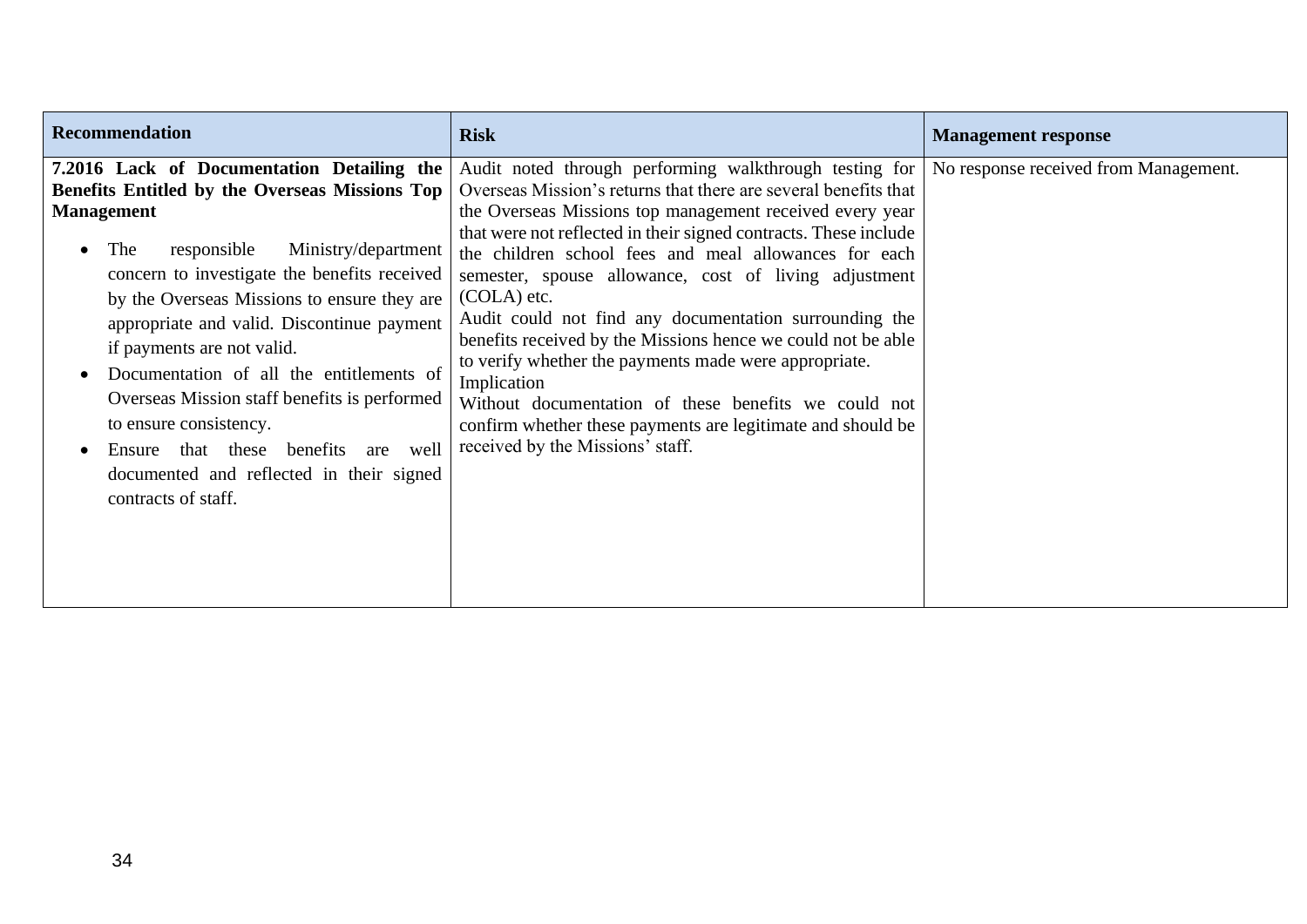| 8.2016 No acquittal reports submitted to the Aid                                                                                                                                                                                                                                                                                                                                                                                                                                                                                                                                                | The Accounting Officer of each respective Aid project is $\vert$ No response received from Management.                                                                                                                                                                                                                                                                                                                                                                                                                                                                                                                                                                                                                                                                                                                                                                                                                                                                                                                                                                                                                                                          |  |
|-------------------------------------------------------------------------------------------------------------------------------------------------------------------------------------------------------------------------------------------------------------------------------------------------------------------------------------------------------------------------------------------------------------------------------------------------------------------------------------------------------------------------------------------------------------------------------------------------|-----------------------------------------------------------------------------------------------------------------------------------------------------------------------------------------------------------------------------------------------------------------------------------------------------------------------------------------------------------------------------------------------------------------------------------------------------------------------------------------------------------------------------------------------------------------------------------------------------------------------------------------------------------------------------------------------------------------------------------------------------------------------------------------------------------------------------------------------------------------------------------------------------------------------------------------------------------------------------------------------------------------------------------------------------------------------------------------------------------------------------------------------------------------|--|
| Coordination Unit upon completion of projects                                                                                                                                                                                                                                                                                                                                                                                                                                                                                                                                                   | required under the Financial Instructions section 257 upon                                                                                                                                                                                                                                                                                                                                                                                                                                                                                                                                                                                                                                                                                                                                                                                                                                                                                                                                                                                                                                                                                                      |  |
| within the Tuvalu Development Fund                                                                                                                                                                                                                                                                                                                                                                                                                                                                                                                                                              | completion of the project to submit to the Planning Budget                                                                                                                                                                                                                                                                                                                                                                                                                                                                                                                                                                                                                                                                                                                                                                                                                                                                                                                                                                                                                                                                                                      |  |
| Accounting Officers at the completion of<br>projects under their respective ministries<br>prepare and submit acquittal reports to the<br>Planning Budget and Aid Coordination<br>department and Treasury for their full and<br>final check of project accounts.<br>The Accounting Officers and the Aid<br>Coordination department<br>Treasury<br>and<br>familiarise themselves with the procedures<br>surrounding the Tuvalu Development Fund<br>outlined in the Financial Instructions so that<br>they are aware of their roles, responsibilities<br>and the procedures required for projects. | and Aid Coordination department, and Treasury an acquittal<br>report in the format prescribed by the donor.<br>The Treasury department under the Financial Instructions<br>section 258 shall carry out a full and final check of the project<br>vote ledger against the equivalent ACCPAC report to ensure<br>that there are no outstanding commitments for which<br>payments have not been made.<br>Audit noted that the above procedures have not been executed<br>by both the respective projects officers, the Planning Budget<br>and Aid Coordination department and the Treasury. There<br>were no acquittal reports submitted to the Aid Coordination<br>department and Treasury therefore did not perform proper<br>checking of these projects to ACCPAC.<br>There is a risk that the project may overspend its<br>$\bullet$<br>budget or expenditure on ineligible items is<br>performed.<br>Without acquittal reports being presented to the Aid<br>Coordination department and Treasury for review and<br>reconciliation there is a risk that financial information<br>contained in the project completion reports to the<br>donor may be misstated. |  |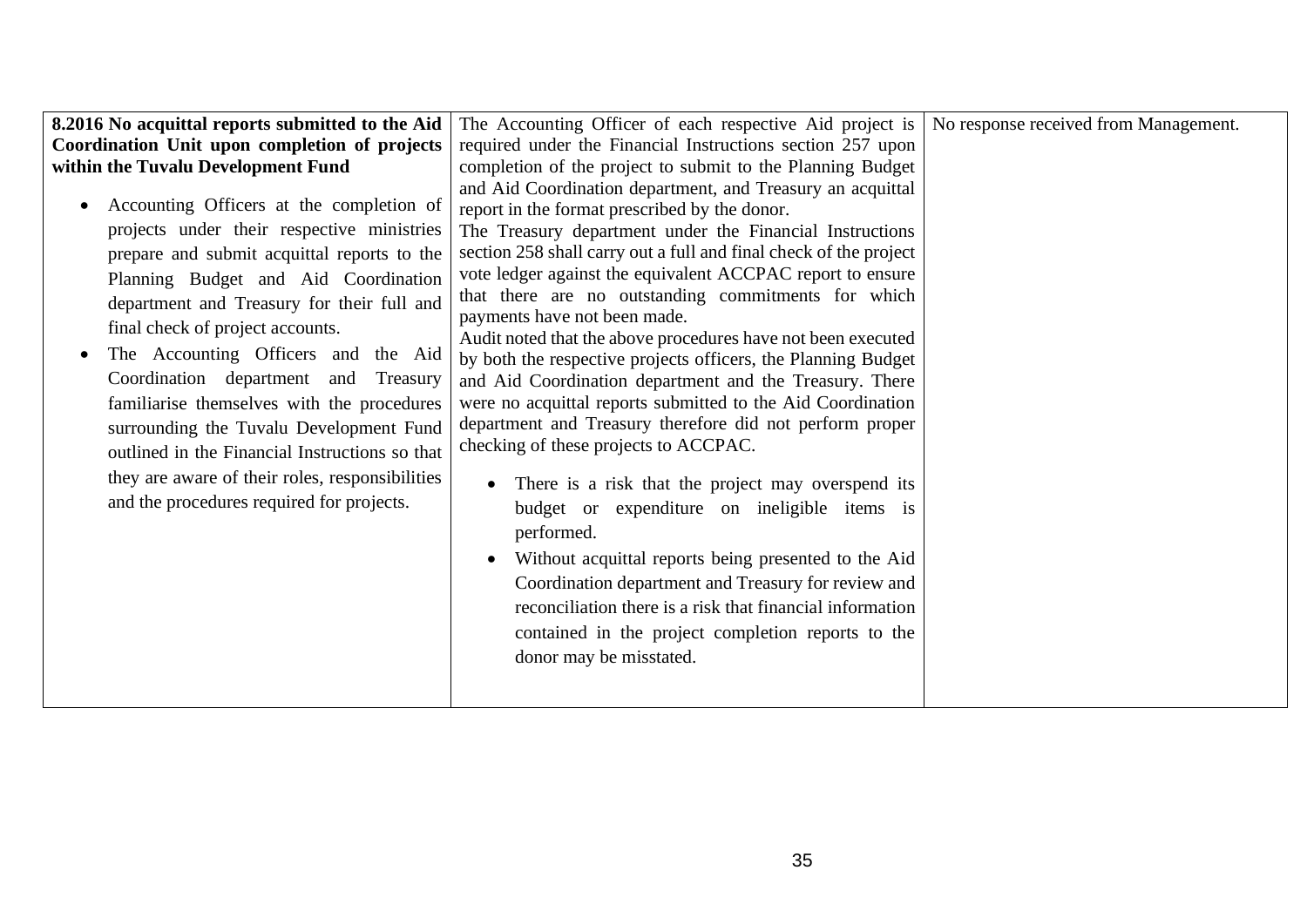| 9.2016 No proper closure of projects in the                                                                                                                                                                                                                                                                                                                                                                                                                                                                                      | Audit noted that there was no proper closure of projects in the   No response received from Management.                                                                                                                                                                                                                                                                                                                                                                                                                                                                                                                                                                                                                                                                                                                                                                                                                                                                                                  |  |
|----------------------------------------------------------------------------------------------------------------------------------------------------------------------------------------------------------------------------------------------------------------------------------------------------------------------------------------------------------------------------------------------------------------------------------------------------------------------------------------------------------------------------------|----------------------------------------------------------------------------------------------------------------------------------------------------------------------------------------------------------------------------------------------------------------------------------------------------------------------------------------------------------------------------------------------------------------------------------------------------------------------------------------------------------------------------------------------------------------------------------------------------------------------------------------------------------------------------------------------------------------------------------------------------------------------------------------------------------------------------------------------------------------------------------------------------------------------------------------------------------------------------------------------------------|--|
| <b>Tuvalu Development Fund after completion</b>                                                                                                                                                                                                                                                                                                                                                                                                                                                                                  | Tuvalu Development Fund when completed as required under                                                                                                                                                                                                                                                                                                                                                                                                                                                                                                                                                                                                                                                                                                                                                                                                                                                                                                                                                 |  |
| Projects which have been completed are<br>closed out of the Tuvalu Development Fund.<br>The project Accounting Officer ensure that<br>proper reconciliation of the vote ledgers to<br>ACCPAC is performed to ensure all<br>payments have been accounted before<br>submitting to the Aid Coordination Unit for<br>final review.<br>When there is overspent or underspent in the<br>project account, it is recommended that<br>proper procedures as stated in the Financial<br>Instruction and in the Circulars are adhered<br>to. | Financial Instructions section 259 which states, "Once the<br>project vote ledger and FMIS have been reconciled<br>satisfactorily, and the Planning, Budget, and Aid<br>Coordination department have reviewed the status of the<br><i>project the project may be closed within the FMIS"</i> . There are<br>projects dating back to 2009.<br>It is the responsibility of the Accounting Officer for each<br>respective project and the Aid Coordination department and<br>Treasury to carry out a proper closure of projects in<br>accordance with the Financial Instructions.<br>Implication<br>Without a proper reconciliation performed between<br>the FMIS (ACCPAC) and the project vote ledgers,<br>there is a high risk that the Government may be paying<br>significant amount of money on projects that have<br>overspent their budgets.<br>Without a proper closure of the projects any overspent<br>$\bullet$<br>amount will not be identified and reported to the donor<br>for reimbursement. |  |
|                                                                                                                                                                                                                                                                                                                                                                                                                                                                                                                                  |                                                                                                                                                                                                                                                                                                                                                                                                                                                                                                                                                                                                                                                                                                                                                                                                                                                                                                                                                                                                          |  |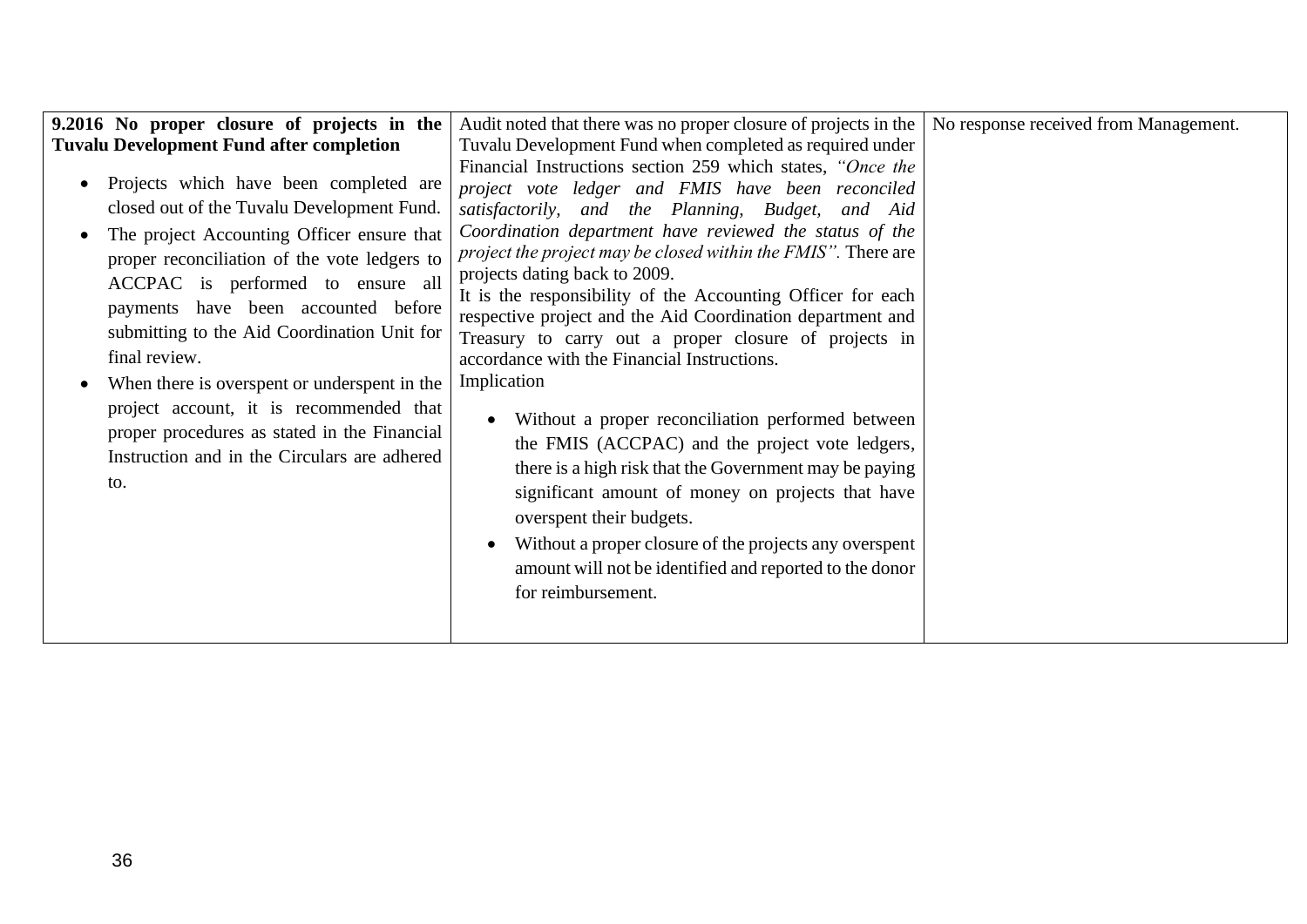| 10.2016 Negative Project Balances within the<br><b>Tuvalu Development Fund to be cleared</b><br>interest earned on<br>Tuvalu<br>the<br><b>The</b><br>Development Fund since its establishment is<br>used to clear as many of the projects with<br>negative balances as possible;<br>A payment from the Consolidated Fund is<br>made to clear the remaining negative balance<br>projects;<br>Controls are put in place to ensure that<br>overspending of projects is prevented; and<br>Monitoring is conducted in the future on<br>balances of projects, to ensure that projects<br>are not overspent. | Within the Tuvalu Development Fund, it was noted that there<br>was an increased in the number of projects with negative<br>closing balances in 2017, implying they have been overspent.<br>This may have resulted from:<br>a lack of monitoring of balances of projects by vote<br>keepers, and<br>approved payments for an individual project located<br>and processed after the remaining fund balances were<br>returned to the Donor.<br>The spending controls out of the Tuvalu Development Fund<br>are weak, increasing the risk of overspending of projects<br>continuing to occur.<br>These projects are using funds allocated to other projects that<br>will require the funds going forward. | No response received from Management. |
|-------------------------------------------------------------------------------------------------------------------------------------------------------------------------------------------------------------------------------------------------------------------------------------------------------------------------------------------------------------------------------------------------------------------------------------------------------------------------------------------------------------------------------------------------------------------------------------------------------|-------------------------------------------------------------------------------------------------------------------------------------------------------------------------------------------------------------------------------------------------------------------------------------------------------------------------------------------------------------------------------------------------------------------------------------------------------------------------------------------------------------------------------------------------------------------------------------------------------------------------------------------------------------------------------------------------------|---------------------------------------|
| 11.2016 Accounts Payable balances which are<br>negative, and payables not allocated<br>appropriately<br>Review is undertaken as part of the financial<br>$\bullet$<br>statements preparation process to ensure that<br>all vendors within Accounts Payable have a<br>positive balance.<br>Any negative balances are investigated and<br>are either amended if they are misstatements<br>or are reported as Accounts Receivables.                                                                                                                                                                      | Within the accounts payable balance in $2017$ there were<br>negative balances payable to some vendors. These are not<br>considered to be payables, rather amounts which are either<br>receivable by the Government of Tuvalu or which are due to<br>mis-postings.<br>Implication<br>These negative Account Payable balances understate the<br>accounts payable balance.                                                                                                                                                                                                                                                                                                                               | No response received from Management. |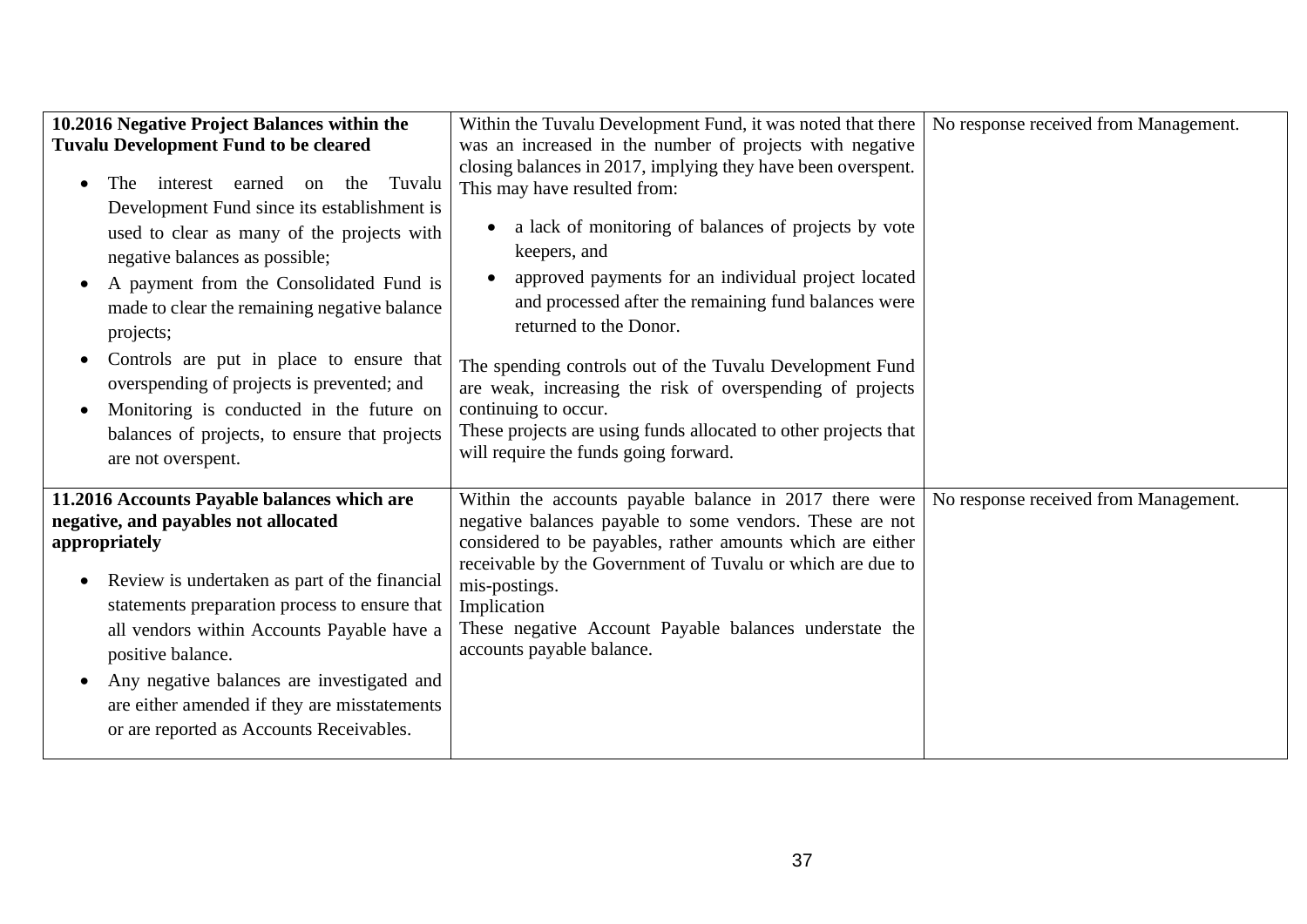| 13.2016 Tuvalu Development Fund Account                                                                                                                                                                                                                                                                                                      | The Tuvalu Development Fund (TDF) account payable   No response received from Management.                                                                                                                                                                                                                                                                                                                                                                                                                                                                                                                                                                                 |  |
|----------------------------------------------------------------------------------------------------------------------------------------------------------------------------------------------------------------------------------------------------------------------------------------------------------------------------------------------|---------------------------------------------------------------------------------------------------------------------------------------------------------------------------------------------------------------------------------------------------------------------------------------------------------------------------------------------------------------------------------------------------------------------------------------------------------------------------------------------------------------------------------------------------------------------------------------------------------------------------------------------------------------------------|--|
|                                                                                                                                                                                                                                                                                                                                              | amount as per ACCPAC has increased to \$55k in 2017. We                                                                                                                                                                                                                                                                                                                                                                                                                                                                                                                                                                                                                   |  |
| <b>Payable</b><br><b>Findings and Analysis</b><br>Regular review of TDF accounts and<br>reconciliation of vote ledgers to ACCPAC is<br>performed so that errors are detected and<br>rectified in a timely manner.<br>Accounts Payable<br>is<br>balance<br>The<br>investigated and removed from future<br>reporting and accounting processes. | were unable to obtain supporting documentation of these<br>payables for verification. The officer in charge is also not<br>aware of these payables. The TDF is currently using the cash<br>basis of accounting which does not raise Account Payables<br>rather the receipt is recognised when cash is received, and<br>payments are recognised when cash is paid out. These<br>payables are considered to be misstatements.<br>We noted that some of the payables have already been settled.<br>However, when the payment was made and posted in<br>ACCPAC, it was entered as a new payment rather than<br>applying it to the invoice which has already been posted. This |  |
|                                                                                                                                                                                                                                                                                                                                              | practice is not considered appropriate as it creates double<br>payment and will not offset the relevant payable amount<br>within the TDF.<br>There is a high risk that payable and expenditure<br>$\bullet$<br>amount is overstated in the TDF account.<br>The project balances could be understated due to<br>double posting of TDF expenditure.                                                                                                                                                                                                                                                                                                                         |  |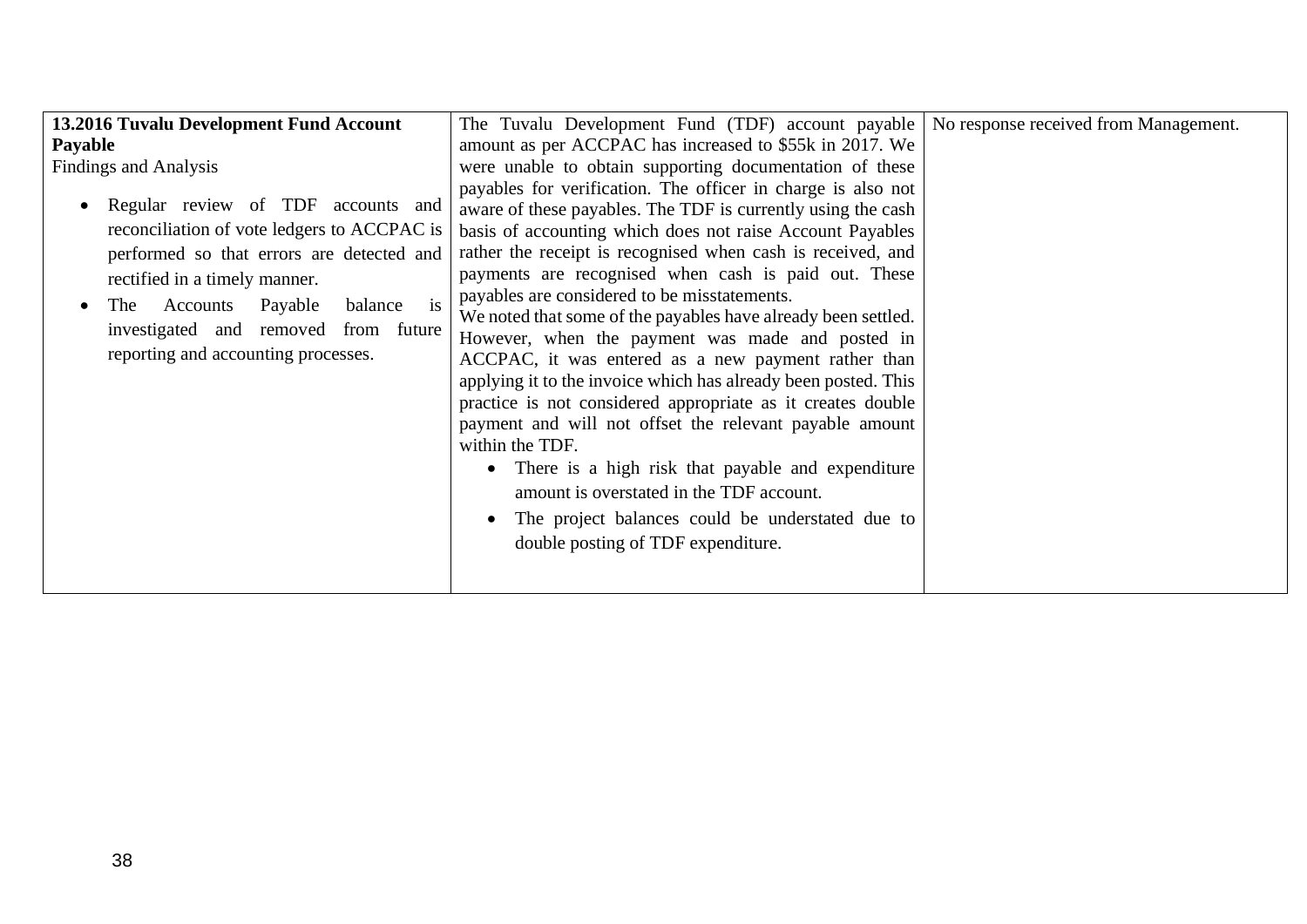| 14.2016 TDF vote ledgers were not updated and                                                                                                                                                                                                                                                                                                                    | Audit noted through observation and interview with the No response received from Management.                                                                                                                                                                                                                                                                                                                                                    |  |
|------------------------------------------------------------------------------------------------------------------------------------------------------------------------------------------------------------------------------------------------------------------------------------------------------------------------------------------------------------------|-------------------------------------------------------------------------------------------------------------------------------------------------------------------------------------------------------------------------------------------------------------------------------------------------------------------------------------------------------------------------------------------------------------------------------------------------|--|
| the non-performance of vote ledger                                                                                                                                                                                                                                                                                                                               | responsible officer in charge that vote keepers do not                                                                                                                                                                                                                                                                                                                                                                                          |  |
| reconciliations                                                                                                                                                                                                                                                                                                                                                  | maintained updated records of their votes. A few instances                                                                                                                                                                                                                                                                                                                                                                                      |  |
| Vote ledgers should be updated by the vote<br>keepers for all the commitments raised under<br>the projects and should be maintained<br>appropriately for accountability purposes.<br>Monthly reconciliations for vote ledgers<br>should be performed on a timely basis with<br>treasury to ensure any variances are rectified<br>and resolved in a timely manner | were noted where vote keepers were enquiring their vote<br>balances from ACCPAC. It was also noted that reconciliation<br>of vote ledgers to FMIS was not regularly performed.<br>Without updating the vote ledgers the vote keeper is unable to<br>provide proper information to the Accounting Officer when<br>requested. There is a high risk of overspent in the project<br>account if the vote ledgers are not updated on a regular basis. |  |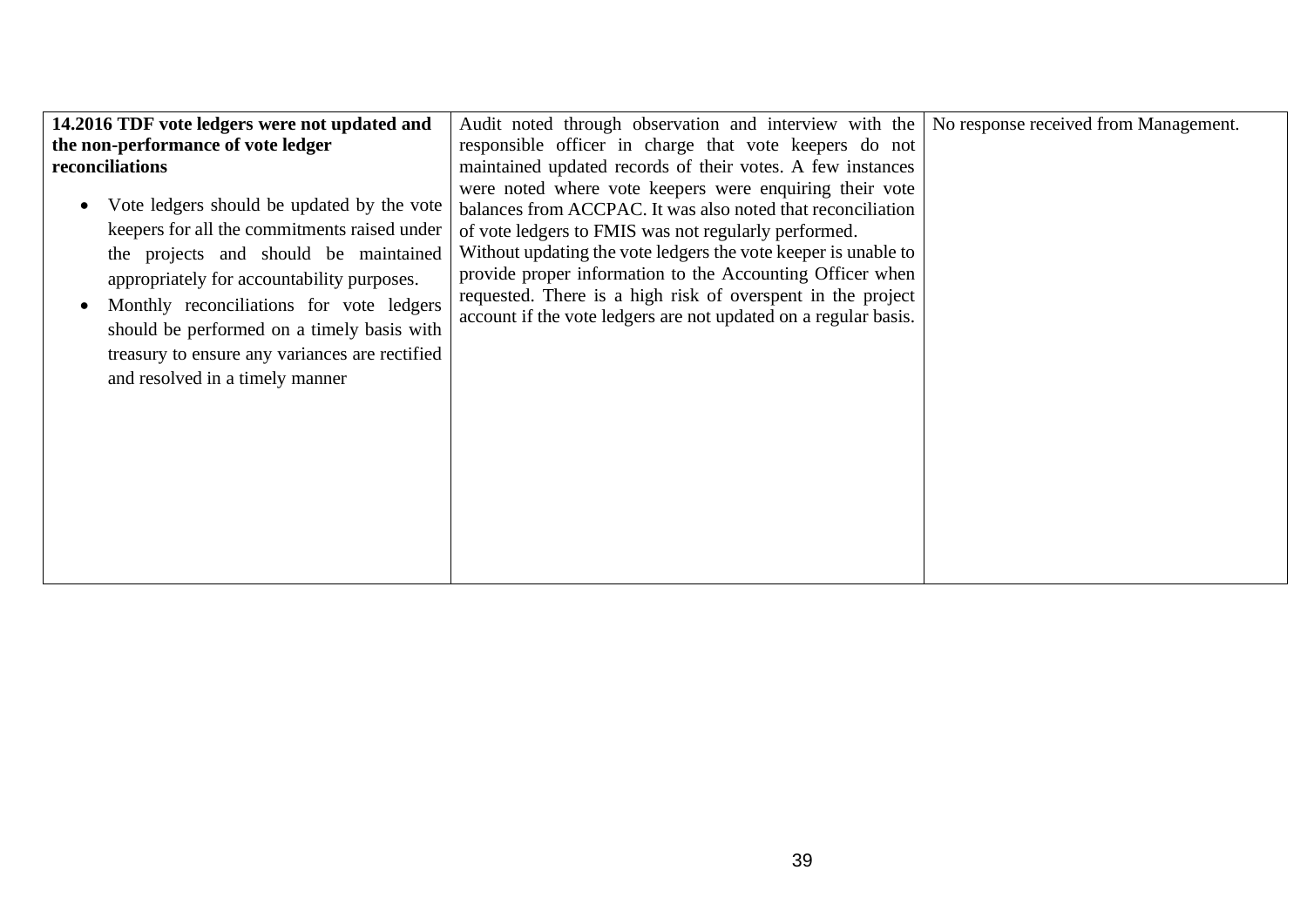| 15.2016 Preparation of the monthly reports not   | The Financial Reporting section under the Treasury                   | No response received from Management. |
|--------------------------------------------------|----------------------------------------------------------------------|---------------------------------------|
| in compliance with Financial Instructions        | Department prepares the monthly and final accounts for the           |                                       |
| All the required information in the<br>$\bullet$ | Government of Tuvalu. Audit noted that the monthly accounts          |                                       |
| Government of Tuvalu monthly report is           | were prepared in a timely manner, however, do not contain all        |                                       |
| provided as required under the Financial         | the relevant information as required under the Financial             |                                       |
| Instructions.                                    | Instructions section 318.                                            |                                       |
|                                                  | Audit noted that the following are not included in the Whole         |                                       |
|                                                  | of Government monthly reports;                                       |                                       |
|                                                  | Government borrowings and guarantee balances and<br>$\bullet$        |                                       |
|                                                  | details                                                              |                                       |
|                                                  | Account receivable balances                                          |                                       |
|                                                  | Assets and inventory details<br>$\bullet$                            |                                       |
|                                                  | Summary of projects funded from Development Fund                     |                                       |
|                                                  | outlining funds received, funds expended, and the                    |                                       |
|                                                  | remaining funds available.                                           |                                       |
|                                                  |                                                                      |                                       |
|                                                  | Risk:                                                                |                                       |
|                                                  | Without the inclusion of the above information the<br>$\bullet$      |                                       |
|                                                  | Government of Tuvalu monthly report is not in                        |                                       |
|                                                  | compliance with the requirements of the Financial                    |                                       |
|                                                  | Instructions.                                                        |                                       |
|                                                  | There is a risk that these accounts will not be updated<br>$\bullet$ |                                       |
|                                                  |                                                                      |                                       |
|                                                  | and reviewed in a timely manner.                                     |                                       |
|                                                  |                                                                      |                                       |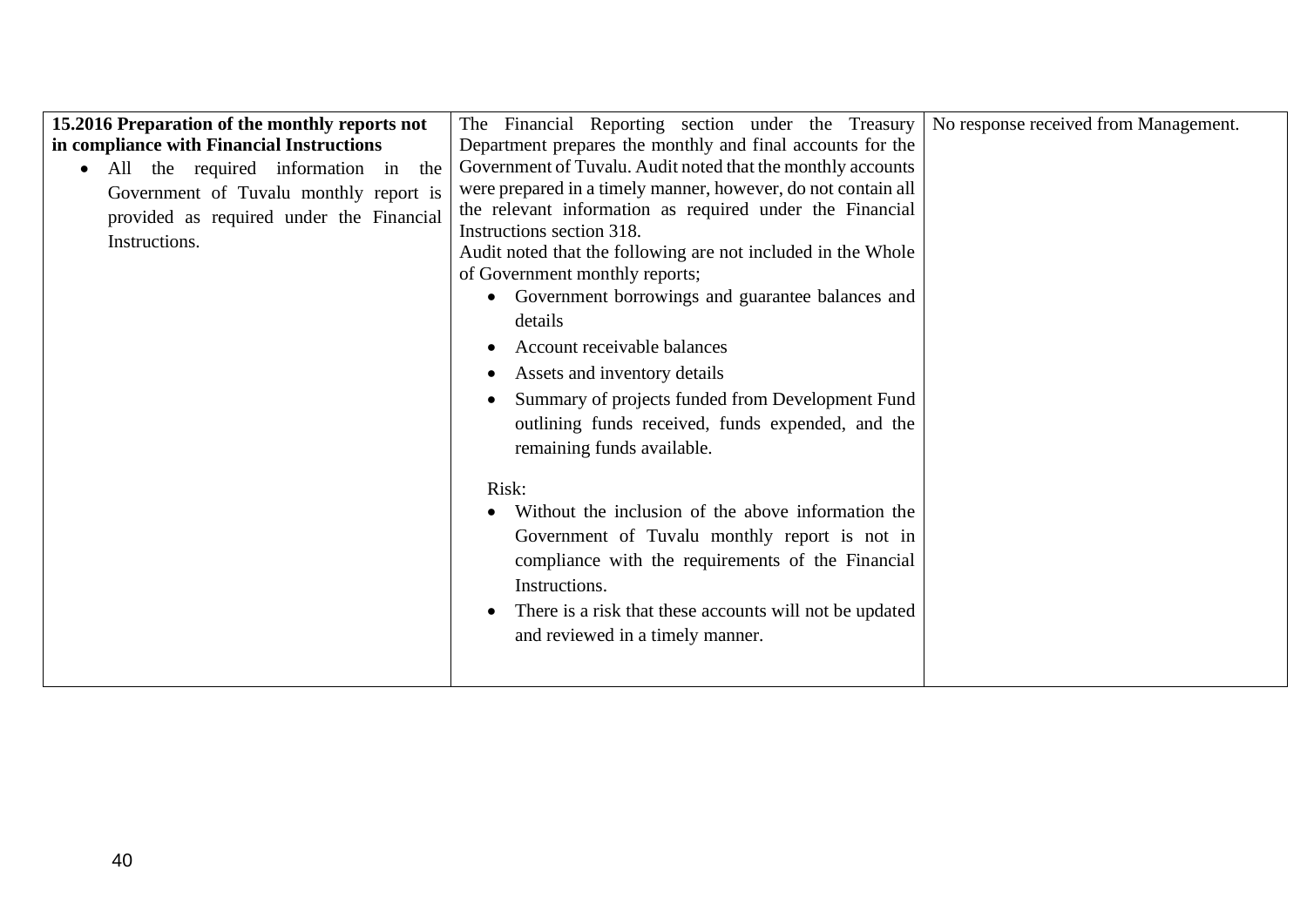| 17.2016 Agreements between Development                                                                                                                                                                                    | When the Office of the Auditor General requested a sample                                                                                                                                                                                                                                                                                                                                                                                                                                                                                                                                                                                                                                                                                                                                                                                                                                | No response received from Management. |
|---------------------------------------------------------------------------------------------------------------------------------------------------------------------------------------------------------------------------|------------------------------------------------------------------------------------------------------------------------------------------------------------------------------------------------------------------------------------------------------------------------------------------------------------------------------------------------------------------------------------------------------------------------------------------------------------------------------------------------------------------------------------------------------------------------------------------------------------------------------------------------------------------------------------------------------------------------------------------------------------------------------------------------------------------------------------------------------------------------------------------|---------------------------------------|
| Partners and Government of Tuvalu not on file                                                                                                                                                                             | of agreements between Development Partners and the                                                                                                                                                                                                                                                                                                                                                                                                                                                                                                                                                                                                                                                                                                                                                                                                                                       |                                       |
| Agreements are kept on file, in soft copy and<br>are easily accessible when requested by<br>Audit.<br>Agreements are used to monitor the progress<br>of projects, record commitments and the<br>value of assets provided. | Government of Tuvalu, they were unable to be located. These<br>agreements detailed funding amounts, assets to be provided to<br>the Government of Tuvalu and the obligations of the<br>Government of Tuvalu and the Development Partner.<br>Implication<br>There is an increased risk that without these agreements:<br>the Government of Tuvalu does not receive all the<br>support that it is entitled to under the agreements;<br>in the case of a project, the project is not completed<br>to the specifications of the agreement and the benefit<br>is reduced;<br>monitoring of the projects without these agreements<br>is not able to be performed effectively as deliverables<br>and milestones are contained within the agreements;<br>and<br>the resource commitments that the Government of<br>Tuvalu has made will not be accounted for in future<br>financial forecasting. |                                       |
|                                                                                                                                                                                                                           |                                                                                                                                                                                                                                                                                                                                                                                                                                                                                                                                                                                                                                                                                                                                                                                                                                                                                          |                                       |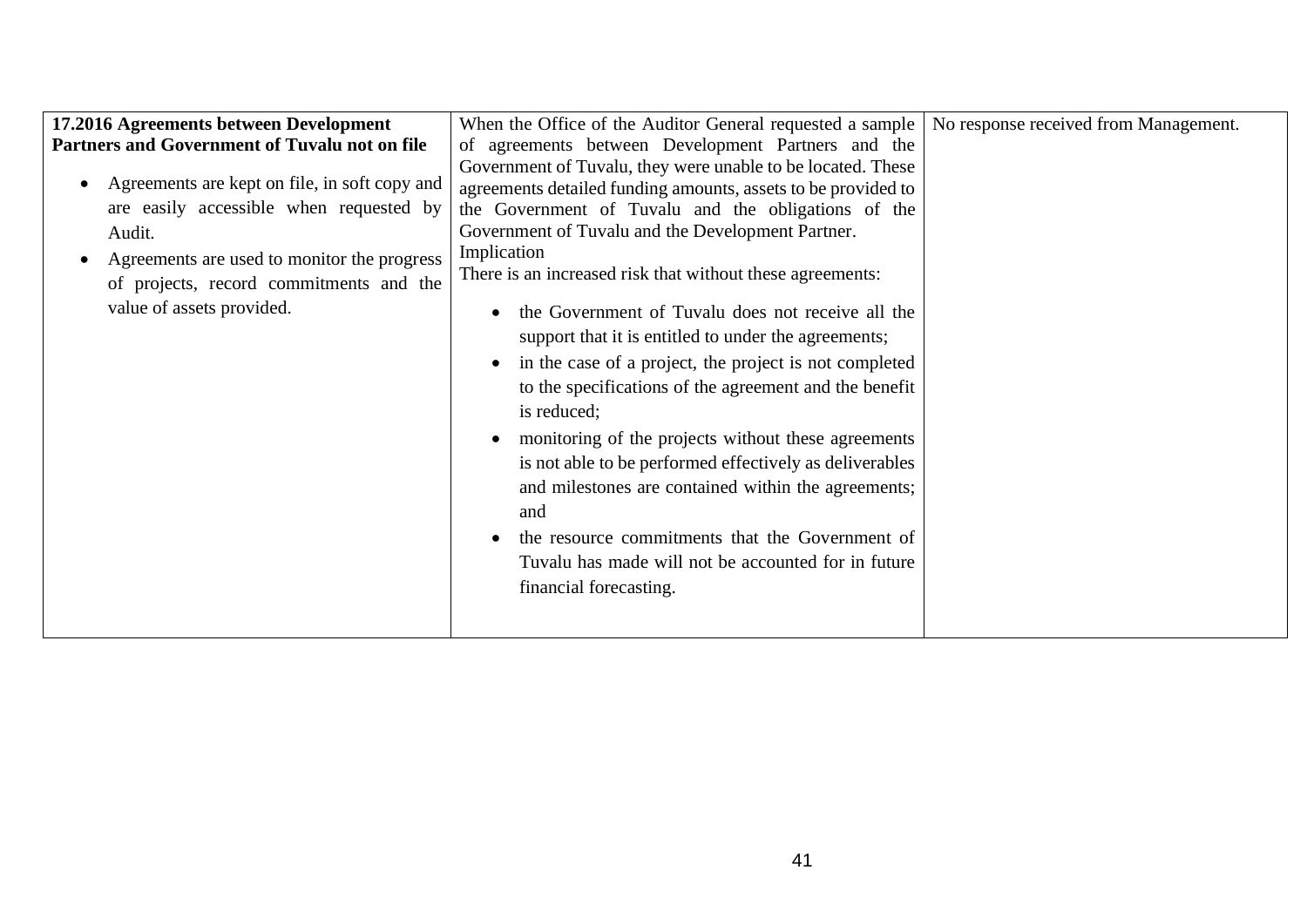| Recommendation                                                                                                                                                                                                                                                                                                                                                                                                                                                                                                                                                                                                                                       | <b>Risk</b>                                                                                                                                                                                                                                                                                                                                                                                                                                                                                                                                                                                                                                                                                                                                                                                                                                                                                                                                                                                                                                                                                                                                                                                                                      | <b>Management response</b>            |
|------------------------------------------------------------------------------------------------------------------------------------------------------------------------------------------------------------------------------------------------------------------------------------------------------------------------------------------------------------------------------------------------------------------------------------------------------------------------------------------------------------------------------------------------------------------------------------------------------------------------------------------------------|----------------------------------------------------------------------------------------------------------------------------------------------------------------------------------------------------------------------------------------------------------------------------------------------------------------------------------------------------------------------------------------------------------------------------------------------------------------------------------------------------------------------------------------------------------------------------------------------------------------------------------------------------------------------------------------------------------------------------------------------------------------------------------------------------------------------------------------------------------------------------------------------------------------------------------------------------------------------------------------------------------------------------------------------------------------------------------------------------------------------------------------------------------------------------------------------------------------------------------|---------------------------------------|
| 3.2015 Unpaid pledges from Development<br>Partners for TC Pam assistance are followed up<br>and system to track pledges, payments,<br>conditions and reporting requirements is<br>developed.<br>A record of all pledges is established and all<br>un-paid pledges are followed up and payment<br>requested.<br>Going forward a tracking system of the<br>$\bullet$<br>pledges made, payments made,<br>any<br>conditions and reporting requirements is<br>developed. This could be a partnership<br>between the existing Aid co-ordination unit<br>and the Disaster Relief Unit and using the<br>Tuvalu Development Fund Projects Module<br>of ACCPAC | During TC Pam, Development Partners pledged funding for<br>assistance to Tuvalu. While some of these pledges have been<br>paid and have been use, there is a significant amount of<br>pledges which are yet to be paid.<br>The tracking of these pledges and the follow-up of unpaid<br>pledges was not performed adequately. Additionally, there<br>was limited information documented surrounding any<br>conditions of the payments which were made by Development<br>Partners and if these conditions had been met.<br>Implication<br>These pledges which are unpaid represent funding<br>$\bullet$<br>which could be used to mitigate the effects of TC Pam.<br>Without these pledges, the re-building efforts may be<br>significantly reduced.<br>Even though a considerable period has passed<br>between TC Pam and now, these monies could be used<br>to further strengthen Tuvalu's resistance to natural<br>disasters.<br>Without tracking the pledges, payments and<br>conditions of the Development Partner assistance<br>there is an increased risk that Tuvalu is not compliant<br>with the requirements of the funding provided and that<br>the Development Partners will not provide assistance<br>in the future. | No response received from Management. |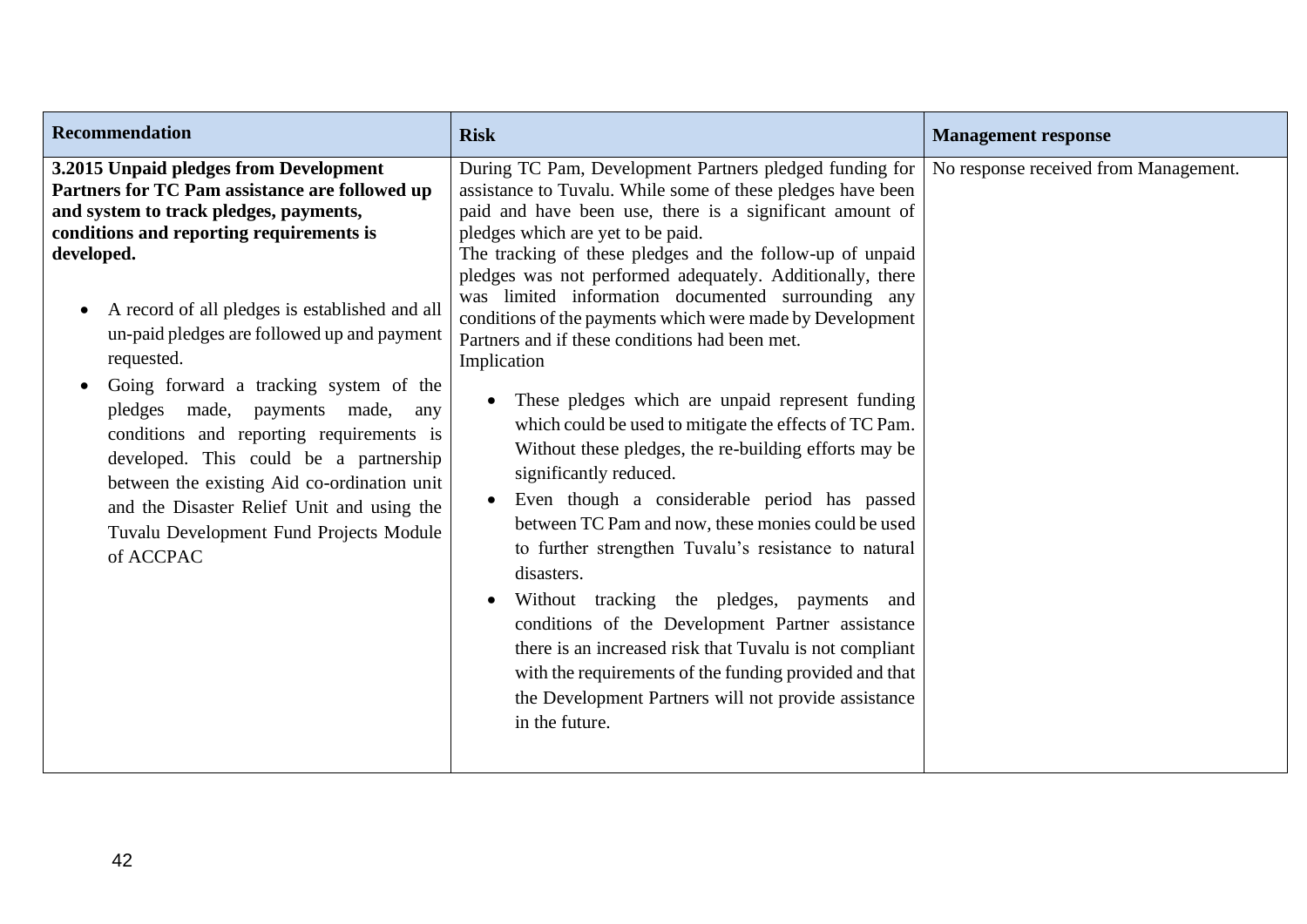| <b>Recommendation</b><br><b>Risk</b>                                                                                                                                                                                                                                                                                                                                                                                                                                                                                                                                                                                                                                                                                                                                                                                                                                                                                                                                                                                                                                                                                                                                                                                                                                                                                                                                                                                                                                          | <b>Management response</b>            |
|-------------------------------------------------------------------------------------------------------------------------------------------------------------------------------------------------------------------------------------------------------------------------------------------------------------------------------------------------------------------------------------------------------------------------------------------------------------------------------------------------------------------------------------------------------------------------------------------------------------------------------------------------------------------------------------------------------------------------------------------------------------------------------------------------------------------------------------------------------------------------------------------------------------------------------------------------------------------------------------------------------------------------------------------------------------------------------------------------------------------------------------------------------------------------------------------------------------------------------------------------------------------------------------------------------------------------------------------------------------------------------------------------------------------------------------------------------------------------------|---------------------------------------|
| 9.2015 Advances improperly accounted for in<br>The Minister for Finance under section 193 of the Financial<br>2017<br>Instructions can approve an advance out of the consolidated<br>revenue fund. The advances in 2016 and 2017 were not<br>Advances are entered into ACCPAC as a<br>registered as an advance, rather as an expenditure and then if<br>receivable and then after a certain period,<br>there was a subsequent repayment, a decrease in the expense.<br>Implication<br>taken out of the appropriate ministries<br>budget.<br>Without accounting for advances as a receivable, the<br>Regular monitoring of the repayment of<br>amount and who the advance is to be collected from is<br>advances is completed and follow up with<br>not able to be easily monitored in ACCPAC. This<br>parties who committed to making payment is<br>increases the risk that advances issued which are due<br>performed.<br>for repayment are not followed up or a listing is easily<br>able to be obtained from ACCPAC.<br>Additionally, with the payment out of a Ministries<br>budget, even if the advance is repaid to that<br>expenditure account, the amount cannot be expended,<br>given the legislation surrounding payments from the<br>consolidated revenue fund.<br>Additionally, the advances are receivable assets from<br>the entity who has made the commitment, the financial<br>statements are understating the receivables and<br>overstating expenses.<br>a | No response received from Management. |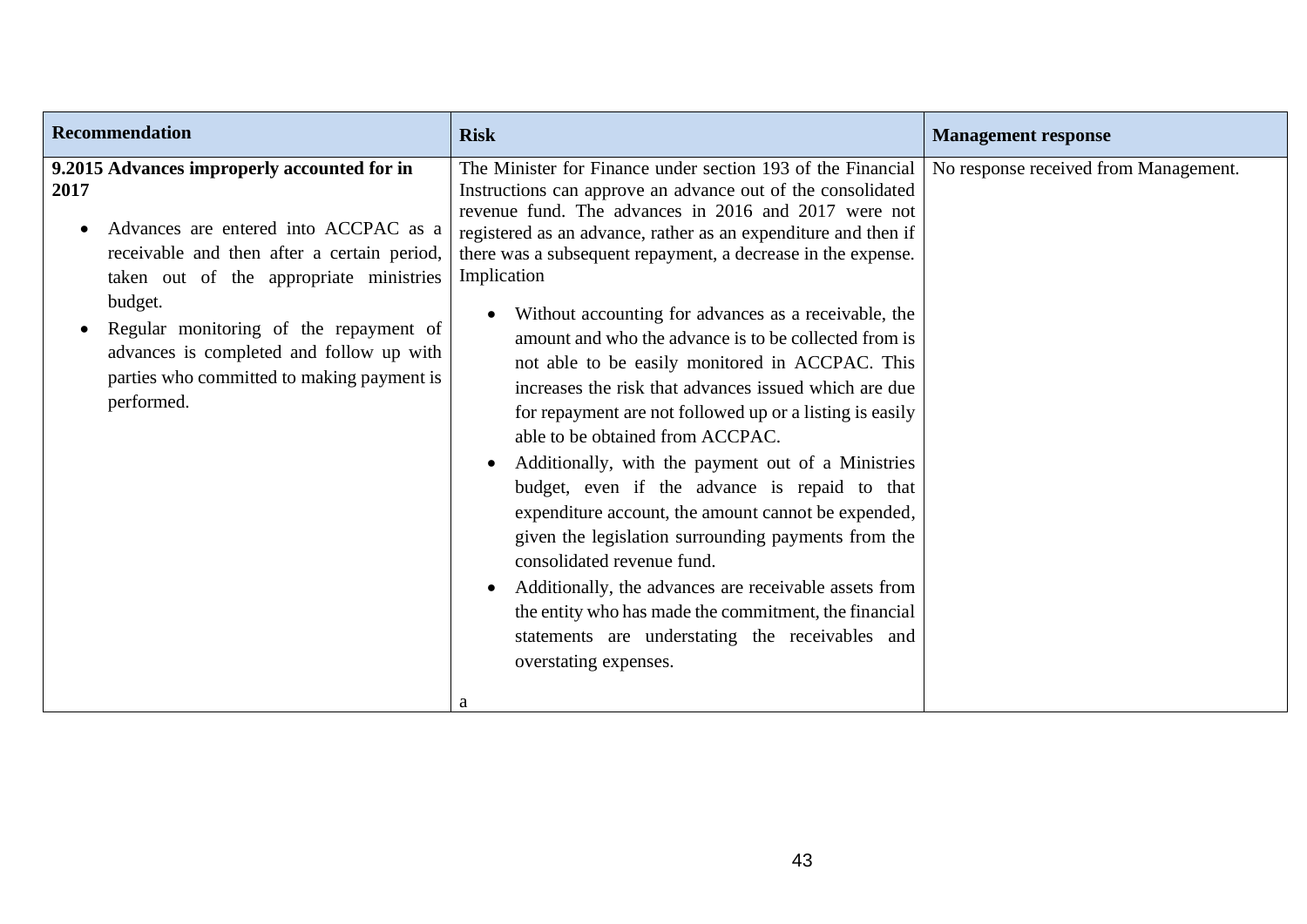| <b>Recommendation</b>                                                                                                                                                                                                                                                                                                                                                                                                                                                                                                       | <b>Risk</b>                                                                                                                                                                                                                                                                                                                                                                                                                                                                                                                                                                                                                                                                                                                                                                                                                                                                                                                                                                                                                                                                      | <b>Management response</b>            |
|-----------------------------------------------------------------------------------------------------------------------------------------------------------------------------------------------------------------------------------------------------------------------------------------------------------------------------------------------------------------------------------------------------------------------------------------------------------------------------------------------------------------------------|----------------------------------------------------------------------------------------------------------------------------------------------------------------------------------------------------------------------------------------------------------------------------------------------------------------------------------------------------------------------------------------------------------------------------------------------------------------------------------------------------------------------------------------------------------------------------------------------------------------------------------------------------------------------------------------------------------------------------------------------------------------------------------------------------------------------------------------------------------------------------------------------------------------------------------------------------------------------------------------------------------------------------------------------------------------------------------|---------------------------------------|
| 10.2015 Payments out of Coin Security Fund<br>without proper declaration under the Currency<br>Act<br>In future, all payments out of the Coinage<br>Security Fund are made in accordance with<br>the Currency Act.<br>Investigation<br>the<br>$\frac{1}{1}$<br>performed<br>by<br>Government of Tuvalu into the purpose of<br>the Coin Security Fund. If sales of<br>commemorative coins are not required to be<br>deposited into the Coin Security Fund, then<br>they are deposited into the Consolidated<br>Revenue Fund. | The Coin Security Fund Special Account has been established<br>under the Currency Act. A payment of \$7k was made from<br>the Coin Security Fund to the General Current Account.<br>Royalties of the sales of Tuvaluan commemorative coins are<br>paid into the Coin Security Fund. It is unclear whether these<br>payments are required to be paid into the Coin Security Fund.<br>Section $5(4)$ and $5(5)$ of the Currency Act requires:<br>(4) The net profits of the [Coin Security] Fund in any<br>financial year shall be determined after meeting or<br>providing for all expenditure for that year and making such<br>provision for contingencies as the Commissioner may<br>consider desirable.<br>$(5)$ Any net profits of the Fund as determined in accordance<br>with subsection (4) shall be transferred to and form part of<br>the Consolidated Fund.<br>There was no determination of net profits by the Fund in 2016<br>and 2017.<br>Implication<br>The transfer of funds out of the Coin Security Fund is contrary<br>to the requirements of the Currency Act. | No response received from Management. |
| 11.2015 Cash only reconciled at year end,                                                                                                                                                                                                                                                                                                                                                                                                                                                                                   | ACCPAC uses the accrual basis for accounting, including for                                                                                                                                                                                                                                                                                                                                                                                                                                                                                                                                                                                                                                                                                                                                                                                                                                                                                                                                                                                                                      | No response received from Management. |
| causing budget expenditure reporting to be<br>inaccurate<br>In future, all movements in the assets balance<br>$\bullet$<br>should be through the Statement of Assets<br>and Liabilities and the Statement of Revenue<br>and Expenditure rather than equity.<br>In future, assets purchases should not be<br>$\bullet$<br>recognised as an expense and subsequently                                                                                                                                                          | expenditure. The expenditure reported includes non-cash<br>transactions for example expenses incurred by not paid. This<br>is the correct practice for financial reporting, however, when<br>reporting against appropriation expenditure and budget, the<br>non-cash items should be excluded, as the budget is approved<br>and monitored on the cash basis.<br>The Treasury uses the cash basis to perform the reporting of<br>the Receipts and Payments, and the Statement of<br>Unauthorised Expenditure at the end of the year, however, no                                                                                                                                                                                                                                                                                                                                                                                                                                                                                                                                  |                                       |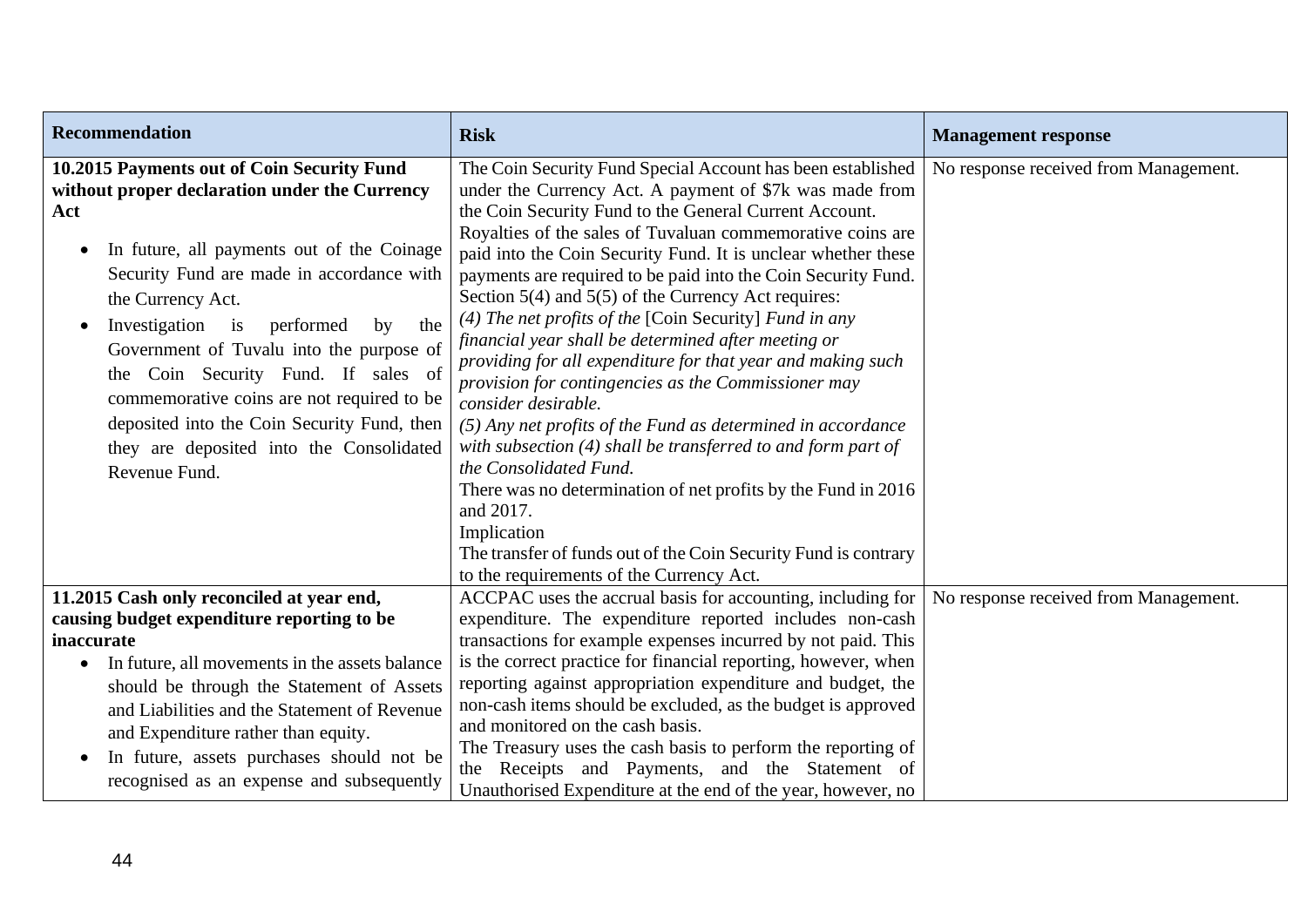| <b>Recommendation</b>                                                                                                                                                                                                                                                                                   | <b>Risk</b>                                                                                                                                                                                                                                                                                                                                                                                                                                                                                                                                | <b>Management response</b>            |
|---------------------------------------------------------------------------------------------------------------------------------------------------------------------------------------------------------------------------------------------------------------------------------------------------------|--------------------------------------------------------------------------------------------------------------------------------------------------------------------------------------------------------------------------------------------------------------------------------------------------------------------------------------------------------------------------------------------------------------------------------------------------------------------------------------------------------------------------------------------|---------------------------------------|
| recognised as an asset through equity. Rather<br>asset purchases should be recognised as an<br>asset.                                                                                                                                                                                                   | cash reporting is performed during the year, in order to<br>monitor budget expenditure.<br>Implication<br>Without performing the cash reporting during the year, the<br>controls over the payments made will not be effective. There<br>will be no controls preventing expenditure from occurring.                                                                                                                                                                                                                                         |                                       |
| 18.2015 Local purchase orders and transfers to<br>be taken into account when deriving cash<br>movement<br>Going forward, local purchase orders are taken into<br>account when calculating the cash movements in the<br>Statement of Receipts and Payments and Statement<br>of Unauthorised Expenditure. |                                                                                                                                                                                                                                                                                                                                                                                                                                                                                                                                            | No response received from Management. |
| 1.2014 Over expenditure of Budget Heads<br>1. The reason for the occurrence of these<br>overpayments is investigated.<br>2. Further strengthening of the payments process is<br>performed to make the controls in preventing these<br>over payments from occurring is performed.                        | During the audit, analysis was performed between the total<br>amount of payments approved by the Appropriation Acts and<br>the total cash payments made for 2017.<br>Due to the variance of \$9k between the Statement of Receipts<br>and Payments and the movement in cash balance audit is not<br>certain whether the adjustments made to remove non-cash<br>items was completed.<br>Audit is unable to verify the actual expenditure for each Head<br>and identify whether there is over expenditure of budget<br>Heads.<br>Implication | No response received from Management. |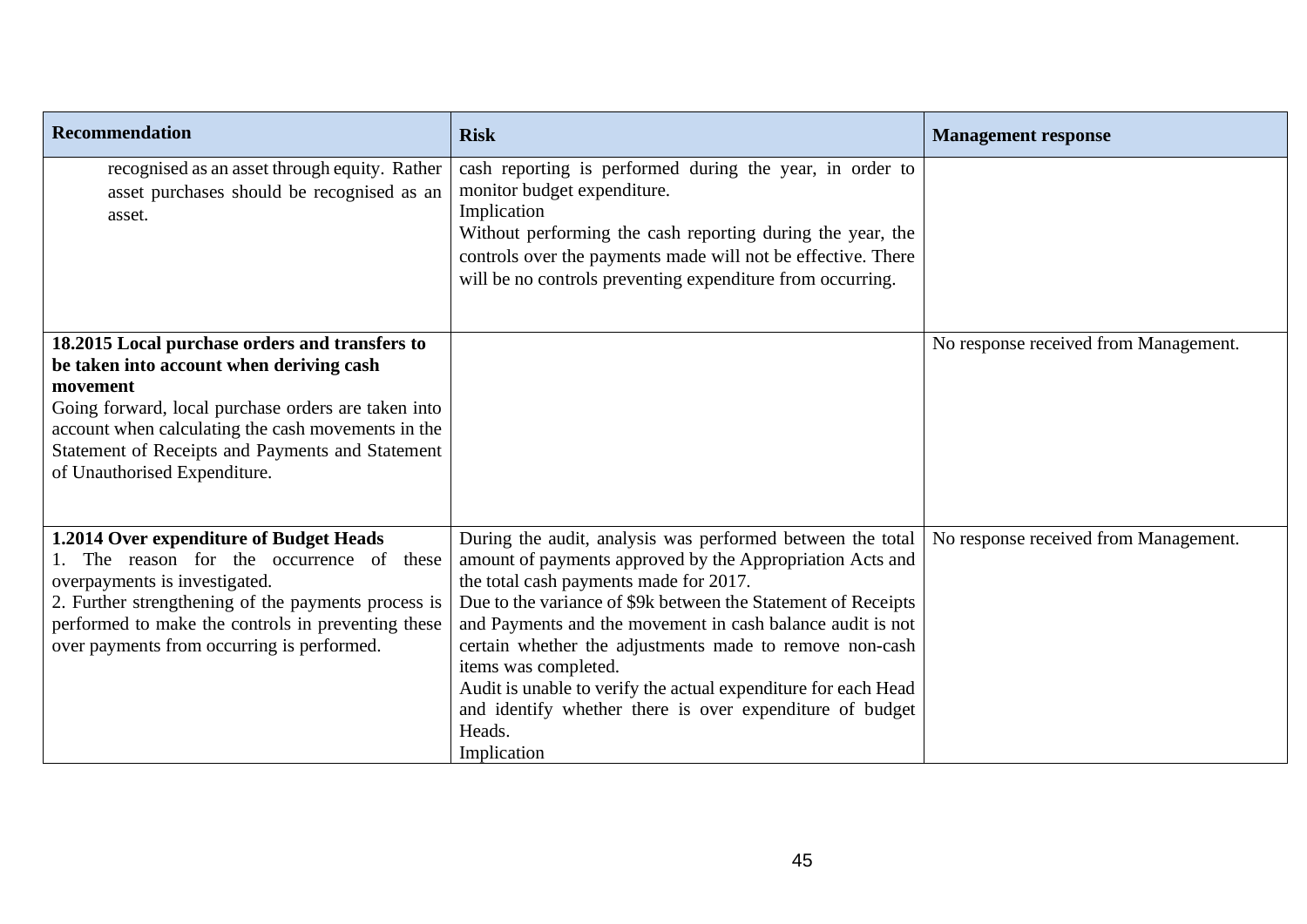| <b>Recommendation</b>                                                                                                                                                                                                                                                                                                  | <b>Risk</b>                                                                                                                                                                                                                                                                                                                                                                                                                                                                                                                                                                                                                                                                                                                                                                                                                    | <b>Management response</b>                                                                                                                                                                       |
|------------------------------------------------------------------------------------------------------------------------------------------------------------------------------------------------------------------------------------------------------------------------------------------------------------------------|--------------------------------------------------------------------------------------------------------------------------------------------------------------------------------------------------------------------------------------------------------------------------------------------------------------------------------------------------------------------------------------------------------------------------------------------------------------------------------------------------------------------------------------------------------------------------------------------------------------------------------------------------------------------------------------------------------------------------------------------------------------------------------------------------------------------------------|--------------------------------------------------------------------------------------------------------------------------------------------------------------------------------------------------|
|                                                                                                                                                                                                                                                                                                                        | The payments made out of the heads which payments<br>$\bullet$<br>exceeded the appropriation are in breach of the<br>Constitution, the Public Finance Act and the Financial<br>Instructions. Section 9 © of the Constitution of Tuvalu<br>states that:<br>"No money shall be issued from the Consolidated"<br>Fund except upon the authority of a warrant<br>under the hand of the Minister responsible for<br>Finance.<br>No warrant shall be issued by the Minister<br>responsible for Finance for the purpose of<br>meeting any expenditure unless $-$ (a) the<br>expenditure has been authorised for the relevant<br>financial year by an Appropriation Act"<br>Payments are being made without due consideration<br>of the budget framework.<br>The controls in place to prevent these overpayments<br>are not effective. |                                                                                                                                                                                                  |
| 7.2014 Strategic planning for the Government of<br>Tuvalu to be improved, including linking<br><b>Corporate plans to the TKIII</b><br>The function of monitoring and reporting on<br>$\bullet$<br>the TKIII progress is performed by the<br>Headquarters of each Ministry.<br>Emphasis is placed on performance of the | The TKIII (National Strategy for Sustainable Development)<br>has been prepared and is the document which states the<br>Government of Tuvalu's development priorities. Underneath<br>this document should be the Corporate Plans for each of the<br>Government of Tuvalu's Ministries and Departments which<br>detail how they plan to implement the TKIII strategies.                                                                                                                                                                                                                                                                                                                                                                                                                                                          | Corporate Plans CPs) are considered<br>➤<br>as high priority by the Monitoring,<br>Evaluation and Coordination Dept.<br>(MECD) for reporting in order to well<br>reflected the linkages to TKIII |
| functions required to achieve the goals in the<br>TKIII and any goals identified in Corporate                                                                                                                                                                                                                          | Currently there are Corporate Plans for most Ministries and<br>Departments; however, they are not well linked to the TKIII.                                                                                                                                                                                                                                                                                                                                                                                                                                                                                                                                                                                                                                                                                                    | MECD does not work with line<br>➤<br>Ministries on their Corporate plans in<br>terms of updating, it is the full                                                                                 |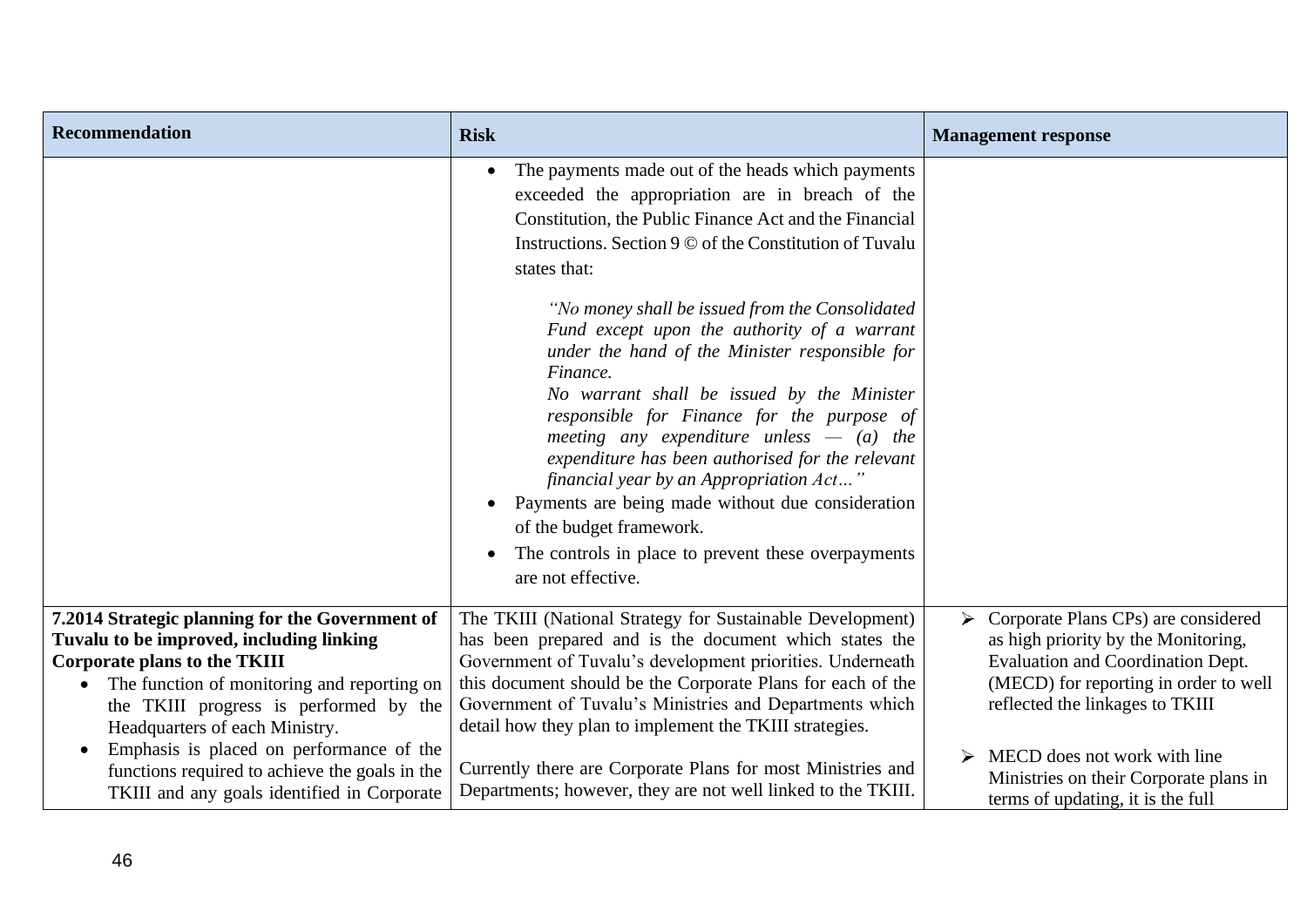| <b>Recommendation</b>                                                                                                                                                                                                                                                                                                                                                                                                                                                                                                                                                                                                                                                                                                                                                                                                                                                                                                                                                                                                                                                                                                                                                                                                                                                                                                                       | <b>Risk</b>                                                                                                                                                                                                                                                                                                                                                                                                                                                                                                                                                                                                                                                                                                                                                                                                                                                                                                                                                                                                                                                                                                                                                                                                                                                                                                                     | <b>Management response</b>                                                                                                                                                                                                                                                                                                                                                                                                                                                                                                                                                                                                                                                                                                                                                                                                                                                                                    |
|---------------------------------------------------------------------------------------------------------------------------------------------------------------------------------------------------------------------------------------------------------------------------------------------------------------------------------------------------------------------------------------------------------------------------------------------------------------------------------------------------------------------------------------------------------------------------------------------------------------------------------------------------------------------------------------------------------------------------------------------------------------------------------------------------------------------------------------------------------------------------------------------------------------------------------------------------------------------------------------------------------------------------------------------------------------------------------------------------------------------------------------------------------------------------------------------------------------------------------------------------------------------------------------------------------------------------------------------|---------------------------------------------------------------------------------------------------------------------------------------------------------------------------------------------------------------------------------------------------------------------------------------------------------------------------------------------------------------------------------------------------------------------------------------------------------------------------------------------------------------------------------------------------------------------------------------------------------------------------------------------------------------------------------------------------------------------------------------------------------------------------------------------------------------------------------------------------------------------------------------------------------------------------------------------------------------------------------------------------------------------------------------------------------------------------------------------------------------------------------------------------------------------------------------------------------------------------------------------------------------------------------------------------------------------------------|---------------------------------------------------------------------------------------------------------------------------------------------------------------------------------------------------------------------------------------------------------------------------------------------------------------------------------------------------------------------------------------------------------------------------------------------------------------------------------------------------------------------------------------------------------------------------------------------------------------------------------------------------------------------------------------------------------------------------------------------------------------------------------------------------------------------------------------------------------------------------------------------------------------|
| Plans which are not aligned to the TKII, are<br>not considered a high priority.<br>Performance of a review of the Corporate<br>Plans of each Ministry and Department by<br>the ECU to ensure that the strategies<br>contained within the plans are aiming to<br>achieve the goals of the TKIII. If they are not,<br>the ECU works with the Ministry to update<br>their Corporate Plan.<br>If there is a priority goal not identified in the<br>TKIII, than the ECU recommends that the<br>TKIII is updated with that goal.<br>Identify during the Strategic Planning<br>process the risks of not completing the tasks<br>in order to achieve the goals. Approaches to<br>minimise these risks should also be<br>considered. Include these risks in the TKIII<br>Progress Report Updates.<br>Further detail is provided in the TKIII<br>Progress Report Updates including any likely<br>milestones<br>the<br>risks<br>to<br>not<br>being<br>implemented, milestones identified for the<br>future, reference to Corporate Plan in which<br>the goal is included, summary of steps to be<br>completed, links to more detail, likelihood of<br>completion within timeframe, any issues<br>causing delays, contact details of responsible<br>staff.<br>ECU<br>continues the<br>practice of<br>The<br>Development<br>Special<br>monitoring<br>the | There is limited monitoring of the process of being<br>accountable for each Ministry and Department's Corporate<br>Plan.<br>The Government of Tuvalu used program-based budgeting in<br>2015. There has been limited reporting on the effectiveness of<br>the programs administered each year. The Finance Ministry<br>in 2015 had responsibility for the monitoring of progress<br>against the program budget, the TKIII or the Corporate Plans.<br>This is performed on a quarterly basis with limited annual<br>reporting.<br>In April 2016 the Evaluation and Co-ordination Unit (ECU)<br>was established under the Office of the Prime Minister to<br>monitor the progress against the TKIII. A TKIII Progress<br>Report is in use to review progress against the TKIII,<br>however, the detail was limited, and the ECU was not<br>monitoring the progress against Ministries' Corporate Plans.<br>Implication<br>• There is limited accountability of the Ministries and<br>Departments surrounding their Corporate Plans.<br>Without effective monitoring of the progress against<br>$\bullet$<br>these plans, the Government of Tuvalu will not be able<br>to identify when a Ministry or Department is either not<br>performing their planned tasks or is performing tasks<br>which are not identified as a priority. | responsibility of line Ministries to<br>update their CPs and report to MECD;<br>Thus, MECD will remind, follow up<br>and report progresses<br>MECD does not recommend in order<br>for TKIII to be updated with a goal in<br>line Ministries CPs, because all<br>Ministries CPs MUST link with TKIII<br>Risks are included in the report hence<br>a Risk policy should be formulated by<br>PBACD as it is the Dept. who<br>formulate our National Development<br>Plan and PBACD knows well too why<br>they had formulated such development<br>MECD only monitors SDEs to meet<br>the Cabinet's decision to monitor<br>SDES as they want to know the<br>projects status and not that they are<br>link to TKIII because some projects<br>are not highlighted in TKIII and<br>another important factor is that<br>Cabinet wants to ensure that projects<br>funds are not vired or mismanage by<br>line Ministries |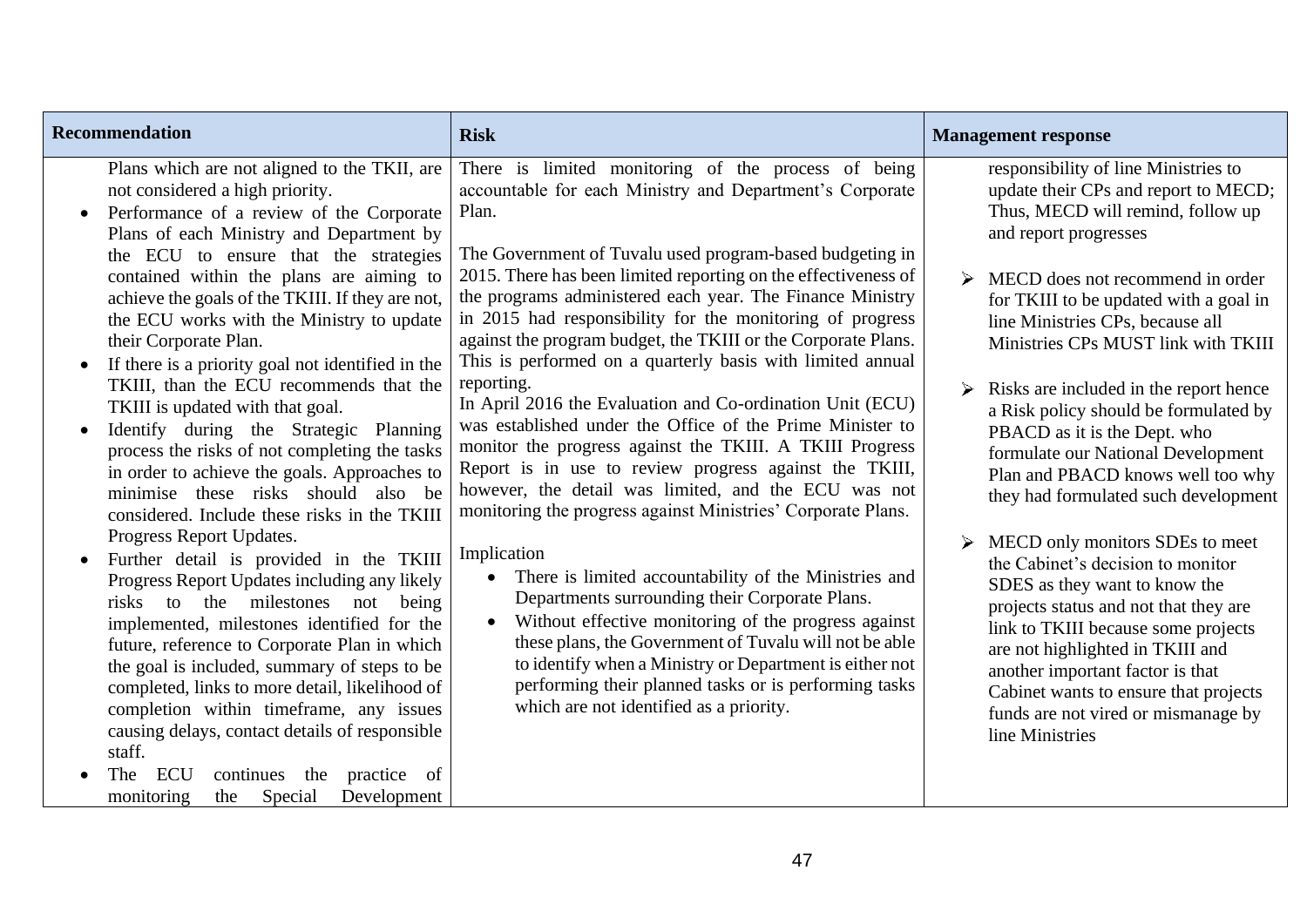| <b>Recommendation</b>                                                                                                                                                               | <b>Risk</b>                                                                                                                                                                                                                           | <b>Management response</b>                                                                                                                                                                                                                                                                                                       |
|-------------------------------------------------------------------------------------------------------------------------------------------------------------------------------------|---------------------------------------------------------------------------------------------------------------------------------------------------------------------------------------------------------------------------------------|----------------------------------------------------------------------------------------------------------------------------------------------------------------------------------------------------------------------------------------------------------------------------------------------------------------------------------|
| $(SDE)$ ,<br><b>SDE</b><br>Expenditure<br>links<br>the<br>expenditure to the TKIII milestones and<br>provides more detail in the SDE sheet similar<br>to the TKIII Progress Report. |                                                                                                                                                                                                                                       | $\triangleright$ There are two CPs in place – MFED<br>and MoH Strategic plan but line<br>Ministries departments have their own<br>and not yet consolidated into a<br>Ministry CP, MECD by the way only<br>monitors Ministries CPs and not<br>departments CPs<br><b>MECD</b> monitors Line Ministries CPs<br>meaning MFED and MoH |
| 8.2014 Loan to SELF (Student Educational Loan                                                                                                                                       | The student educational loan fund (SELF) was an initiative to                                                                                                                                                                         | HRM has started to write to candidates last                                                                                                                                                                                                                                                                                      |
| Fund) awardees and RSE workers being treated                                                                                                                                        | open up further education to all Tuvaluans who wishes to                                                                                                                                                                              | year who have completed under the SELF to                                                                                                                                                                                                                                                                                        |
| as expense and repayments treated as revenue                                                                                                                                        | pursue further studies up to the top of their abilities.                                                                                                                                                                              | repay the amount that was spent on them                                                                                                                                                                                                                                                                                          |
| We recommend that the department concern<br>$\bullet$<br>should make an effort to send out reminder<br>letters to SELF and RSE awardees who have                                    | Successful applicants are awarded the loans and will have to<br>repay to Government of Tuvalu after completion of studies or<br>returning home on failure. No interest is charged on these<br>loans.                                  | during the course of their studies.<br>HRM have continue to dialogue with the<br>Treasury to establish a head on which the                                                                                                                                                                                                       |
| loans due to be re-paid.                                                                                                                                                            |                                                                                                                                                                                                                                       | loans repayments should be paid. To those                                                                                                                                                                                                                                                                                        |
| SELF and RSE payments should be<br>$\bullet$<br>recognised as a Loan (Asset) when they are<br>paid out, rather than an expense.                                                     | The student educational loan fund policy Section 4.7 states<br>that "loans will not be repaid to Government until after the<br>applicants have completed their studies, or returned home on<br>failure, or whatever the case may be". | civil servants who are working they should be<br>deducted from their pay as whatever amount<br>required. This amount is mounted like a rent<br>that was also deducted from individual salary                                                                                                                                     |
| SELF and RSE repayments should be<br>$\bullet$                                                                                                                                      |                                                                                                                                                                                                                                       | for those who rented government quarters.                                                                                                                                                                                                                                                                                        |
| recognised as reduction in the loan amount<br>i.e. reduction to receivables but not charged<br>as revenue.                                                                          | There has not been any repayment made by students who have<br>completed their studies or by students who have been<br>terminated. Some of these students are now employed full                                                        | Further there is an intension to establish a<br>debts recovery officer within the Department                                                                                                                                                                                                                                     |
| The Treasury Department should assist the<br>Education<br>Department<br>Labour<br>and                                                                                               | time. The Government of Tuvalu not made any actions to<br>recover these loans.                                                                                                                                                        | of HR to focus mainly on the recovery of                                                                                                                                                                                                                                                                                         |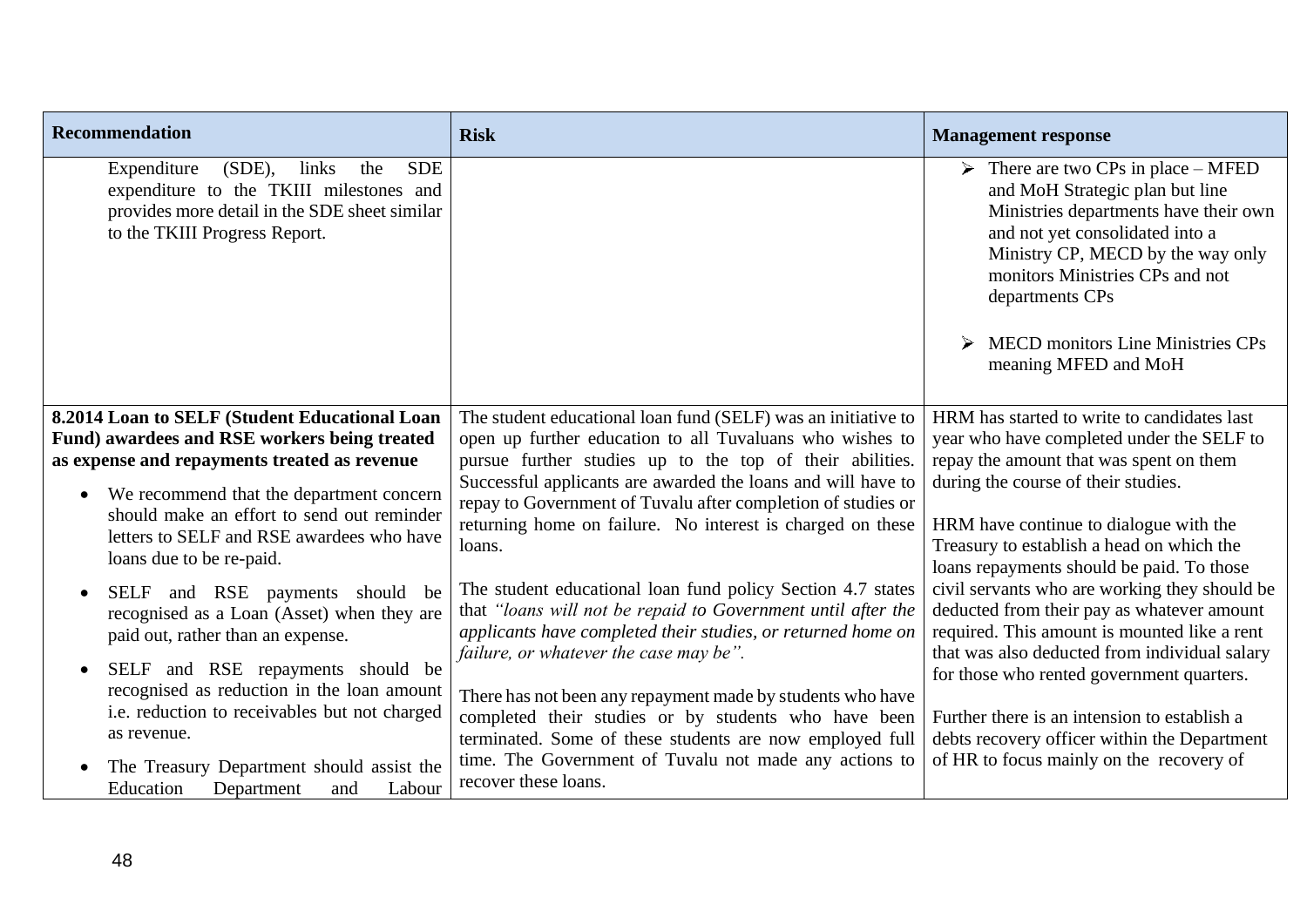| <b>Recommendation</b>                                                                                                                                                                                                                             | <b>Risk</b>                                                                                                                                                                                                                                                                                                                                                                                                                                                                                                                                                                                                                                                                                                                                                                                                                                                                                                                                                                                                                                                                                                                                                                                                                                                                                                                                                             | <b>Management response</b>                                                                                                                                                                                         |
|---------------------------------------------------------------------------------------------------------------------------------------------------------------------------------------------------------------------------------------------------|-------------------------------------------------------------------------------------------------------------------------------------------------------------------------------------------------------------------------------------------------------------------------------------------------------------------------------------------------------------------------------------------------------------------------------------------------------------------------------------------------------------------------------------------------------------------------------------------------------------------------------------------------------------------------------------------------------------------------------------------------------------------------------------------------------------------------------------------------------------------------------------------------------------------------------------------------------------------------------------------------------------------------------------------------------------------------------------------------------------------------------------------------------------------------------------------------------------------------------------------------------------------------------------------------------------------------------------------------------------------------|--------------------------------------------------------------------------------------------------------------------------------------------------------------------------------------------------------------------|
| Department in setting up a monitoring system<br>of Loans paid out in ACCPAC (similar to the<br>imprest or advances currently performed), to<br>ensure ease of reporting, all amounts (and<br>repaid) to the Government of Tuvalu are<br>recorded. | The Recognised Seasonal Employer (RSE) scheme allows<br>workers from the number of Pacific countries including<br>Tuvalu to take seasonal jobs in New Zealand. These jobs are<br>horticulture and viticulture industries. Successful<br>in<br>applicants who do not have enough funds to travel to and from<br>New Zealand can apply for a loan under the department of<br>labour and the loan will be paid under the RSE worker<br>allocation.<br>The Labour Department were not able to provide the updated<br>list of outstanding loans in the RSE scheme and their balances<br>when requested.<br>The SELF and RSE loans are not being recognised as loans in<br>the Government of Tuvalu's Financial Statements, rather they<br>are recognised as expenses when paid out and revenues when<br>they are re-paid. There is limited monitoring of the balances<br>of amounts owed by each SELF awardee and RSE participant,<br>nor is there any follow up on amounts which are now due.<br>Implication<br>If the Government of Tuvalu does not make any effort<br>to collect these loans, there is an increased risk that<br>these loans will never be recovered.<br>As there is limited monitoring and recording of the<br>$\bullet$<br>amounts loaned and to whom, the recovery of loans<br>will become more complicated and less likely to occur<br>in the future. | loans and from those who are currently under<br>the SELF<br>It would be wise if the Treasury could set up a<br>monitoring system for loans to be like the<br>rents or etc. that have been deducted by<br>Treasury. |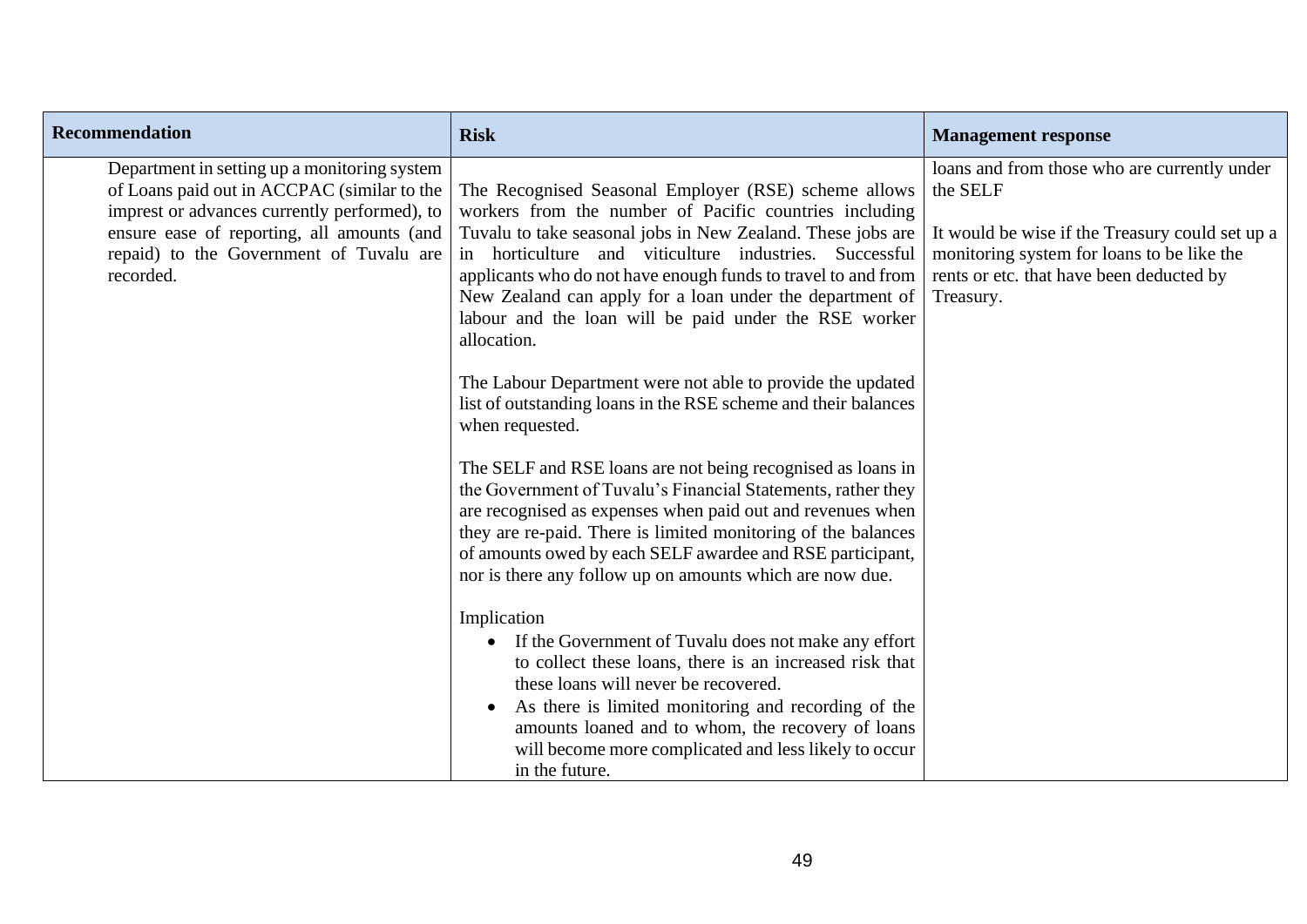| <b>Recommendation</b>                                                                                                                                                                                                                                                                                                                                                                                                                        | <b>Risk</b>                                                                                                                                                                                                                                                                                                                                                                                                                                                         | <b>Management response</b>                                                                                                                                                                                                                                                                                                                                                                                                     |
|----------------------------------------------------------------------------------------------------------------------------------------------------------------------------------------------------------------------------------------------------------------------------------------------------------------------------------------------------------------------------------------------------------------------------------------------|---------------------------------------------------------------------------------------------------------------------------------------------------------------------------------------------------------------------------------------------------------------------------------------------------------------------------------------------------------------------------------------------------------------------------------------------------------------------|--------------------------------------------------------------------------------------------------------------------------------------------------------------------------------------------------------------------------------------------------------------------------------------------------------------------------------------------------------------------------------------------------------------------------------|
|                                                                                                                                                                                                                                                                                                                                                                                                                                              | Expenses in the year that the loans are paid out are<br>$\bullet$<br>overstated and the Loan balance (Asset) is<br>understated.<br>Revenues in the year which loans are repaid are<br>overstated.                                                                                                                                                                                                                                                                   |                                                                                                                                                                                                                                                                                                                                                                                                                                |
| 10.2014 No recording of annual leave and sick<br>leave balances by Government of Tuvalu<br>A system is developed where staff enter their<br>$\bullet$<br>annual leave requests in before they go on<br>leave and this is approved by their superior<br>and personnel and training before they go on<br>leave. This could be incorporated into the<br>current database system which has been<br>developed to approve staff's overseas travel. | No annual leave and sick leave balances are being recorded<br>by the Government of Tuvalu, instead annual and sick leave<br>is reconciled to the staff member's file with the records of<br>their annual leave on it. This process is time consuming and<br>prone to errors, if a miscalculation or misfiling of an annual<br>leave form or sick leave certificate occurs.<br>We acknowledge that a new payroll module within ACCPAC<br>has been installed in 2016. | Individual leaves are filed in their own PFs.<br>All annual leave and sick leaves are recorded<br>in their personal files and database recording<br>of all types of leaves.<br>In fact, any officer who wish to take his/her<br>leave must prepare a form and submitted to<br>his/her supervisor to sign before submitted to<br>HRM for records. Likewise, the sick leave<br>must be filed in their individual personal files. |
| Further effort is placed in obtaining staff's<br>$\bullet$<br>annual leave forms, approving and updating<br>the annual leave balance, before the staff<br>member goes on annual leave.<br>Annual leave and sick leave balances are<br>calculated for each staff member and are<br>updated with each leave form submitted.                                                                                                                    | Implication<br>Given that the annual and sick leave files are not being<br>updated in a timely manner, there is an increased risk of<br>excessive annual or sick leave being taken, annual or sick<br>leave taken and not recorded, annual leave pay-outs at end of<br>the staff's service may be over paid and unidentified or<br>unrecorded annual leave is taken.                                                                                                | The office of the HRM will focus mainly on<br>updating records on the annual leave and sick<br>leave for all personals within the public<br>service.                                                                                                                                                                                                                                                                           |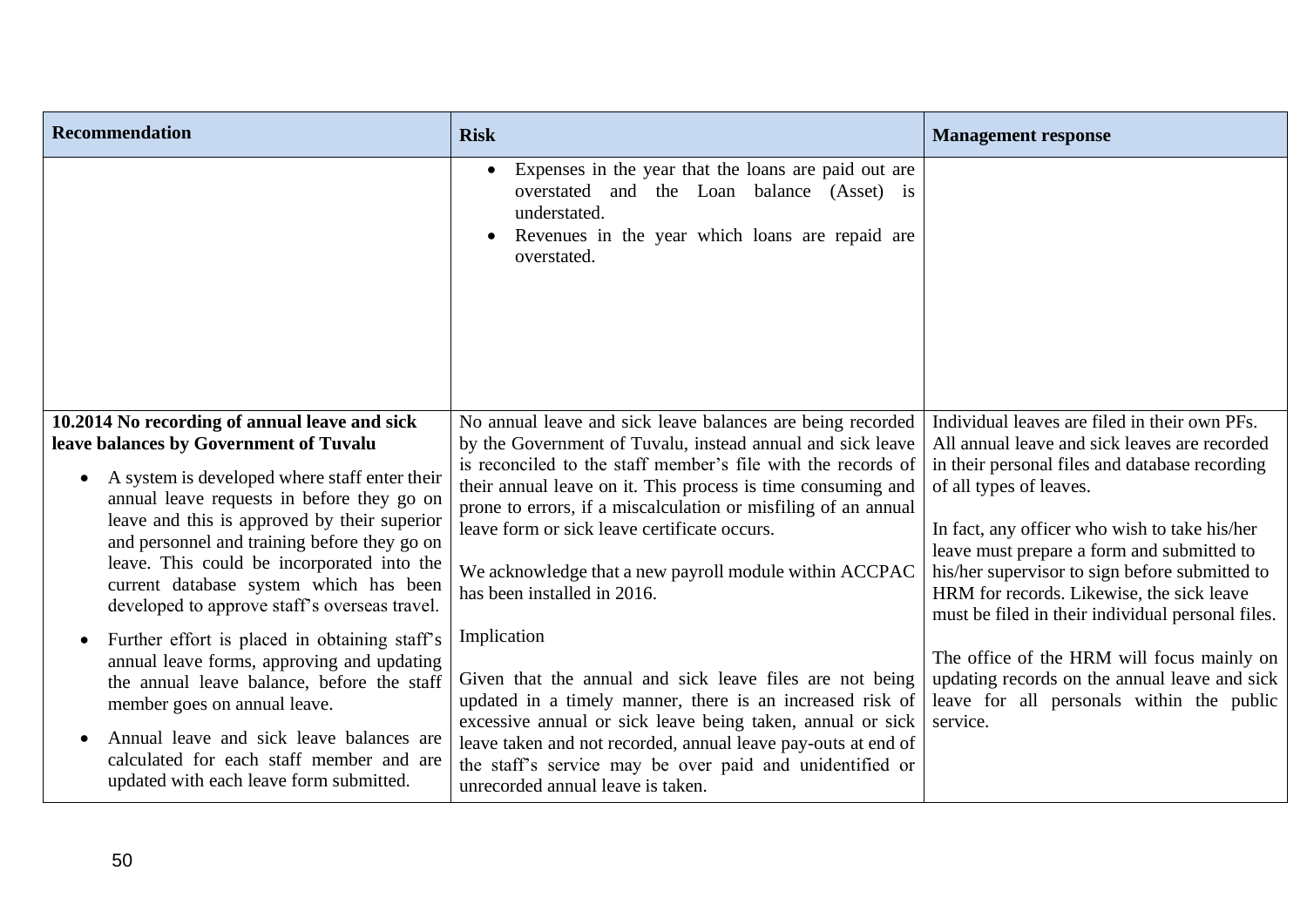| <b>Recommendation</b>                                                                                                     | <b>Risk</b>                                                                                                | <b>Management response</b>            |
|---------------------------------------------------------------------------------------------------------------------------|------------------------------------------------------------------------------------------------------------|---------------------------------------|
| Instructions for Personnel are developed to<br>$\bullet$<br>consistently and effectively manage annual<br>leave balances. |                                                                                                            |                                       |
| 13.2014 Information and Communications                                                                                    | Information,<br>During<br>discussions<br>with<br>the<br>our                                                | No response received from Management. |
| <b>Technology Weaknesses</b>                                                                                              | Communications and Technology (ICT) Department in the                                                      |                                       |
| 1. An ICT strategic committee is formed and                                                                               | Ministry of Communications and Transport, the following                                                    |                                       |
| meets on a regular basis.                                                                                                 | issues were noted:                                                                                         |                                       |
| 2. The National ICT policy is approved and                                                                                |                                                                                                            |                                       |
| implemented.                                                                                                              | 1. There is no ICT strategic committee giving overall                                                      |                                       |
| 3. An ICT security policy is drafted and                                                                                  | strategic guidance and direction to the ICT                                                                |                                       |
| approved.                                                                                                                 | Department.                                                                                                |                                       |
| 4. Detailed process and procedures<br>are<br>documented for the requirements of the                                       | 2. A National ICT policy has been drafted, and presented<br>to the DCC for approval, however, is yet to be |                                       |
| above policies.                                                                                                           | approved by Cabinet or implemented.                                                                        |                                       |
| 5. The Antivirus software defined in the                                                                                  | 3. No ICT security policy is in place, ensuring that ICT                                                   |                                       |
| Standardisation policy is rolled out to all                                                                               | security is appropriate. The standardisation policy                                                        |                                       |
| computers.                                                                                                                | does provide some detail, however, this need to be                                                         |                                       |
| 6. New upgrades are formally and rigorously                                                                               | expanded to cover security.                                                                                |                                       |
| tested in an isolated environment.                                                                                        | 4. Lack of documented processes surrounding the                                                            |                                       |
| 7. Physical access policies are defined and                                                                               | implementation of the above policies. This also                                                            |                                       |
| adhered to.                                                                                                               | includes a lack of desktop instructions for the                                                            |                                       |
| 8. Appropriate environmental controls are put                                                                             | performance of routine or repetitive tasks.                                                                |                                       |
| in place in the server room and wherever else                                                                             | 5. Lack of consistent antivirus software usage and                                                         |                                       |
| key IT infrastructure is located.                                                                                         | antivirus management. This is included in the                                                              |                                       |
| 9. A backup process is formalised and followed.                                                                           | Standardisation policy, however, further effort is                                                         |                                       |
| 10. A DRP and subsequent procedures are put                                                                               | required to implement.                                                                                     |                                       |
| into place and are tested on a regular basis.<br>11. User access controls are defined and                                 | 6. Lack of testing of new upgrades to computer software<br>and servers.                                    |                                       |
| reviewed to ensure that they are appropriate.                                                                             |                                                                                                            |                                       |
|                                                                                                                           |                                                                                                            |                                       |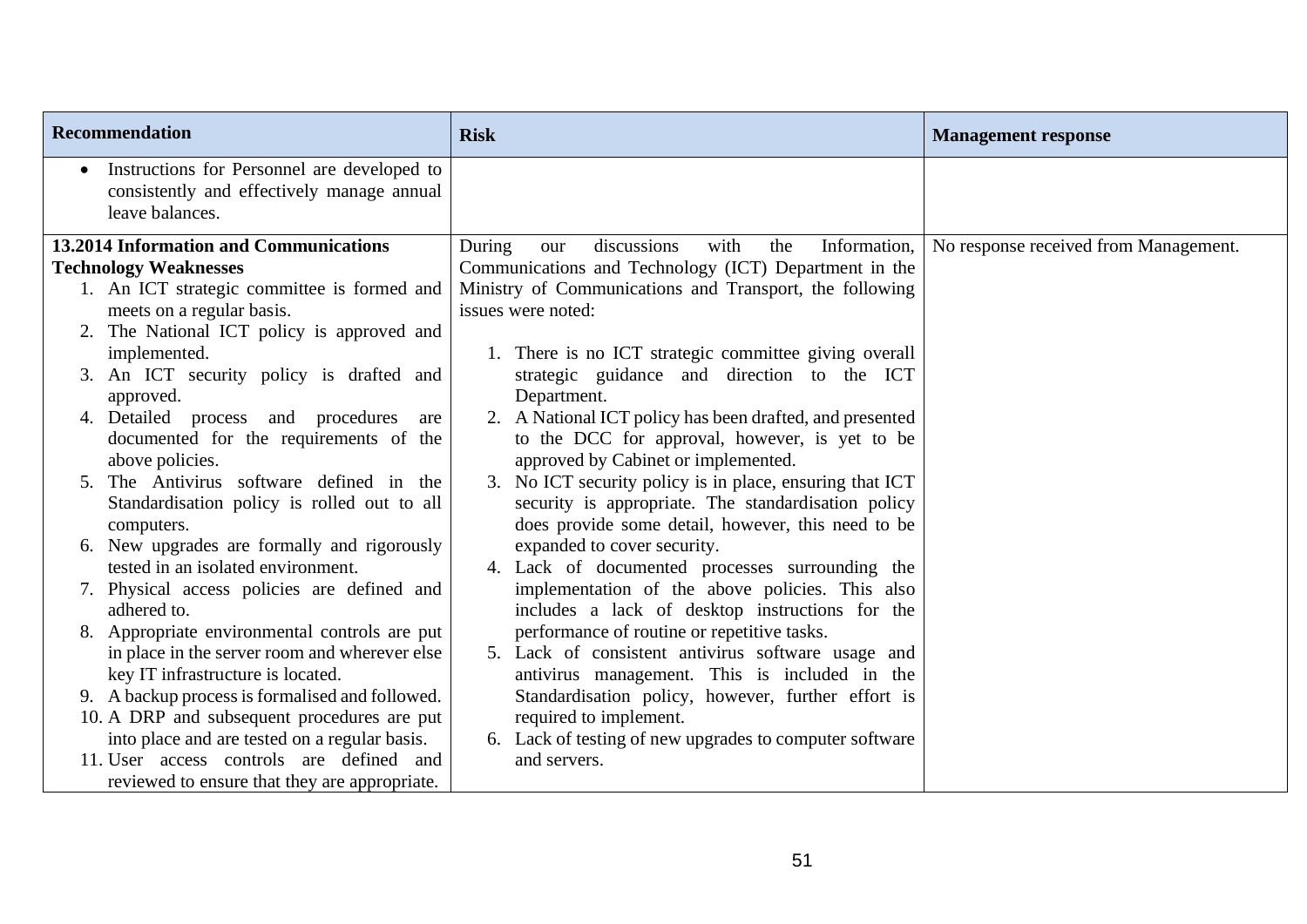| Recommendation                                                                                                    | <b>Risk</b>                                                                                                                                                                                                                                                                                                                                                                                                                                                                                                                                                                                                                                                                                                                                                                                                              | <b>Management response</b> |
|-------------------------------------------------------------------------------------------------------------------|--------------------------------------------------------------------------------------------------------------------------------------------------------------------------------------------------------------------------------------------------------------------------------------------------------------------------------------------------------------------------------------------------------------------------------------------------------------------------------------------------------------------------------------------------------------------------------------------------------------------------------------------------------------------------------------------------------------------------------------------------------------------------------------------------------------------------|----------------------------|
| 12. A consistent framework of IT platforms is<br>approved and rolled out to all Government of<br>Tuvalu IT users. | 7. No physical access policies in place restricting access<br>to key IT areas. This includes the server room.<br>8. Lack of appropriate environmental controls in the<br>server room, ensuring correct humidity, temperature<br>and consistent power supply.<br>9. Lack of documented backup processes and lack of<br>offsite backups performed.<br>10. No disaster recovery plan and procedures are in place.<br>11. Lack of user access control policies and processes,<br>apart from the Standardisation Policy.<br>12. Lack of consistent framework of IT platforms. We<br>acknowledge that the Standardisation Policy is<br>attempting to implement this.                                                                                                                                                           |                            |
|                                                                                                                   | Implication<br>1. Without an ICT strategic committee, there is limited<br>guidance given to the ICT department on what their<br>overall goals are and what they should be striving<br>towards. This is particularly important when requested<br>to take on new roles or when requested to perform<br>something which is not considered a priority.<br>2. This could result in IT goals not contributing to the<br>Government of Tuvalu's overall strategic objectives<br>and increase related costs and risks. While not<br>approved and distributed, it is unable to be<br>implemented.<br>3. There is no clear direction to maintain information<br>security across the organisation and to properly<br>safeguard the Government of Tuvalu's assets. Without<br>an IT security policy attempts to maintain information |                            |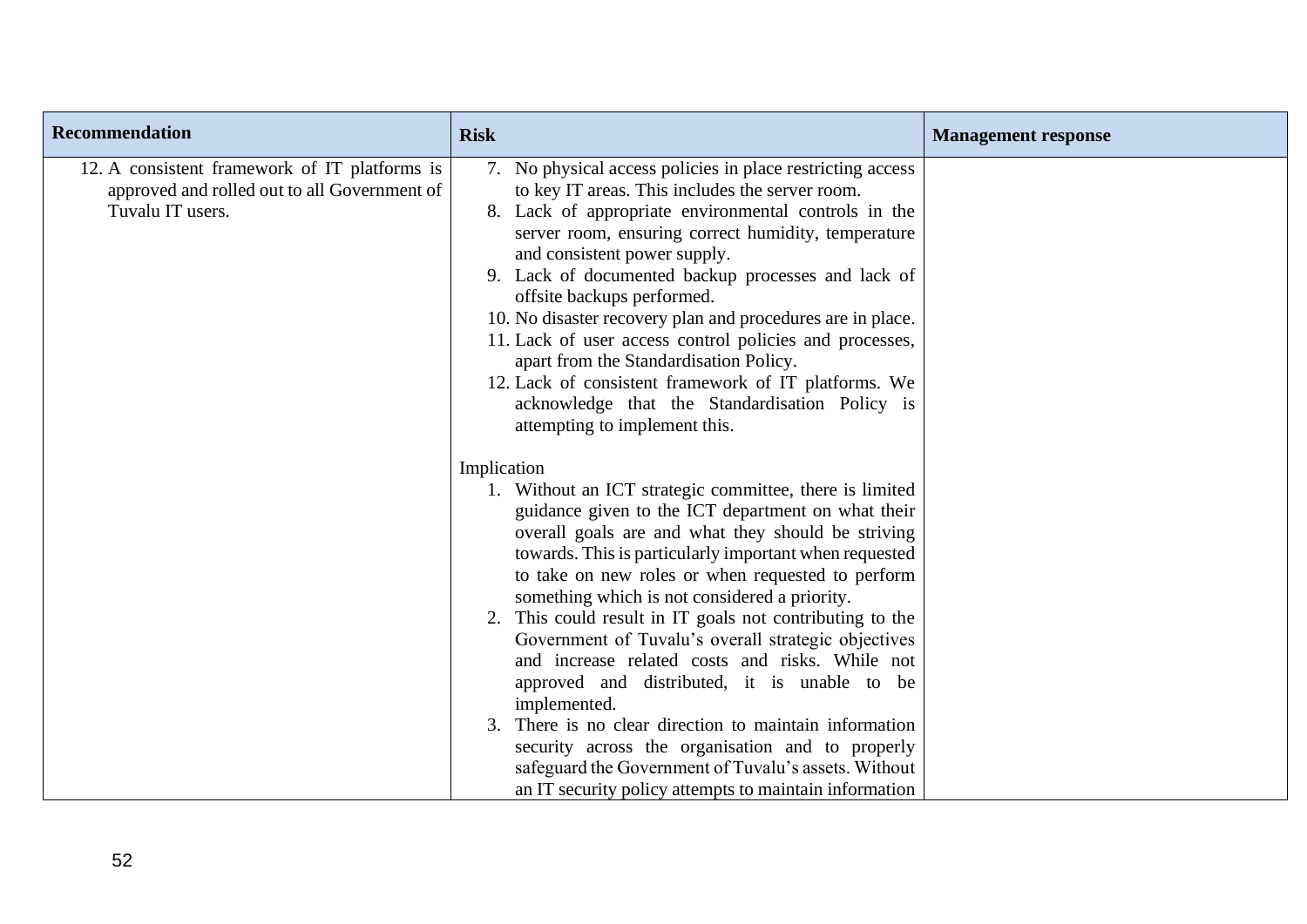| <b>Recommendation</b> | <b>Risk</b> |                                                                                                                                                                                                                                                         | <b>Management response</b> |
|-----------------------|-------------|---------------------------------------------------------------------------------------------------------------------------------------------------------------------------------------------------------------------------------------------------------|----------------------------|
|                       |             | security will be performed inconstantly and without<br>direction.<br>4. With a lack of processes, the risk of these tasks being<br>performed inconsistently is greatly increased. If there<br>is a turnover of staff, without processes in place, it is |                            |
|                       |             | unlikely that these processes will be followed<br>consistently.<br>5. Without consistent antivirus software regularly                                                                                                                                   |                            |
|                       |             | updated, the risk of services being interrupted, and<br>data corruption is increased. This could potentially<br>cost the Government of Tuvalu in terms of lost data,                                                                                    |                            |
|                       |             | reputation, and theft of data and in computers which<br>are rendered useless.<br>6. Without testing new upgrades in a systematic and<br>thorough way, there is an increased risk of changes                                                             |                            |
|                       |             | made which do not address user requirements,<br>downtime to computer users if the change is<br>unsuccessful or causes issues and unknown effects on<br>the ICT service being delivered.                                                                 |                            |
|                       |             | 7. Without control physical access to IT hardware, there<br>is an increased risk of unauthorised access which<br>could lead to theft, damage to hardware and misuse of                                                                                  |                            |
|                       |             | Government of Tuvalu assets.<br>8. Without proper environmental controls, there is an<br>increased risk of loss of data due to failure of the<br>current environmental controls, loss of performance of                                                 |                            |
|                       |             | assets, premature failure of assets and aging of<br>expensive IT equipment.<br>9. Without a formal documented backup process of key                                                                                                                     |                            |
|                       |             | information, in the event of a failure of an information                                                                                                                                                                                                |                            |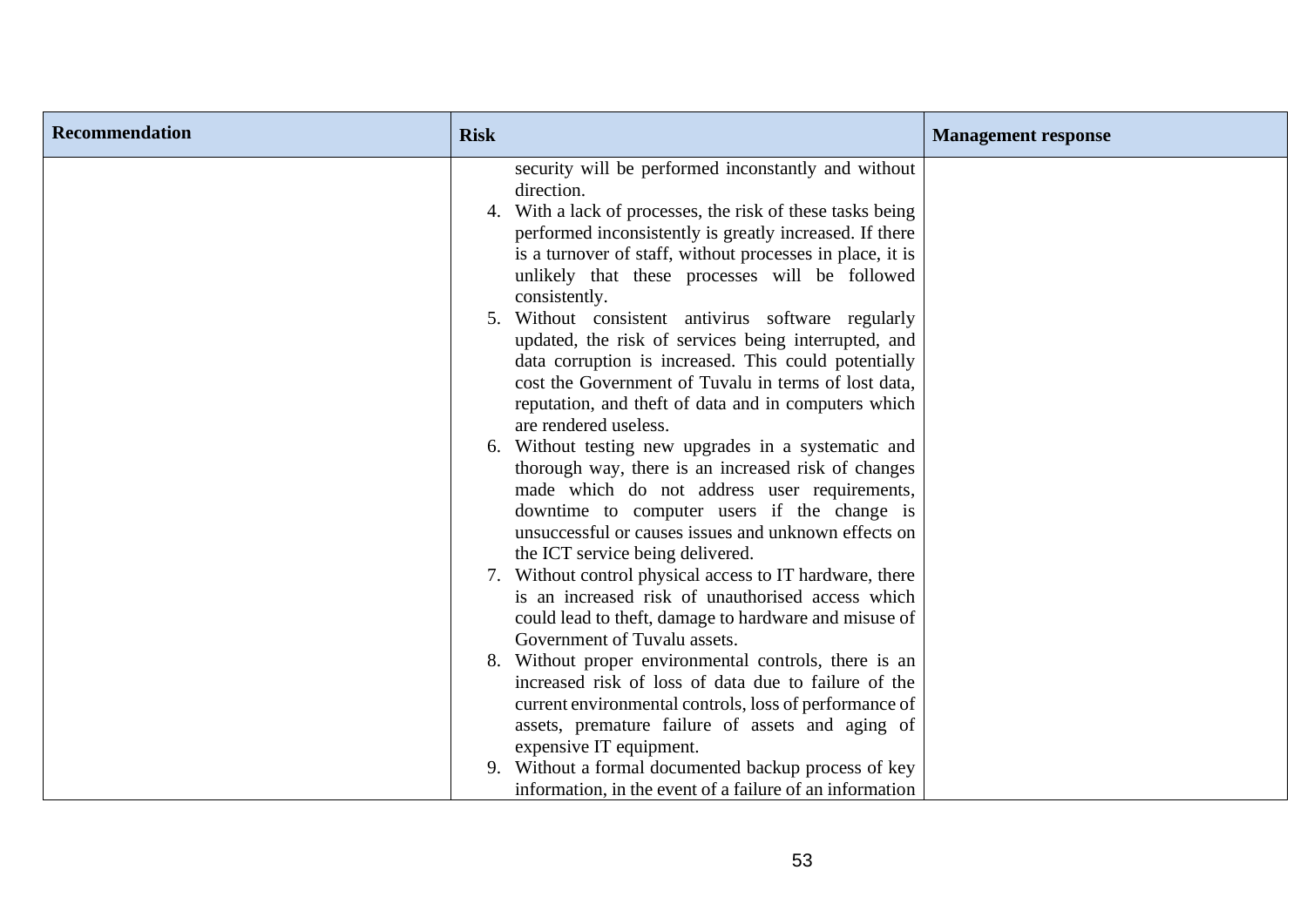| <b>Recommendation</b>                                                                                                                                                                                                           | <b>Risk</b>                                                                                                                                                                                                                                                                                                                                                                                                                                                                                                                                                                                                                                                                                                                                                                                                                                                                                                                                                                                                                                                                                                                                                                                                                                            | <b>Management response</b>            |
|---------------------------------------------------------------------------------------------------------------------------------------------------------------------------------------------------------------------------------|--------------------------------------------------------------------------------------------------------------------------------------------------------------------------------------------------------------------------------------------------------------------------------------------------------------------------------------------------------------------------------------------------------------------------------------------------------------------------------------------------------------------------------------------------------------------------------------------------------------------------------------------------------------------------------------------------------------------------------------------------------------------------------------------------------------------------------------------------------------------------------------------------------------------------------------------------------------------------------------------------------------------------------------------------------------------------------------------------------------------------------------------------------------------------------------------------------------------------------------------------------|---------------------------------------|
|                                                                                                                                                                                                                                 | system, there will be significant cost and risk to the<br>loss of key information of the Government of Tuvalu.<br>10. Without a Disaster Recovery Plan, in the event of a<br>disaster, the response will not be co-ordinated with<br>limited guidance on what to prioritise. There will be<br>an increased risk of downtime, loss of data and assets,<br>disruption of key services, and the priority systems<br>will not be restored.<br>11. Without a user control and access policy, there is an<br>increased risk that excessive access is given to some<br>users. This increases the risk of loss of data, accidental<br>deletion of data, inappropriate user rights being<br>granted to certain staff members and incorrect<br>modifications made to systems by staff members who<br>are not qualified to do so.<br>12. Without a consistent IT platform (for example all staff<br>using a single version of Windows and single version<br>of Office), there are inefficiencies in managing these<br>systems by the ICT department. This includes not<br>being able to roll out updates to one platform, having<br>to ensure that different user platforms work with the<br>infrastructure in place, and an increased risk of virus<br>infection |                                       |
| 14.2014 Publication and approval of the Finance<br><b>Circulars</b><br>The Finance Circulars are finalised, approved<br>$\bullet$<br>and are distributed for use. This will enable<br>consistency of the application of finance | The financial instructions have been revised and re-issued<br>with the effective date of 1 January 2015. Much of the<br>guidance in the previous Financial Instructions has been<br>removed from the Financial Instructions and has been placed<br>into Finance Circulars which remain in draft form.                                                                                                                                                                                                                                                                                                                                                                                                                                                                                                                                                                                                                                                                                                                                                                                                                                                                                                                                                  | No response received from Management. |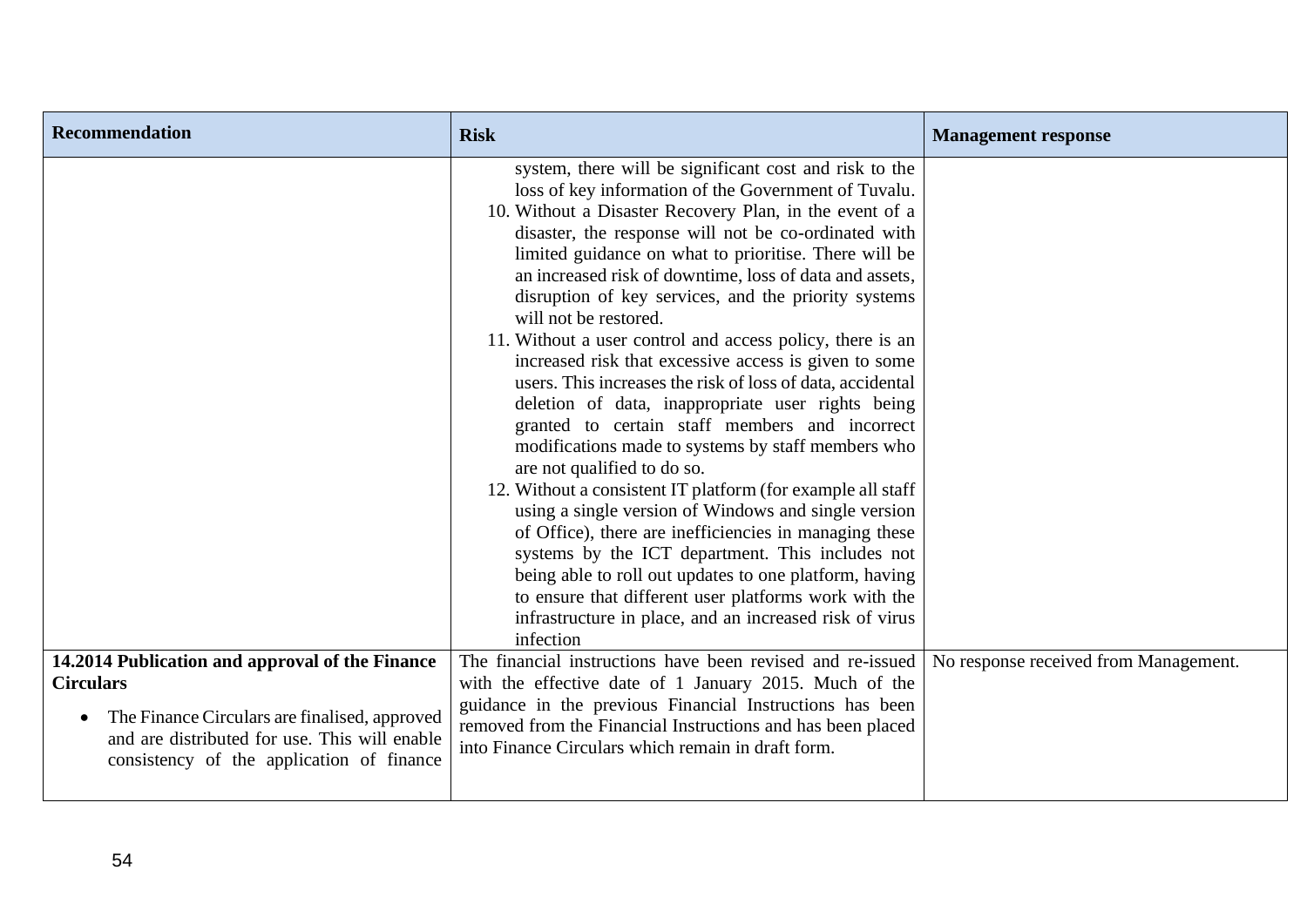| <b>Recommendation</b>                                                                                                                                                                                                                                                                                                                                                                                                                                                                                                                                                   | <b>Risk</b>                                                                                                                                                                                                                                                                                                                                                                                                                                                                                                                                                                    | <b>Management response</b>            |
|-------------------------------------------------------------------------------------------------------------------------------------------------------------------------------------------------------------------------------------------------------------------------------------------------------------------------------------------------------------------------------------------------------------------------------------------------------------------------------------------------------------------------------------------------------------------------|--------------------------------------------------------------------------------------------------------------------------------------------------------------------------------------------------------------------------------------------------------------------------------------------------------------------------------------------------------------------------------------------------------------------------------------------------------------------------------------------------------------------------------------------------------------------------------|---------------------------------------|
| functions and will give guidance in the<br>application of the financial instructions.                                                                                                                                                                                                                                                                                                                                                                                                                                                                                   | These draft Finance Circulars are yet to be reviewed,<br>approved and published in 2016.                                                                                                                                                                                                                                                                                                                                                                                                                                                                                       |                                       |
| Education of key stakeholders is performed<br>$\bullet$<br>on the requirements of the revised Finance<br>Circulars.                                                                                                                                                                                                                                                                                                                                                                                                                                                     | <b>Implication</b><br>Without these Finance Circulars being approved, circulated<br>and implemented there are significant processes which<br>required to be performed with limited guidance.                                                                                                                                                                                                                                                                                                                                                                                   |                                       |
| 15.2014 Promotion and education of<br>stakeholders of the revised financial instructions<br>Appropriate education and promotion of the<br>$\bullet$<br>requirements of the updated financial<br>instructions is performed by Finance. This<br>could be in the form of workshops,<br>presentations, meeting with individual staff<br>in key positions and through email<br>communications.<br>Feedback on the implementation of the<br>$\bullet$<br>revised Financial Instructions is obtained and<br>considered for the next revision of the<br>Financial Instructions. | The financial instructions have been revised and re-issued<br>with the effective date of 1 January 2015. To date there has<br>been limited promotion and education of the requirements of<br>the revised Financial Instructions.<br>No further progress has been assessed by during 2017.<br>Implication<br>Without performing education on the requirements of<br>the new financial instructions, there will be limited<br>change in the practices of the Government of Tuvalu<br>staff.<br>The requirements of the revised financial instructions<br>will not be adhered to. | No response received from Management. |
| 18.2014 Bank accounts not controlled by the<br><b>Chief Accountant</b><br>All departments and projects (including the<br>$\bullet$<br>above) hand over to the Chief Accountant all<br>the accounts that are separately administered<br>by them.                                                                                                                                                                                                                                                                                                                         | Several departments within the Government of Tuvalu<br>manage and maintain accounts outside the control of the<br>Treasury Department. These accounts were set up to assist<br>activities within the departments or projects which are not<br>funded under the Annual budget, however, are part of the                                                                                                                                                                                                                                                                         | No response received from Management. |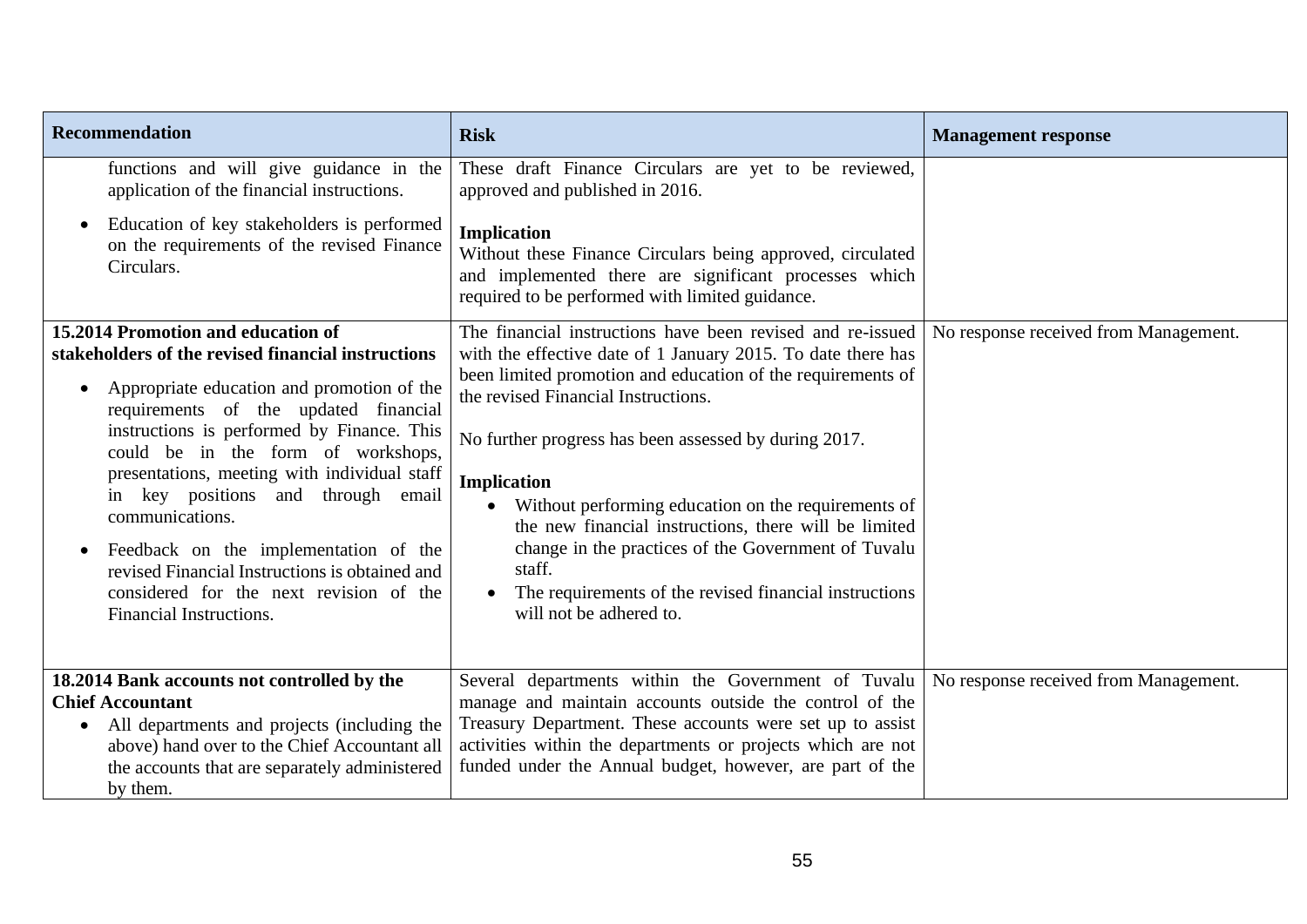| <b>Recommendation</b>                                                                                                                                                                                                                                                                                                                                                                            | <b>Risk</b>                                                                                                                                                                                                                                                                                                                                                                                                                                                                                                                                                                                                                                                                                                                                                                                                                                                                         | <b>Management response</b>            |
|--------------------------------------------------------------------------------------------------------------------------------------------------------------------------------------------------------------------------------------------------------------------------------------------------------------------------------------------------------------------------------------------------|-------------------------------------------------------------------------------------------------------------------------------------------------------------------------------------------------------------------------------------------------------------------------------------------------------------------------------------------------------------------------------------------------------------------------------------------------------------------------------------------------------------------------------------------------------------------------------------------------------------------------------------------------------------------------------------------------------------------------------------------------------------------------------------------------------------------------------------------------------------------------------------|---------------------------------------|
| then<br>closed<br>These accounts<br>are<br>and<br>$\bullet$<br>consolidated in the Consolidated Revenue<br>Fund and are appropriated in the normal<br>budget process.                                                                                                                                                                                                                            | Consolidated Revenue Fund. In 2016 these accounts<br>included:<br>Tuvalu Eye Spectacles account and;<br>$\bullet$<br>The holding of these accounts management of these accounts<br>breaches the new Financial Instructions Section 235 which<br>states that, "The Chief Accountant, on behalf of the Ministry,<br>must manage and maintain all bank accounts held by<br>Government, and there shall be, for no reason, accounts held<br>outside of the control of the Treasury Department".<br><b>Implication</b><br>Without the involvement of the Chief Accountant in<br>administering these accounts, the risk of funds being<br>misused will be increased.<br>Given these bank accounts are part of the<br>Consolidated Revenue Fund, it is prohibited to expend<br>money from these accounts without a valid<br>appropriation (i.e. budget allocation in the current<br>year). |                                       |
| 19.2014 Reconciliation of Aged Purchase Order<br>listing to the General Ledger                                                                                                                                                                                                                                                                                                                   | The Government of Tuvalu is currently implementing the use<br>of purchase orders prior to preparation of a payment vouchers.                                                                                                                                                                                                                                                                                                                                                                                                                                                                                                                                                                                                                                                                                                                                                        | No response received from Management. |
| Reconciliation between the Aged Purchase<br>$\bullet$<br>Order listing and the General Ledger is<br>performed on a regular basis.<br>The reason for the variance is determined and<br>amended in the General Ledger.<br>Once the practice which causes the variance<br>$\bullet$<br>between the General Ledger and the Purchase<br>Order Module is identified, this practice is<br>discontinued. | This new system was introduced in early 2014 and is proving<br>to be an effective tool in preventing over spending within the<br>Government of Tuvalu.<br>A purchase order ensures that there are adequate funds in the<br>Government of Tuvalu's budget to expend funds before they<br>are committed. Additionally, a purchase order ensures that it<br>is clear to the supplier what the Government of Tuvalu wishes<br>to order.                                                                                                                                                                                                                                                                                                                                                                                                                                                 |                                       |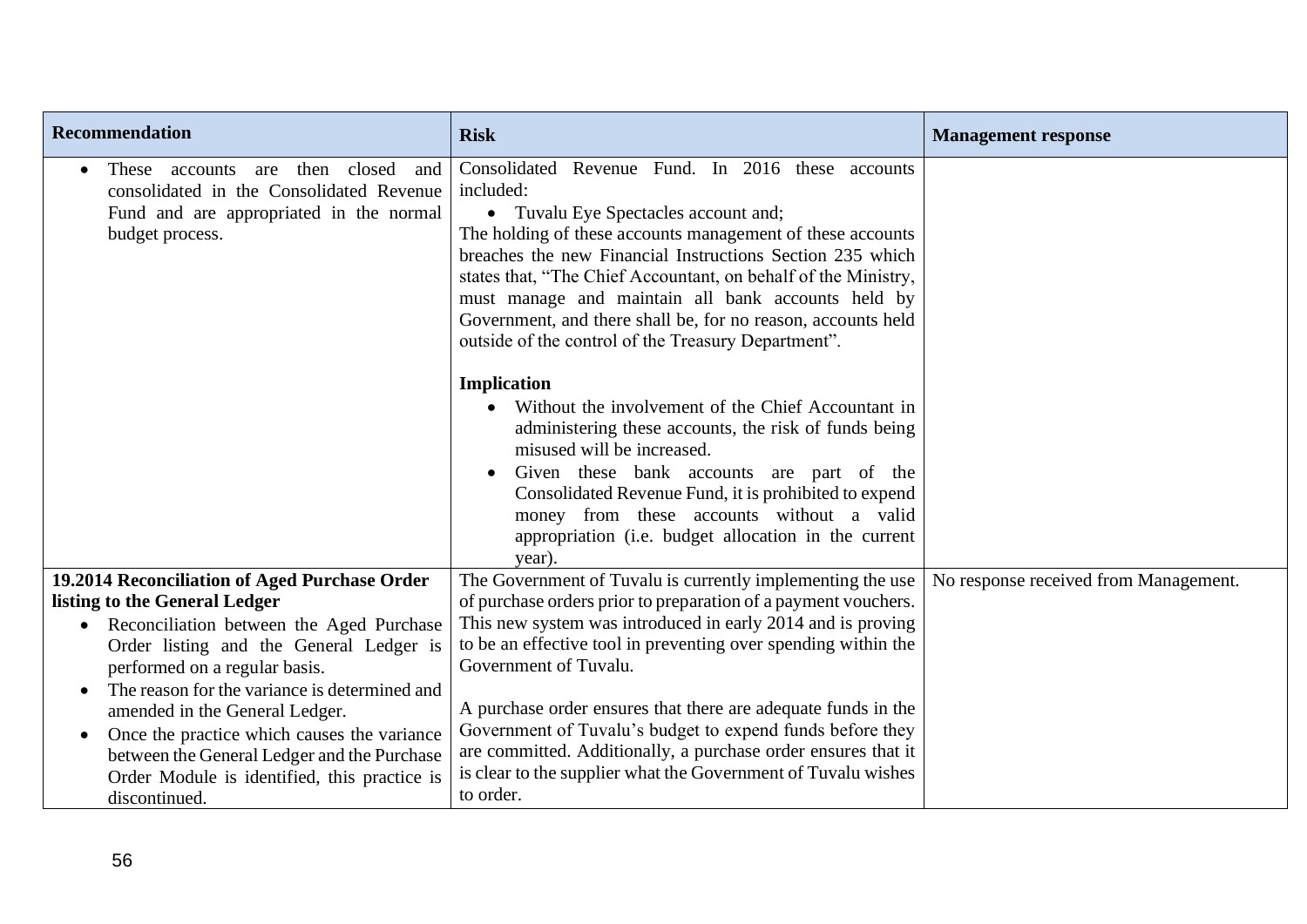| <b>Recommendation</b>                                                                                                                                                                                                                                                                                                                                                                                                                                                                                                                                             | <b>Risk</b>                                                                                                                                                                                                                                                                                                                                                                                                                                                                                                                                                                                                                                                                                                                                              | <b>Management response</b>                                                                                                                                                                                                                                                                                                                                                                                                                                            |
|-------------------------------------------------------------------------------------------------------------------------------------------------------------------------------------------------------------------------------------------------------------------------------------------------------------------------------------------------------------------------------------------------------------------------------------------------------------------------------------------------------------------------------------------------------------------|----------------------------------------------------------------------------------------------------------------------------------------------------------------------------------------------------------------------------------------------------------------------------------------------------------------------------------------------------------------------------------------------------------------------------------------------------------------------------------------------------------------------------------------------------------------------------------------------------------------------------------------------------------------------------------------------------------------------------------------------------------|-----------------------------------------------------------------------------------------------------------------------------------------------------------------------------------------------------------------------------------------------------------------------------------------------------------------------------------------------------------------------------------------------------------------------------------------------------------------------|
|                                                                                                                                                                                                                                                                                                                                                                                                                                                                                                                                                                   | Audit noted when performing testing of payables that the<br>General Ledger balance of the purchase order clearing<br>account which is recognised as a payable, was not able to be<br>reconciled to the aged purchase order listing.<br><b>Implication</b><br>Audit was unable to receive a listing of outstanding<br>purchase orders which reconciled to the General<br>Ledger account at 31 December 2016 and 2017.<br>Due to the account not reconciling, audit was unable<br>to gain assurance surrounding the accounts payable<br>figure for 2016 and 2017.<br>There is an increased risk that purchase order amount<br>$\bullet$<br>is misstated in the financial statement.                                                                        |                                                                                                                                                                                                                                                                                                                                                                                                                                                                       |
| 20.2014 Monitoring of upper air space revenue<br>A copy of the agreement is obtained,<br>reviewed for the revenue share calculation<br>and filed properly for ease of access in the<br>future.<br>The revenue share in the agreement should be<br>$\bullet$<br>agreed with the payments received by the<br>Government of Tuvalu to ensure that all<br>revenues that the Government of Tuvalu is<br>entitled to are being collected.<br>The agreement with NFIR should be<br>reviewed to ensure that there is adequate<br>transparency of reporting of information | Government of Tuvalu has entered into an agreement for the<br>management and collection of revenue from aeroplanes<br>utilising Tuvalu's air space, with the Nadi Flight Information<br>Region (NFIR). There has been limited monitoring by the<br>Government of Tuvalu of the shares of the revenue which is<br>received from the NFIR agreement, nor is the Government of<br>Tuvalu fully aware of the conditions contained in the<br>agreement with NFIR. The agreement was unable to be<br>located when requested by audit.<br>We acknowledge that the Aviation Department is aware of<br>this issue.<br><b>Implication</b><br>Given the split of revenue shares was unable to be<br>$\bullet$<br>reconciled with the agreement as the agreement was | Since the collection of the Tuvalu<br>upper airspace revenue by Fiji (AFL) in<br>the past and until now, Department of<br>Civil Aviation at this stage had no idea<br>of what the terms and condition on the<br>collection of this revenue are. We only<br>aware that there was an ICAO report<br>made in 2002 perhaps, so the report<br>seems to be in favour of Fiji. Therefore,<br>ICAO did not come to Tuvalu during<br>that time, they were only stayed in Fiji. |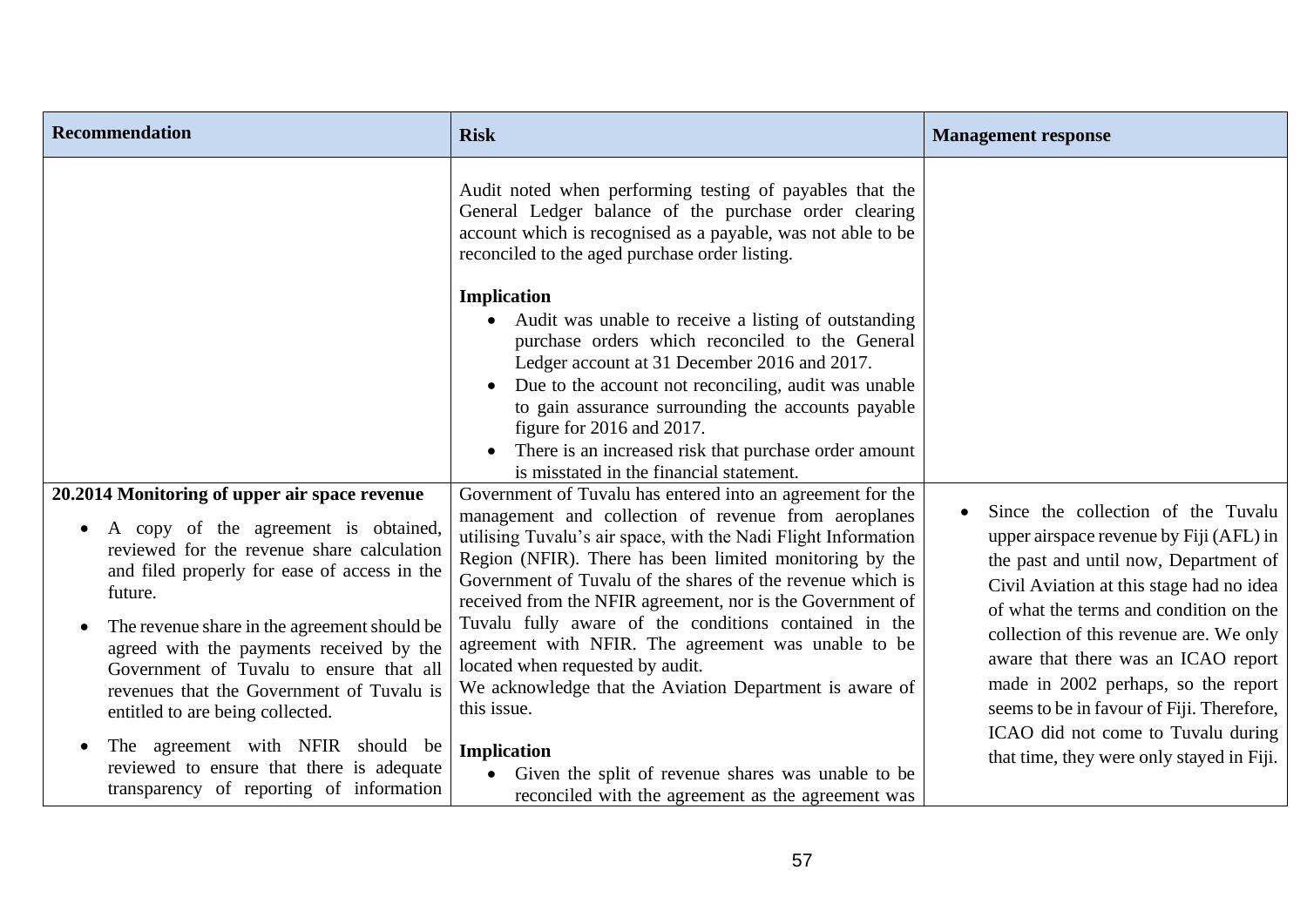| <b>Recommendation</b>                                                                                    | <b>Risk</b>                                                                                                                                                                                                                                                  | <b>Management response</b>                                                                                                                                                                                                                                                                                                                                                                                                                                                                                                                                                                                                                                                                                                                                                                                                                                                                                                                                                                                        |
|----------------------------------------------------------------------------------------------------------|--------------------------------------------------------------------------------------------------------------------------------------------------------------------------------------------------------------------------------------------------------------|-------------------------------------------------------------------------------------------------------------------------------------------------------------------------------------------------------------------------------------------------------------------------------------------------------------------------------------------------------------------------------------------------------------------------------------------------------------------------------------------------------------------------------------------------------------------------------------------------------------------------------------------------------------------------------------------------------------------------------------------------------------------------------------------------------------------------------------------------------------------------------------------------------------------------------------------------------------------------------------------------------------------|
| relating to the distribution of revenue shares<br>and other entitlements of the Government of<br>Tuvalu. | unable to be located, there is an increased risk that<br>Government of Tuvalu receives less revenue from the<br>NFIR agreement than it is entitled to.<br>The Aviation Department is unaware if it is receiving<br>all the benefits from the NFIR agreement. | • In 2013, this is one of our issue been<br>brought up in the PASO meeting in<br>Vanuatu for all countries under the<br>Nadi FIR to make a new way forward,<br>and this is due to the unfair distribution<br>of shares by AFL to our airspace based<br>from the formula that was made by<br>ICAO in their 2002 report. During that<br>meeting, ICAO were invited in to this<br>meeting and PASO resolution on this<br>issue was for ICAO to re-look in to this<br>by correcting the formula in their 2002<br>report and try and solve the issue<br>amicably with countries under the Nadi<br>FIR.<br>NZ has indicated its interest/support in<br>monitoring the Tuvalu, Kiribati and<br>Vanuatu airspace. However, these<br>three countries agreed that we discuss<br>the matter with Fiji before we move on.<br>Despite of this ongoing issue, there<br>seems to be an increase in the amount<br>of shares for the last two years as a<br>result of the impact of PASO<br>resolution, but the problem we need to |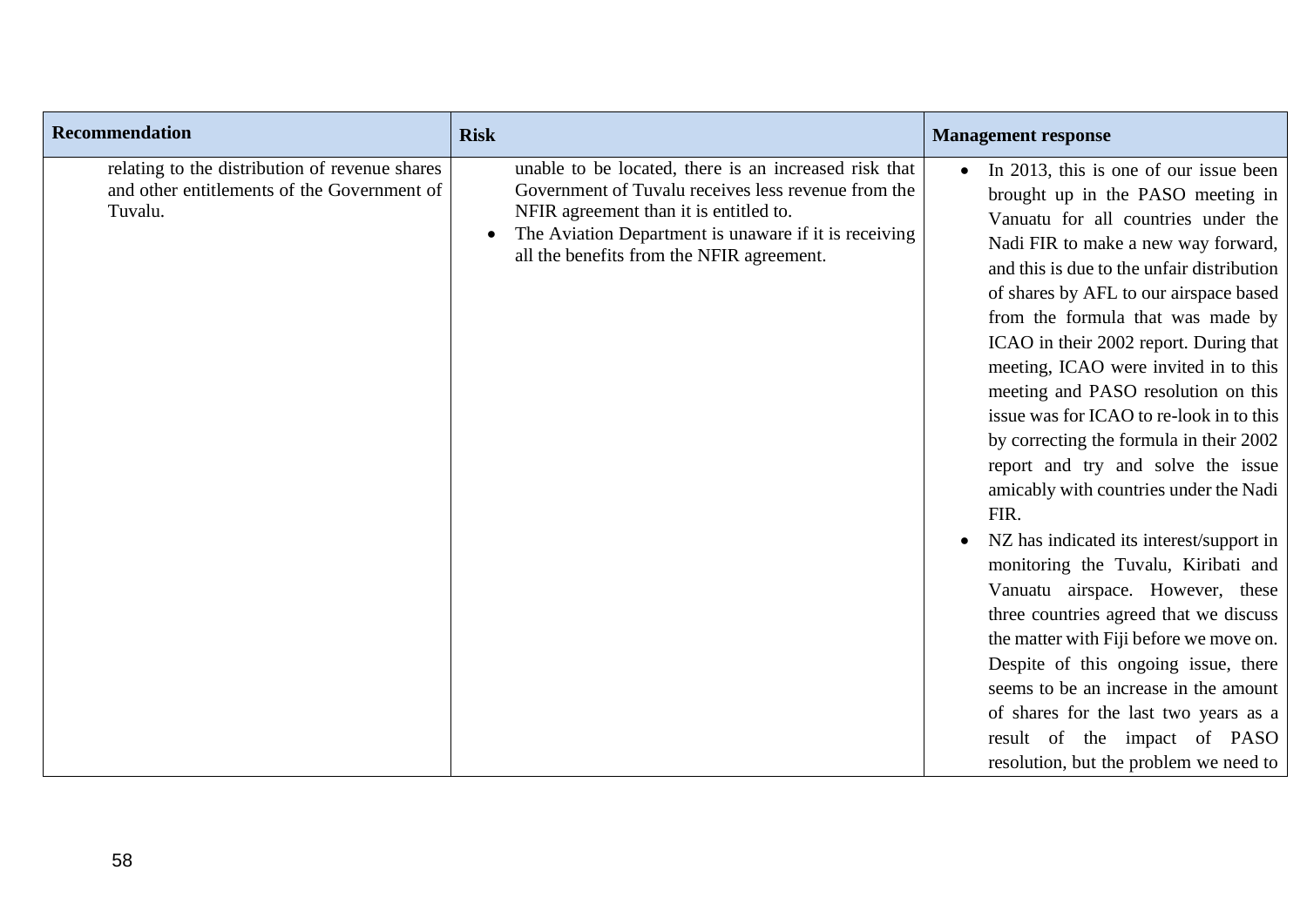| <b>Recommendation</b>                                                                                                                                                                                                                                                                                                                                                                    | <b>Risk</b>                                                                                                                                                                                                                                                                                                                                                                                                                                                                                                                                                                                           | <b>Management response</b>                                                                                                                                                                                         |
|------------------------------------------------------------------------------------------------------------------------------------------------------------------------------------------------------------------------------------------------------------------------------------------------------------------------------------------------------------------------------------------|-------------------------------------------------------------------------------------------------------------------------------------------------------------------------------------------------------------------------------------------------------------------------------------------------------------------------------------------------------------------------------------------------------------------------------------------------------------------------------------------------------------------------------------------------------------------------------------------------------|--------------------------------------------------------------------------------------------------------------------------------------------------------------------------------------------------------------------|
|                                                                                                                                                                                                                                                                                                                                                                                          |                                                                                                                                                                                                                                                                                                                                                                                                                                                                                                                                                                                                       | know how that money was been<br>calculated.<br>Further discussion on this upper<br>airspace meeting was done early this<br>year which our CEO attended this<br>meeting. Need to discuss with him for<br>an update. |
|                                                                                                                                                                                                                                                                                                                                                                                          |                                                                                                                                                                                                                                                                                                                                                                                                                                                                                                                                                                                                       | CCMU at this stage is in the process of<br>working on this, and highly recommended that<br>an agreement between Tuvalu and AFL need<br>to be formulated asap.                                                      |
| 21.2014 Lack of Procurement Planning<br>Annual Procurement plan should be prepared<br>$\bullet$<br>in advance of each fiscal year and aligned<br>with the annual budget application to the<br>ministry responsible for finance.<br>The Central Procurement Unit should follow<br>$\bullet$<br>up with Ministries and Departments who are<br>yet to submit their Annual Procurement Plan. | An annual procurement plan is required to be compiled for<br>every ministry as per the Public Procurement Regulations<br>Section 14. The purpose of the annual procurement plan<br>maximises efficiency and economy. The annual procurement<br>plans enable timely actions on individual procurement<br>transactions and to allow the Central Procurement Unit to<br>consolidate the procurement of common user items into<br>bigger packages to ensure economies of scale are gained.<br>Not all procurement plans were submitted for 2017 to the<br>Central Procurement Unit.<br><b>Implication</b> | No response received from Management.                                                                                                                                                                              |
|                                                                                                                                                                                                                                                                                                                                                                                          | Without procurement plans being submitted, limited<br>planning and grouping of common procurements can<br>be performed, leading to inefficiencies and multiple<br>bid documentation requests for similar items being                                                                                                                                                                                                                                                                                                                                                                                  |                                                                                                                                                                                                                    |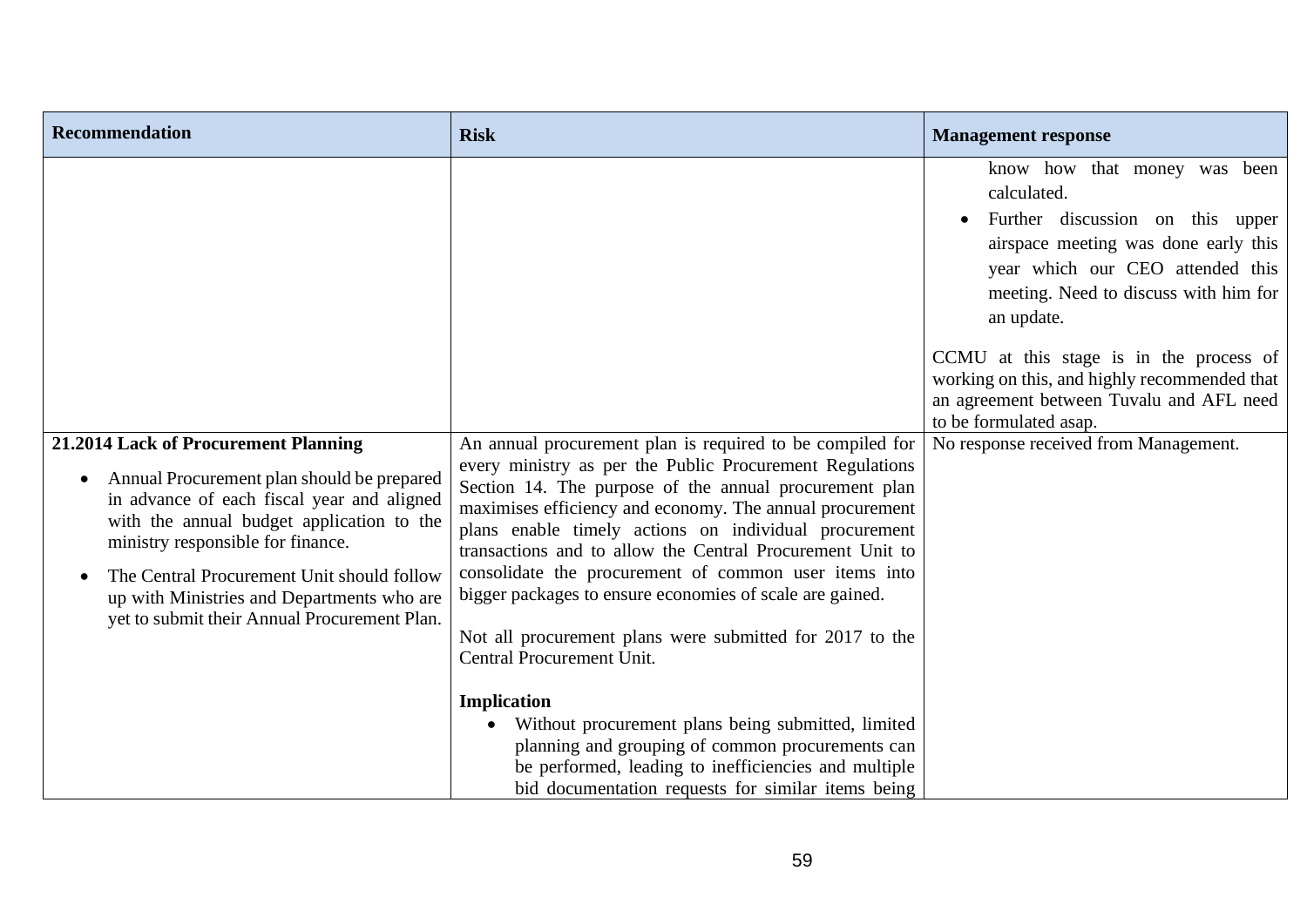| <b>Recommendation</b>                                                                                                                                                                                                                                                                                                                                                                                                                                                                                                           | <b>Risk</b>                                                                                                                                                                                                                                                                                                                                                                                                                                                                                                                                                                                                                                                                                                                                                                                                                                                                                                                                                                         | <b>Management response</b>            |
|---------------------------------------------------------------------------------------------------------------------------------------------------------------------------------------------------------------------------------------------------------------------------------------------------------------------------------------------------------------------------------------------------------------------------------------------------------------------------------------------------------------------------------|-------------------------------------------------------------------------------------------------------------------------------------------------------------------------------------------------------------------------------------------------------------------------------------------------------------------------------------------------------------------------------------------------------------------------------------------------------------------------------------------------------------------------------------------------------------------------------------------------------------------------------------------------------------------------------------------------------------------------------------------------------------------------------------------------------------------------------------------------------------------------------------------------------------------------------------------------------------------------------------|---------------------------------------|
|                                                                                                                                                                                                                                                                                                                                                                                                                                                                                                                                 | issued. This is likely to increase costs of the<br>Government of Tuvalu to procure the same items,<br>frustrating major suppliers having to fill out multiple<br>bid documents for similar items and may cause<br>compatibility issues if different items are purchased<br>(for example computers and software).<br>The Central Procurement Unit is unable to plan major<br>procurements nor is the budgeting process in<br>allocating funds effective.<br>The Ministries and Departments who have not<br>submitted procurement plans are in breach of the<br>Section 14 of Procurement Regulations.                                                                                                                                                                                                                                                                                                                                                                                |                                       |
| 22.2014 Goods receipting process not being<br>followed<br>Goods receipting is performed as per the<br>$\bullet$<br>financial instructions. Invoices presented to<br>Treasury which do not have a Goods Receipt<br>on them are returned to the accounting officer<br>for them to verify that the goods/services<br>have been received.<br>Education of accounting<br>officers<br>$\overline{1}S$<br>performed surrounding the requirements of<br>raising POs before a commitment is made<br>and goods receipting on the invoice. | The Government of Tuvalu has in 2014 implemented the use<br>of Purchase Orders. A Purchase Order is raised to ensure that:<br>funds are available within the budget for the purchase<br>$\bullet$<br>of the goods and services,<br>the Government of Tuvalu does not commit to<br>purchase goods in which is does not have funds<br>allocated,<br>it is clear what goods are to be purchased, and<br>approval of purchases is made prior to committing to<br>purchase or receive goods.<br>This is an improvement from the past.<br>As part of the purchasing process, goods receipting should<br>also occur. The updated financial instructions paragraph 135,<br>require a goods receipt to be written on the invoice before<br>being presented to Treasury for payment. Goods receipting is<br>when the goods/services are received they are matched to the<br>invoice and the purchase order, to ensure that the<br>goods/services which have been received are consistent with | No response received from Management. |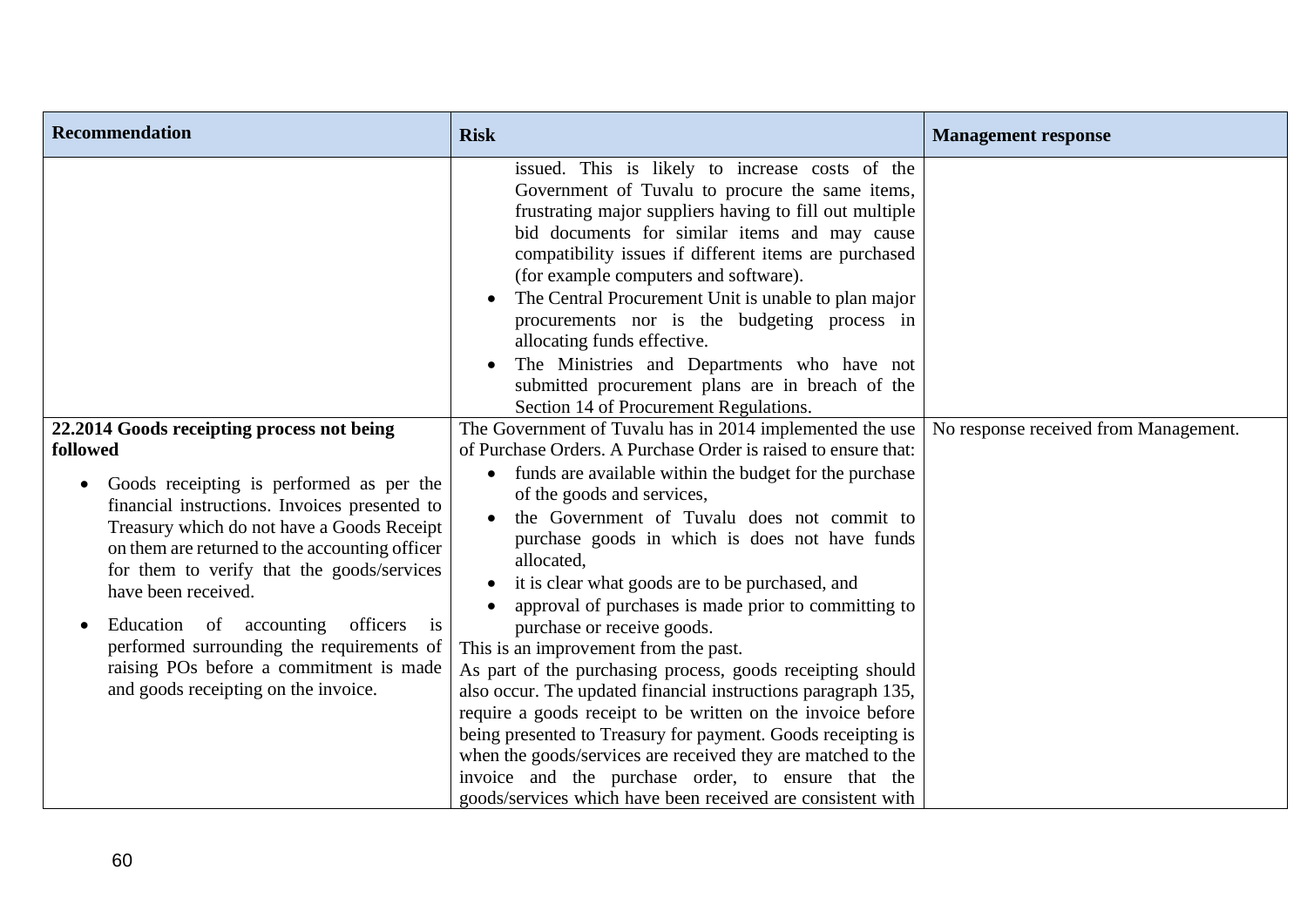| <b>Recommendation</b>                                                                                                                                                                                                                                                                                                                                                                                                                                                                                                        | <b>Risk</b>                                                                                                                                                                                                                                                                                                                                                                                                                                                                                                                                                                             | <b>Management response</b>            |
|------------------------------------------------------------------------------------------------------------------------------------------------------------------------------------------------------------------------------------------------------------------------------------------------------------------------------------------------------------------------------------------------------------------------------------------------------------------------------------------------------------------------------|-----------------------------------------------------------------------------------------------------------------------------------------------------------------------------------------------------------------------------------------------------------------------------------------------------------------------------------------------------------------------------------------------------------------------------------------------------------------------------------------------------------------------------------------------------------------------------------------|---------------------------------------|
|                                                                                                                                                                                                                                                                                                                                                                                                                                                                                                                              | the goods/services required in the purchase order and charged<br>to the Government of Tuvalu on the invoice.<br>It was noted in 2017 that:<br>• There was limited goods receipting occurring.                                                                                                                                                                                                                                                                                                                                                                                           |                                       |
|                                                                                                                                                                                                                                                                                                                                                                                                                                                                                                                              | Implication<br>Without goods receipting, there is increased risk of<br>goods/services being provided which are not consistent with<br>the goods/services committed to in the purchase order and<br>billed on the invoice.                                                                                                                                                                                                                                                                                                                                                               |                                       |
| 26.2014 Grants and Subsidy Weaknesses<br>1. That the Government of Tuvalu produces a<br>grant agreement and requests all recipients to<br>review and sign the agreement. This<br>be developed<br>agreement should<br>in<br>conjunction with the Attorney General. This<br>will ensure that grants are paid consistently<br>and there is formal agreement on the<br>obligations of both parties and the purpose<br>the grant.<br>A consistent standard acquittal report<br>2.<br>template is created (in conjunction with the | During our discussions with the Office of the Prime Minister,<br>Ministry of Finance, Ministry of Public Utilities, Ministry of<br>Health, Ministry of Home Affairs, Ministry of Education,<br>Ministry of Foreign Affairs, Trade, Tourism, Environment &<br>Labour, the following issues were noted.<br>1. There is no formal agreement in place with the<br>recipients of the grants for each of the Ministries<br>above.<br>2. There is no standard acquittal report template format<br>in use for recipients of grants to use to report to the<br>Ministry administering the grant. | No response received from Management. |
| Ministry of Finance), approved and put to<br>use. Training is provided to grant recipients<br>on how to fill out the acquittal form.                                                                                                                                                                                                                                                                                                                                                                                         | Implication<br>1. Without the agreement policy for grants and subsidies,<br>there is limited guidance given to each Ministry on<br>what the overall purpose and criteria are in relation to<br>distribution and reporting of grants and subsidies.<br>Without a standardised report the Ministry creates an<br>2.<br>acquittal report, which may not contain all the                                                                                                                                                                                                                    |                                       |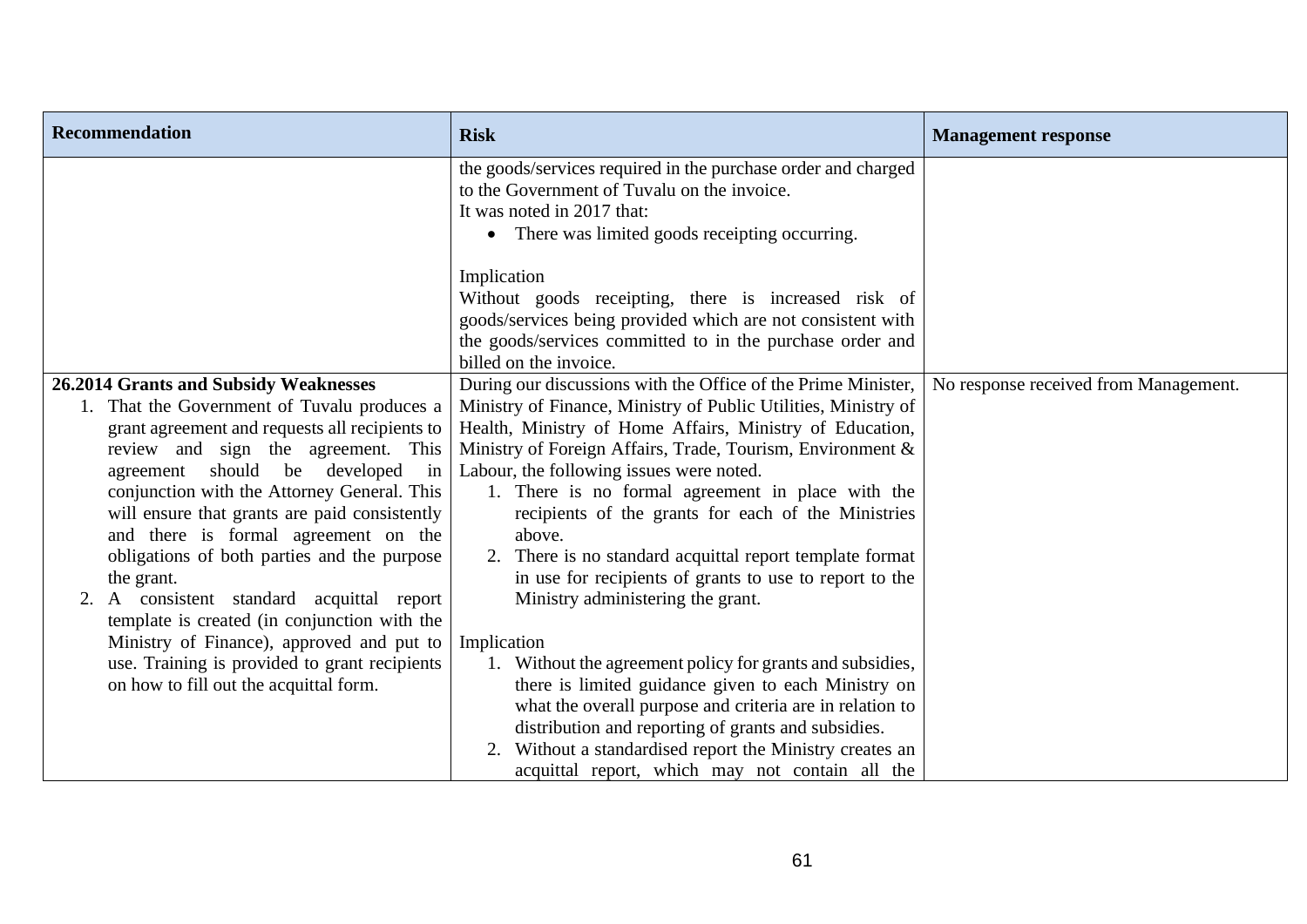| <b>Recommendation</b>                                                                                                                                                                                                                                                                                         | <b>Risk</b>                                                                                                                                                                                                                                                                                                                                                                                                                                                                                                                                                                                                                                                                                                                                                                                                                                        | <b>Management response</b>                                                    |
|---------------------------------------------------------------------------------------------------------------------------------------------------------------------------------------------------------------------------------------------------------------------------------------------------------------|----------------------------------------------------------------------------------------------------------------------------------------------------------------------------------------------------------------------------------------------------------------------------------------------------------------------------------------------------------------------------------------------------------------------------------------------------------------------------------------------------------------------------------------------------------------------------------------------------------------------------------------------------------------------------------------------------------------------------------------------------------------------------------------------------------------------------------------------------|-------------------------------------------------------------------------------|
|                                                                                                                                                                                                                                                                                                               | information<br>required<br>by<br>the<br>Treasury<br>and<br>implementing Ministry.                                                                                                                                                                                                                                                                                                                                                                                                                                                                                                                                                                                                                                                                                                                                                                  |                                                                               |
| 32.2014 Payroll committee record of minutes<br>Prepare a fortnightly workpaper to show the<br>movement of the current fortnightly payroll costs<br>from previous period.<br>The reconciliation can also be signed off by the<br>Payroll committee to indicate review of approval<br>prior to payroll payment. | From our review of the payroll system we noted that there is<br>no evidence of check by payroll committee after payroll is<br>processed.<br>We suggest that a fortnightly workpaper be prepared by the<br>payroll officer to indicate differences occurring between pay<br>weeks for the payroll committee. This will allow the payroll<br>committee to easily identify the causes of any changes in<br>payroll costs from week to week.<br>Implication<br>Without a record of review by the Payroll Committee,<br>audit was unable to gain assurance whether this task<br>had been completed and how effective the review<br>process was in finding and correcting errors within the<br>pay run process.<br>Without movement from pay to pay analysis<br>performed, the payroll committee's review will take<br>longer and will be less targeted. | There are no minutes taken in 2017.<br>Treasury is implementing that in 2018. |
| LC 2013.1 Schedule to the Public Finance Act -<br><b>Estimates of Expenditure</b><br>Estimates of the expenditure should be<br>$\bullet$<br>produced in line with the expectations of<br>Parliament as part of the budget process and<br>the expenditure limits are adhered to.                               | The schedule to the Public Finance Act requires that all $\vert$<br>expenditure from the Tuvalu Development Fund (TDF) is<br>performed via a Development Warrant and that no<br>Development Warrants are to be issued unless the expenditure<br>has been authorised by resolution of Parliament.<br>No resolution of Parliament has been performed to approve<br>expenditure out of the TDF for 2015, 2016 and 2017.                                                                                                                                                                                                                                                                                                                                                                                                                               | No response received from Management.                                         |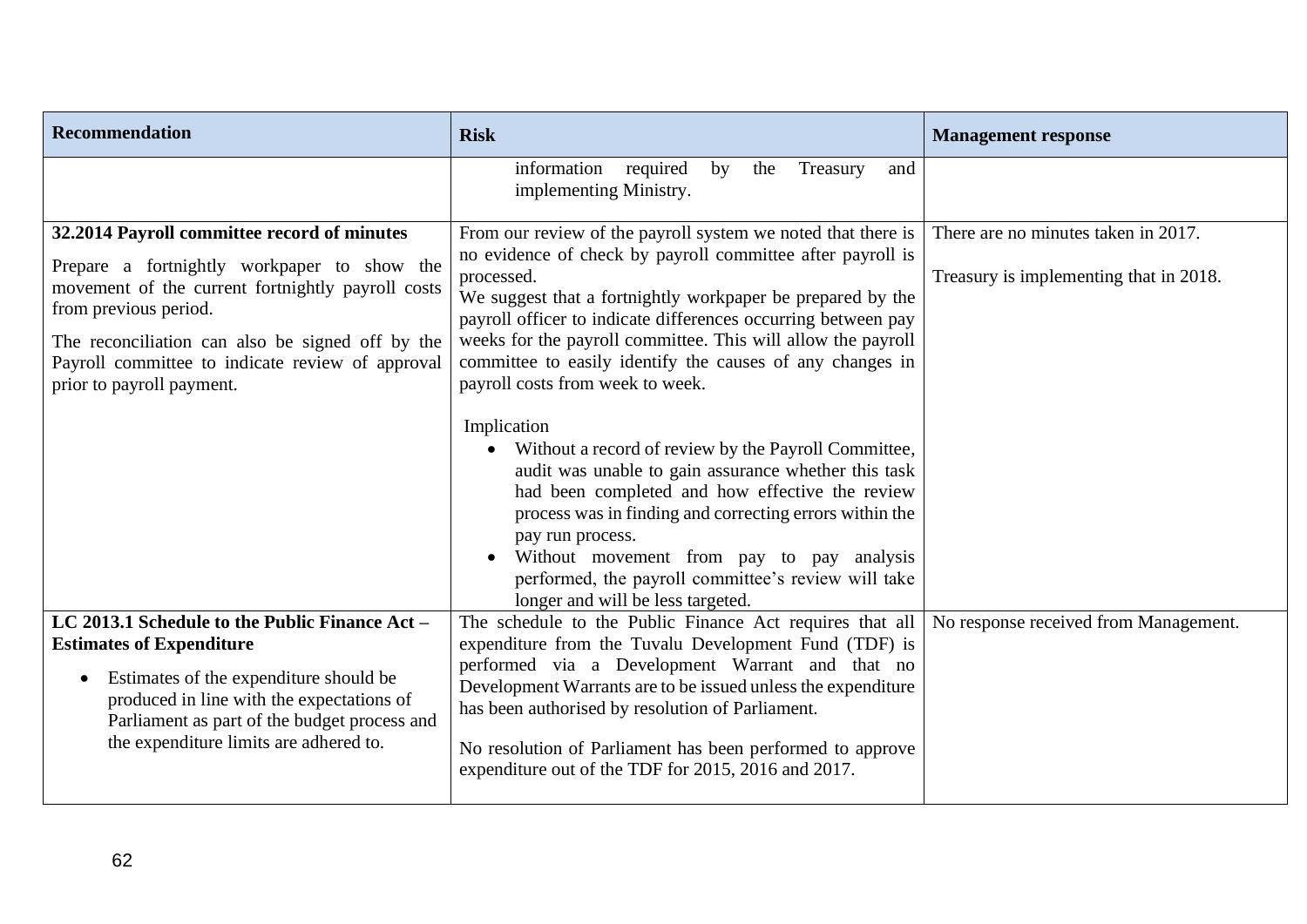| <b>Recommendation</b>                                                                                                                                                                                                                                                                                                                                           | <b>Risk</b>                                                                                                                                                                                                                                                                                                                                                                                                                                                                                                                                                                                                                                                                                                                                                                                                                                                                                                                                                                                                                                                                                                                                                                                                                                                   | <b>Management response</b>                                                         |
|-----------------------------------------------------------------------------------------------------------------------------------------------------------------------------------------------------------------------------------------------------------------------------------------------------------------------------------------------------------------|---------------------------------------------------------------------------------------------------------------------------------------------------------------------------------------------------------------------------------------------------------------------------------------------------------------------------------------------------------------------------------------------------------------------------------------------------------------------------------------------------------------------------------------------------------------------------------------------------------------------------------------------------------------------------------------------------------------------------------------------------------------------------------------------------------------------------------------------------------------------------------------------------------------------------------------------------------------------------------------------------------------------------------------------------------------------------------------------------------------------------------------------------------------------------------------------------------------------------------------------------------------|------------------------------------------------------------------------------------|
|                                                                                                                                                                                                                                                                                                                                                                 | The expenditure made from the TDF is unlawful because<br>$\bullet$<br>there has been non-compliance with the Public Finance<br>Act requirements.                                                                                                                                                                                                                                                                                                                                                                                                                                                                                                                                                                                                                                                                                                                                                                                                                                                                                                                                                                                                                                                                                                              |                                                                                    |
| LC 2013.3 Section 7 of the Currency Act<br>The Currency Act should be amended to make<br>$\bullet$<br>clear the purpose of the Fund.<br>The Commissioner of Currency should begin<br>$\bullet$<br>reporting on annual basis the financial position<br>of the Fund. This could be incorporated into the<br>Government of Tuvalu Report for ease of<br>reporting. | Section 7 of the Currency Act requires the Commissioner of<br>Currency (Minister for Finance) to:<br>$(d)$ not later than the 31st day of March each year<br>prepare a report on all coin issued and redeemed<br>during the preceding financial year together with an<br>account of all expenditure incurred and revenue<br>therefrom;<br>$(e)$ publish as at the 31st day of March each year by<br>such means as he may think appropriate to inform<br>the public a statement of the liabilities and assets of<br>the Coin Security Fund;<br>(f) perform all such other duties as are or may be<br>imposed on him by or under this Act.<br>No report under Section (d) and (e) was produced by the<br>Commissioner of Currency for the year ended 31 March 2017.<br>Additionally, it is not clear from the Currency Act what the<br>Coin Security Fund (the Fund) purpose is, nor are there any<br>detailed reporting requirements in the Currency Act.<br>There is limited transparency surrounding the Fund, its usage<br>and the distributions from the Fund. Payments may be made<br>into the Fund which should be paid into the Consolidated<br>Fund. Given the purpose of the Fund is not clear, the funds<br>use is considered to be unclear as well. | No response received from Management.                                              |
| 5.2013 Lack of Assets management plan                                                                                                                                                                                                                                                                                                                           | The Government of Tuvalu does not have any plan in place<br>for the replacement/ maintenance of key assets of the                                                                                                                                                                                                                                                                                                                                                                                                                                                                                                                                                                                                                                                                                                                                                                                                                                                                                                                                                                                                                                                                                                                                             | The Deferred Maintenance Fund is established<br>to accommodate for these expenses. |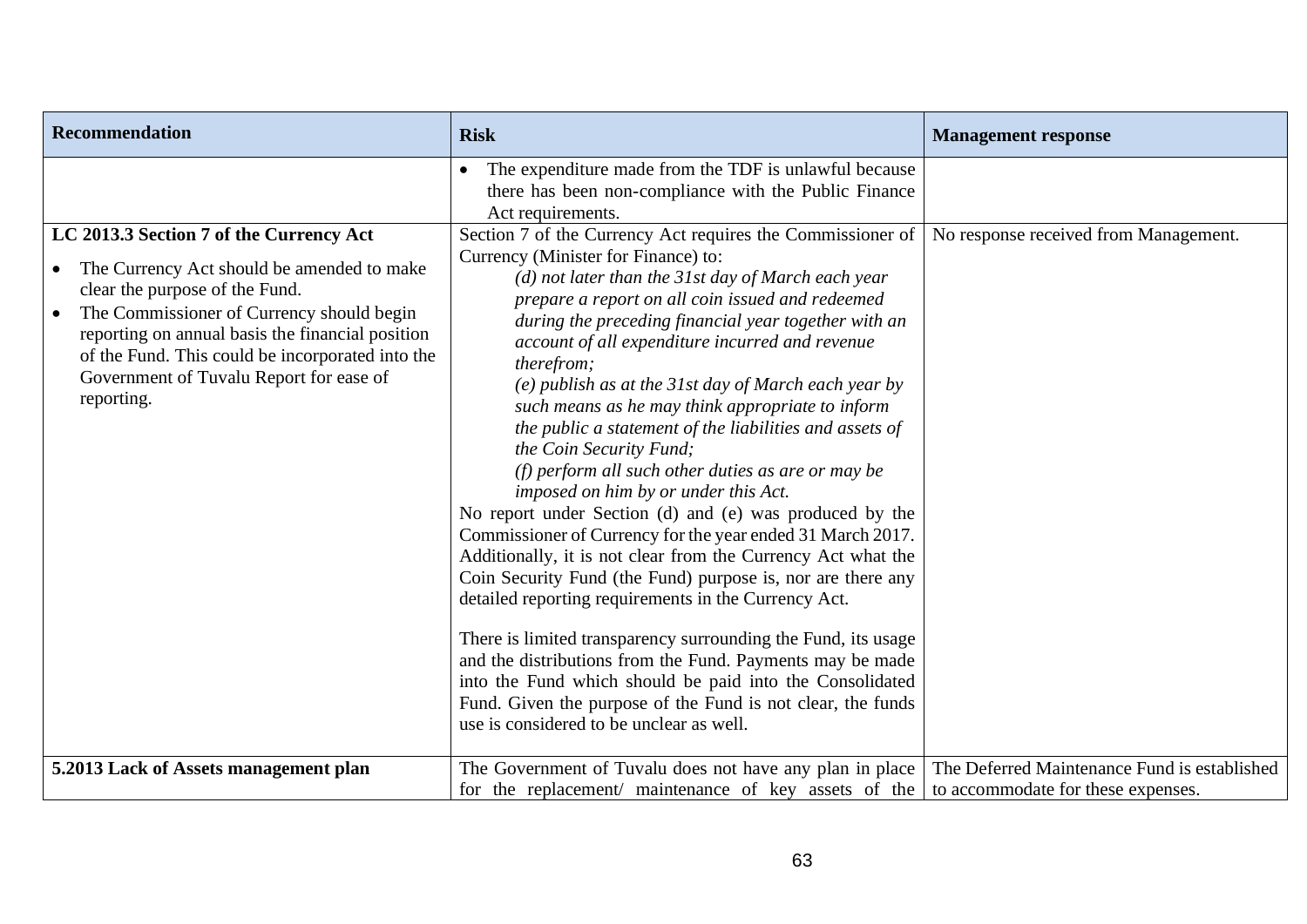| <b>Recommendation</b>                                                                                                                                                                                                                                                                                                                                                                                                                                                                                                                                                                    | <b>Risk</b>                                                                                                                                                                                                                                                                                                                                                                                                                                                                                                                                                                                                                                                            | <b>Management response</b>        |
|------------------------------------------------------------------------------------------------------------------------------------------------------------------------------------------------------------------------------------------------------------------------------------------------------------------------------------------------------------------------------------------------------------------------------------------------------------------------------------------------------------------------------------------------------------------------------------------|------------------------------------------------------------------------------------------------------------------------------------------------------------------------------------------------------------------------------------------------------------------------------------------------------------------------------------------------------------------------------------------------------------------------------------------------------------------------------------------------------------------------------------------------------------------------------------------------------------------------------------------------------------------------|-----------------------------------|
| An assets management plan is developed which<br>details for major assets:                                                                                                                                                                                                                                                                                                                                                                                                                                                                                                                | Government of Tuvalu. The Government of Tuvalu holds<br>many strategically important assets which serve the people of<br>Tuvalu                                                                                                                                                                                                                                                                                                                                                                                                                                                                                                                                        |                                   |
| planned replacement dates;<br>planned maintenance and repair schedules,<br>including resources and skills required to<br>perform maintenance;<br>estimated costs of replacement and repairs, along<br>with timelines for the replacement/repair work so<br>it can be budgeted for;<br>if asset is planned to be replaced or not;<br>$\bullet$<br>contingency plan if asset becomes unusable; and<br>if a spare/replacement asset needs to be held.                                                                                                                                       | In the event that these assets become unusable, there<br>$\bullet$<br>would be quite a disruption to the performance of the<br>Government of Tuvalu's activities.<br>There may be a considerable delay/ disruption to the<br>services the Government of Tuvalu provides while a<br>replacement is sought/ repair is made. This may include<br>critical functions like transport and medical care.<br>We acknowledge that in 2015 a Deferred Maintenance<br>$\bullet$<br>Fund has been established within the Tuvalu<br>Development Fund, however, there has been no<br>documentation detailing the plans for these funds.                                              |                                   |
| 8.2013 Portable and Attractive Assets register to<br>be kept<br>A portable and attractive register is maintained<br>and rules surrounding the addition of assets to<br>this register are developed.<br>Office expenses transactions are reviewed to<br>ensure that all portable and attractive items are<br>entered on the register and are properly managed.<br>Government of Tuvalu should ensure that all<br>assets provided by Development Partners to<br>individuals are included as assets on the Portable<br>and Attractive register and remain Government<br>of Tuvalu property. | Portable and attractive assets are those which are<br>considered to have a high value and are easy to re-locate.<br>These can be mobile phones, laptops, radios, USB sticks,<br>tablets and projectors. While the value of the items may<br>be less than the asset capitalisation and management<br>threshold, the Government of Tuvalu needs to ensure<br>that these assets remain in their possession. Currently<br>there is no register for portable and attractive items, nor<br>is there any controls preventing theft or misuse.<br>Without active management, there is an increased risk that<br>portable and attractive items are stolen, pilfered and misused | Treasury to be implement in 2018. |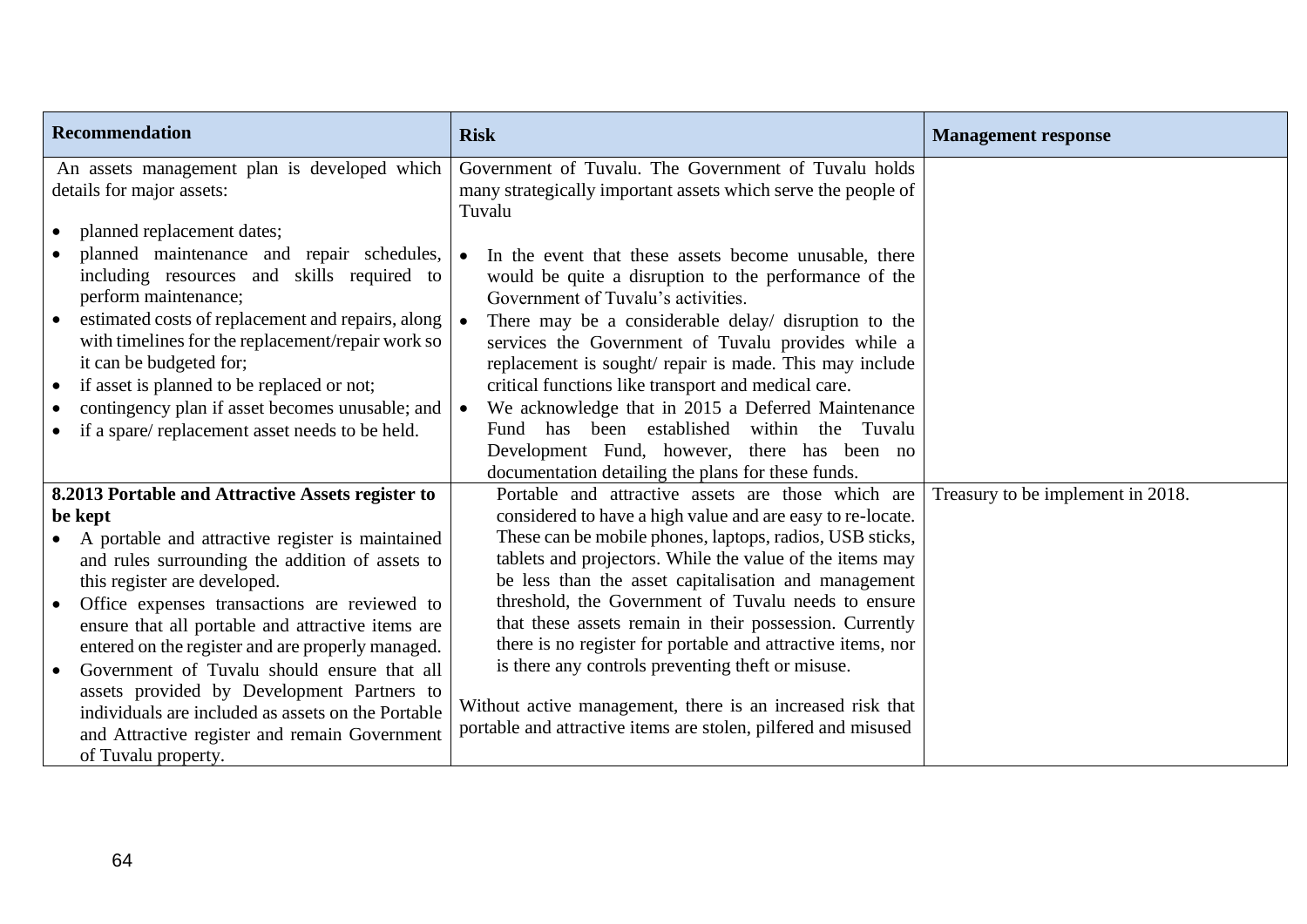| <b>Recommendation</b>                                                                                                                                                                                                                                                                                                                                                                                                                                                                                                                                                                                                                                                                                                                                                                                                                                                                                                                               | <b>Risk</b>                                                                                                                                                                                                                                                                                                                                                                                                                                                                                                                                                                                                                                                                                                                                                                                                                                                                         | <b>Management response</b>                                                                                                                                                                     |
|-----------------------------------------------------------------------------------------------------------------------------------------------------------------------------------------------------------------------------------------------------------------------------------------------------------------------------------------------------------------------------------------------------------------------------------------------------------------------------------------------------------------------------------------------------------------------------------------------------------------------------------------------------------------------------------------------------------------------------------------------------------------------------------------------------------------------------------------------------------------------------------------------------------------------------------------------------|-------------------------------------------------------------------------------------------------------------------------------------------------------------------------------------------------------------------------------------------------------------------------------------------------------------------------------------------------------------------------------------------------------------------------------------------------------------------------------------------------------------------------------------------------------------------------------------------------------------------------------------------------------------------------------------------------------------------------------------------------------------------------------------------------------------------------------------------------------------------------------------|------------------------------------------------------------------------------------------------------------------------------------------------------------------------------------------------|
| There should be frequent counting of Portable<br>and Attractive items to ensure they remain in the<br>possession of the Government of Tuvalu.<br>A policy of clearly marking Portable and<br>$\bullet$<br>Attractive items as the Government of Tuvalu's<br>property should be developed and introduced.<br>If a fraud plan is developed, there could be some<br>commentary surrounding management<br>of<br>Portable and Attractive items.<br>16.2013 Non-inclusion of donated services in the<br><b>Financial Statements</b><br>In the future, Government of Tuvalu should<br>record the services being provided<br>by<br>Development Partners and include these costs in<br>the Financial Statements.<br>We acknowledge that getting a full list and<br>$\bullet$<br>estimating the value of the services provided by<br>all Development Partners is not a simple<br>undertaking. We recommend that a lesser<br>priority is placed on this issue. | The Government of Tuvalu receives some professional<br>services from development partners without any cost to<br>the Government of Tuvalu. This is in the form of the<br>provision of people to perform functions that the<br>Government of Tuvalu are unable to provide either due<br>to lack of expertise or lack of capacity. These provided<br>services are not being accounted for in the Financial<br>Statements. We acknowledge that some of these services<br>are estimated in the budget documentation.<br>The non-inclusion of services provided by development<br>partners without any cost to the Government of Tuvalu,<br>understates the expenses of the Government of Tuvalu in<br>the year in which the services were received. The<br>Financial Statements do not show the full costs of all of<br>the goods and services provided by the Government of<br>Tuvalu. | Not a priority issue. Treasury will consider this<br>in future years.                                                                                                                          |
| 25.2013 Non-reconciliation of Undelivered Cargo<br>List to the warehousing file                                                                                                                                                                                                                                                                                                                                                                                                                                                                                                                                                                                                                                                                                                                                                                                                                                                                     | When a ship unloads its goods, the total amount of goods<br>unloaded is detailed in a manifest. This manifest is reconciled<br>to the bills of entry prepared to clear the goods into Tuvalu.<br>The goods which do not have a bill of entry appear in the                                                                                                                                                                                                                                                                                                                                                                                                                                                                                                                                                                                                                          | The item list on UCL are goods that are not<br>been cleared. If the manifest is not in detail<br>Customs will not know the amount of duty to<br>be paid, therefore it is well spell out in the |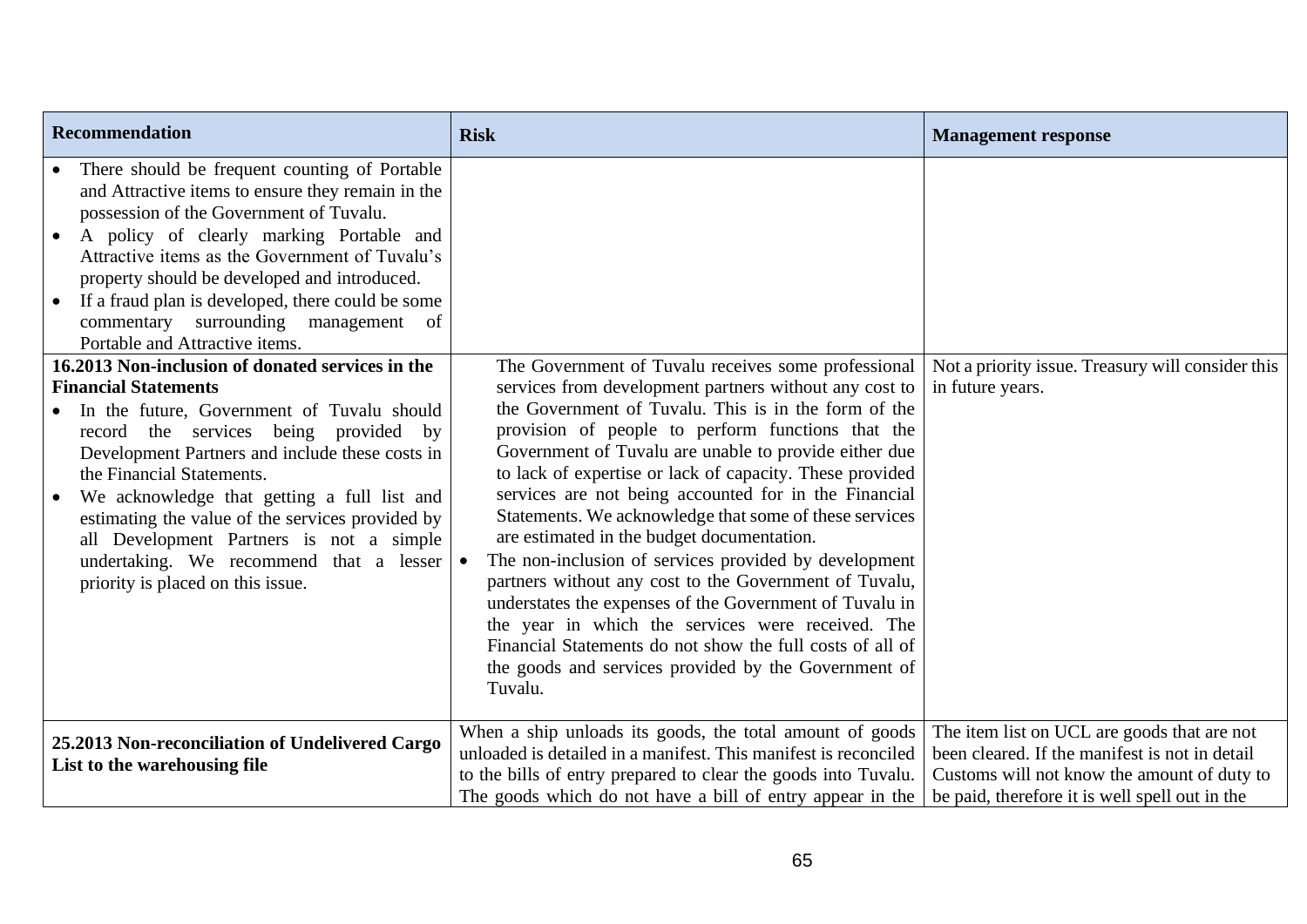| <b>Recommendation</b>                                                                                                                                                                                                                                                                                                                                                                                                                                                                                                                                     | <b>Risk</b>                                                                                                                                                                                                                                                                                                                                                                                                                                                                                                                                                                                                                                                                                                                                                                      | <b>Management response</b>                                                                                                                                                                                                 |
|-----------------------------------------------------------------------------------------------------------------------------------------------------------------------------------------------------------------------------------------------------------------------------------------------------------------------------------------------------------------------------------------------------------------------------------------------------------------------------------------------------------------------------------------------------------|----------------------------------------------------------------------------------------------------------------------------------------------------------------------------------------------------------------------------------------------------------------------------------------------------------------------------------------------------------------------------------------------------------------------------------------------------------------------------------------------------------------------------------------------------------------------------------------------------------------------------------------------------------------------------------------------------------------------------------------------------------------------------------|----------------------------------------------------------------------------------------------------------------------------------------------------------------------------------------------------------------------------|
| The UCL continues to be updated until all goods<br>are either cleared by Customs or are seized by<br>Customs and auctioned.                                                                                                                                                                                                                                                                                                                                                                                                                               | Undelivered Cargo List (UCL). This represents goods on<br>which Customs duty has not been paid.<br>As part of our audit testing we found that the UCL is not<br>being updated for duty which has been paid subsequent<br>to the initial compilation of the UCL.                                                                                                                                                                                                                                                                                                                                                                                                                                                                                                                  | ACT for the master or shipping agent of any<br>vessel to provide detail manifest as required,<br>therefore. Furthermore, it is required for<br>Customs to lift the security level to the next<br>level.                    |
|                                                                                                                                                                                                                                                                                                                                                                                                                                                                                                                                                           | Customs will not know which items on the UCL that Duty<br>$\bullet$<br>has not been paid on. They will not know which items<br>should remain in their possession.                                                                                                                                                                                                                                                                                                                                                                                                                                                                                                                                                                                                                | The amount known to be paid to Customs<br>once we serve the importer with outstanding<br>reminders.                                                                                                                        |
|                                                                                                                                                                                                                                                                                                                                                                                                                                                                                                                                                           | There is an increased risk that Customs will not identify<br>goods that are taken without payment if the UCL is not<br>updated for cleared goods.                                                                                                                                                                                                                                                                                                                                                                                                                                                                                                                                                                                                                                | The risk will be reduced and well treated if we<br>provided the importer with outstanding<br>reminder, and in addition we will hold on to<br>future imports, unless the outstanding is<br>cleared and payment due settled. |
| 3.2012 Tuvalu Development Fund (TDF)<br><b>Opening and Closing Balances and Budget</b><br><b>Estimates</b><br>We acknowledge that measures are being taken to<br>improve the management of Aid and the Tuvalu<br>Development Fund through the creation of the Aid<br>Information<br>Management<br>System.<br>The<br>Government of Tuvalu should:<br>Produce budget estimates for the TDF within<br>$\bullet$<br>the budget process which occurs surrounding<br>the expenditure from the Consolidated Fund.<br>Perform monitoring of the expenditure which | The TDF is required by $2(2)$ of the Schedule of the<br>Public Finance Act to produce budget estimates<br>annually. No budget estimates were produced for 2017<br>for the Tuvalu Development Fund. Without budget<br>estimates for expenditure from the TDF, which are to be<br>approved by resolution of Parliament, no development<br>warrant should be issued, except under exceptional<br>circumstances stated in the Schedule to the Public<br>Finance Act. Payments made under exceptional<br>circumstances (without prior approval) must be the<br>subject of a supplementary development estimate and be<br>tabled and approved by resolution at the next session of<br>Parliament. Without this Parliamentary approval, all<br>expenditures out of the TDF are illegal. | No response received from Management.                                                                                                                                                                                      |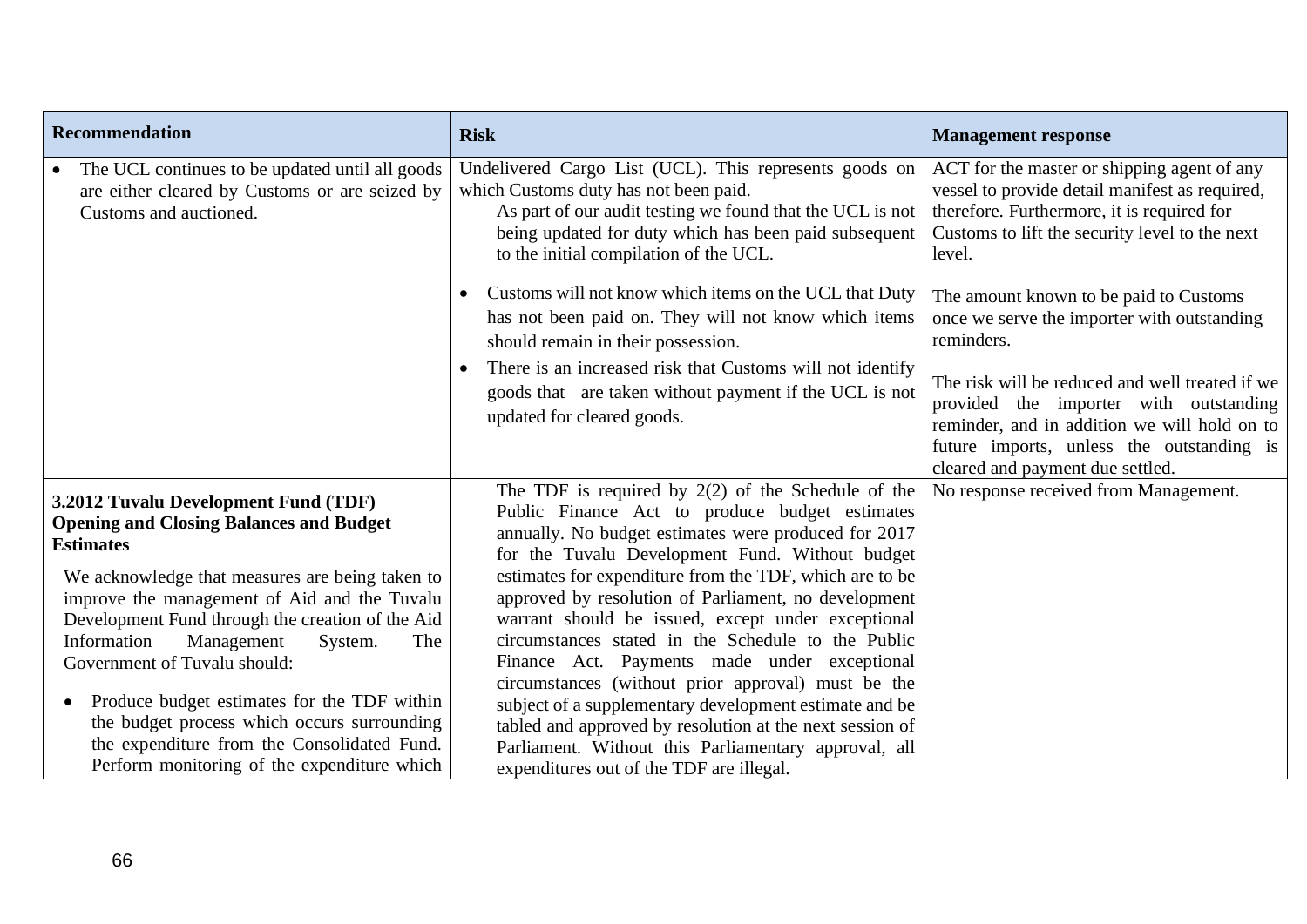| Recommendation                                                                                                                                                                                                                                                                                                                                                                                                      | <b>Risk</b>                                                                                                                                                                                                                                                                                                                                                                                                                                                                                                                                                                                                                                                                                                                                                                            | <b>Management response</b>                                                                                                                                                                                                                                                                                                                             |
|---------------------------------------------------------------------------------------------------------------------------------------------------------------------------------------------------------------------------------------------------------------------------------------------------------------------------------------------------------------------------------------------------------------------|----------------------------------------------------------------------------------------------------------------------------------------------------------------------------------------------------------------------------------------------------------------------------------------------------------------------------------------------------------------------------------------------------------------------------------------------------------------------------------------------------------------------------------------------------------------------------------------------------------------------------------------------------------------------------------------------------------------------------------------------------------------------------------------|--------------------------------------------------------------------------------------------------------------------------------------------------------------------------------------------------------------------------------------------------------------------------------------------------------------------------------------------------------|
| occurs to ensure that expenditure is in line with<br>amounts warranted from the budget.                                                                                                                                                                                                                                                                                                                             |                                                                                                                                                                                                                                                                                                                                                                                                                                                                                                                                                                                                                                                                                                                                                                                        |                                                                                                                                                                                                                                                                                                                                                        |
| 4.2012 Tuvalu Development Fund<br><b>Accountability</b><br>Amend the Public Finance Act to make the<br>Schedule part of the Public Finance Act, so that it<br>can only then be changed by an Act of Parliament.<br>Additionally, include further rules surrounding the<br>expenditure from the TDF, to ensure that<br>expenditure is for the purpose of the funds<br>provided and made with Parliamentary approval. | Currently the TDF requirements are contained in the   No response received from Management.<br>Schedule to the Public Finance Act, which can be<br>amended by the Minister for Finance, by giving notice to<br>Parliament. Given these requirements are surrounding<br>the expenditure and provision of estimates from the<br>TDF, they are considered to be important. With these<br>limited controls over the amendment of the TDF<br>schedule, the Minister for Finance could potentially<br>change the reporting and expenditure requirements of the<br>TDF and further limit the Government of Tuvalu's<br>accountability in terms of expenditure of funds from the<br>TDF. This has the potential to undermine Parliaments<br>responsibility for the control of public finances. |                                                                                                                                                                                                                                                                                                                                                        |
| 8.2012 Management of .TV Contract<br>The agreement is reviewed and all the benefits to<br>Tuvalu are documented and provided by VeriSign.                                                                                                                                                                                                                                                                           | We have reviewed the .TV agreement with VeriSign and<br>subsequent amendments to the agreement. We found that<br>there were provisions in the contract with benefits to the<br>Government of Tuvalu. The Government of Tuvalu is<br>yet to take these benefits up with VeriSign.<br>Tuvalu is missing out on benefits of the VeriSign<br>contract                                                                                                                                                                                                                                                                                                                                                                                                                                      | The Ministry has an annual talk with<br>VeriSign, the company responsible for<br>the administration of our .TV, where all<br>issues relating to .TV were discussed<br>and considered.<br>The next annual talk is scheduled to<br>take place on 19 January 2019, and the<br>Ministry intends to begin the ball<br>rolling on the negotiation of the new |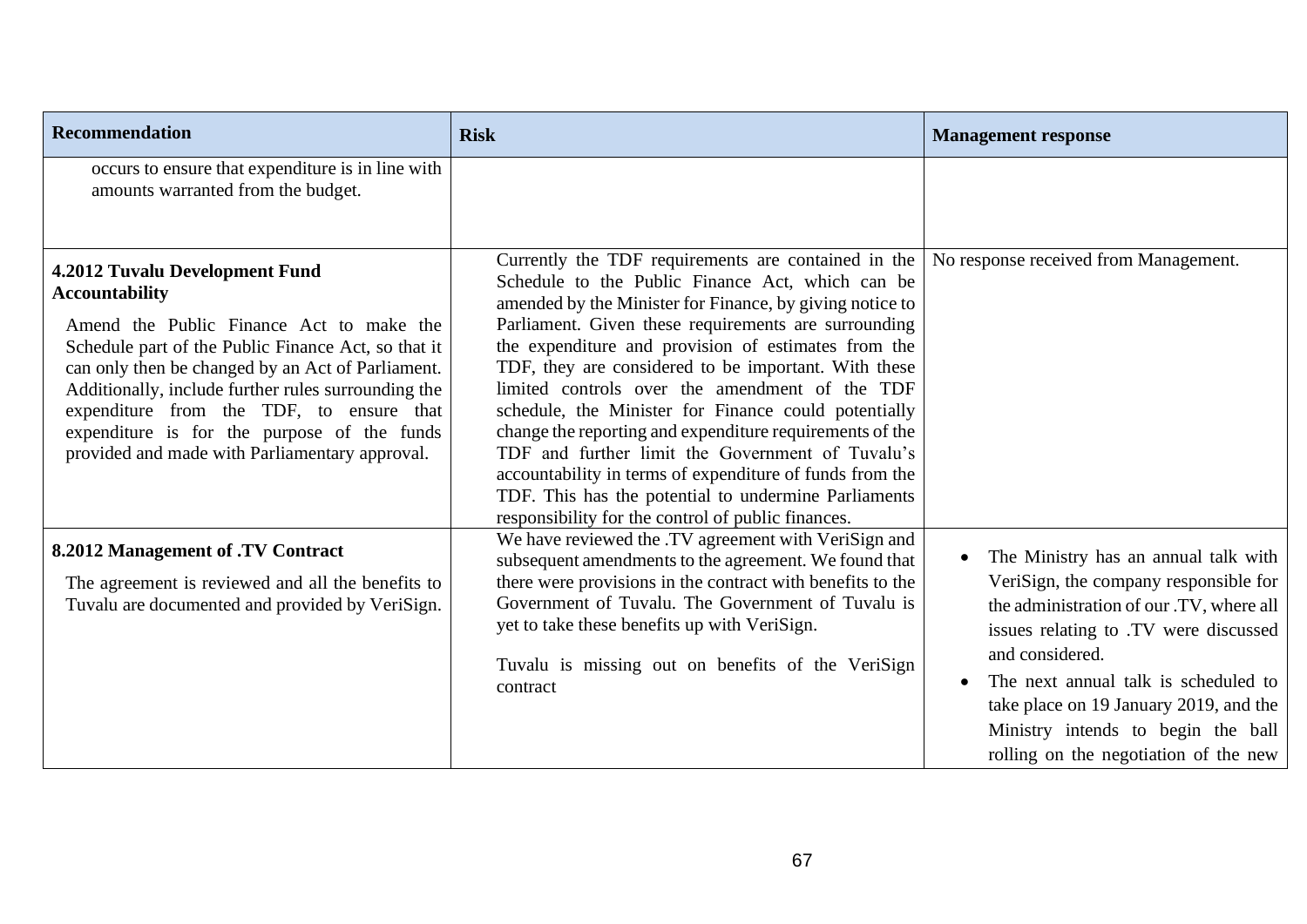| <b>Recommendation</b>                                                                                                                                                  | <b>Risk</b>                                                                                                                                                                                                                                                                                                                                                                                                                                                                                                                                                                                                                                                                                                                                                                                                                                                                                                                                                                                                                                          | <b>Management response</b>                                                                                                                                      |
|------------------------------------------------------------------------------------------------------------------------------------------------------------------------|------------------------------------------------------------------------------------------------------------------------------------------------------------------------------------------------------------------------------------------------------------------------------------------------------------------------------------------------------------------------------------------------------------------------------------------------------------------------------------------------------------------------------------------------------------------------------------------------------------------------------------------------------------------------------------------------------------------------------------------------------------------------------------------------------------------------------------------------------------------------------------------------------------------------------------------------------------------------------------------------------------------------------------------------------|-----------------------------------------------------------------------------------------------------------------------------------------------------------------|
|                                                                                                                                                                        |                                                                                                                                                                                                                                                                                                                                                                                                                                                                                                                                                                                                                                                                                                                                                                                                                                                                                                                                                                                                                                                      | agreement before the existing one<br>expires in 2021.<br>The Ministry intends to set a Task<br>Force or Negotiation Team to start<br>working on this .TV issue. |
| 11.2012 Special Funds Rules and Governance<br>That the Minister establishes regulations for the<br>operations and control of the Special funds or<br>closes the funds. | Under Section 167(2) of the Constitution, special funds $\vert$<br>have to be established under the authority of an Act of<br>Parliament. During the audit we requested the<br>documentation for the establishment of each of the<br>special funds in existence by Ministerial Order under the<br>authority of the Public Finance Act or under a dedicated<br>Act of Parliament.<br>The documentation we received was satisfactory in the<br>establishment of the funds, however, it was not<br>comprehensive surrounding the rules and governance of<br>each of the funds. We acknowledge there has no<br>expenditure from the funds except for a transfer to the<br>consolidated fund from the Coinage Security Special<br>Fund.<br>Without rules surrounding the usage, governance and<br>purpose of the funds, monies could be expended without<br>proper justification and management scrutiny. There are<br>inadequate controls for ensuring Parliamentary oversight<br>of the receipt and expenditure of public monies from<br>special funds. | No response received from Management.                                                                                                                           |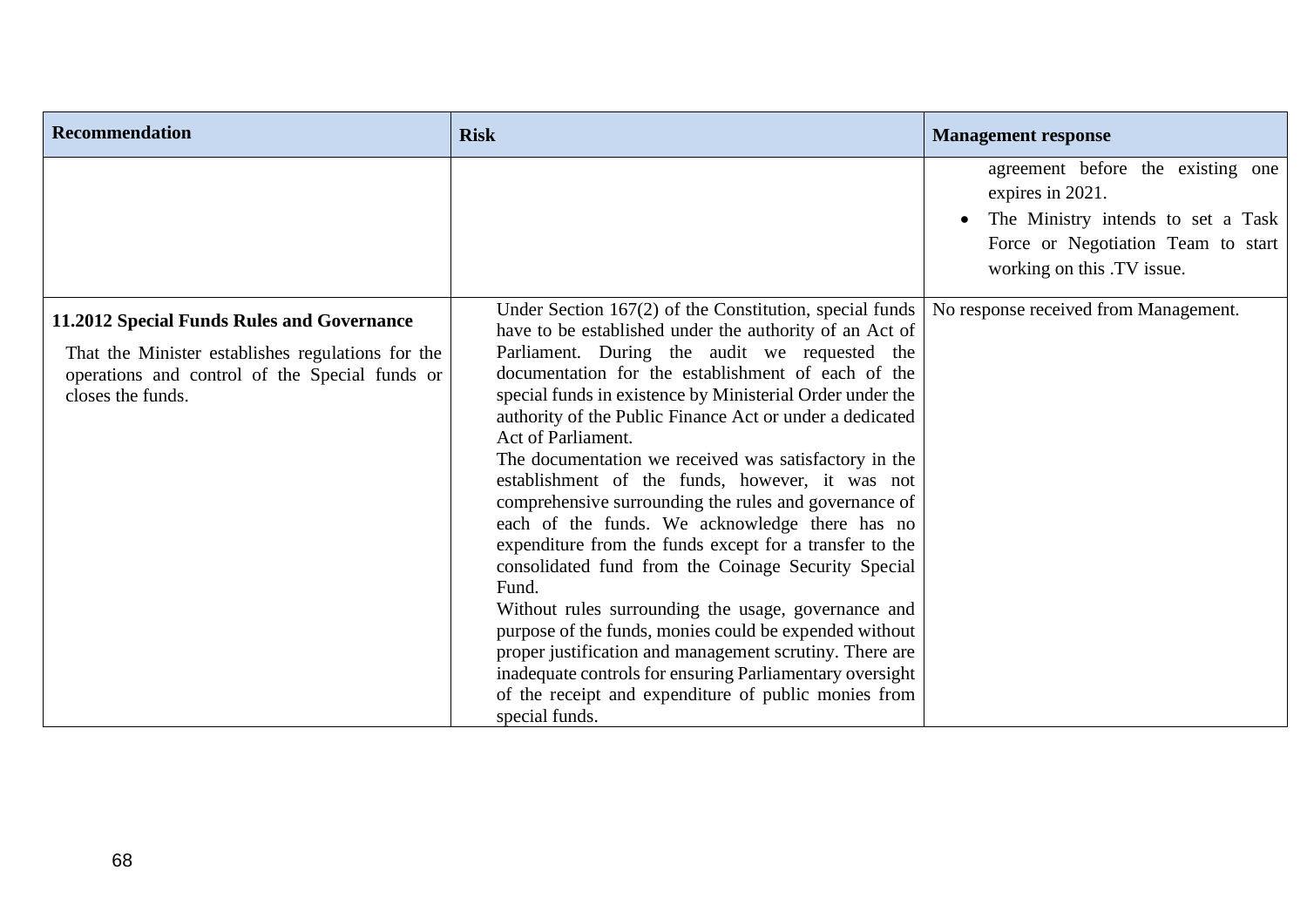| <b>Recommendation</b>                                                                                                                                                                                                                                                                  | <b>Risk</b>                                                                                                                                                                                                                                                                                                                                                                                                                                                                                                                                                                                                                                                                                                                                                                                                                                                                                                                                                                                                                                                         | <b>Management response</b>                                               |
|----------------------------------------------------------------------------------------------------------------------------------------------------------------------------------------------------------------------------------------------------------------------------------------|---------------------------------------------------------------------------------------------------------------------------------------------------------------------------------------------------------------------------------------------------------------------------------------------------------------------------------------------------------------------------------------------------------------------------------------------------------------------------------------------------------------------------------------------------------------------------------------------------------------------------------------------------------------------------------------------------------------------------------------------------------------------------------------------------------------------------------------------------------------------------------------------------------------------------------------------------------------------------------------------------------------------------------------------------------------------|--------------------------------------------------------------------------|
| 12.2012 Review of Financial Statements<br><b>Reconciliations and Provision of Supporting</b><br><b>Documentation</b><br>We recommend that supporting documentation,<br>calculations and analytical review are attached to<br>the working papers and they are evidenced as<br>reviewed. | We acknowledge that there has been an improvement in<br>the preparation of the financial statement supporting<br>documentation; however, further effort is required. The<br>issues which were noted by the Auditor General were:<br>The reconciliations to the balance sheet accounts were<br>completed, but limited supporting documentation was<br>attached.<br>No analytical review of movements to budget and the<br>prior year was completed.<br>No evidence of review on most of the documentation<br>presented to the Auditor General.<br>No documentation of the payroll fortnightly<br>reconciliation and payroll analysis of movements in<br>the pays.<br>Compiling supporting documentation and performance<br>of analytical review demonstrates understanding of the<br>formation of the Financial Statements and the key drivers<br>of the figures. This demonstration assists in the audit<br>process and develops Government of Tuvalu staff<br>understanding.<br>Without review, the risk of errors being reported in the<br>accounts is increased. | Treasury is improving on that and address<br>these issues in the future. |
| 17.2011 Fisheries to Keep Minutes of Negotiation<br>on File                                                                                                                                                                                                                            | Fishing nations/companies interested in fishing in<br>Tuvalu's waters will firstly negotiate with the Fisheries<br>Department through the Permanent Secretary and                                                                                                                                                                                                                                                                                                                                                                                                                                                                                                                                                                                                                                                                                                                                                                                                                                                                                                   | No response received from Management.                                    |
| Official records and minutes of negotiating<br>$\bullet$<br>to approve fishing licenses discussed via<br>email should be filed for transparency.                                                                                                                                       | Director for Fisheries. The negotiation is surrounding the<br>terms and condition of the Access Agreements. We<br>noted that the fisheries staff are using their personal<br>email addresses for negotiation purposes and that there                                                                                                                                                                                                                                                                                                                                                                                                                                                                                                                                                                                                                                                                                                                                                                                                                                |                                                                          |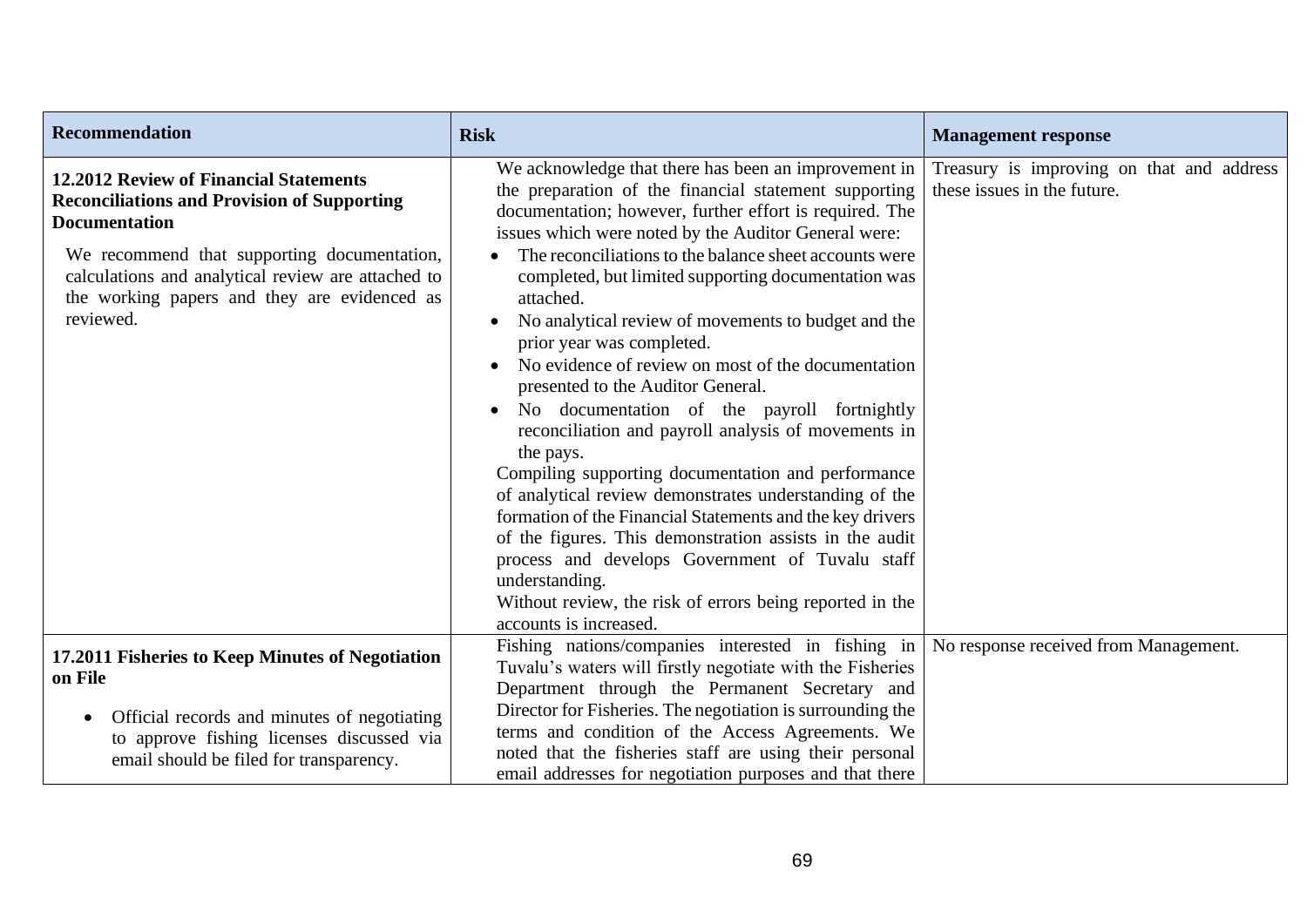| <b>Recommendation</b>                                                                                                                                                                                                                                                                                                                       | <b>Risk</b>                                                                                                                                                                                                                                                                                                                                                                                                                                                                                         | <b>Management response</b>                                                                                                                           |
|---------------------------------------------------------------------------------------------------------------------------------------------------------------------------------------------------------------------------------------------------------------------------------------------------------------------------------------------|-----------------------------------------------------------------------------------------------------------------------------------------------------------------------------------------------------------------------------------------------------------------------------------------------------------------------------------------------------------------------------------------------------------------------------------------------------------------------------------------------------|------------------------------------------------------------------------------------------------------------------------------------------------------|
| The secretary for the Access Agreement and<br>Licensing committee should file official<br>records of decisions made (including<br>printing or saving emails), to ensure<br>and accountability of the<br>transparency<br>Agreement<br>Access<br>Licensing<br>and<br>committee.                                                               | are no written minutes to confirm the negotiation<br>outcomes.<br>If negotiation records including emails and minutes are not<br>kept properly the process becomes more vulnerable to<br>fraudulent activities which can lead to decreased revenues<br>from fishing or increased exploitation of Tuvalu's limited<br>fisheries resource.                                                                                                                                                            |                                                                                                                                                      |
| 8.2009 Reconciliation Between Customs and<br><b>ACCPAC</b><br>Develop a reconciliation which is performed<br>monthly, to ensure that all transactions in the<br>Customs database are accounted for in ACCPAC.<br>Initially the monthly movements could be<br>reconciled in order to simplify the reconciliation<br>process.                 | Currently there is no reconciliation process between the<br>Customs revenue collection system and ACCPAC. The<br>amount of revenue noted in the Customs database does<br>not agree to the amount collected in ACCPAC.<br>The implication is that payments recorded by ACCPAC may<br>not agree to the Customs revenue collection database. This<br>may cause either issue surrounding the release of goods<br>without payment or the refusal to release goods, even though<br>payment has been made. | This is an issue Treasury is looking to install<br>ACCPAC in the Custom Dept. This helps the<br>department in reconciling their data with<br>ACCPAC. |
| 5.2008 Debt Management Policy<br>Develop and implement a debt management policy<br>to assist in the timely recovery of debts owed to<br>Government of Tuvalu.<br>Approve advances based only on full and complete<br>budget details.<br>Ensure appropriate documentation is available for<br>all advances made prior to processing payment. | That all debts which are owed to the Government of<br>Tuvalu are not collected.<br>We acknowledge that the Accounts Receivable and Advances<br>finance circular has been approved in September 2016 and<br>covers the issue of debt management. The implementation of<br>this Finance Circular will be reviewed as part of the 2016<br>audit.                                                                                                                                                       | Line Ministries has failed to report debts owe<br>to the Treasury Department.                                                                        |
| 9.2008 Employee Entitlements<br>The Human Resources Management Department<br>maintains a record of leave entitlement liabilities                                                                                                                                                                                                            | Liabilities for leave and sick leave may accrue without<br>finance being able to forecast resultant cash flows.<br>Leave may be taken, however, not recorded in the system.                                                                                                                                                                                                                                                                                                                         | No response received from Management.                                                                                                                |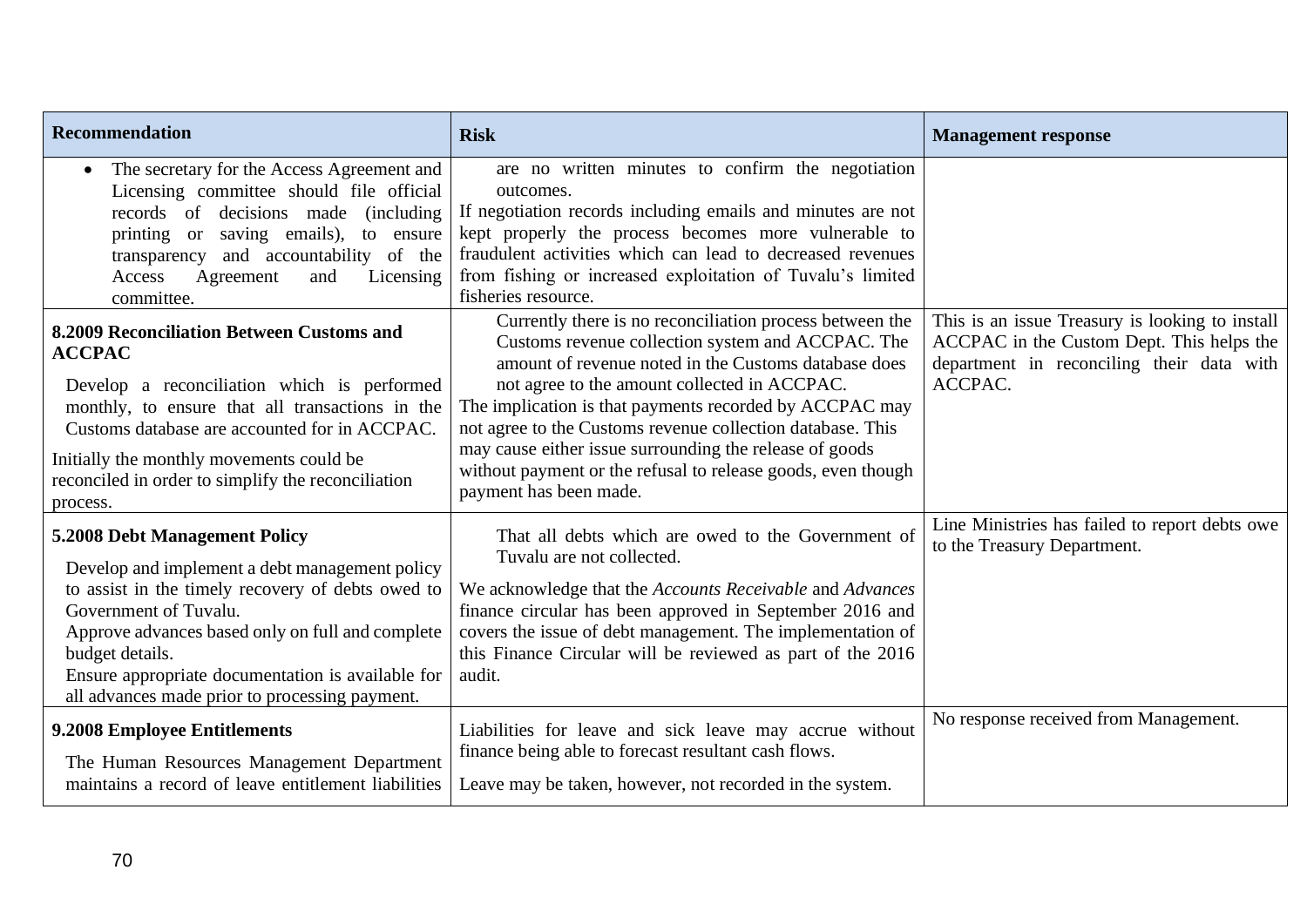| <b>Recommendation</b>                                                                                                                                                                                                                                                                                                                                                                                                                                                                       | <b>Risk</b>                                                                                                                                                                                                | <b>Management response</b>            |
|---------------------------------------------------------------------------------------------------------------------------------------------------------------------------------------------------------------------------------------------------------------------------------------------------------------------------------------------------------------------------------------------------------------------------------------------------------------------------------------------|------------------------------------------------------------------------------------------------------------------------------------------------------------------------------------------------------------|---------------------------------------|
| and provide this information at least quarterly to                                                                                                                                                                                                                                                                                                                                                                                                                                          | We acknowledge that within ACCPAC, the payroll module                                                                                                                                                      |                                       |
| Treasury to include in the Financial Statements.                                                                                                                                                                                                                                                                                                                                                                                                                                            | is in use in 2017, however, further work is required to ensure                                                                                                                                             |                                       |
| Reconcile the leave entitlements of staff to their<br>leave records on an annual basis.                                                                                                                                                                                                                                                                                                                                                                                                     | that the leave balances entered into the system are accurate<br>and complete.                                                                                                                              |                                       |
| <b>19.2007 Government Contracts Register</b>                                                                                                                                                                                                                                                                                                                                                                                                                                                | Government of Tuvalu is unaware at a global level what                                                                                                                                                     | No response received from Management. |
| All Government of Tuvalu contracts are reviewed<br>by the Government of Tuvalu legal division and<br>monitored through a centralised contract register.<br>Centralising and updating Government of Tuvalu<br>contracts will facilitate better decision making,<br>better cash flow forecasting, better management<br>and budgeting and increased transparency.<br>It is understood that the Central Procurement Unit<br>will have a role in the creation of this register going<br>forward. | contracts they are counter-party to and the impact this has on<br>Government of Tuvalu cash flows. That the Government of<br>Tuvalu are not able to effectively manage contracts to its<br>fullest extent. |                                       |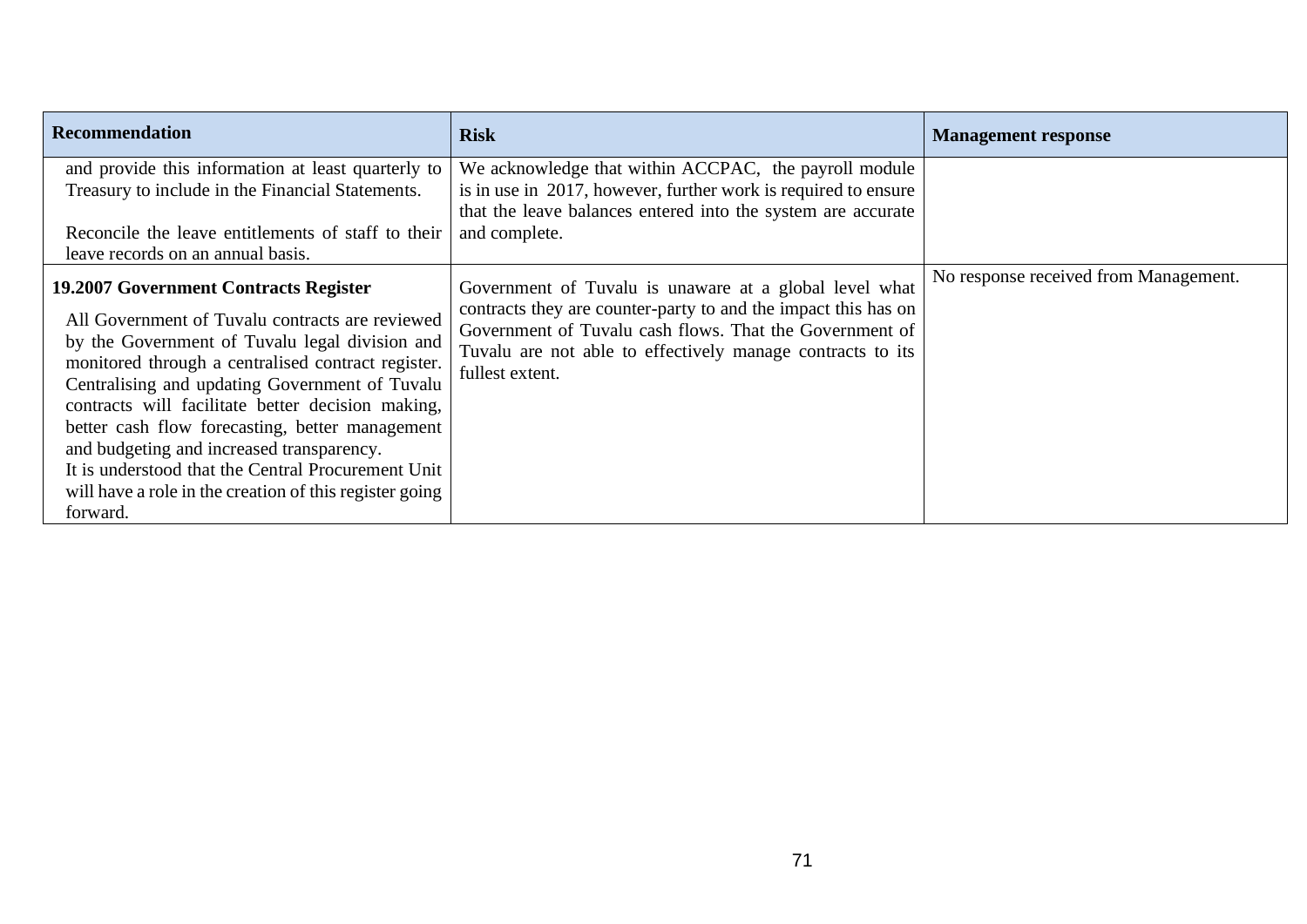## **Appendix 2: Audit Issues Closed during the 2019 Audit**

- 3.2019 In-consistency in basis of accounting used in the preparation of TWOG Financial Statements
- 6.2019 Uncertainty surrounding existence, completeness and accuracy of expenditures accommodating Property Plant and Equipment in the Financial Statements
- 7.2019 Final Budget Expenditures Figures in Financial Statements and General Ledger not reconciling with the Appropriation Acts
- 8.2019 Virements variances within the Budget System
- 12.2019 Discrepancies found within the TWOG Financial Statements
- 13.2019 Insufficient disclosure for Account Payable movement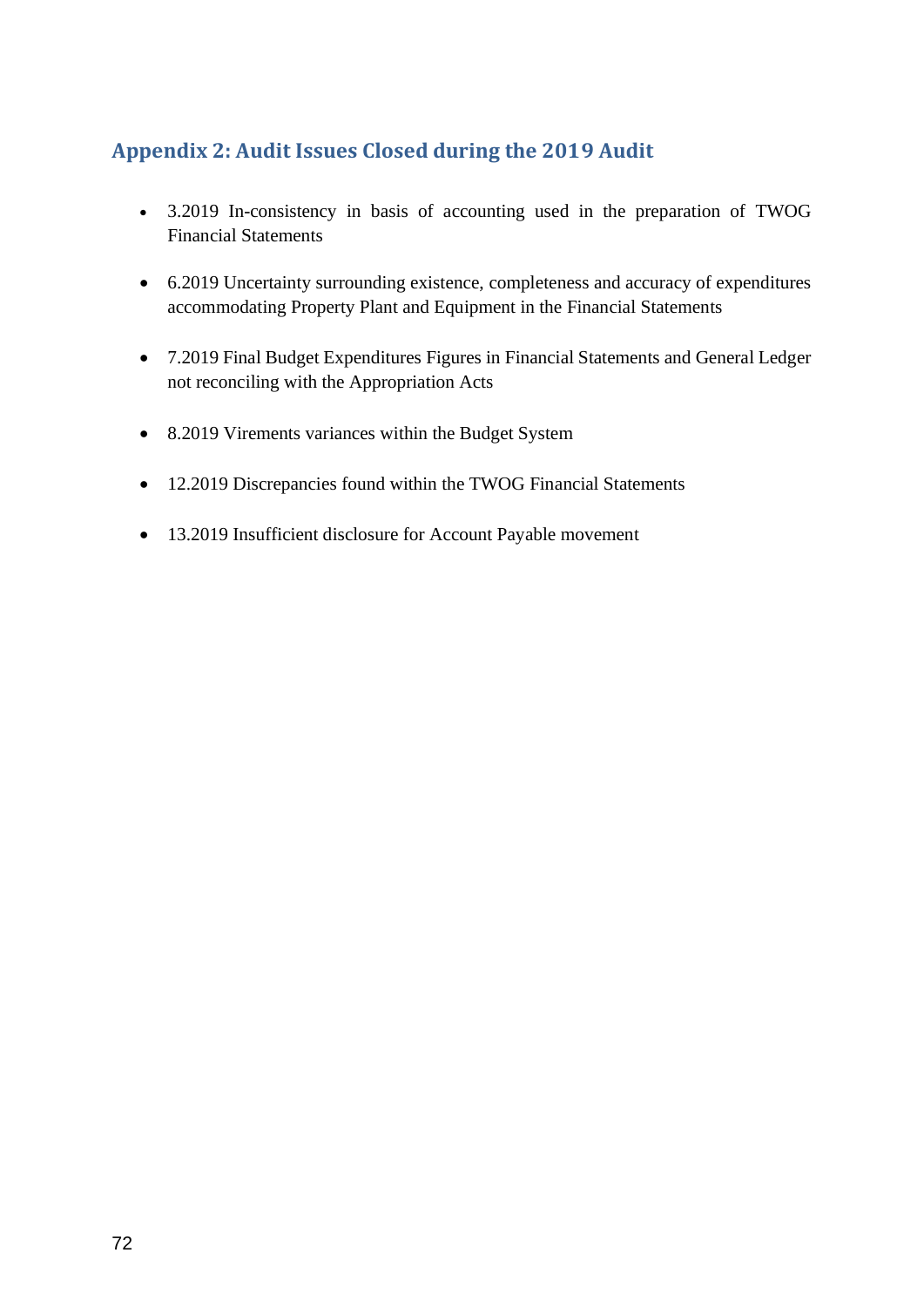# **Appendix 3: Outstanding Audit matters to date**

- Final Budget Expenditure Figures in Financial Statements and General Ledger not reconciling with the Appropriation Acts
- Non-submission of asset registers and a summary of changes in asset to Treasury
- Aviation Receivables
- Customs Receivables
- Transhipment and Fishing license receivables
- Tax receivables
- Over expenditure of budget heads;
- Strategic planning for the Government of Tuvalu is not linked to the TKIII;
- Loans to SELF and RSE participants not being accounted for correctly;
- Promotion and education of users on the updated Financial Instructions and the finalisation of the Finance Circulars;
- limited accountability of the Tuvalu Development fund as estimates of expenditures are not being produced and tabled into Parliament;
- weaknesses in management of Customs revenues surrounding documentation and reconciliations;
- no financial link between Inland Revenue Department and Treasury;
- lack of debt management policy to manage the Government of Tuvalu's receivables;
- lack of documentation surrounding supplier's expenses
- cash unable to be reconciled to bank statements and movement in cash balance unable to be reconciled to Statement of Assets and Liabilities;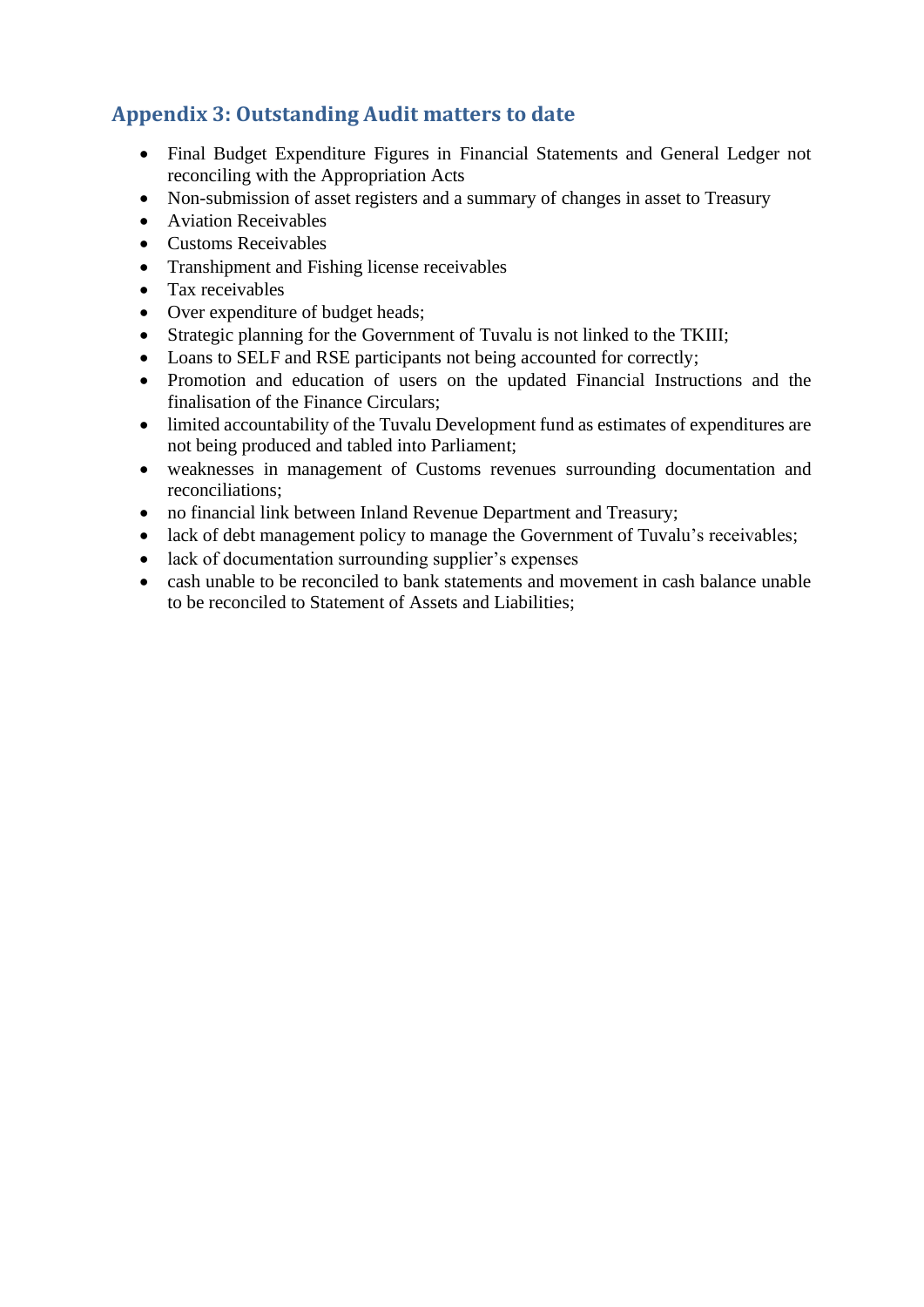

**Appendix 4: Government of Tuvalu Financial Statements and Independent Audit Report for 2020**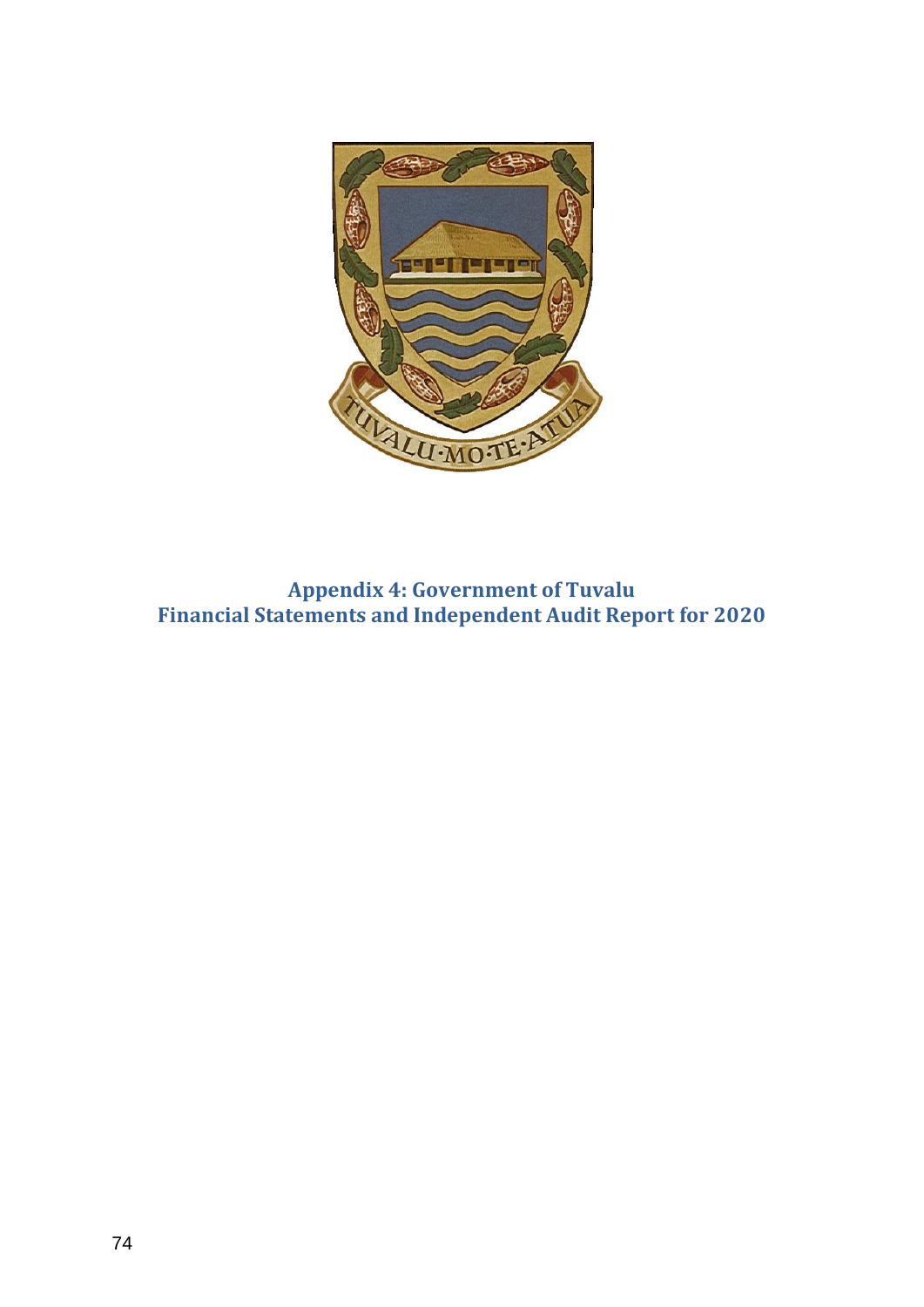#### **GOVERNMENT OF TUVALU INDEPENDENT AUDITOR'S REPORT for the year ending 31 December 2020**

To: Honourable Members of the Tuvalu Parliament

## **Report on the Audit of the Financial Statements**

## **Qualified Opinion**

I have audited the financial statements of TWOG, which comprise the Statement of Income and Expenditure; the Statement of Assets and Liabilities as at 31 December 2020; Statement of Changes in Equity; Statement of Revenue and Expenditure and by Heads; Comparative Statement of Actual and Estimated Recurrent Revenue by 'Subhead'; Comparative Statement of Actual and Estimated Recurrent Expenditure by 'Subhead'; for the year then ended and the summary of significant accounting policies and other explanatory information.

In our opinion, except for the effects of the matter described in the Basis for Qualified Opinion section of our report, the accompanying financial statements present fairly, in all material respects, (or give a true and fair view of) the financial position of the Ministry as at December 31, 2020, and its financial performance and statement of changes in net assets/equity for the year then ended in accordance with International Public Sector Accounting Standards (IPSASs).

# **Basis for Qualified Opinion**

**Cash balance as per the Financial Statement unable to be reconciled to Bank Statements.** The Cash balance of the General Account as per the Bank Statements (taking into account unpresented cheques and deposits) was unable to be reconciled to the Cash balance in the Financial Statements. The Cash balance as per the financial statements is overstated by \$530,410. There are mis-posting errors or incomplete receipts balances or incorrect accounting for expenditure.

I have not been able to satisfy myself surrounding the completeness and existence of the Cash balance in the Financial Statements due to the inability to obtain sufficient and appropriate audit evidence to support the Cash balance.

#### **Non-inclusion of Account Receivables and Revenues in the Financial Statements**

The Account Receivable balance is understated in the Financial Statements. This is due to outstanding Taxation, Customs, Marine and Wharfage and Public Works revenues not being recognised as Receivables in the Financial Statements. The Account Receivable balance recorded on the books of the above-mentioned departments was not reflected in the Government of Tuvalu's Financial Management Information System.

I was unable to satisfy myself surrounding the completeness of the Account Receivable balance and corresponding Revenue balances in the Financial Statements. The lack of evidence to support the completeness of the Account Receivable balance and the completeness of the corresponding Revenue transactions in the Financial Statements constitutes a limitation of scope of the audit which is significant.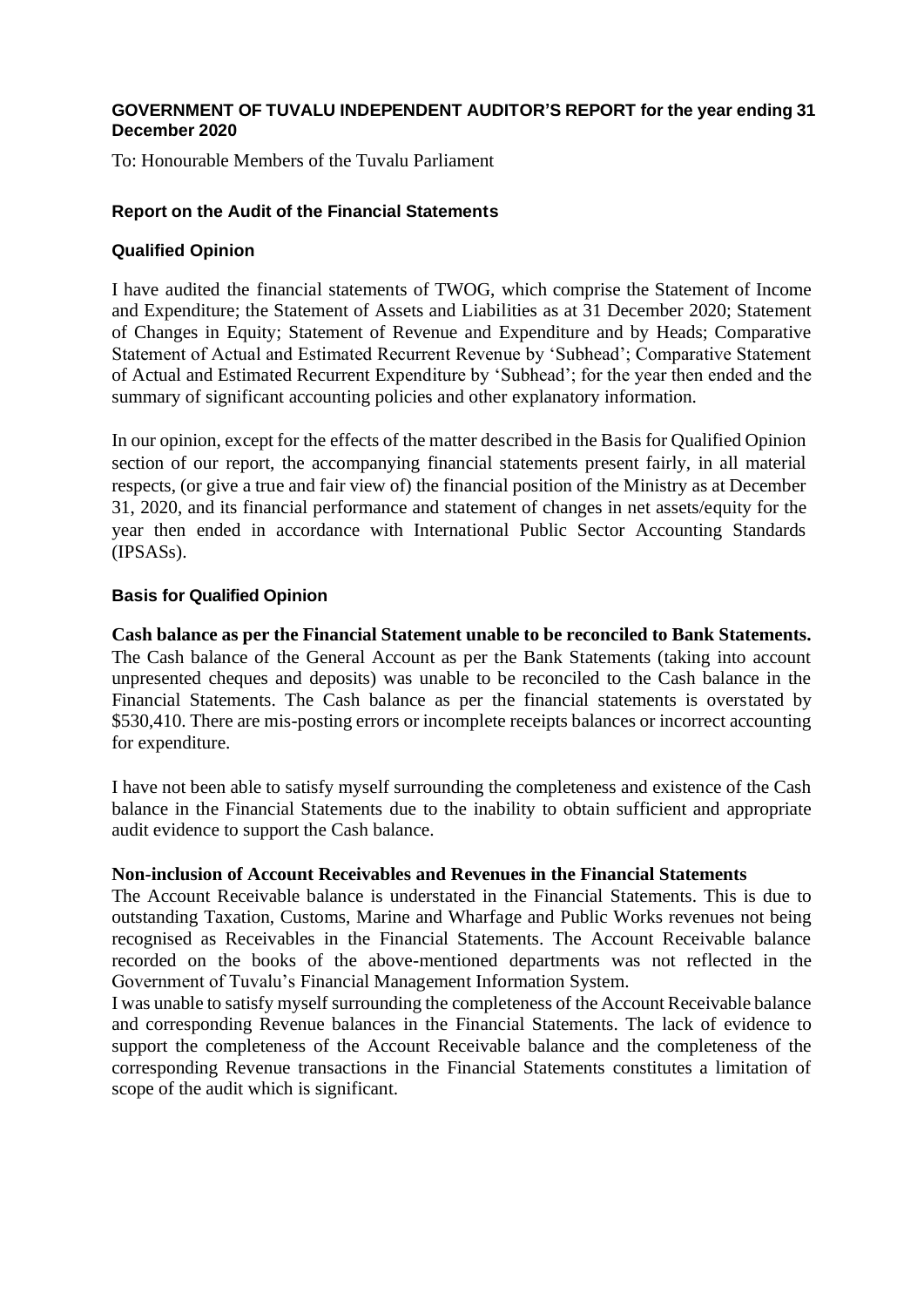**The Tuvalu Development Fund Cash balance as per the Financial Statement unable to be reconciled to Bank Statements and the movement in the Tuvalu Development Fund for the year not reconciled to the movement in the Tuvalu Development Fund bank account** The Cash balance of the Tuvalu Development Fund (TDF) Account as per the Bank Statements, (taking into account unpresented cheques and outstanding deposits) was unable to be Reconciled to the Cash balance in the Financial Statements. The Cash balance as per the financial statements is understated by **\$55,219**.

The TDF opening balances (for projects) for the year 2020 does not agree with TDF closing balance for 2019. A variance of **\$32,723** was found of which the 2020 opening balance amount is greater. Accounting for this variance will increase TDF unreconciled cash amount to **\$36,389**. This is an issue that affects the level of assurance placed on TDF balances in the Financial Statements.

I have not been able to obtain sufficient appropriate audit evidence to support the unreconciled movement in the TDF for the year to the movement in the TDF bank account. This constitutes a limitation of scope which is significant.

#### **Limitation of scope surrounding Cabinet minutes and decisions**

Copies of cabinet minutes for the year 2020 was requested during the audit to enable us review if decisions made which could have an effect on the financial position of the Government of Tuvalu, were actually reflected in the financial statements. Not all of the cabinet minutes and decision were not provided to audit.

The inability for Audit to review all Cabinet minutes and Decisions constitutes a limitation of scope which is significant. It is uncertain which areas if any of the Financial Statements were affected.

We conducted our audit in accordance with International Standards of Supreme Audit Institutions (ISSAIs). Our responsibilities under those standards are further described in the *Auditor's Responsibilities for the Audit of the Financial Statements* section of our report. We are independent of the Ministry in accordance with the ethical requirements that are relevant to our audit of the financial statements in the Government of Tuvalu, and we have fulfilled our other ethical responsibilities in accordance with these requirements. We believe that the audit evidence we have obtained is sufficient and appropriate to provide a basis for our qualified opinion.

# **The Financial Report and Finance Minister's Responsibility**

The Minister of Finance is responsible for the preparation and true and fair presentation of the financial report in accordance with the Public Finance Act and for such internal control as management determines necessary to enable the preparation of Financial Statements that are free from material misstatement, whether due to fraud or error.

#### **Auditor's Responsibilities for the Audit of the Financial Statements**

Our objectives are to obtain reasonable assurance about whether the financial statements as a whole are free from material misstatement, whether due to fraud or error, and to issue an auditor's report that includes our opinion. Reasonable assurance is a high level of assurance, but is not a guarantee that an audit conducted in accordance with ISSAIs will always detect a material misstatement when it exists. Misstatements can arise from fraud or error and are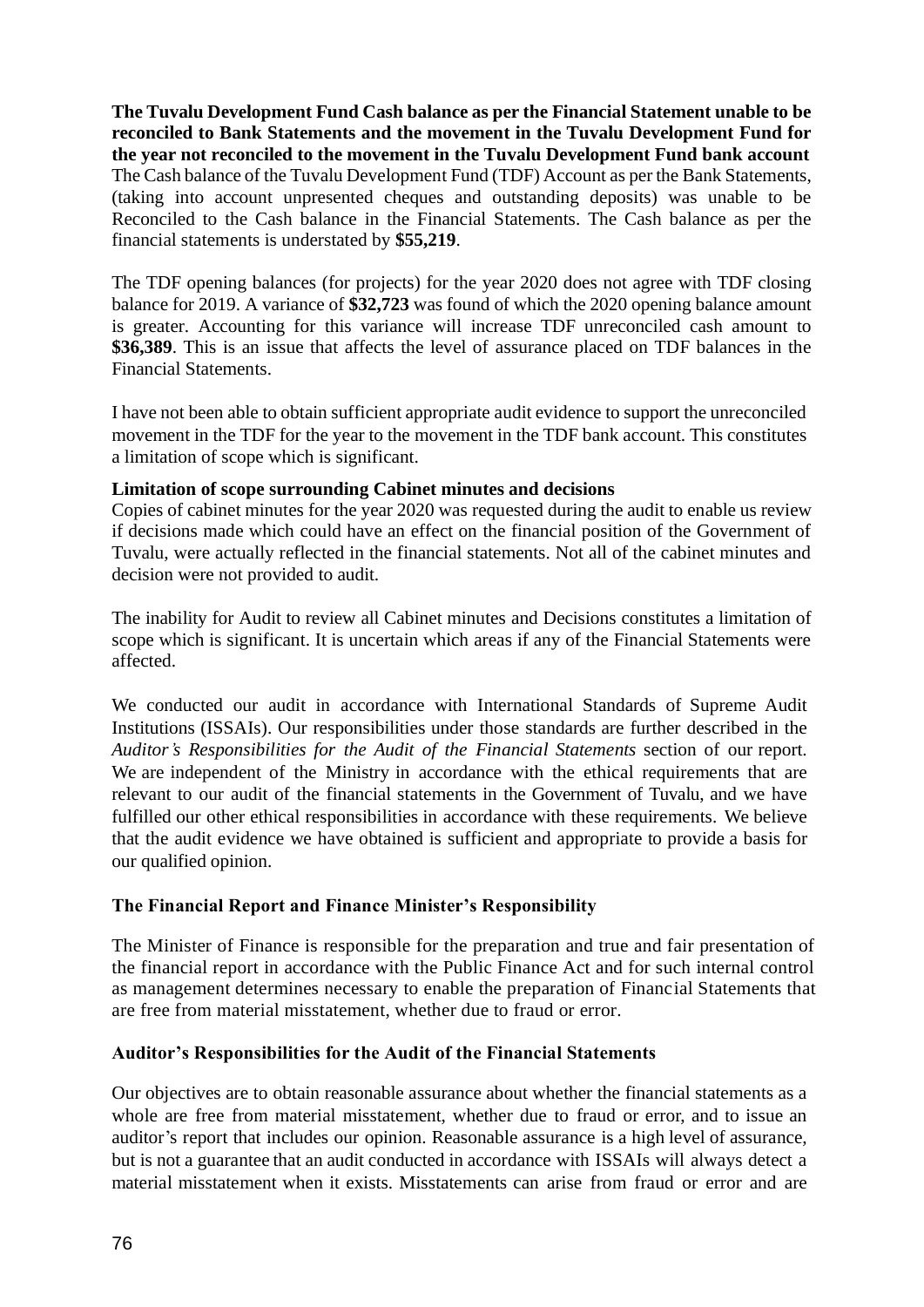considered material if, individually or in the aggregate, they could reasonably be expected to influence the economic decisions of users taken on the basis of these financial statements.

As part of an audit in accordance with ISSAIs, we exercise professional judgment and maintain professional scepticism throughout the audit. We also:

- Identify and assess the risks of material misstatement of the financial statements, whether due to fraud or error, design and perform audit procedures responsive to those risks, and obtain audit evidence that is sufficient and appropriate to provide a basis for our opinion. The risk of not detecting a material misstatementresulting from fraud is higher than for one resulting from error, as fraud may involve collusion, forgery, intentional omissions, misrepresentations, or the override of internal control.
- Obtain an understanding of internal control relevant to the audit in order to design audit procedures that are appropriate in the circumstances, but not for the purpose of expressing an opinion on the effectiveness of the Company's internal control.
- Evaluate the appropriateness of accounting policies used and the reasonableness of accounting estimates and related disclosures made by management.
- Evaluate the overall presentation, structure and content of the financial statements, including the disclosures, and whether the financial statements represent the underlying transactions and events in a manner that achieves fair presentation.

We communicate with those charged with governance regarding, among other matters, the planned scope and timing of the audit and significant audit findings, including any significant deficiencies in internal control that we identify during our audit.

We also provide those charged with governance with a statement that we have complied with relevant ethical requirements regarding independence, and to communicate with them all relationships and other matters that may reasonably be thought to bear on our independence, and where applicable, related safeguards.

From the matters communicated with those charged with governance, we determine those matters that were of most significance in the audit of the financial statements of the current period and are therefore the key audit matters. We describe these matters in our auditor's report unless law or regulation precludes public disclosure about the matter or when, in extremely rare circumstances, we determine that a matter should not be communicated in our report because the adverse consequences of doing so would reasonably be expected to outweigh the public interest benefits of such communication.

My audit involved performing procedures to obtain audit evidence about the amounts and disclosures in the Financial Statements. I assessed the results of those procedures in forming my opinion. The procedures selected depend on my judgment, including the assessment of the risks of material misstatement of the Financial Statements, whether due to fraud or error.

In making those risk assessments, I considered internal control relevant to the entity's preparation and fair presentation of the Financial Statements in order to design audit procedures that are appropriate in the circumstances, but not for the purpose of expressing an opinion on the effectiveness of the entity's internal control.

My audit also included evaluating the appropriateness of accounting policies used and the reasonableness of accounting estimates made by management, as well as evaluating the overall presentation of the Financial Statements.